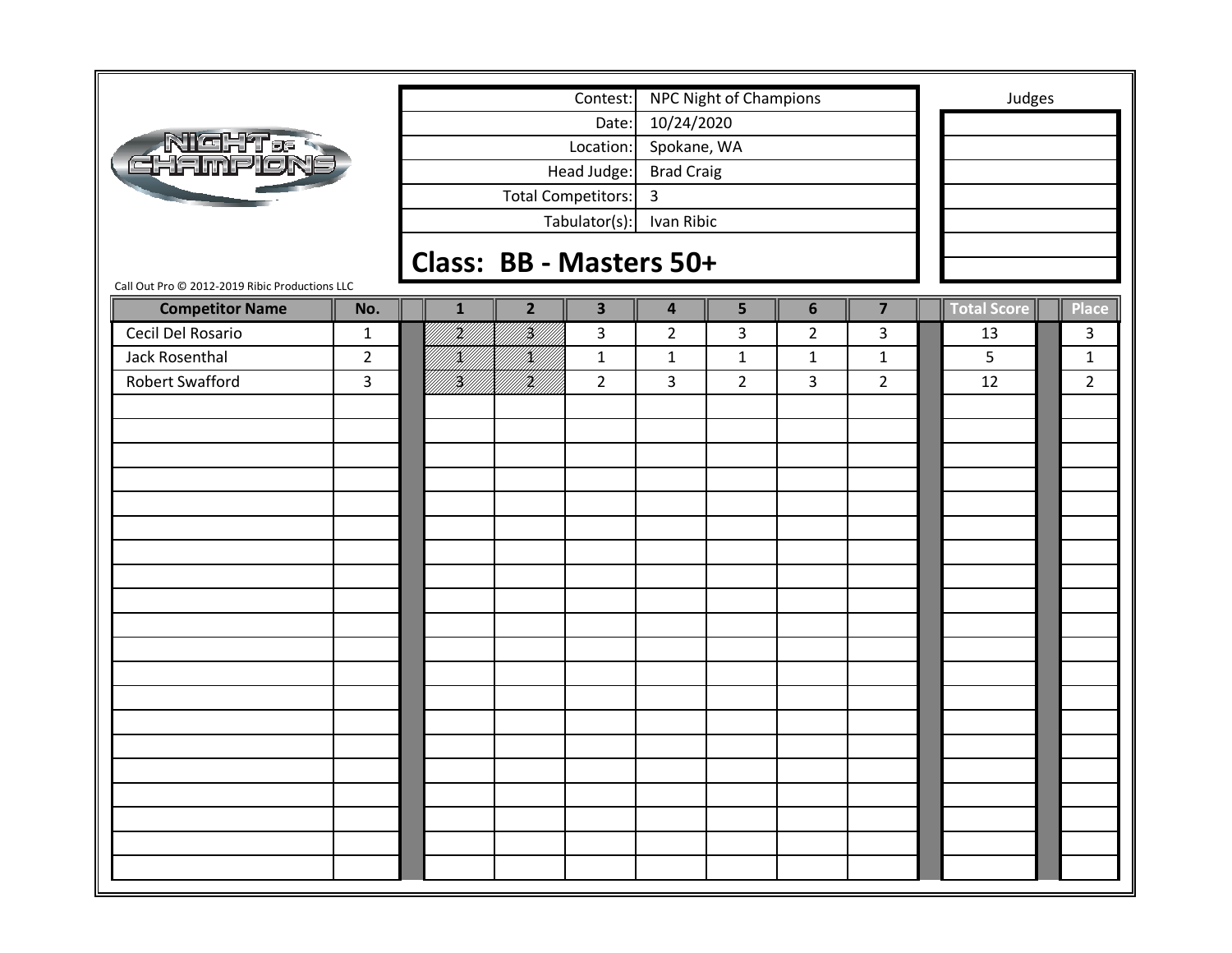|                                                                          |                |              |                | Contest:                          |                           | NPC Night of Champions |                |                         | Judges             |              |
|--------------------------------------------------------------------------|----------------|--------------|----------------|-----------------------------------|---------------------------|------------------------|----------------|-------------------------|--------------------|--------------|
|                                                                          |                |              |                | Date:<br>Location:                | 10/24/2020<br>Spokane, WA |                        |                |                         |                    |              |
| Night & S<br>Hampiong                                                    |                |              |                | Head Judge:                       | <b>Brad Craig</b>         |                        |                |                         |                    |              |
|                                                                          |                |              |                | Total Competitors:                | $\mathbf{1}$              |                        |                |                         |                    |              |
|                                                                          |                |              |                | Tabulator(s):                     | Ivan Ribic                |                        |                |                         |                    |              |
|                                                                          |                |              |                |                                   |                           |                        |                |                         |                    |              |
|                                                                          |                |              |                | <b>Class: BB - Junior (18-20)</b> |                           |                        |                |                         |                    |              |
| Call Out Pro © 2012-2019 Ribic Productions LLC<br><b>Competitor Name</b> | No.            | $\mathbf{1}$ | $\overline{2}$ | $\overline{\mathbf{3}}$           | $\overline{\mathbf{4}}$   | 5                      | $6\phantom{1}$ | $\overline{\mathbf{z}}$ | <b>Total Score</b> | <b>Place</b> |
| Wyatt Steele                                                             | $\overline{4}$ | VKU 1        | ITANI<br>PANDI | $\mathbf{1}$                      | $\mathbf 1$               | $\mathbf 1$            | $\mathbf{1}$   | $\mathbf{1}$            | 5                  | $\mathbf{1}$ |
|                                                                          |                |              |                |                                   |                           |                        |                |                         |                    |              |
|                                                                          |                |              |                |                                   |                           |                        |                |                         |                    |              |
|                                                                          |                |              |                |                                   |                           |                        |                |                         |                    |              |
|                                                                          |                |              |                |                                   |                           |                        |                |                         |                    |              |
|                                                                          |                |              |                |                                   |                           |                        |                |                         |                    |              |
|                                                                          |                |              |                |                                   |                           |                        |                |                         |                    |              |
|                                                                          |                |              |                |                                   |                           |                        |                |                         |                    |              |
|                                                                          |                |              |                |                                   |                           |                        |                |                         |                    |              |
|                                                                          |                |              |                |                                   |                           |                        |                |                         |                    |              |
|                                                                          |                |              |                |                                   |                           |                        |                |                         |                    |              |
|                                                                          |                |              |                |                                   |                           |                        |                |                         |                    |              |
|                                                                          |                |              |                |                                   |                           |                        |                |                         |                    |              |
|                                                                          |                |              |                |                                   |                           |                        |                |                         |                    |              |
|                                                                          |                |              |                |                                   |                           |                        |                |                         |                    |              |
|                                                                          |                |              |                |                                   |                           |                        |                |                         |                    |              |
|                                                                          |                |              |                |                                   |                           |                        |                |                         |                    |              |
|                                                                          |                |              |                |                                   |                           |                        |                |                         |                    |              |
|                                                                          |                |              |                |                                   |                           |                        |                |                         |                    |              |
|                                                                          |                |              |                |                                   |                           |                        |                |                         |                    |              |
|                                                                          |                |              |                |                                   |                           |                        |                |                         |                    |              |
|                                                                          |                |              |                |                                   |                           |                        |                |                         |                    |              |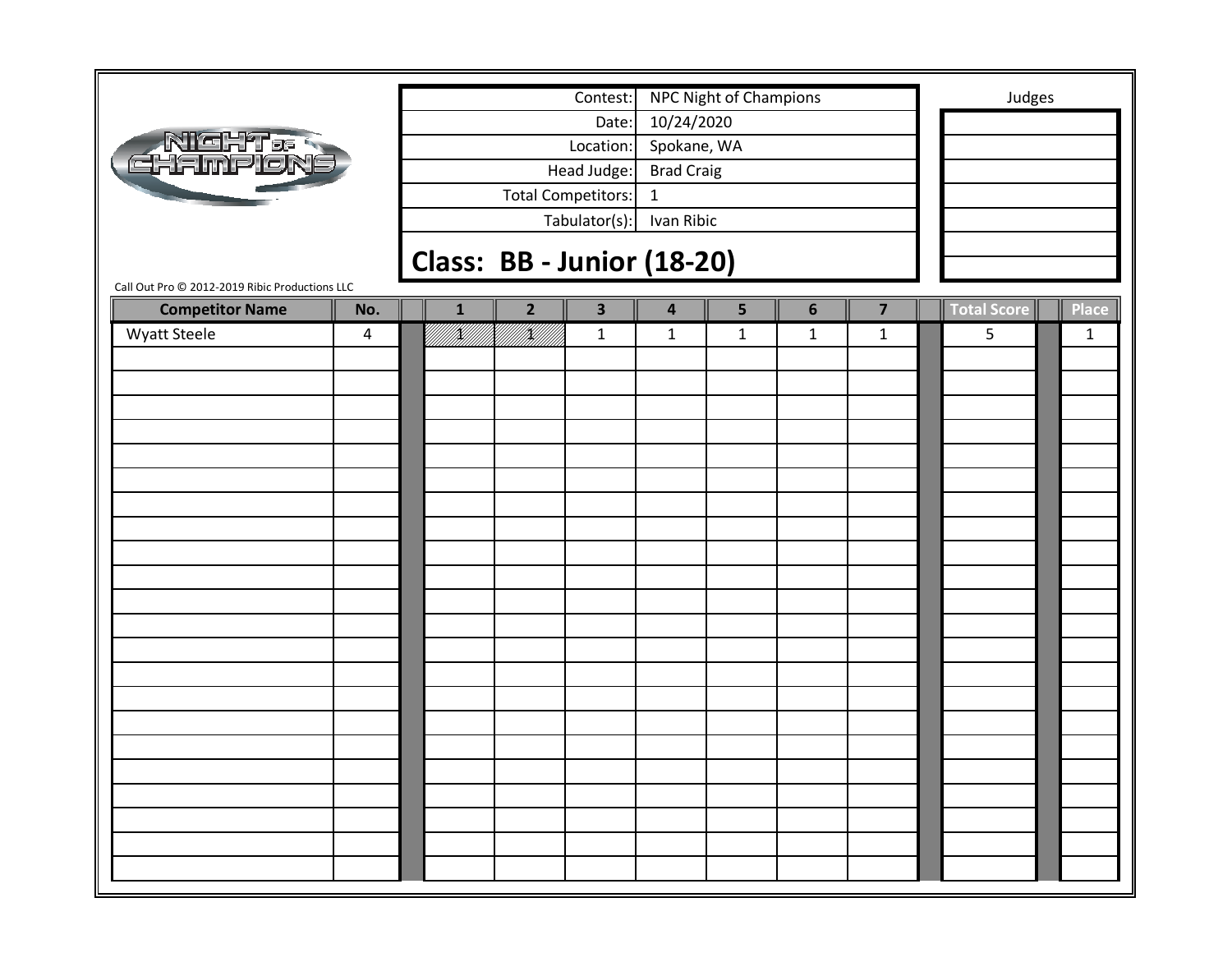|                                                                          |                |              |                                  | Contest:                |                   | <b>NPC Night of Champions</b> |                |                         | Judges      |                |
|--------------------------------------------------------------------------|----------------|--------------|----------------------------------|-------------------------|-------------------|-------------------------------|----------------|-------------------------|-------------|----------------|
|                                                                          |                |              |                                  | Date:                   | 10/24/2020        |                               |                |                         |             |                |
|                                                                          |                |              |                                  | Location:               | Spokane, WA       |                               |                |                         |             |                |
| <b>NGHT.<br/>THAMPLON</b>                                                |                |              |                                  | Head Judge:             | <b>Brad Craig</b> |                               |                |                         |             |                |
|                                                                          |                |              |                                  | Total Competitors:      | 3                 |                               |                |                         |             |                |
|                                                                          |                |              |                                  | Tabulator(s):           | Ivan Ribic        |                               |                |                         |             |                |
|                                                                          |                |              |                                  |                         |                   |                               |                |                         |             |                |
|                                                                          |                |              | <b>Class: BB - Open Light Wt</b> |                         |                   |                               |                |                         |             |                |
| Call Out Pro @ 2012-2019 Ribic Productions LLC<br><b>Competitor Name</b> | No.            | $\mathbf{1}$ | $\overline{2}$                   | $\overline{\mathbf{3}}$ | 4                 | 5                             | $6\phantom{1}$ | $\overline{\mathbf{z}}$ | Total Score | Place          |
| Cecil Del Rosario                                                        | $\mathbf{1}$   | <br> }<br> } | <br> }<br> }                     | 3                       | 3                 | 3                             | 3              | 3                       | 15          | 3              |
| Jack Rosenthal                                                           | $\overline{2}$ | H)           | HM)                              | $\overline{2}$          | $\overline{2}$    | $\overline{2}$                | $\overline{2}$ | $\overline{2}$          | 10          | $\overline{2}$ |
| <b>Gilbert Sandoval</b>                                                  | 5              | K)<br>H1     | HM)                              | $\mathbf{1}$            | $\mathbf{1}$      | $\mathbf{1}$                  | $\mathbf{1}$   | $\mathbf{1}$            | 5           | $\mathbf{1}$   |
|                                                                          |                |              |                                  |                         |                   |                               |                |                         |             |                |
|                                                                          |                |              |                                  |                         |                   |                               |                |                         |             |                |
|                                                                          |                |              |                                  |                         |                   |                               |                |                         |             |                |
|                                                                          |                |              |                                  |                         |                   |                               |                |                         |             |                |
|                                                                          |                |              |                                  |                         |                   |                               |                |                         |             |                |
|                                                                          |                |              |                                  |                         |                   |                               |                |                         |             |                |
|                                                                          |                |              |                                  |                         |                   |                               |                |                         |             |                |
|                                                                          |                |              |                                  |                         |                   |                               |                |                         |             |                |
|                                                                          |                |              |                                  |                         |                   |                               |                |                         |             |                |
|                                                                          |                |              |                                  |                         |                   |                               |                |                         |             |                |
|                                                                          |                |              |                                  |                         |                   |                               |                |                         |             |                |
|                                                                          |                |              |                                  |                         |                   |                               |                |                         |             |                |
|                                                                          |                |              |                                  |                         |                   |                               |                |                         |             |                |
|                                                                          |                |              |                                  |                         |                   |                               |                |                         |             |                |
|                                                                          |                |              |                                  |                         |                   |                               |                |                         |             |                |
|                                                                          |                |              |                                  |                         |                   |                               |                |                         |             |                |
|                                                                          |                |              |                                  |                         |                   |                               |                |                         |             |                |
|                                                                          |                |              |                                  |                         |                   |                               |                |                         |             |                |
|                                                                          |                |              |                                  |                         |                   |                               |                |                         |             |                |
|                                                                          |                |              |                                  |                         |                   |                               |                |                         |             |                |
|                                                                          |                |              |                                  |                         |                   |                               |                |                         |             |                |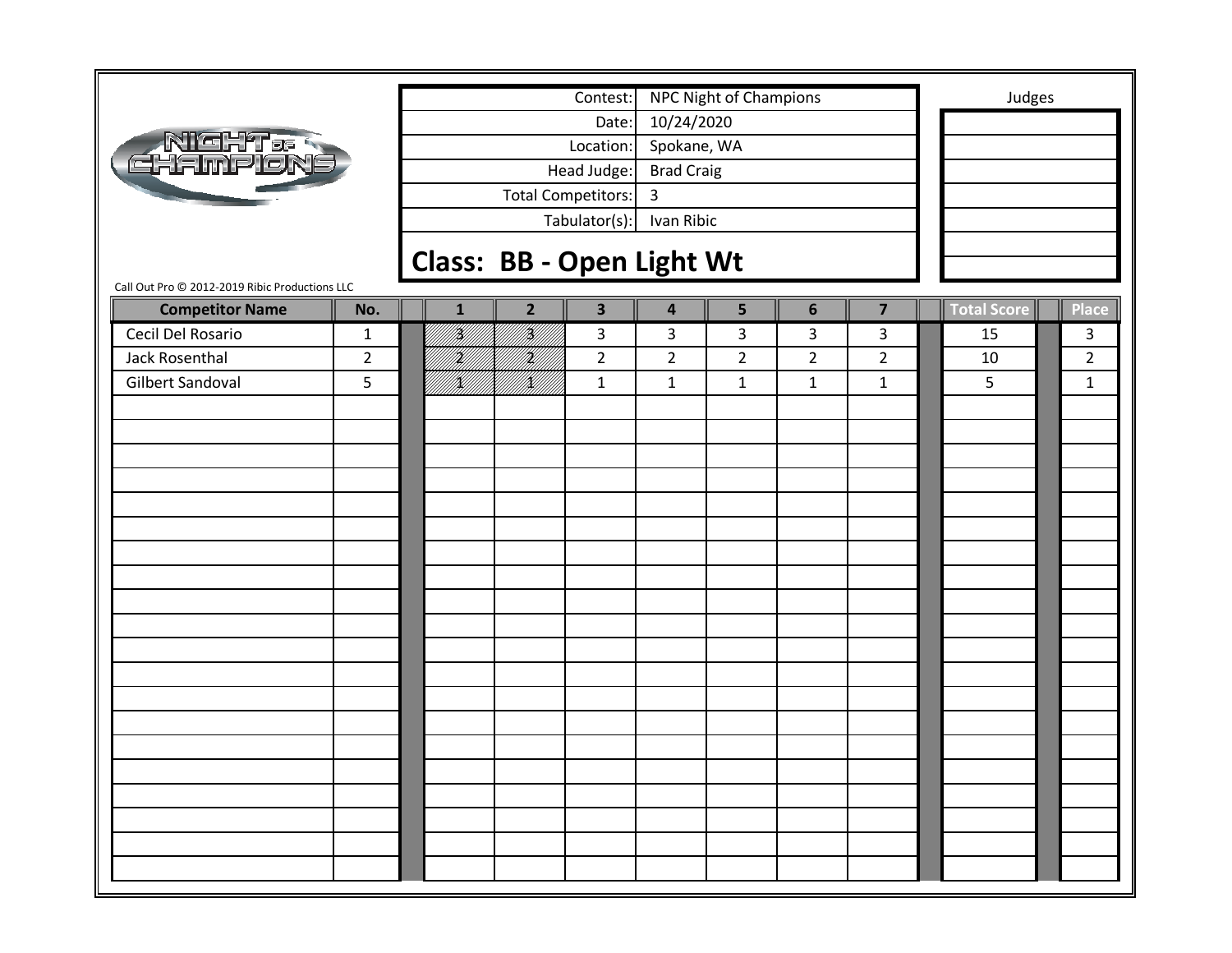|                                                                          |     |              |                | Contest:                  |                   | NPC Night of Champions            |                |                |                    | Judges       |
|--------------------------------------------------------------------------|-----|--------------|----------------|---------------------------|-------------------|-----------------------------------|----------------|----------------|--------------------|--------------|
|                                                                          |     |              |                | Date:                     | 10/24/2020        |                                   |                |                |                    |              |
|                                                                          |     |              |                | Location:                 | Spokane, WA       |                                   |                |                |                    |              |
| NICHT & S<br>HEIMPIENE                                                   |     |              |                | Head Judge:               | <b>Brad Craig</b> |                                   |                |                |                    |              |
|                                                                          |     |              |                | <b>Total Competitors:</b> | $\mathbf{1}$      |                                   |                |                |                    |              |
|                                                                          |     |              |                | Tabulator(s):             | Ivan Ribic        |                                   |                |                |                    |              |
|                                                                          |     |              |                |                           |                   |                                   |                |                |                    |              |
|                                                                          |     |              |                |                           |                   | <b>Class: BB - Open Middle Wt</b> |                |                |                    |              |
| Call Out Pro @ 2012-2019 Ribic Productions LLC<br><b>Competitor Name</b> | No. | $\mathbf{1}$ | $\overline{2}$ | $\overline{\mathbf{3}}$   | 4                 | 5                                 | $6\phantom{1}$ | $\overline{7}$ | <b>Total Score</b> | <b>Place</b> |
| Tanner Snyder                                                            | 6   | UKUU INTUN   | UKUUT          | $\mathbf{1}$              | $\mathbf{1}$      | $\mathbf{1}$                      | $\mathbf 1$    | $\mathbf{1}$   | 5                  | $\mathbf{1}$ |
|                                                                          |     |              |                |                           |                   |                                   |                |                |                    |              |
|                                                                          |     |              |                |                           |                   |                                   |                |                |                    |              |
|                                                                          |     |              |                |                           |                   |                                   |                |                |                    |              |
|                                                                          |     |              |                |                           |                   |                                   |                |                |                    |              |
|                                                                          |     |              |                |                           |                   |                                   |                |                |                    |              |
|                                                                          |     |              |                |                           |                   |                                   |                |                |                    |              |
|                                                                          |     |              |                |                           |                   |                                   |                |                |                    |              |
|                                                                          |     |              |                |                           |                   |                                   |                |                |                    |              |
|                                                                          |     |              |                |                           |                   |                                   |                |                |                    |              |
|                                                                          |     |              |                |                           |                   |                                   |                |                |                    |              |
|                                                                          |     |              |                |                           |                   |                                   |                |                |                    |              |
|                                                                          |     |              |                |                           |                   |                                   |                |                |                    |              |
|                                                                          |     |              |                |                           |                   |                                   |                |                |                    |              |
|                                                                          |     |              |                |                           |                   |                                   |                |                |                    |              |
|                                                                          |     |              |                |                           |                   |                                   |                |                |                    |              |
|                                                                          |     |              |                |                           |                   |                                   |                |                |                    |              |
|                                                                          |     |              |                |                           |                   |                                   |                |                |                    |              |
|                                                                          |     |              |                |                           |                   |                                   |                |                |                    |              |
|                                                                          |     |              |                |                           |                   |                                   |                |                |                    |              |
|                                                                          |     |              |                |                           |                   |                                   |                |                |                    |              |
|                                                                          |     |              |                |                           |                   |                                   |                |                |                    |              |
|                                                                          |     |              |                |                           |                   |                                   |                |                |                    |              |
|                                                                          |     |              |                |                           |                   |                                   |                |                |                    |              |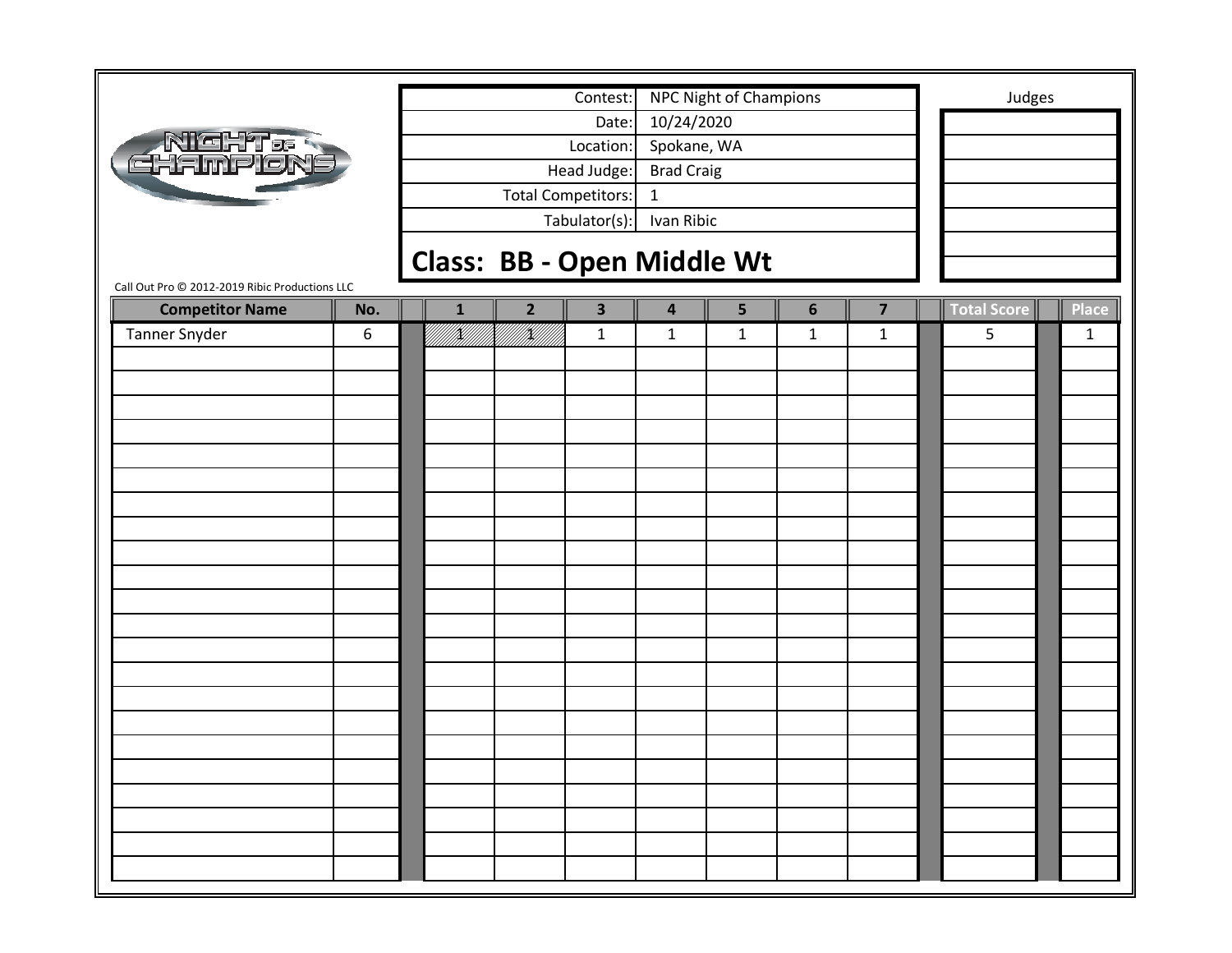|                                                                          |                |                                      |                     | Contest:                  |                   | NPC Night of Champions |                |                         | Judges      |                |
|--------------------------------------------------------------------------|----------------|--------------------------------------|---------------------|---------------------------|-------------------|------------------------|----------------|-------------------------|-------------|----------------|
|                                                                          |                |                                      |                     | Date:                     | 10/24/2020        |                        |                |                         |             |                |
| <b>NIGHT &amp; S</b><br>EHAMPLON                                         |                |                                      |                     | Location:                 | Spokane, WA       |                        |                |                         |             |                |
|                                                                          |                |                                      |                     | Head Judge:               | <b>Brad Craig</b> |                        |                |                         |             |                |
|                                                                          |                |                                      |                     | <b>Total Competitors:</b> | $\overline{2}$    |                        |                |                         |             |                |
|                                                                          |                |                                      |                     | Tabulator(s):             | Ivan Ribic        |                        |                |                         |             |                |
|                                                                          |                |                                      |                     |                           |                   |                        |                |                         |             |                |
|                                                                          |                | <b>Class: BB - Open Light Hvy Wt</b> |                     |                           |                   |                        |                |                         |             |                |
| Call Out Pro © 2012-2019 Ribic Productions LLC<br><b>Competitor Name</b> | No.            | $\mathbf{1}$                         | $\overline{2}$      | $\overline{\mathbf{3}}$   | 4                 | 5                      | $6\phantom{1}$ | $\overline{\mathbf{z}}$ | Total Score | <b>Place</b>   |
| Jamison Agee                                                             | $\overline{7}$ | <br> <br> }                          | K   <br>   <b> </b> | $\mathbf{1}$              | $\mathbf{1}$      | $\mathbf 1$            | $\mathbf{1}$   | $\mathbf{1}$            | 5           | $\mathbf{1}$   |
| Donovan McIntosh                                                         | 8              | <u>H</u> U                           | <br> }              | $\overline{2}$            | $\overline{2}$    | $\overline{2}$         | $\overline{2}$ | $\overline{2}$          | 10          | $\overline{2}$ |
|                                                                          |                |                                      |                     |                           |                   |                        |                |                         |             |                |
|                                                                          |                |                                      |                     |                           |                   |                        |                |                         |             |                |
|                                                                          |                |                                      |                     |                           |                   |                        |                |                         |             |                |
|                                                                          |                |                                      |                     |                           |                   |                        |                |                         |             |                |
|                                                                          |                |                                      |                     |                           |                   |                        |                |                         |             |                |
|                                                                          |                |                                      |                     |                           |                   |                        |                |                         |             |                |
|                                                                          |                |                                      |                     |                           |                   |                        |                |                         |             |                |
|                                                                          |                |                                      |                     |                           |                   |                        |                |                         |             |                |
|                                                                          |                |                                      |                     |                           |                   |                        |                |                         |             |                |
|                                                                          |                |                                      |                     |                           |                   |                        |                |                         |             |                |
|                                                                          |                |                                      |                     |                           |                   |                        |                |                         |             |                |
|                                                                          |                |                                      |                     |                           |                   |                        |                |                         |             |                |
|                                                                          |                |                                      |                     |                           |                   |                        |                |                         |             |                |
|                                                                          |                |                                      |                     |                           |                   |                        |                |                         |             |                |
|                                                                          |                |                                      |                     |                           |                   |                        |                |                         |             |                |
|                                                                          |                |                                      |                     |                           |                   |                        |                |                         |             |                |
|                                                                          |                |                                      |                     |                           |                   |                        |                |                         |             |                |
|                                                                          |                |                                      |                     |                           |                   |                        |                |                         |             |                |
|                                                                          |                |                                      |                     |                           |                   |                        |                |                         |             |                |
|                                                                          |                |                                      |                     |                           |                   |                        |                |                         |             |                |
|                                                                          |                |                                      |                     |                           |                   |                        |                |                         |             |                |
|                                                                          |                |                                      |                     |                           |                   |                        |                |                         |             |                |
|                                                                          |                |                                      |                     |                           |                   |                        |                |                         |             |                |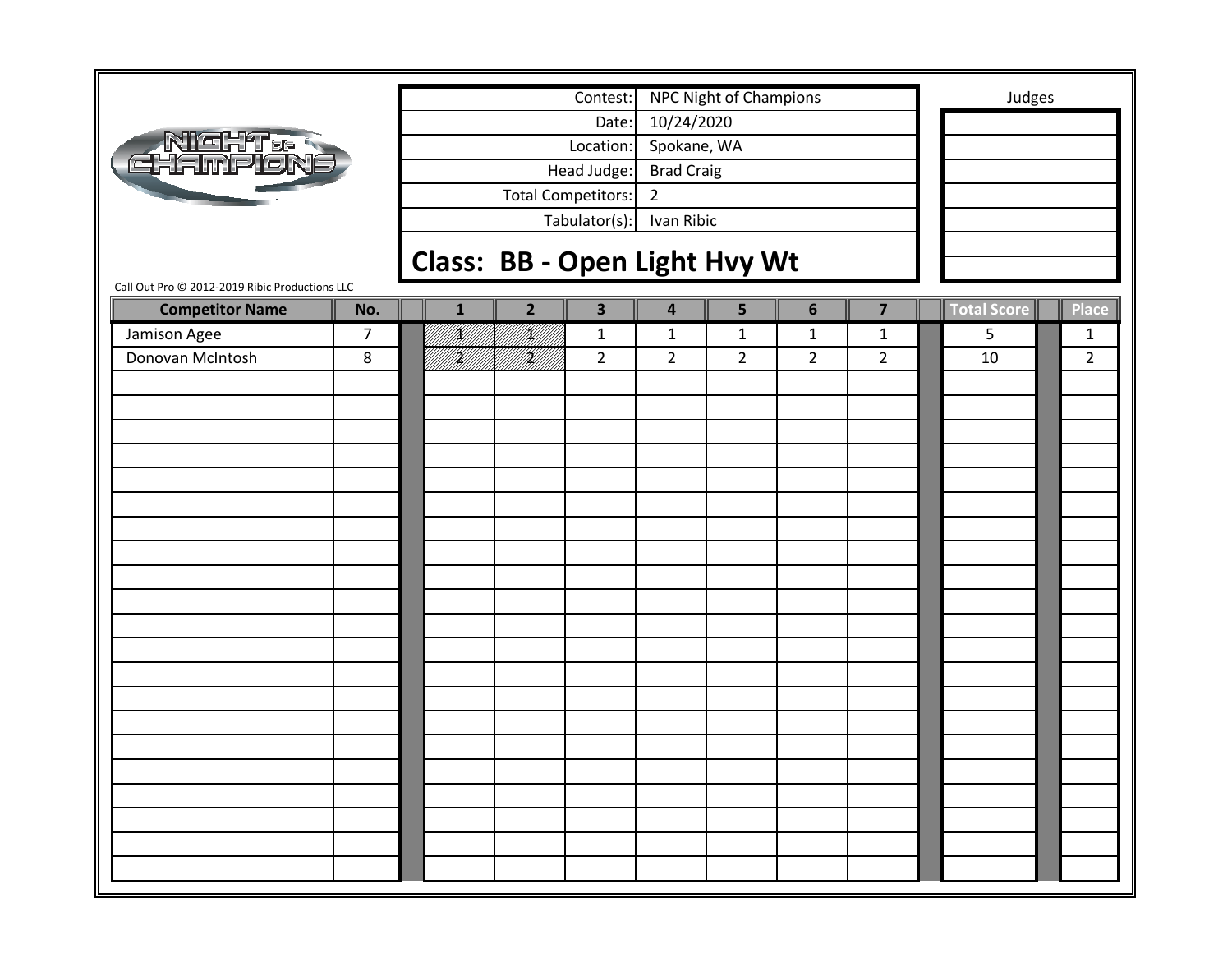|                                                |     |                                  |                           | Contest:                |                         | NPC Night of Champions |                                                                                                                                                                                                                                 |                         | Judges             |                |
|------------------------------------------------|-----|----------------------------------|---------------------------|-------------------------|-------------------------|------------------------|---------------------------------------------------------------------------------------------------------------------------------------------------------------------------------------------------------------------------------|-------------------------|--------------------|----------------|
|                                                |     |                                  |                           | Date:                   | 10/24/2020              |                        |                                                                                                                                                                                                                                 |                         |                    |                |
|                                                |     |                                  |                           | Location:               | Spokane, WA             |                        |                                                                                                                                                                                                                                 |                         |                    |                |
| <b>NIGHT &amp; R</b><br>EHAMPION               |     |                                  |                           | Head Judge:             | <b>Brad Craig</b>       |                        |                                                                                                                                                                                                                                 |                         |                    |                |
|                                                |     |                                  | <b>Total Competitors:</b> |                         | 5                       |                        |                                                                                                                                                                                                                                 |                         |                    |                |
|                                                |     |                                  |                           | Tabulator(s):           | Ivan Ribic              |                        |                                                                                                                                                                                                                                 |                         |                    |                |
|                                                |     |                                  |                           |                         |                         |                        |                                                                                                                                                                                                                                 |                         |                    |                |
| Call Out Pro © 2012-2019 Ribic Productions LLC |     | <b>Class: BB - Open Heavy Wt</b> |                           |                         |                         |                        |                                                                                                                                                                                                                                 |                         |                    |                |
| <b>Competitor Name</b>                         | No. | $\mathbf{1}$                     | $\overline{2}$            | $\overline{\mathbf{3}}$ | $\overline{\mathbf{4}}$ | 5                      | $6\phantom{1}$                                                                                                                                                                                                                  | $\overline{\mathbf{z}}$ | <b>Total Score</b> | <b>Place</b>   |
| <b>Wyatt Steele</b>                            | 4   | H<br>M                           | 5                         | 5                       | 5                       | 5                      | <b>  </b><br> }                                                                                                                                                                                                                 | 5                       | 25                 | 5              |
| Mariano Grajeda-Tabali                         | 9   | H)<br>Ul                         | /K//                      | $\mathbf{1}$            | $\overline{2}$          | $\mathbf{1}$           | $\mathbf{1}$                                                                                                                                                                                                                    | $\mathbf{1}$            | 6                  | $\mathbf{1}$   |
| <b>Triston Burke</b>                           | 10  | H)<br>M                          | HI<br>M                   | 3                       | 3                       | 3                      | 3                                                                                                                                                                                                                               | 3                       | 15                 | 3              |
| Daniel Hughes                                  | 15  | K)                               | irild<br>Mille            | $\overline{2}$          | $\mathbf 1$             | $\overline{2}$         | $\overline{2}$                                                                                                                                                                                                                  | $\overline{2}$          | 9                  | $\overline{2}$ |
| Daniel Moore                                   | 51  | fikild<br>1987                   | 4                         | 4                       | $\overline{4}$          | $\overline{a}$         | an dheegaal iyo dhaqaalka Isaacaa iyo dhacaa iyo dhacaa iyo dhacaa iyo dhacaa iyo dhacaa iyo dhacaa iyo dhacaa<br>Markaalada iyo dhacaa iyo dhacaa iyo dhacaa iyo dhacaa iyo dhacaa iyo dhacaa iyo dhacaa iyo dhacaa iyo dhacaa | $\overline{4}$          | 20                 | 4              |
|                                                |     |                                  |                           |                         |                         |                        |                                                                                                                                                                                                                                 |                         |                    |                |
|                                                |     |                                  |                           |                         |                         |                        |                                                                                                                                                                                                                                 |                         |                    |                |
|                                                |     |                                  |                           |                         |                         |                        |                                                                                                                                                                                                                                 |                         |                    |                |
|                                                |     |                                  |                           |                         |                         |                        |                                                                                                                                                                                                                                 |                         |                    |                |
|                                                |     |                                  |                           |                         |                         |                        |                                                                                                                                                                                                                                 |                         |                    |                |
|                                                |     |                                  |                           |                         |                         |                        |                                                                                                                                                                                                                                 |                         |                    |                |
|                                                |     |                                  |                           |                         |                         |                        |                                                                                                                                                                                                                                 |                         |                    |                |
|                                                |     |                                  |                           |                         |                         |                        |                                                                                                                                                                                                                                 |                         |                    |                |
|                                                |     |                                  |                           |                         |                         |                        |                                                                                                                                                                                                                                 |                         |                    |                |
|                                                |     |                                  |                           |                         |                         |                        |                                                                                                                                                                                                                                 |                         |                    |                |
|                                                |     |                                  |                           |                         |                         |                        |                                                                                                                                                                                                                                 |                         |                    |                |
|                                                |     |                                  |                           |                         |                         |                        |                                                                                                                                                                                                                                 |                         |                    |                |
|                                                |     |                                  |                           |                         |                         |                        |                                                                                                                                                                                                                                 |                         |                    |                |
|                                                |     |                                  |                           |                         |                         |                        |                                                                                                                                                                                                                                 |                         |                    |                |
|                                                |     |                                  |                           |                         |                         |                        |                                                                                                                                                                                                                                 |                         |                    |                |
|                                                |     |                                  |                           |                         |                         |                        |                                                                                                                                                                                                                                 |                         |                    |                |
|                                                |     |                                  |                           |                         |                         |                        |                                                                                                                                                                                                                                 |                         |                    |                |
|                                                |     |                                  |                           |                         |                         |                        |                                                                                                                                                                                                                                 |                         |                    |                |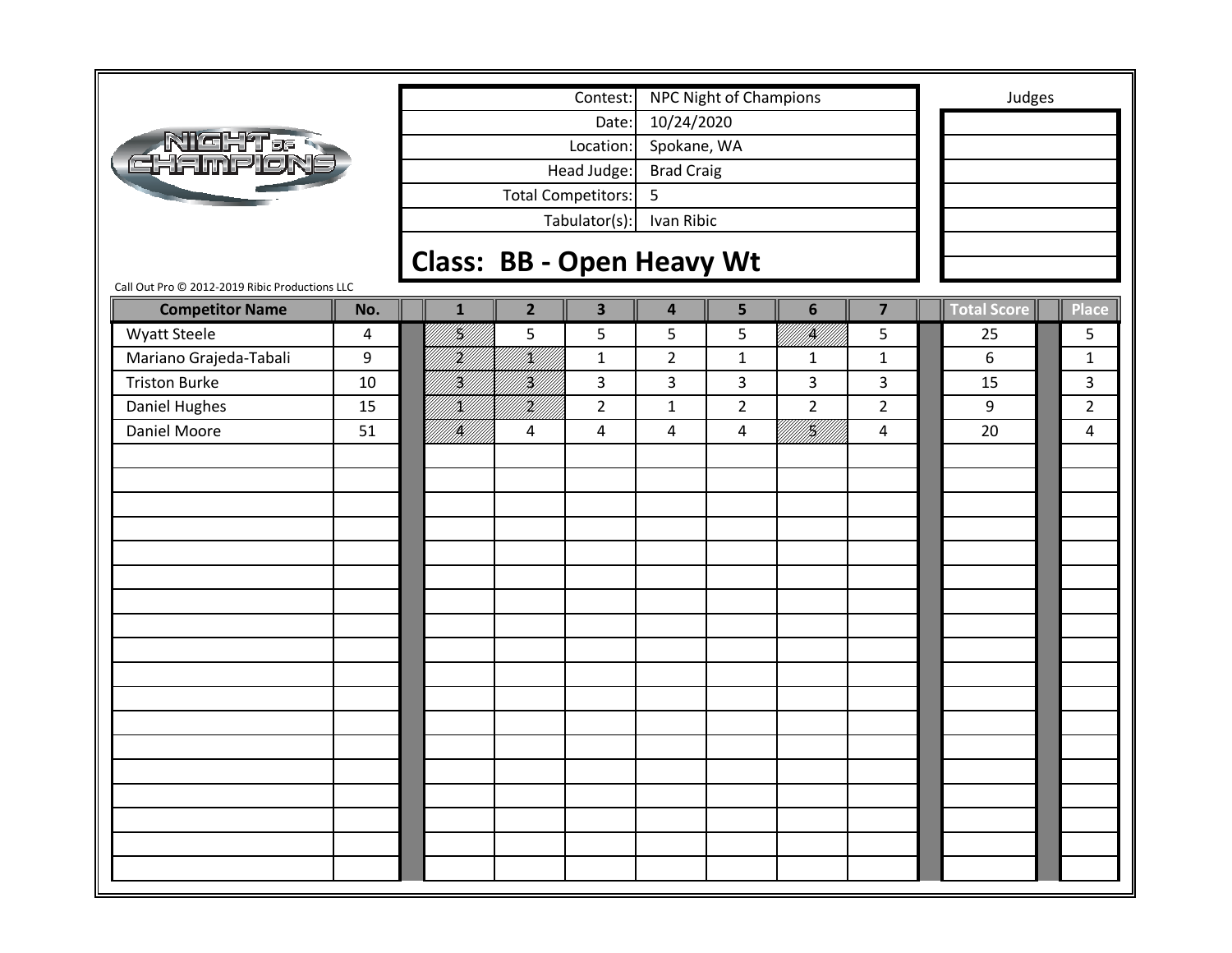|                                                |     |              |                                      | Contest:                  |                         | NPC Night of Champions |                |                         | Judges      |                |
|------------------------------------------------|-----|--------------|--------------------------------------|---------------------------|-------------------------|------------------------|----------------|-------------------------|-------------|----------------|
|                                                |     |              |                                      | Date:                     | 10/24/2020              |                        |                |                         |             |                |
| Night.<br>Thampion                             |     |              |                                      | Location:                 | Spokane, WA             |                        |                |                         |             |                |
|                                                |     |              |                                      | Head Judge:               | <b>Brad Craig</b>       |                        |                |                         |             |                |
|                                                |     |              |                                      | <b>Total Competitors:</b> | 3                       |                        |                |                         |             |                |
|                                                |     |              |                                      | Tabulator(s):             | Ivan Ribic              |                        |                |                         |             |                |
|                                                |     |              |                                      |                           |                         |                        |                |                         |             |                |
|                                                |     |              | <b>Class: BB - Open Super Hvy Wt</b> |                           |                         |                        |                |                         |             |                |
| Call Out Pro © 2012-2019 Ribic Productions LLC | No. | $\mathbf{1}$ | $\overline{2}$                       | $\overline{\mathbf{3}}$   | $\overline{\mathbf{4}}$ | 5                      | $6\phantom{1}$ | $\overline{\mathbf{z}}$ | Total Score | <b>Place</b>   |
| <b>Competitor Name</b>                         | 12  | iri<br>Mil   | N.                                   | $\overline{2}$            | $\overline{2}$          |                        | $\overline{2}$ |                         |             | $\overline{2}$ |
| Benjamin Verchota<br>Robert Chicano            | 13  | H)           | /K//                                 |                           |                         | $\overline{2}$         |                | $\overline{2}$          | 10<br>5     |                |
|                                                |     |              |                                      | $\mathbf{1}$              | $\mathbf{1}$            | $\mathbf{1}$           | $\mathbf{1}$   | $\mathbf{1}$            |             | $\mathbf{1}$   |
| Jake Briles                                    | 14  | Hf<br> }     | <br> W                               | 3                         | 3                       | 3                      | 3              | 3                       | 15          | 3              |
|                                                |     |              |                                      |                           |                         |                        |                |                         |             |                |
|                                                |     |              |                                      |                           |                         |                        |                |                         |             |                |
|                                                |     |              |                                      |                           |                         |                        |                |                         |             |                |
|                                                |     |              |                                      |                           |                         |                        |                |                         |             |                |
|                                                |     |              |                                      |                           |                         |                        |                |                         |             |                |
|                                                |     |              |                                      |                           |                         |                        |                |                         |             |                |
|                                                |     |              |                                      |                           |                         |                        |                |                         |             |                |
|                                                |     |              |                                      |                           |                         |                        |                |                         |             |                |
|                                                |     |              |                                      |                           |                         |                        |                |                         |             |                |
|                                                |     |              |                                      |                           |                         |                        |                |                         |             |                |
|                                                |     |              |                                      |                           |                         |                        |                |                         |             |                |
|                                                |     |              |                                      |                           |                         |                        |                |                         |             |                |
|                                                |     |              |                                      |                           |                         |                        |                |                         |             |                |
|                                                |     |              |                                      |                           |                         |                        |                |                         |             |                |
|                                                |     |              |                                      |                           |                         |                        |                |                         |             |                |
|                                                |     |              |                                      |                           |                         |                        |                |                         |             |                |
|                                                |     |              |                                      |                           |                         |                        |                |                         |             |                |
|                                                |     |              |                                      |                           |                         |                        |                |                         |             |                |
|                                                |     |              |                                      |                           |                         |                        |                |                         |             |                |
|                                                |     |              |                                      |                           |                         |                        |                |                         |             |                |
|                                                |     |              |                                      |                           |                         |                        |                |                         |             |                |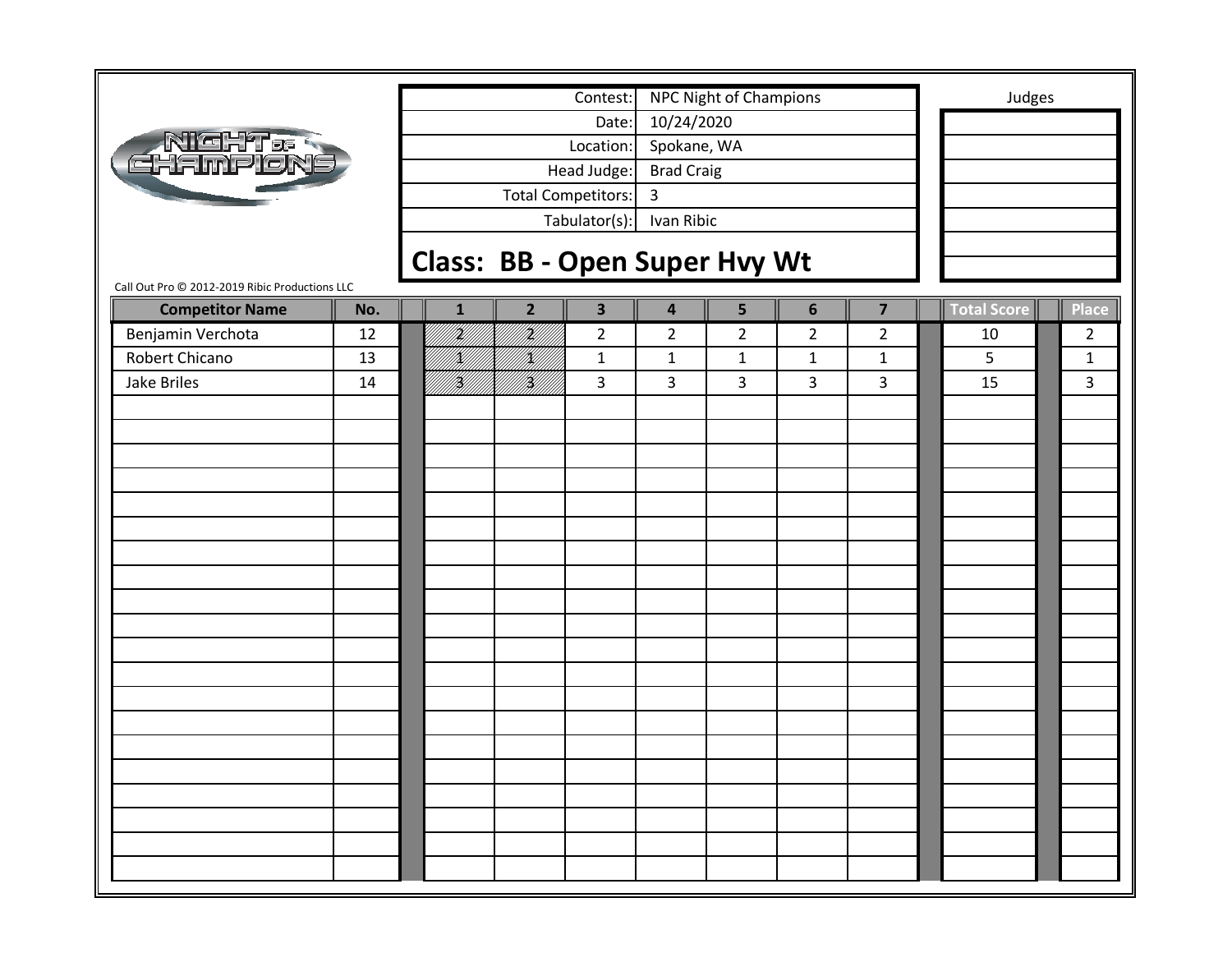|                                                |                |                                   |                | Contest:                  |                   | <b>NPC Night of Champions</b> |                |                | Judges      |                |
|------------------------------------------------|----------------|-----------------------------------|----------------|---------------------------|-------------------|-------------------------------|----------------|----------------|-------------|----------------|
|                                                |                |                                   |                | Date:                     | 10/24/2020        |                               |                |                |             |                |
| <b>NIGHT &amp; S<br/>CHAMPION:</b>             |                |                                   |                | Location:                 | Spokane, WA       |                               |                |                |             |                |
|                                                |                |                                   |                | Head Judge:               | <b>Brad Craig</b> |                               |                |                |             |                |
|                                                |                |                                   |                | <b>Total Competitors:</b> | 5                 |                               |                |                |             |                |
|                                                |                |                                   |                | Tabulator(s):             | Ivan Ribic        |                               |                |                |             |                |
|                                                |                | <b>Class: Overall Open Men BB</b> |                |                           |                   |                               |                |                |             |                |
| Call Out Pro @ 2012-2019 Ribic Productions LLC |                |                                   |                |                           |                   |                               |                |                |             |                |
| <b>Competitor Name</b>                         | No.            | $\mathbf{1}$                      | $\overline{2}$ | $\overline{\mathbf{3}}$   | 4                 | 5                             | $6\phantom{1}$ | $\overline{7}$ | Total Score | <b>Place</b>   |
| <b>Gilbert Sandoval</b>                        | 5              | IĶ)                               | IĶI            | 4                         | 4                 | 4                             | 4              | 4              | 20          | 4              |
| <b>Tanner Snyder</b>                           | 6              | H)<br>M                           | 3              |                           | $\overline{2}$    | 3                             | 3              | 3              | 14          | 3              |
| Jamison Agee                                   | $\overline{7}$ | H)<br>M                           | H)<br>M        | 5                         | 5                 | 5                             | 5              | 5              | 25          | 5              |
| Mariano Grajeda-Tabali                         | 9              | K)                                | <br> X         | $\mathbf{1}$              | $\mathbf{1}$      | $\mathbf{1}$                  | 1              | $\mathbf{1}$   | 5           | 1              |
| Robert Chicano                                 | 13             | <br> }<br> }                      | $\overline{2}$ | }<br> }                   | 3                 | $\overline{2}$                | $\overline{2}$ | $\overline{2}$ | 11          | $\overline{2}$ |
|                                                |                |                                   |                |                           |                   |                               |                |                |             |                |
|                                                |                |                                   |                |                           |                   |                               |                |                |             |                |
|                                                |                |                                   |                |                           |                   |                               |                |                |             |                |
|                                                |                |                                   |                |                           |                   |                               |                |                |             |                |
|                                                |                |                                   |                |                           |                   |                               |                |                |             |                |
|                                                |                |                                   |                |                           |                   |                               |                |                |             |                |
|                                                |                |                                   |                |                           |                   |                               |                |                |             |                |
|                                                |                |                                   |                |                           |                   |                               |                |                |             |                |
|                                                |                |                                   |                |                           |                   |                               |                |                |             |                |
|                                                |                |                                   |                |                           |                   |                               |                |                |             |                |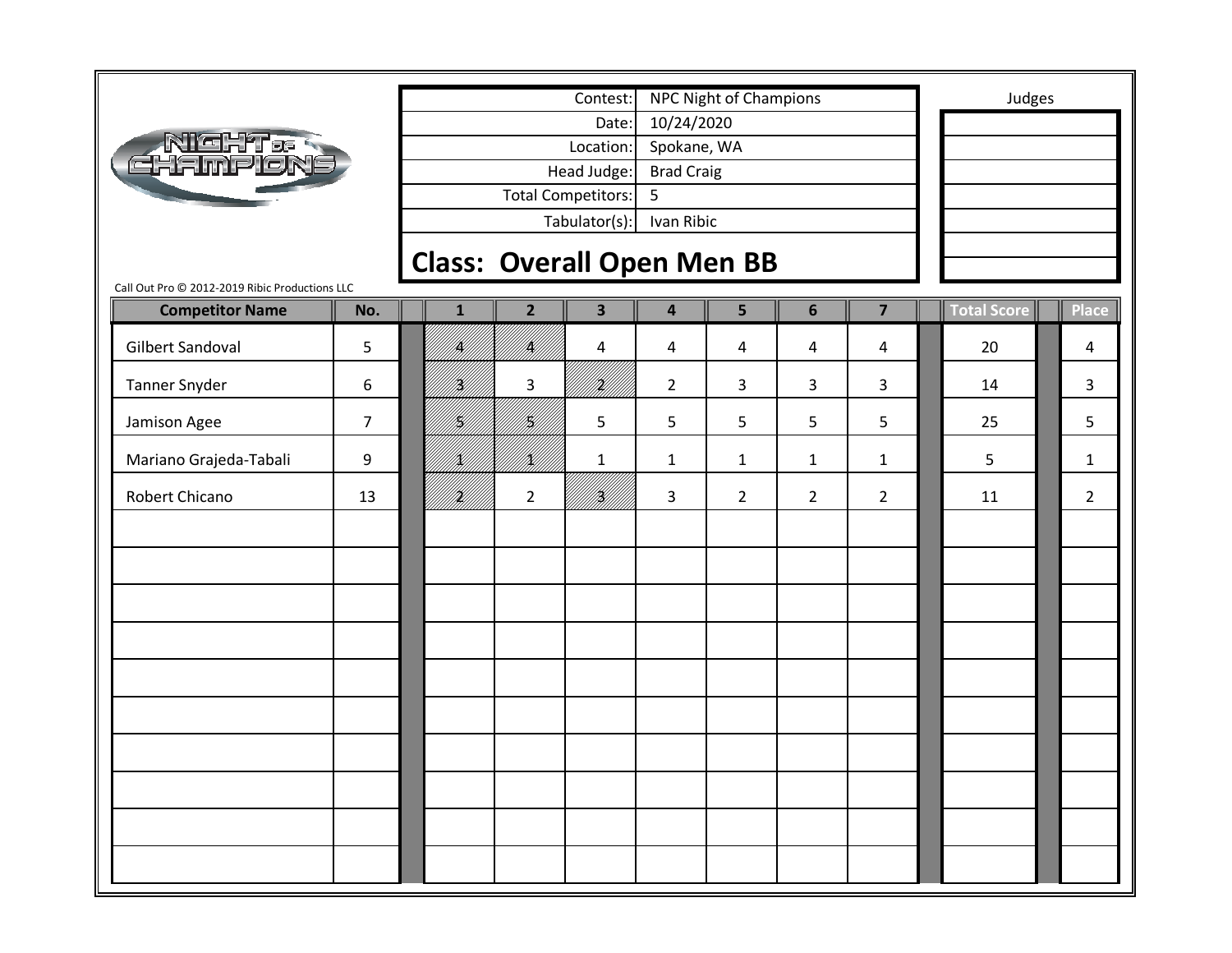|                                                                          |                |              |                 | Contest:                            |                   | NPC Night of Champions |                |                |                    | Judges       |
|--------------------------------------------------------------------------|----------------|--------------|-----------------|-------------------------------------|-------------------|------------------------|----------------|----------------|--------------------|--------------|
|                                                                          |                |              |                 | Date:                               | 10/24/2020        |                        |                |                |                    |              |
| <b>NIGHT &amp; R</b><br>EHAMPION                                         |                |              |                 | Location:                           | Spokane, WA       |                        |                |                |                    |              |
|                                                                          |                |              |                 | Head Judge:                         | <b>Brad Craig</b> |                        |                |                |                    |              |
|                                                                          |                |              |                 | <b>Total Competitors:</b>           | $\mathbf{1}$      |                        |                |                |                    |              |
|                                                                          |                |              |                 | Tabulator(s):                       | Ivan Ribic        |                        |                |                |                    |              |
|                                                                          |                |              |                 |                                     |                   |                        |                |                |                    |              |
|                                                                          |                |              |                 | <b>Class: Classic Phys Mast 50+</b> |                   |                        |                |                |                    |              |
| Call Out Pro @ 2012-2019 Ribic Productions LLC<br><b>Competitor Name</b> | No.            | $\mathbf{1}$ | $\overline{2}$  | $\overline{\mathbf{3}}$             | 4                 | 5                      | $6\phantom{1}$ | $\overline{7}$ | <b>Total Score</b> | <b>Place</b> |
| Jack Rosenthal                                                           | $\overline{2}$ |              | TIKUUTIKUUTKUUT | $\mathbf{1}$                        | $\mathbf{1}$      | $\mathbf{1}$           | $\mathbf{1}$   | $\mathbf{1}$   | 5                  | $\mathbf{1}$ |
|                                                                          |                |              |                 |                                     |                   |                        |                |                |                    |              |
|                                                                          |                |              |                 |                                     |                   |                        |                |                |                    |              |
|                                                                          |                |              |                 |                                     |                   |                        |                |                |                    |              |
|                                                                          |                |              |                 |                                     |                   |                        |                |                |                    |              |
|                                                                          |                |              |                 |                                     |                   |                        |                |                |                    |              |
|                                                                          |                |              |                 |                                     |                   |                        |                |                |                    |              |
|                                                                          |                |              |                 |                                     |                   |                        |                |                |                    |              |
|                                                                          |                |              |                 |                                     |                   |                        |                |                |                    |              |
|                                                                          |                |              |                 |                                     |                   |                        |                |                |                    |              |
|                                                                          |                |              |                 |                                     |                   |                        |                |                |                    |              |
|                                                                          |                |              |                 |                                     |                   |                        |                |                |                    |              |
|                                                                          |                |              |                 |                                     |                   |                        |                |                |                    |              |
|                                                                          |                |              |                 |                                     |                   |                        |                |                |                    |              |
|                                                                          |                |              |                 |                                     |                   |                        |                |                |                    |              |
|                                                                          |                |              |                 |                                     |                   |                        |                |                |                    |              |
|                                                                          |                |              |                 |                                     |                   |                        |                |                |                    |              |
|                                                                          |                |              |                 |                                     |                   |                        |                |                |                    |              |
|                                                                          |                |              |                 |                                     |                   |                        |                |                |                    |              |
|                                                                          |                |              |                 |                                     |                   |                        |                |                |                    |              |
|                                                                          |                |              |                 |                                     |                   |                        |                |                |                    |              |
|                                                                          |                |              |                 |                                     |                   |                        |                |                |                    |              |
|                                                                          |                |              |                 |                                     |                   |                        |                |                |                    |              |
|                                                                          |                |              |                 |                                     |                   |                        |                |                |                    |              |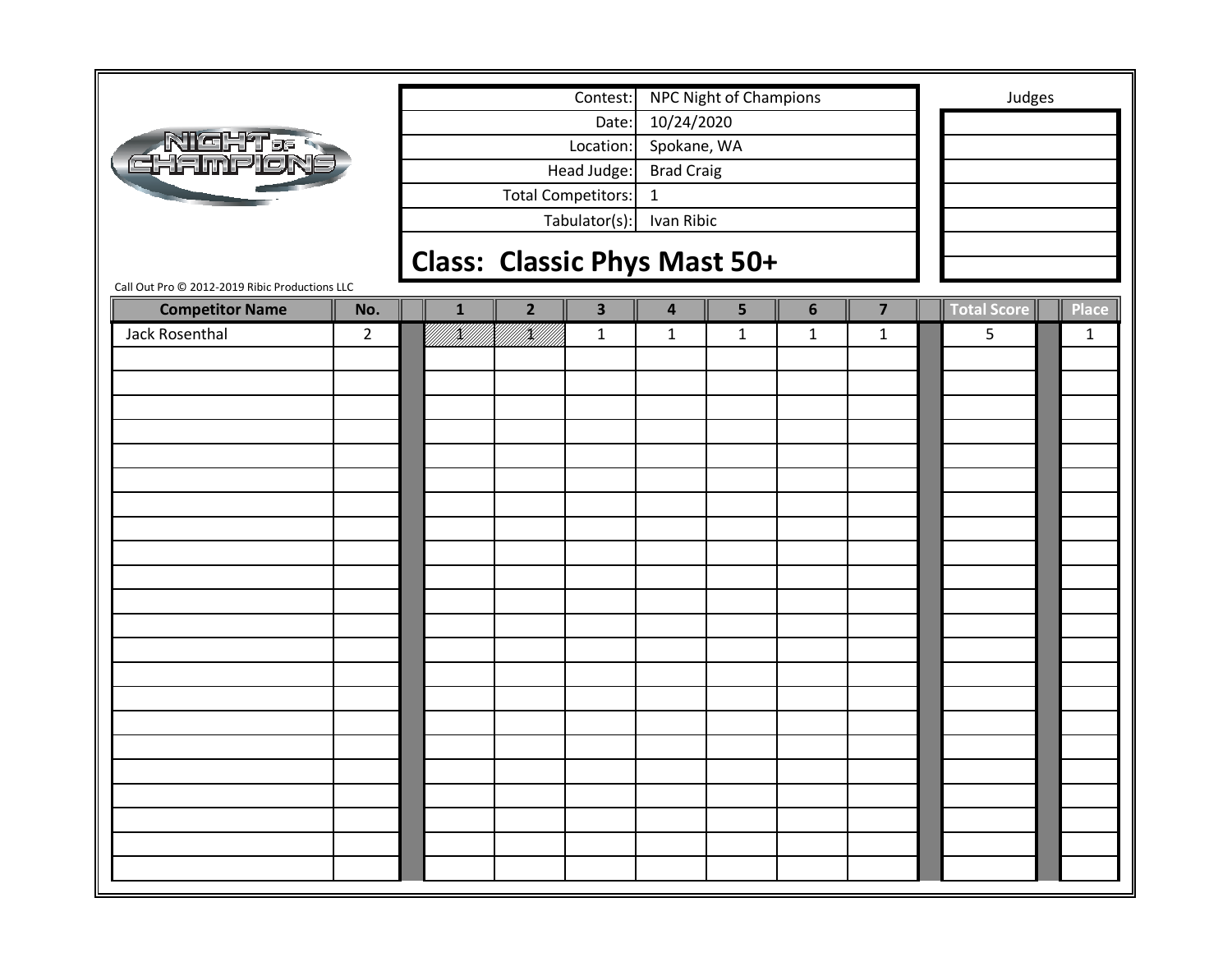|                                                |                |                              |                | Contest:                  |                   | NPC Night of Champions |                |                | Judges             |                |
|------------------------------------------------|----------------|------------------------------|----------------|---------------------------|-------------------|------------------------|----------------|----------------|--------------------|----------------|
|                                                |                |                              |                | Date:                     | 10/24/2020        |                        |                |                |                    |                |
| <b>NICHT&amp;R</b><br>EHAMPLON                 |                |                              |                | Location:                 | Spokane, WA       |                        |                |                |                    |                |
|                                                |                |                              |                | Head Judge:               | <b>Brad Craig</b> |                        |                |                |                    |                |
|                                                |                |                              |                | <b>Total Competitors:</b> | 3                 |                        |                |                |                    |                |
|                                                |                |                              |                | Tabulator(s):             | Ivan Ribic        |                        |                |                |                    |                |
|                                                |                | Class: Classic Phys Mast 40+ |                |                           |                   |                        |                |                |                    |                |
| Call Out Pro © 2012-2019 Ribic Productions LLC |                |                              |                |                           |                   |                        |                |                |                    |                |
| <b>Competitor Name</b>                         | No.            | $\mathbf{1}$                 | $\overline{2}$ | $\overline{\mathbf{3}}$   | 4                 | 5                      | $6\phantom{1}$ | $\overline{7}$ | <b>Total Score</b> | <b>Place</b>   |
| Jack Rosenthal                                 | $\overline{2}$ | f Killi                      | $\mathbf{1}$   | $\mathbf{1}$              | $\overline{2}$    | INI)<br>Mili           | $\overline{2}$ | $\mathbf{1}$   | 7                  | 1              |
| Ricco Bland                                    | 16             | <br> W                       | 3              | $\overline{3}$            | <br> }<br> }      | $\mathbf{1}$           | $\mathbf{1}$   | $\overline{2}$ | 10                 | $\overline{2}$ |
| <b>Marcell Scott</b>                           | 17             | <br> }                       | $2^{\circ}$    | $\overline{2}$            | <br> W            | $\overline{2}$         | 3              | 3              | 12                 | 3              |
|                                                |                |                              |                |                           |                   |                        |                |                |                    |                |
|                                                |                |                              |                |                           |                   |                        |                |                |                    |                |
|                                                |                |                              |                |                           |                   |                        |                |                |                    |                |
|                                                |                |                              |                |                           |                   |                        |                |                |                    |                |
|                                                |                |                              |                |                           |                   |                        |                |                |                    |                |
|                                                |                |                              |                |                           |                   |                        |                |                |                    |                |
|                                                |                |                              |                |                           |                   |                        |                |                |                    |                |
|                                                |                |                              |                |                           |                   |                        |                |                |                    |                |
|                                                |                |                              |                |                           |                   |                        |                |                |                    |                |
|                                                |                |                              |                |                           |                   |                        |                |                |                    |                |
|                                                |                |                              |                |                           |                   |                        |                |                |                    |                |
|                                                |                |                              |                |                           |                   |                        |                |                |                    |                |
|                                                |                |                              |                |                           |                   |                        |                |                |                    |                |
|                                                |                |                              |                |                           |                   |                        |                |                |                    |                |
|                                                |                |                              |                |                           |                   |                        |                |                |                    |                |
|                                                |                |                              |                |                           |                   |                        |                |                |                    |                |
|                                                |                |                              |                |                           |                   |                        |                |                |                    |                |
|                                                |                |                              |                |                           |                   |                        |                |                |                    |                |
|                                                |                |                              |                |                           |                   |                        |                |                |                    |                |
|                                                |                |                              |                |                           |                   |                        |                |                |                    |                |
|                                                |                |                              |                |                           |                   |                        |                |                |                    |                |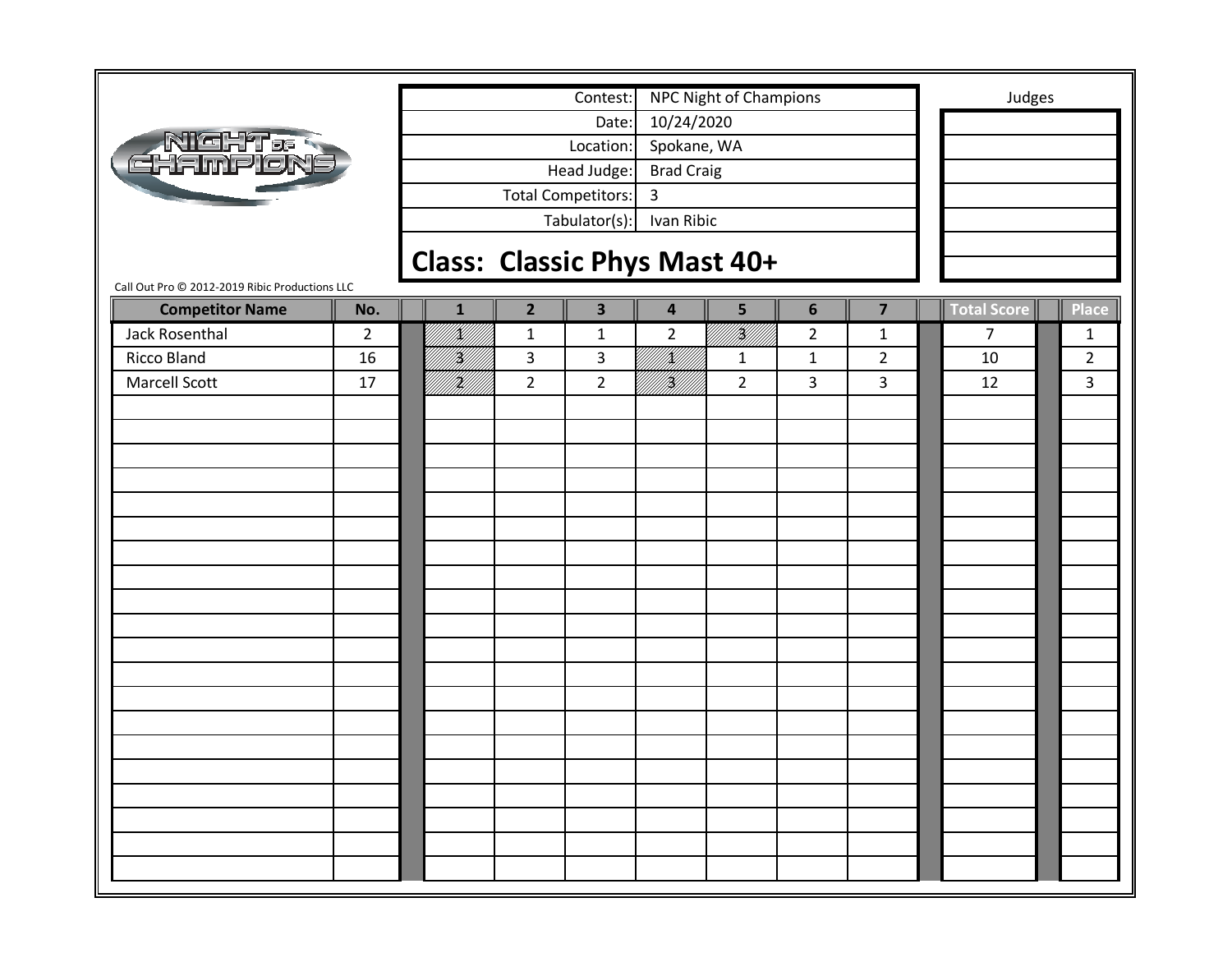|                                                |     |              |                | Contest:                                  |                         | NPC Night of Champions |                |                         | Judges      |                |
|------------------------------------------------|-----|--------------|----------------|-------------------------------------------|-------------------------|------------------------|----------------|-------------------------|-------------|----------------|
|                                                |     |              |                | Date:                                     | 10/24/2020              |                        |                |                         |             |                |
|                                                |     |              |                | Location:                                 | Spokane, WA             |                        |                |                         |             |                |
| <b>NICHT</b><br>CHAMPION                       |     |              |                | Head Judge:                               | <b>Brad Craig</b>       |                        |                |                         |             |                |
|                                                |     |              |                | <b>Total Competitors:</b>                 | $\overline{2}$          |                        |                |                         |             |                |
|                                                |     |              |                | Tabulator(s):                             | Ivan Ribic              |                        |                |                         |             |                |
|                                                |     |              |                |                                           |                         |                        |                |                         |             |                |
|                                                |     |              |                | <b>Class: Classic Phys Junior (18-20)</b> |                         |                        |                |                         |             |                |
| Call Out Pro © 2012-2019 Ribic Productions LLC |     |              |                |                                           |                         |                        |                |                         |             |                |
| <b>Competitor Name</b>                         | No. | $\mathbf{1}$ | $\overline{2}$ | $\overline{\mathbf{3}}$                   | $\overline{\mathbf{4}}$ | 5                      | 6              | $\overline{\mathbf{z}}$ | Total Score | <b>Place</b>   |
| <b>Wyatt Steele</b>                            | 4   | H)           | III<br>Mil     | $\overline{2}$                            | $\overline{2}$          | $\overline{2}$         | $\overline{2}$ | $\overline{2}$          | 10          | $\overline{2}$ |
| <b>Blake Rausch</b>                            | 18  | VKU 1        | VKU 1          | $\mathbf{1}$                              | $\mathbf{1}$            | $\mathbf{1}$           | $\mathbf{1}$   | $\mathbf{1}$            | 5           | $\mathbf{1}$   |
|                                                |     |              |                |                                           |                         |                        |                |                         |             |                |
|                                                |     |              |                |                                           |                         |                        |                |                         |             |                |
|                                                |     |              |                |                                           |                         |                        |                |                         |             |                |
|                                                |     |              |                |                                           |                         |                        |                |                         |             |                |
|                                                |     |              |                |                                           |                         |                        |                |                         |             |                |
|                                                |     |              |                |                                           |                         |                        |                |                         |             |                |
|                                                |     |              |                |                                           |                         |                        |                |                         |             |                |
|                                                |     |              |                |                                           |                         |                        |                |                         |             |                |
|                                                |     |              |                |                                           |                         |                        |                |                         |             |                |
|                                                |     |              |                |                                           |                         |                        |                |                         |             |                |
|                                                |     |              |                |                                           |                         |                        |                |                         |             |                |
|                                                |     |              |                |                                           |                         |                        |                |                         |             |                |
|                                                |     |              |                |                                           |                         |                        |                |                         |             |                |
|                                                |     |              |                |                                           |                         |                        |                |                         |             |                |
|                                                |     |              |                |                                           |                         |                        |                |                         |             |                |
|                                                |     |              |                |                                           |                         |                        |                |                         |             |                |
|                                                |     |              |                |                                           |                         |                        |                |                         |             |                |
|                                                |     |              |                |                                           |                         |                        |                |                         |             |                |
|                                                |     |              |                |                                           |                         |                        |                |                         |             |                |
|                                                |     |              |                |                                           |                         |                        |                |                         |             |                |
|                                                |     |              |                |                                           |                         |                        |                |                         |             |                |
|                                                |     |              |                |                                           |                         |                        |                |                         |             |                |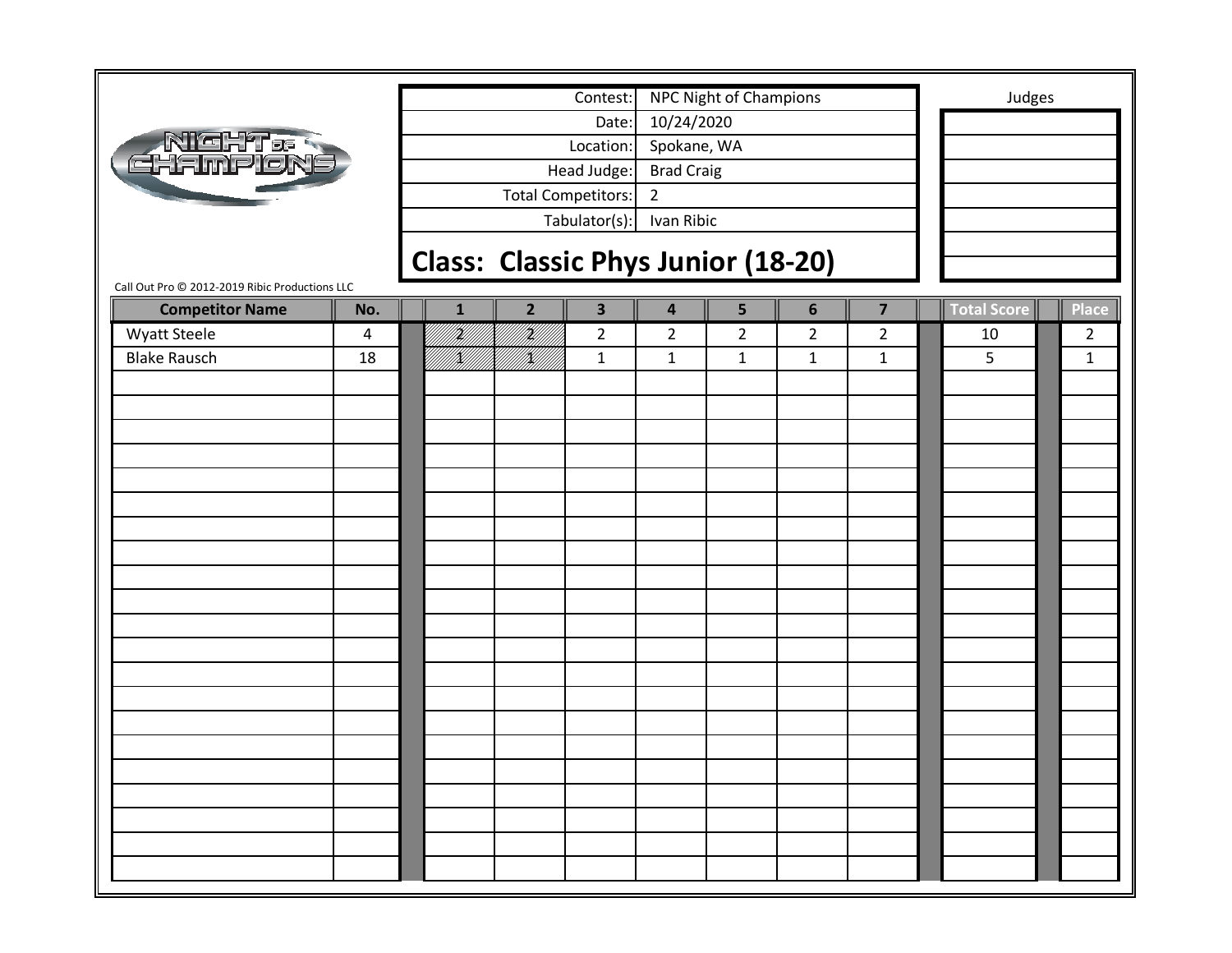|                                                |     |              |                                  | Contest:                  |                         | <b>NPC Night of Champions</b> |                |                         | Judges             |                |
|------------------------------------------------|-----|--------------|----------------------------------|---------------------------|-------------------------|-------------------------------|----------------|-------------------------|--------------------|----------------|
|                                                |     |              |                                  | Date:                     | 10/24/2020              |                               |                |                         |                    |                |
| <b>NIGHT&amp;R</b><br>GHAMPION                 |     |              |                                  | Location:                 | Spokane, WA             |                               |                |                         |                    |                |
|                                                |     |              |                                  | Head Judge:               | <b>Brad Craig</b>       |                               |                |                         |                    |                |
|                                                |     |              |                                  | <b>Total Competitors:</b> | 6                       |                               |                |                         |                    |                |
|                                                |     |              |                                  | Tabulator(s):             | Ivan Ribic              |                               |                |                         |                    |                |
|                                                |     |              |                                  |                           |                         |                               |                |                         |                    |                |
| Call Out Pro © 2012-2019 Ribic Productions LLC |     |              | <b>Class: Classic Phys Nov A</b> |                           |                         |                               |                |                         |                    |                |
| <b>Competitor Name</b>                         | No. | $\mathbf{1}$ | $\overline{2}$                   | $\overline{\mathbf{3}}$   | $\overline{\mathbf{4}}$ | 5                             | 6              | $\overline{\mathbf{z}}$ | <b>Total Score</b> | <b>Place</b>   |
| <b>Gilbert Sandoval</b>                        | 5   | /K//         | UKU T                            | $\mathbf{1}$              | $\mathbf 1$             | $\mathbf{1}$                  | $\mathbf{1}$   | $\mathbf{1}$            | 5                  | $\mathbf{1}$   |
| <b>Charles Miller</b>                          | 19  | K)           | 6                                | 6                         | Y<br> }                 | 6                             | 6              | 5                       | 29                 | 6              |
| Corey Naccarato                                | 20  | H)<br>M      | fikli                            | 3                         | 3                       | 3                             | 3              | $\mathbf{3}$            | 15                 | $\overline{3}$ |
| Andres Reyes                                   | 21  | H)<br>M      | <br> }<br> }                     | $\overline{2}$            | $\overline{2}$          | $\overline{2}$                | $\overline{2}$ | $\overline{2}$          | 10                 | $\overline{2}$ |
| Matt Underhill                                 | 22  | K            | <br> W                           | $\overline{a}$            | 4                       | 4                             | 4              | $\overline{4}$          | 20                 | $\overline{4}$ |
| Richard Wilson                                 | 58  | H]<br> H]    | 5                                | 5                         | <br> } <b>\$</b>        | 5                             | 5              | 6                       | 26                 | 5              |
|                                                |     |              |                                  |                           |                         |                               |                |                         |                    |                |
|                                                |     |              |                                  |                           |                         |                               |                |                         |                    |                |
|                                                |     |              |                                  |                           |                         |                               |                |                         |                    |                |
|                                                |     |              |                                  |                           |                         |                               |                |                         |                    |                |
|                                                |     |              |                                  |                           |                         |                               |                |                         |                    |                |
|                                                |     |              |                                  |                           |                         |                               |                |                         |                    |                |
|                                                |     |              |                                  |                           |                         |                               |                |                         |                    |                |
|                                                |     |              |                                  |                           |                         |                               |                |                         |                    |                |
|                                                |     |              |                                  |                           |                         |                               |                |                         |                    |                |
|                                                |     |              |                                  |                           |                         |                               |                |                         |                    |                |
|                                                |     |              |                                  |                           |                         |                               |                |                         |                    |                |
|                                                |     |              |                                  |                           |                         |                               |                |                         |                    |                |
|                                                |     |              |                                  |                           |                         |                               |                |                         |                    |                |
|                                                |     |              |                                  |                           |                         |                               |                |                         |                    |                |
|                                                |     |              |                                  |                           |                         |                               |                |                         |                    |                |
|                                                |     |              |                                  |                           |                         |                               |                |                         |                    |                |
|                                                |     |              |                                  |                           |                         |                               |                |                         |                    |                |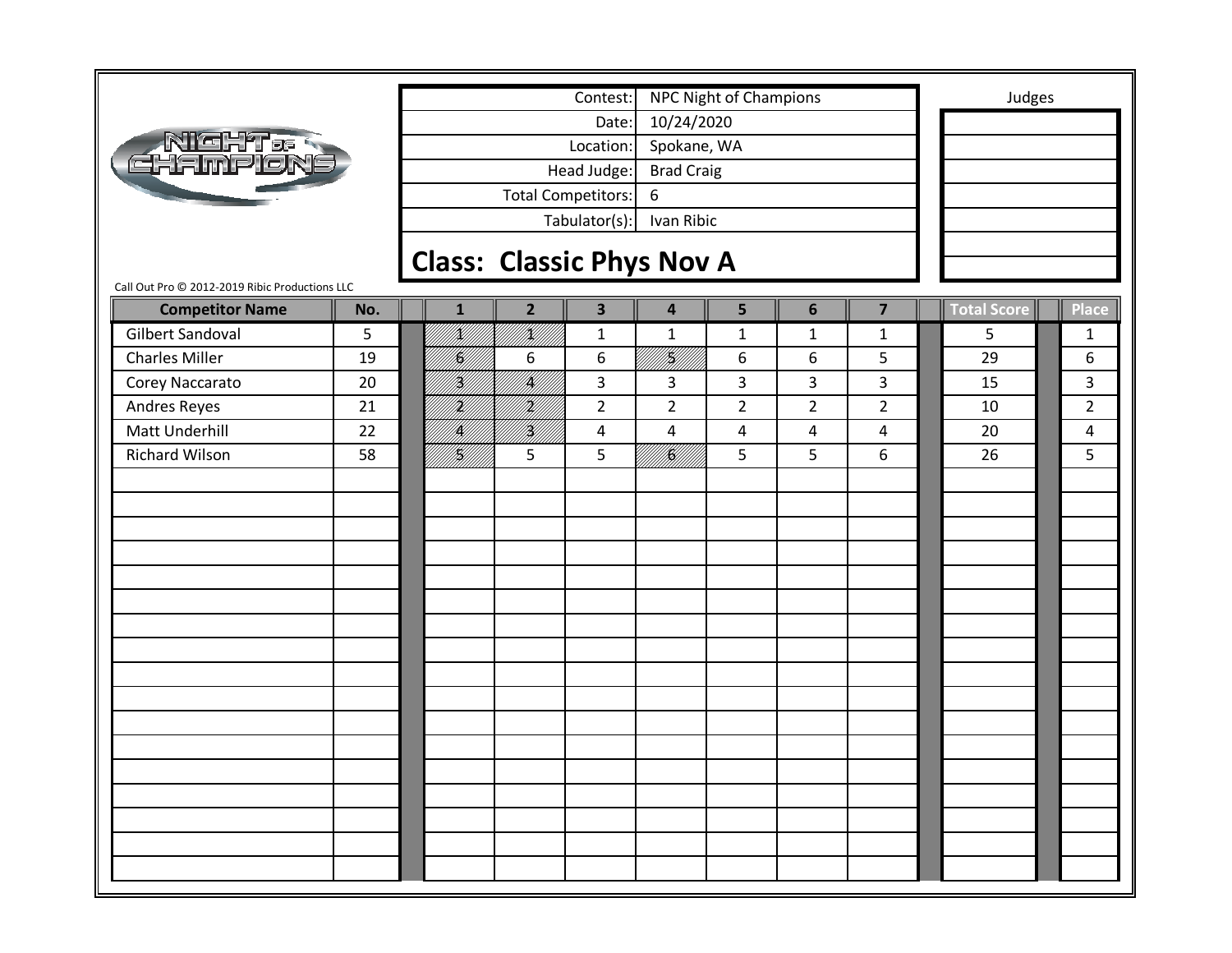| 10/24/2020<br>Date:<br>NIGHT & R<br>EHAMPLON<br>Location:<br>Spokane, WA<br>Head Judge:<br><b>Brad Craig</b><br><b>Total Competitors:</b><br>6<br>Tabulator(s):<br>Ivan Ribic<br><b>Class: Classic Phys Nov B</b><br>Call Out Pro @ 2012-2019 Ribic Productions LLC<br><b>Total Score</b><br>$\overline{2}$<br>$\overline{\mathbf{3}}$<br>5<br>6<br>$\overline{\mathbf{z}}$<br><b>Competitor Name</b><br>No.<br>Place<br>$\overline{\mathbf{4}}$<br>$\mathbf{1}$<br> <br> K <br> }<br> }}<br><b>Wyatt Steele</b><br>6<br>6<br>6<br>6<br>6<br>30<br>6<br>4<br>H)<br>filip<br>19<br>5<br>5<br>Donovan McIntosh<br>8<br>5<br>5<br>5<br>25<br>5<br>  <br> }<br><b>Ricco Bland</b><br>3<br>3<br>3<br>3<br>$\overline{3}$<br>16<br>H)<br>M<br>3<br>15<br>H)<br>M/I<br><b>Blake Rausch</b><br>$\overline{2}$<br>$\overline{2}$<br>$\overline{2}$<br>$\overline{2}$<br>$\overline{2}$<br> }<br> }<br>$\overline{2}$<br>18<br>10<br>  <br> }<br> }<br>Jasmeet Khera<br>/K/<br>23<br>$\overline{4}$<br>4<br>4<br>$\overline{4}$<br>20<br>4<br>4<br><b>Kevin Perry</b><br>24<br>IKU)<br>$\mathbf{1}$<br>5<br>IĶI<br>$\mathbf{1}$<br>$\mathbf{1}$<br>$\mathbf{1}$<br>$\mathbf{1}$<br>$\mathbf{1}$ |  |  | Contest: | NPC Night of Champions |  | Judges |  |
|---------------------------------------------------------------------------------------------------------------------------------------------------------------------------------------------------------------------------------------------------------------------------------------------------------------------------------------------------------------------------------------------------------------------------------------------------------------------------------------------------------------------------------------------------------------------------------------------------------------------------------------------------------------------------------------------------------------------------------------------------------------------------------------------------------------------------------------------------------------------------------------------------------------------------------------------------------------------------------------------------------------------------------------------------------------------------------------------------------------------------------------------------------------------------------------|--|--|----------|------------------------|--|--------|--|
|                                                                                                                                                                                                                                                                                                                                                                                                                                                                                                                                                                                                                                                                                                                                                                                                                                                                                                                                                                                                                                                                                                                                                                                       |  |  |          |                        |  |        |  |
|                                                                                                                                                                                                                                                                                                                                                                                                                                                                                                                                                                                                                                                                                                                                                                                                                                                                                                                                                                                                                                                                                                                                                                                       |  |  |          |                        |  |        |  |
|                                                                                                                                                                                                                                                                                                                                                                                                                                                                                                                                                                                                                                                                                                                                                                                                                                                                                                                                                                                                                                                                                                                                                                                       |  |  |          |                        |  |        |  |
|                                                                                                                                                                                                                                                                                                                                                                                                                                                                                                                                                                                                                                                                                                                                                                                                                                                                                                                                                                                                                                                                                                                                                                                       |  |  |          |                        |  |        |  |
|                                                                                                                                                                                                                                                                                                                                                                                                                                                                                                                                                                                                                                                                                                                                                                                                                                                                                                                                                                                                                                                                                                                                                                                       |  |  |          |                        |  |        |  |
|                                                                                                                                                                                                                                                                                                                                                                                                                                                                                                                                                                                                                                                                                                                                                                                                                                                                                                                                                                                                                                                                                                                                                                                       |  |  |          |                        |  |        |  |
|                                                                                                                                                                                                                                                                                                                                                                                                                                                                                                                                                                                                                                                                                                                                                                                                                                                                                                                                                                                                                                                                                                                                                                                       |  |  |          |                        |  |        |  |
|                                                                                                                                                                                                                                                                                                                                                                                                                                                                                                                                                                                                                                                                                                                                                                                                                                                                                                                                                                                                                                                                                                                                                                                       |  |  |          |                        |  |        |  |
|                                                                                                                                                                                                                                                                                                                                                                                                                                                                                                                                                                                                                                                                                                                                                                                                                                                                                                                                                                                                                                                                                                                                                                                       |  |  |          |                        |  |        |  |
|                                                                                                                                                                                                                                                                                                                                                                                                                                                                                                                                                                                                                                                                                                                                                                                                                                                                                                                                                                                                                                                                                                                                                                                       |  |  |          |                        |  |        |  |
|                                                                                                                                                                                                                                                                                                                                                                                                                                                                                                                                                                                                                                                                                                                                                                                                                                                                                                                                                                                                                                                                                                                                                                                       |  |  |          |                        |  |        |  |
|                                                                                                                                                                                                                                                                                                                                                                                                                                                                                                                                                                                                                                                                                                                                                                                                                                                                                                                                                                                                                                                                                                                                                                                       |  |  |          |                        |  |        |  |
|                                                                                                                                                                                                                                                                                                                                                                                                                                                                                                                                                                                                                                                                                                                                                                                                                                                                                                                                                                                                                                                                                                                                                                                       |  |  |          |                        |  |        |  |
|                                                                                                                                                                                                                                                                                                                                                                                                                                                                                                                                                                                                                                                                                                                                                                                                                                                                                                                                                                                                                                                                                                                                                                                       |  |  |          |                        |  |        |  |
|                                                                                                                                                                                                                                                                                                                                                                                                                                                                                                                                                                                                                                                                                                                                                                                                                                                                                                                                                                                                                                                                                                                                                                                       |  |  |          |                        |  |        |  |
|                                                                                                                                                                                                                                                                                                                                                                                                                                                                                                                                                                                                                                                                                                                                                                                                                                                                                                                                                                                                                                                                                                                                                                                       |  |  |          |                        |  |        |  |
|                                                                                                                                                                                                                                                                                                                                                                                                                                                                                                                                                                                                                                                                                                                                                                                                                                                                                                                                                                                                                                                                                                                                                                                       |  |  |          |                        |  |        |  |
|                                                                                                                                                                                                                                                                                                                                                                                                                                                                                                                                                                                                                                                                                                                                                                                                                                                                                                                                                                                                                                                                                                                                                                                       |  |  |          |                        |  |        |  |
|                                                                                                                                                                                                                                                                                                                                                                                                                                                                                                                                                                                                                                                                                                                                                                                                                                                                                                                                                                                                                                                                                                                                                                                       |  |  |          |                        |  |        |  |
|                                                                                                                                                                                                                                                                                                                                                                                                                                                                                                                                                                                                                                                                                                                                                                                                                                                                                                                                                                                                                                                                                                                                                                                       |  |  |          |                        |  |        |  |
|                                                                                                                                                                                                                                                                                                                                                                                                                                                                                                                                                                                                                                                                                                                                                                                                                                                                                                                                                                                                                                                                                                                                                                                       |  |  |          |                        |  |        |  |
|                                                                                                                                                                                                                                                                                                                                                                                                                                                                                                                                                                                                                                                                                                                                                                                                                                                                                                                                                                                                                                                                                                                                                                                       |  |  |          |                        |  |        |  |
|                                                                                                                                                                                                                                                                                                                                                                                                                                                                                                                                                                                                                                                                                                                                                                                                                                                                                                                                                                                                                                                                                                                                                                                       |  |  |          |                        |  |        |  |
|                                                                                                                                                                                                                                                                                                                                                                                                                                                                                                                                                                                                                                                                                                                                                                                                                                                                                                                                                                                                                                                                                                                                                                                       |  |  |          |                        |  |        |  |
|                                                                                                                                                                                                                                                                                                                                                                                                                                                                                                                                                                                                                                                                                                                                                                                                                                                                                                                                                                                                                                                                                                                                                                                       |  |  |          |                        |  |        |  |
|                                                                                                                                                                                                                                                                                                                                                                                                                                                                                                                                                                                                                                                                                                                                                                                                                                                                                                                                                                                                                                                                                                                                                                                       |  |  |          |                        |  |        |  |
|                                                                                                                                                                                                                                                                                                                                                                                                                                                                                                                                                                                                                                                                                                                                                                                                                                                                                                                                                                                                                                                                                                                                                                                       |  |  |          |                        |  |        |  |
|                                                                                                                                                                                                                                                                                                                                                                                                                                                                                                                                                                                                                                                                                                                                                                                                                                                                                                                                                                                                                                                                                                                                                                                       |  |  |          |                        |  |        |  |
|                                                                                                                                                                                                                                                                                                                                                                                                                                                                                                                                                                                                                                                                                                                                                                                                                                                                                                                                                                                                                                                                                                                                                                                       |  |  |          |                        |  |        |  |
|                                                                                                                                                                                                                                                                                                                                                                                                                                                                                                                                                                                                                                                                                                                                                                                                                                                                                                                                                                                                                                                                                                                                                                                       |  |  |          |                        |  |        |  |
|                                                                                                                                                                                                                                                                                                                                                                                                                                                                                                                                                                                                                                                                                                                                                                                                                                                                                                                                                                                                                                                                                                                                                                                       |  |  |          |                        |  |        |  |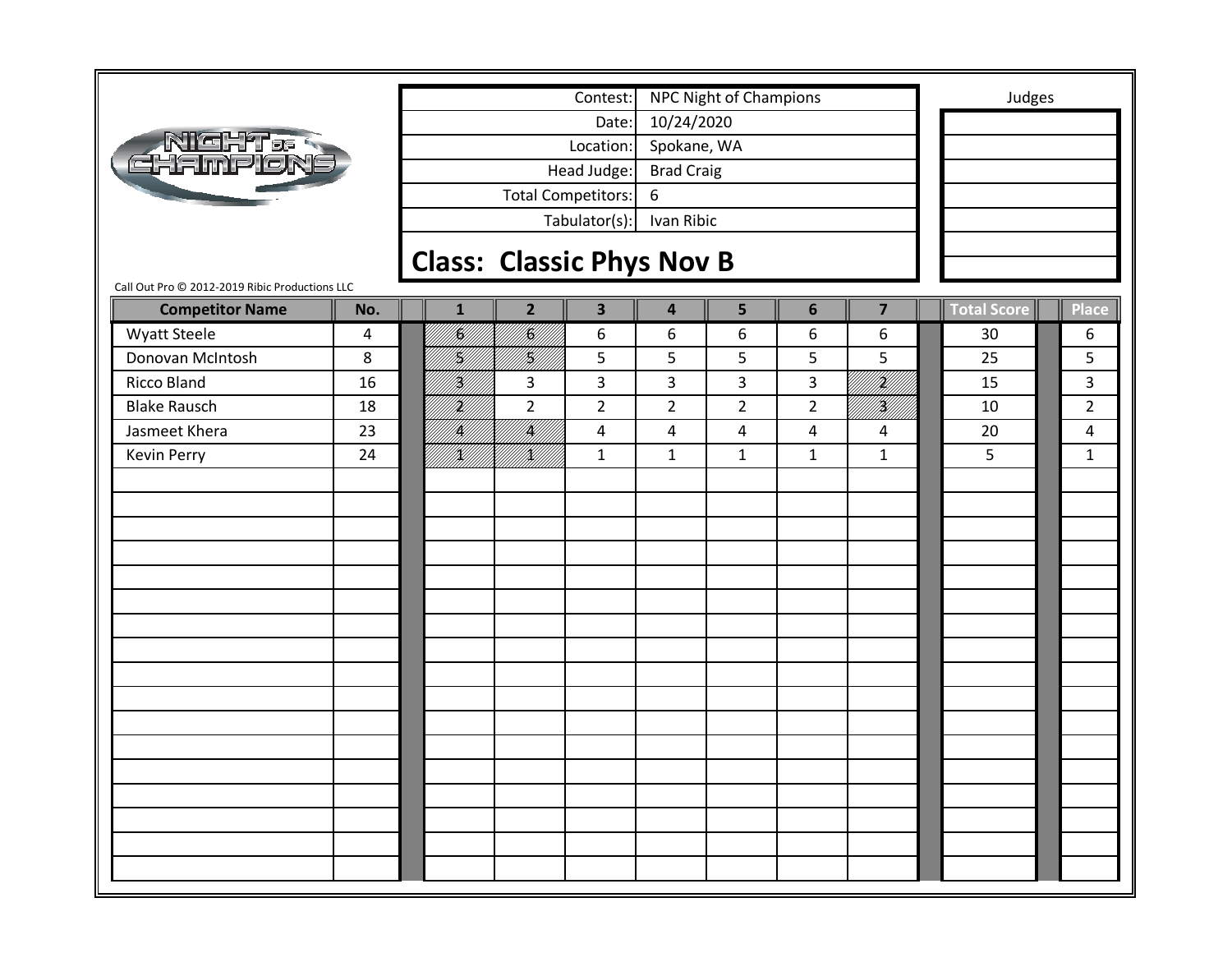|                                                |     |                                   |                | Contest:                  |                         | NPC Night of Champions |                        |                | Judges             |                |
|------------------------------------------------|-----|-----------------------------------|----------------|---------------------------|-------------------------|------------------------|------------------------|----------------|--------------------|----------------|
|                                                |     |                                   |                | Date:                     | 10/24/2020              |                        |                        |                |                    |                |
|                                                |     |                                   |                | Location:                 | Spokane, WA             |                        |                        |                |                    |                |
| <b>Nicht</b> er<br>Chrimpion                   |     |                                   |                | Head Judge:               | <b>Brad Craig</b>       |                        |                        |                |                    |                |
|                                                |     |                                   |                | <b>Total Competitors:</b> | 8                       |                        |                        |                |                    |                |
|                                                |     |                                   |                | Tabulator(s):             | Ivan Ribic              |                        |                        |                |                    |                |
|                                                |     |                                   |                |                           |                         |                        |                        |                |                    |                |
| Call Out Pro @ 2012-2019 Ribic Productions LLC |     | <b>Class: Classic Phys Open A</b> |                |                           |                         |                        |                        |                |                    |                |
| <b>Competitor Name</b>                         | No. | $\mathbf{1}$                      | $\overline{2}$ | $\overline{\mathbf{3}}$   | $\overline{\mathbf{4}}$ | 5                      | 6                      | $\overline{7}$ | <b>Total Score</b> | <b>Place</b>   |
| <b>Gilbert Sandoval</b>                        | 5   | <br> }<br> }                      | 3              | <b>  </b><br> }           | 3                       | 4                      | 4                      | 3              | 17                 | 3              |
| <b>Tanner Snyder</b>                           | 6   | K)                                | $\mathbf{1}$   | HM)                       | $\mathbf{1}$            | $\mathbf{1}$           | $\overline{2}$         | $\mathbf{1}$   | 6                  | $\mathbf{1}$   |
| Corey Naccarato                                | 20  | K)                                | 6              | 6                         | 6                       | 6                      | H] <br> }H]            | 5              | 29                 | 6              |
| Andres Reyes                                   | 21  | H]<br> K                          | 5              | 5                         | 5                       | 5                      | <br>   <b>  </b><br> } | 6              | 26                 | 5              |
| <b>Matt Underhill</b>                          | 22  | <br> <br> }                       | <br> <br> }    | 8                         | 8                       | 8                      | 8                      | 8              | 40                 | 8              |
| Desi Carlo                                     | 25  | H)<br>U                           | $\overline{2}$ | IKU)<br>PHIT              | $\overline{2}$          | $\overline{2}$         | $\mathbf{1}$           | $\overline{2}$ | 9                  | $\overline{2}$ |
| <b>Bridger Szymoniak</b>                       | 26  | H)<br>V                           | H              | $\overline{7}$            | $\overline{7}$          | $\overline{7}$         | $\overline{7}$         | $\overline{7}$ | 35                 | $\overline{7}$ |
| Erick Nickerson                                | 29  | <br> }                            | 4              | <br> }<br> }              | 4                       | 3                      | 3                      | $\overline{4}$ | 18                 | 4              |
|                                                |     |                                   |                |                           |                         |                        |                        |                |                    |                |
|                                                |     |                                   |                |                           |                         |                        |                        |                |                    |                |
|                                                |     |                                   |                |                           |                         |                        |                        |                |                    |                |
|                                                |     |                                   |                |                           |                         |                        |                        |                |                    |                |
|                                                |     |                                   |                |                           |                         |                        |                        |                |                    |                |
|                                                |     |                                   |                |                           |                         |                        |                        |                |                    |                |
|                                                |     |                                   |                |                           |                         |                        |                        |                |                    |                |
|                                                |     |                                   |                |                           |                         |                        |                        |                |                    |                |
|                                                |     |                                   |                |                           |                         |                        |                        |                |                    |                |
|                                                |     |                                   |                |                           |                         |                        |                        |                |                    |                |
|                                                |     |                                   |                |                           |                         |                        |                        |                |                    |                |
|                                                |     |                                   |                |                           |                         |                        |                        |                |                    |                |
|                                                |     |                                   |                |                           |                         |                        |                        |                |                    |                |
|                                                |     |                                   |                |                           |                         |                        |                        |                |                    |                |
|                                                |     |                                   |                |                           |                         |                        |                        |                |                    |                |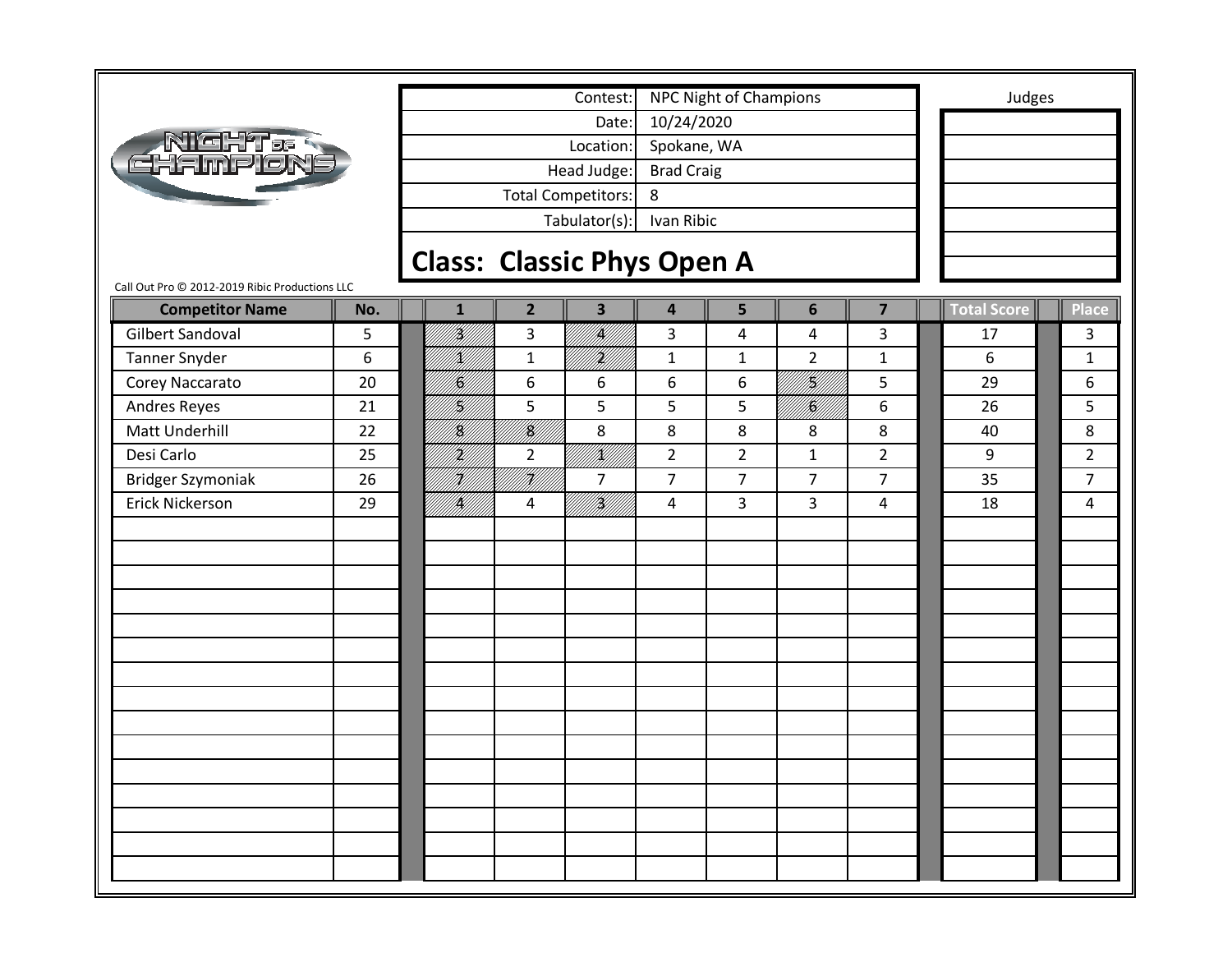|                                                |                |                                   |                | Contest:                  |                             | NPC Night of Champions |                |                         | Judges             |                |
|------------------------------------------------|----------------|-----------------------------------|----------------|---------------------------|-----------------------------|------------------------|----------------|-------------------------|--------------------|----------------|
|                                                |                |                                   |                | Date:                     | 10/24/2020                  |                        |                |                         |                    |                |
| <u>Night a</u>                                 |                |                                   |                | Location:                 | Spokane, WA                 |                        |                |                         |                    |                |
| thmploni                                       |                |                                   |                | Head Judge:               | <b>Brad Craig</b>           |                        |                |                         |                    |                |
|                                                |                |                                   |                | <b>Total Competitors:</b> | $\overline{7}$              |                        |                |                         |                    |                |
|                                                |                |                                   |                | Tabulator(s):             | Ivan Ribic                  |                        |                |                         |                    |                |
|                                                |                |                                   |                |                           |                             |                        |                |                         |                    |                |
| Call Out Pro @ 2012-2019 Ribic Productions LLC |                | <b>Class: Classic Phys Open B</b> |                |                           |                             |                        |                |                         |                    |                |
| <b>Competitor Name</b>                         | No.            | $\mathbf{1}$                      | $\overline{2}$ | $\overline{\mathbf{3}}$   | $\overline{\mathbf{4}}$     | 5                      | $6\phantom{1}$ | $\overline{\mathbf{z}}$ | <b>Total Score</b> | Place          |
| Jamison Agee                                   | $\overline{7}$ | <br> K/                           | fili           | 6                         | 6                           | 6                      | 6              | 6                       | 30                 | 6              |
| Donovan McIntosh                               | 8              | H)<br>V/I                         | HM 1.          | $\overline{7}$            | $\overline{7}$              | $\overline{7}$         | $\overline{7}$ | $\overline{7}$          | 35                 | $\overline{7}$ |
| <b>Ricco Bland</b>                             | 16             | H]<br> K                          | <br> }<br> }   | 5                         | 5                           | 5                      | 5              | 5                       | 25                 | 5              |
| <b>Blake Rausch</b>                            | 18             | H)<br>M                           | IĶ)            | 3                         | 4                           | 4                      | 3              | 3                       | 17                 | 3              |
| <b>Isaiah Candler</b>                          | 27             | H)                                | /K//           | $\mathbf{1}$              | $\mathbf{1}$                | $\mathbf{1}$           | $\mathbf{1}$   | $\mathbf{1}$            | 5                  | $\mathbf{1}$   |
| Kyle Fockler                                   | 28             | /K/                               | 3              | 4                         | H)<br>M                     | 3                      | 4              | $\overline{4}$          | 18                 | 4              |
| <b>Matthew Nipper</b>                          | 30             | <br>   <b>  </b>                  | $\overline{2}$ | $\overline{2}$            | <b>   </b><br>   <b>   </b> | $\overline{2}$         | $\overline{2}$ | $\overline{2}$          | 10                 | $\overline{2}$ |
|                                                |                |                                   |                |                           |                             |                        |                |                         |                    |                |
|                                                |                |                                   |                |                           |                             |                        |                |                         |                    |                |
|                                                |                |                                   |                |                           |                             |                        |                |                         |                    |                |
|                                                |                |                                   |                |                           |                             |                        |                |                         |                    |                |
|                                                |                |                                   |                |                           |                             |                        |                |                         |                    |                |
|                                                |                |                                   |                |                           |                             |                        |                |                         |                    |                |
|                                                |                |                                   |                |                           |                             |                        |                |                         |                    |                |
|                                                |                |                                   |                |                           |                             |                        |                |                         |                    |                |
|                                                |                |                                   |                |                           |                             |                        |                |                         |                    |                |
|                                                |                |                                   |                |                           |                             |                        |                |                         |                    |                |
|                                                |                |                                   |                |                           |                             |                        |                |                         |                    |                |
|                                                |                |                                   |                |                           |                             |                        |                |                         |                    |                |
|                                                |                |                                   |                |                           |                             |                        |                |                         |                    |                |
|                                                |                |                                   |                |                           |                             |                        |                |                         |                    |                |
|                                                |                |                                   |                |                           |                             |                        |                |                         |                    |                |
|                                                |                |                                   |                |                           |                             |                        |                |                         |                    |                |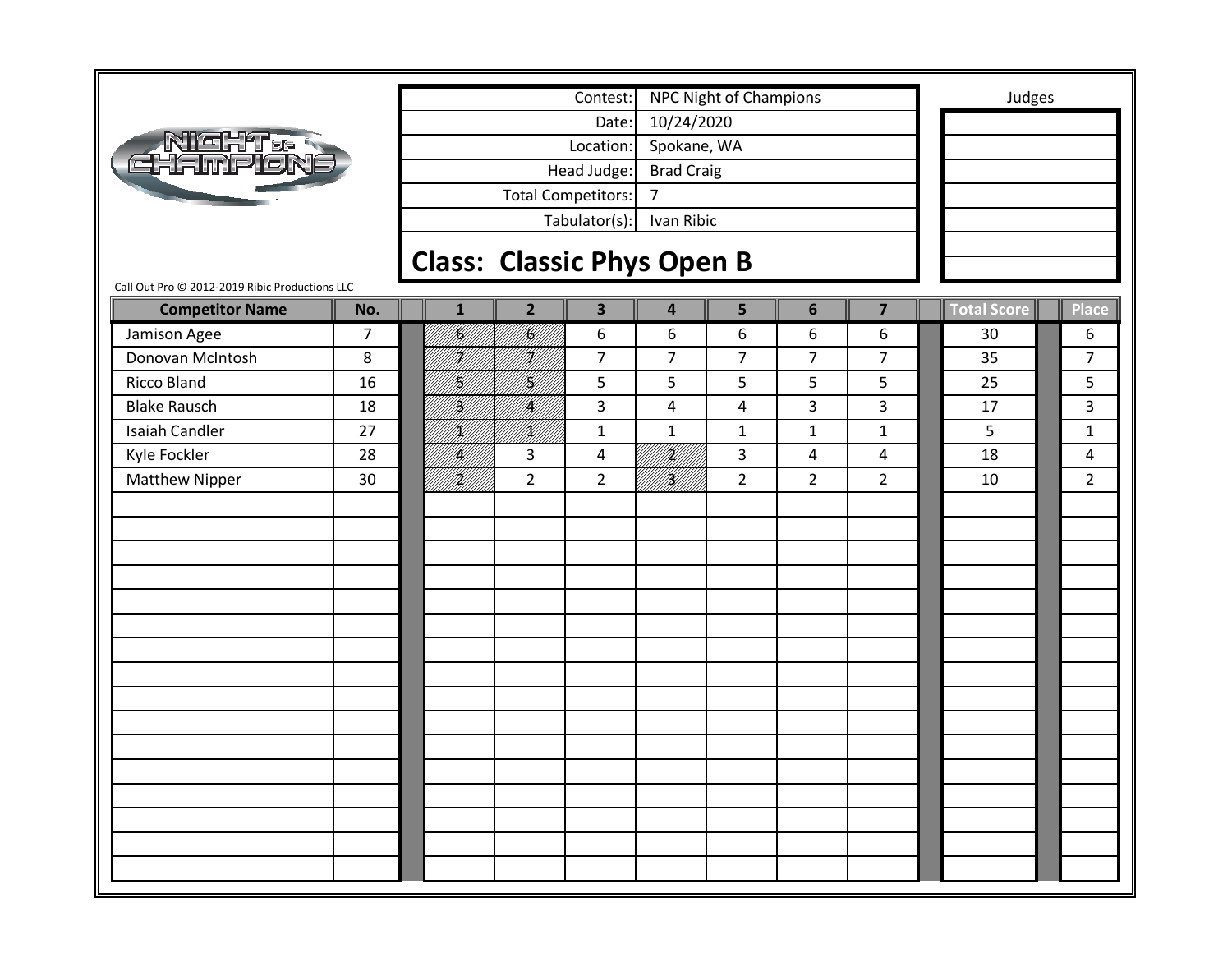|                                                |     |                                   |                | Contest:                  |                         | <b>NPC Night of Champions</b> |                |                | Judges             |                |
|------------------------------------------------|-----|-----------------------------------|----------------|---------------------------|-------------------------|-------------------------------|----------------|----------------|--------------------|----------------|
|                                                |     |                                   |                | Date:                     | 10/24/2020              |                               |                |                |                    |                |
| <b>AIGHT&amp;R</b><br>CHAMPION                 |     |                                   |                | Location:                 | Spokane, WA             |                               |                |                |                    |                |
|                                                |     |                                   |                | Head Judge:               | <b>Brad Craig</b>       |                               |                |                |                    |                |
|                                                |     |                                   |                | <b>Total Competitors:</b> | $\overline{7}$          |                               |                |                |                    |                |
|                                                |     |                                   |                | Tabulator(s):             | Ivan Ribic              |                               |                |                |                    |                |
|                                                |     |                                   |                |                           |                         |                               |                |                |                    |                |
| Call Out Pro © 2012-2019 Ribic Productions LLC |     | <b>Class: Classic Phys Open C</b> |                |                           |                         |                               |                |                |                    |                |
| <b>Competitor Name</b>                         | No. | $\mathbf{1}$                      | $\overline{2}$ | $\overline{\mathbf{3}}$   | $\overline{\mathbf{4}}$ | 5                             | 6              | $\overline{7}$ | <b>Total Score</b> | <b>Place</b>   |
| <b>Triston Burke</b>                           | 10  | III<br>M                          | fikli<br>Mil   | $\overline{4}$            | $\overline{\mathbf{4}}$ | 4                             | 4              | $5\phantom{.}$ | 21                 | 4              |
| Daniel Hughes                                  | 15  | K)                                | $\mathbf{1}$   | i<br>Mil                  | $\mathbf{1}$            | $\mathbf{1}$                  | $\overline{2}$ | $\overline{2}$ | $\overline{7}$     | $\mathbf{1}$   |
| Kevin Perry                                    | 24  | K                                 | 5              | 5                         | 5                       | 5                             | 5              | filip          | 25                 | 5              |
| Cole Johnson                                   | 31  | H)<br>Mil                         | $\overline{2}$ | UKU T                     | $\overline{2}$          | $\overline{2}$                | $\mathbf{1}$   | $\mathbf{1}$   | 8                  | $\overline{2}$ |
| Matt Rausch                                    | 32  | H)]<br>M]]                        | 6              | 6                         | 6                       | $\overline{7}$                | 6              | i Killi        | 31                 | 6              |
| Adam Brickel                                   | 33  | H)                                | HU   <br>M     | $\overline{7}$            | $\overline{7}$          | 6                             | $\overline{7}$ | $\overline{7}$ | 34                 | $\overline{7}$ |
| <b>Jeff Marlatt</b>                            | 34  | <b>  </b><br> }                   | 3              | 3                         | 3                       | 3                             | 3              | MKU 1          | 15                 | $\overline{3}$ |
|                                                |     |                                   |                |                           |                         |                               |                |                |                    |                |
|                                                |     |                                   |                |                           |                         |                               |                |                |                    |                |
|                                                |     |                                   |                |                           |                         |                               |                |                |                    |                |
|                                                |     |                                   |                |                           |                         |                               |                |                |                    |                |
|                                                |     |                                   |                |                           |                         |                               |                |                |                    |                |
|                                                |     |                                   |                |                           |                         |                               |                |                |                    |                |
|                                                |     |                                   |                |                           |                         |                               |                |                |                    |                |
|                                                |     |                                   |                |                           |                         |                               |                |                |                    |                |
|                                                |     |                                   |                |                           |                         |                               |                |                |                    |                |
|                                                |     |                                   |                |                           |                         |                               |                |                |                    |                |
|                                                |     |                                   |                |                           |                         |                               |                |                |                    |                |
|                                                |     |                                   |                |                           |                         |                               |                |                |                    |                |
|                                                |     |                                   |                |                           |                         |                               |                |                |                    |                |
|                                                |     |                                   |                |                           |                         |                               |                |                |                    |                |
|                                                |     |                                   |                |                           |                         |                               |                |                |                    |                |
|                                                |     |                                   |                |                           |                         |                               |                |                |                    |                |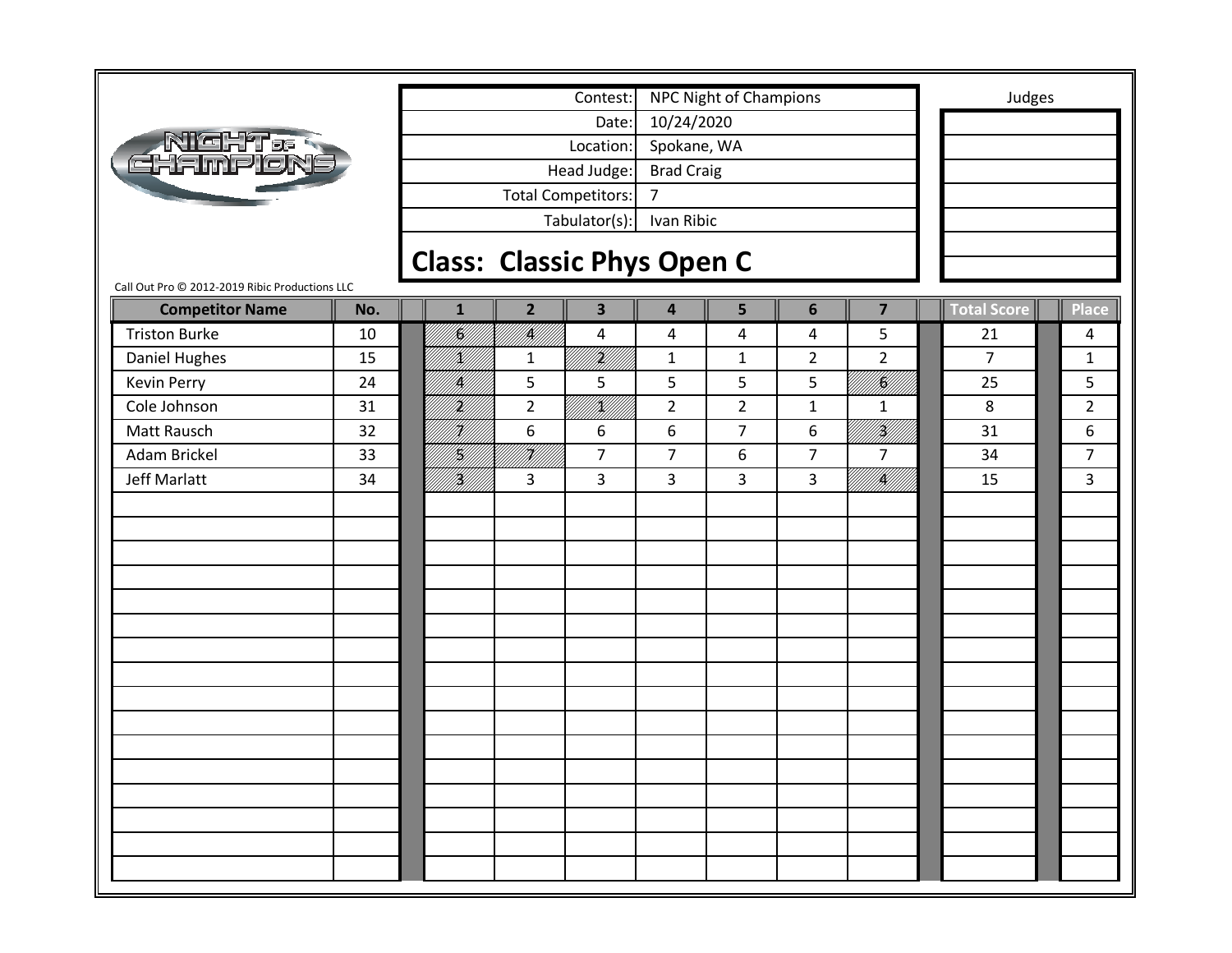|                                                |     |              |                                          | Contest:                |                         | <b>NPC Night of Champions</b> |                |                | Judges             |                |
|------------------------------------------------|-----|--------------|------------------------------------------|-------------------------|-------------------------|-------------------------------|----------------|----------------|--------------------|----------------|
|                                                |     |              |                                          | Date:                   | 10/24/2020              |                               |                |                |                    |                |
| <b>AIGHT&amp;R</b><br>EHAMPION                 |     |              |                                          | Location:               | Spokane, WA             |                               |                |                |                    |                |
|                                                |     |              |                                          | Head Judge:             | <b>Brad Craig</b>       |                               |                |                |                    |                |
|                                                |     |              |                                          | Total Competitors:      | $\mathbf{3}$            |                               |                |                |                    |                |
|                                                |     |              |                                          | Tabulator(s):           | Ivan Ribic              |                               |                |                |                    |                |
|                                                |     |              | <b>Class: Overall Classic Men's Phys</b> |                         |                         |                               |                |                |                    |                |
| Call Out Pro © 2012-2019 Ribic Productions LLC |     |              |                                          |                         |                         |                               |                |                |                    |                |
| <b>Competitor Name</b>                         | No. | $\mathbf{1}$ | $\overline{2}$                           | $\overline{\mathbf{3}}$ | $\overline{\mathbf{4}}$ | 5                             | $6\phantom{1}$ | $\overline{7}$ | <b>Total Score</b> | <b>Place</b>   |
| Tanner Snyder                                  | 6   | <u>H</u>     | $\overline{2}$                           | K)                      | $\overline{2}$          | $\mathbf{1}$                  | $\overline{2}$ | $\overline{2}$ | 9                  | $\overline{2}$ |
| <b>Isaiah Candler</b>                          | 27  | H)           | 3                                        | H)<br>M                 | 3                       | 3                             | 3              | $\mathbf{3}$   | 15                 | $\mathbf{3}$   |
| Daniel Hughes                                  | 15  | K)           | $\mathbf{1}$                             | }<br> }}                | $\mathbf{1}$            | $\overline{2}$                | $\mathbf{1}$   | $\mathbf{1}$   | 6                  | $\mathbf{1}$   |
|                                                |     |              |                                          |                         |                         |                               |                |                |                    |                |
|                                                |     |              |                                          |                         |                         |                               |                |                |                    |                |
|                                                |     |              |                                          |                         |                         |                               |                |                |                    |                |
|                                                |     |              |                                          |                         |                         |                               |                |                |                    |                |
|                                                |     |              |                                          |                         |                         |                               |                |                |                    |                |
|                                                |     |              |                                          |                         |                         |                               |                |                |                    |                |
|                                                |     |              |                                          |                         |                         |                               |                |                |                    |                |
|                                                |     |              |                                          |                         |                         |                               |                |                |                    |                |
|                                                |     |              |                                          |                         |                         |                               |                |                |                    |                |
|                                                |     |              |                                          |                         |                         |                               |                |                |                    |                |
|                                                |     |              |                                          |                         |                         |                               |                |                |                    |                |
|                                                |     |              |                                          |                         |                         |                               |                |                |                    |                |
|                                                |     |              |                                          |                         |                         |                               |                |                |                    |                |
|                                                |     |              |                                          |                         |                         |                               |                |                |                    |                |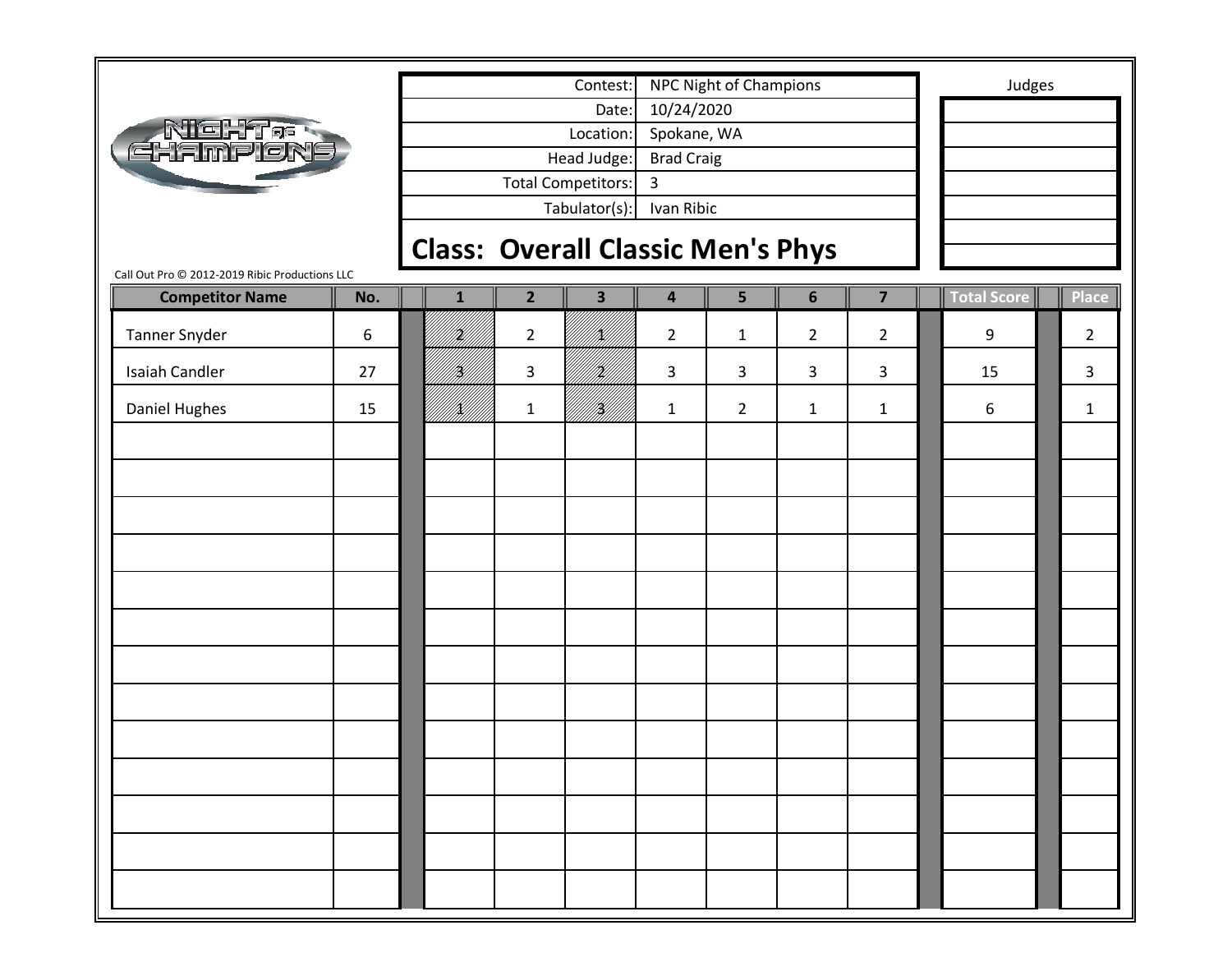|                                                                          |     |              |                | Contest:           |                         | <b>NPC Night of Champions</b>        |                |                         |                    | Judges |              |
|--------------------------------------------------------------------------|-----|--------------|----------------|--------------------|-------------------------|--------------------------------------|----------------|-------------------------|--------------------|--------|--------------|
|                                                                          |     |              |                | Date:              | 10/24/2020              |                                      |                |                         |                    |        |              |
| <b>NIGHT &amp; R</b><br>EHAMPION                                         |     |              |                | Location:          | Spokane, WA             |                                      |                |                         |                    |        |              |
|                                                                          |     |              |                | Head Judge:        | <b>Brad Craig</b>       |                                      |                |                         |                    |        |              |
|                                                                          |     |              |                | Total Competitors: | $\mathbf{1}$            |                                      |                |                         |                    |        |              |
|                                                                          |     |              |                | Tabulator(s):      | Ivan Ribic              |                                      |                |                         |                    |        |              |
|                                                                          |     |              |                |                    |                         |                                      |                |                         |                    |        |              |
|                                                                          |     |              |                |                    |                         | <b>Class: Mens Phys - Masters 60</b> |                |                         |                    |        |              |
| Call Out Pro @ 2012-2019 Ribic Productions LLC<br><b>Competitor Name</b> | No. | $\mathbf{1}$ | $\overline{2}$ | 3                  | $\overline{\mathbf{4}}$ | 5                                    | $6\phantom{1}$ | $\overline{\mathbf{z}}$ | <b>Total Score</b> |        | <b>Place</b> |
| <b>Hulett McGaugh</b>                                                    | 35  |              |                | $\mathbf 1$        | $\mathbf{1}$            | $\mathbf{1}$                         | $\mathbf{1}$   | $\mathbf{1}$            | 5                  |        | $\mathbf{1}$ |
|                                                                          |     |              |                |                    |                         |                                      |                |                         |                    |        |              |
|                                                                          |     |              |                |                    |                         |                                      |                |                         |                    |        |              |
|                                                                          |     |              |                |                    |                         |                                      |                |                         |                    |        |              |
|                                                                          |     |              |                |                    |                         |                                      |                |                         |                    |        |              |
|                                                                          |     |              |                |                    |                         |                                      |                |                         |                    |        |              |
|                                                                          |     |              |                |                    |                         |                                      |                |                         |                    |        |              |
|                                                                          |     |              |                |                    |                         |                                      |                |                         |                    |        |              |
|                                                                          |     |              |                |                    |                         |                                      |                |                         |                    |        |              |
|                                                                          |     |              |                |                    |                         |                                      |                |                         |                    |        |              |
|                                                                          |     |              |                |                    |                         |                                      |                |                         |                    |        |              |
|                                                                          |     |              |                |                    |                         |                                      |                |                         |                    |        |              |
|                                                                          |     |              |                |                    |                         |                                      |                |                         |                    |        |              |
|                                                                          |     |              |                |                    |                         |                                      |                |                         |                    |        |              |
|                                                                          |     |              |                |                    |                         |                                      |                |                         |                    |        |              |
|                                                                          |     |              |                |                    |                         |                                      |                |                         |                    |        |              |
|                                                                          |     |              |                |                    |                         |                                      |                |                         |                    |        |              |
|                                                                          |     |              |                |                    |                         |                                      |                |                         |                    |        |              |
|                                                                          |     |              |                |                    |                         |                                      |                |                         |                    |        |              |
|                                                                          |     |              |                |                    |                         |                                      |                |                         |                    |        |              |
|                                                                          |     |              |                |                    |                         |                                      |                |                         |                    |        |              |
|                                                                          |     |              |                |                    |                         |                                      |                |                         |                    |        |              |
|                                                                          |     |              |                |                    |                         |                                      |                |                         |                    |        |              |
|                                                                          |     |              |                |                    |                         |                                      |                |                         |                    |        |              |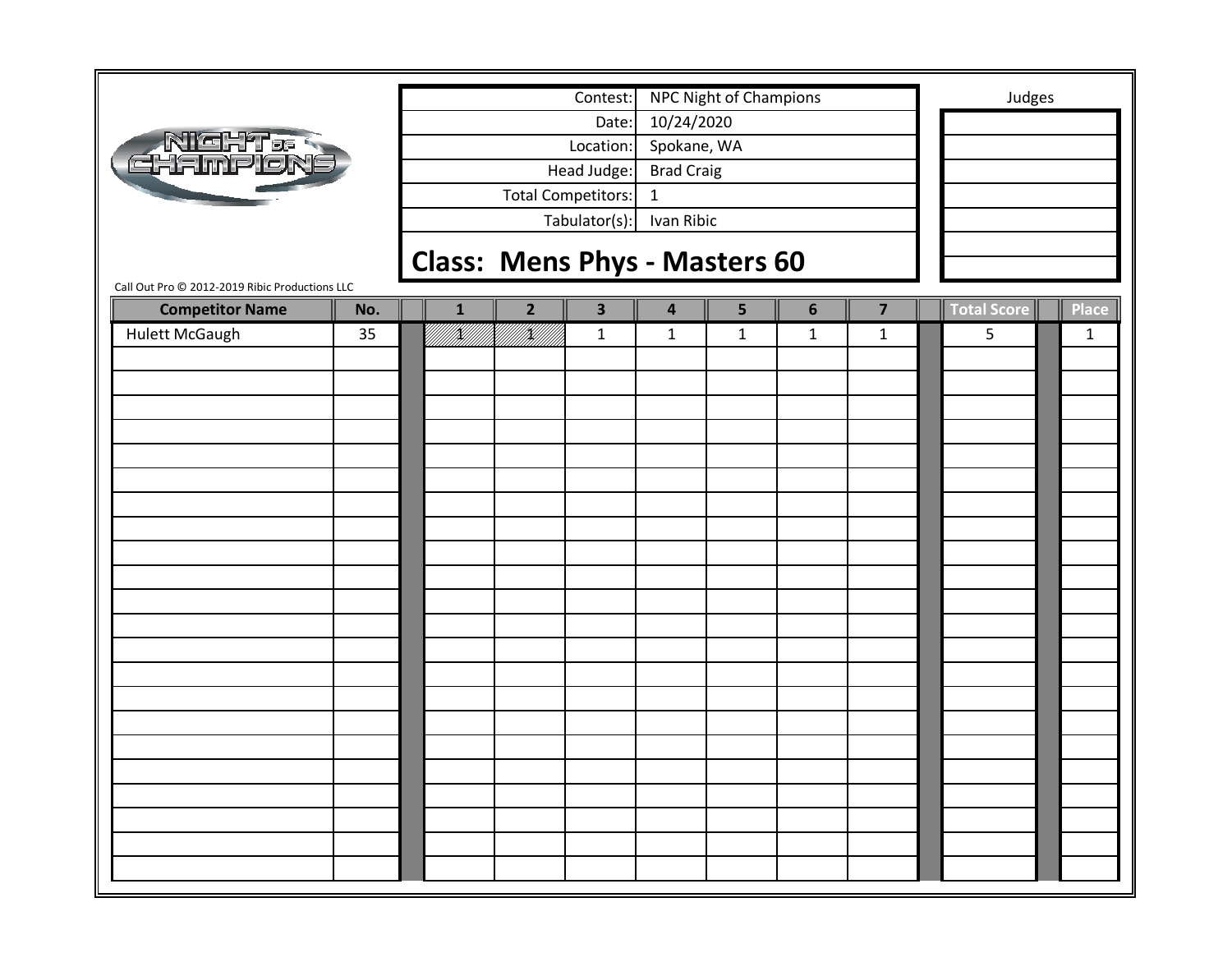|                                                                          |                |                                      |                | Contest:                  |                         | <b>NPC Night of Champions</b> |                |                |                    | Judges         |
|--------------------------------------------------------------------------|----------------|--------------------------------------|----------------|---------------------------|-------------------------|-------------------------------|----------------|----------------|--------------------|----------------|
|                                                                          |                |                                      |                | Date:                     | 10/24/2020              |                               |                |                |                    |                |
| RICHT.<br>Hampion                                                        |                |                                      |                | Location:                 | Spokane, WA             |                               |                |                |                    |                |
|                                                                          |                |                                      |                | Head Judge:               | <b>Brad Craig</b>       |                               |                |                |                    |                |
|                                                                          |                |                                      |                | <b>Total Competitors:</b> | $\overline{7}$          |                               |                |                |                    |                |
|                                                                          |                |                                      |                | Tabulator(s):             | Ivan Ribic              |                               |                |                |                    |                |
|                                                                          |                |                                      |                |                           |                         |                               |                |                |                    |                |
|                                                                          |                | <b>Class: Mens Phys - Masters 50</b> |                |                           |                         |                               |                |                |                    |                |
| Call Out Pro @ 2012-2019 Ribic Productions LLC<br><b>Competitor Name</b> | No.            | $\mathbf{1}$                         | $\overline{2}$ | $\overline{\mathbf{3}}$   | $\overline{\mathbf{4}}$ | 5                             | 6              | $\overline{7}$ | <b>Total Score</b> | <b>Place</b>   |
| Cecil Del Rosario                                                        | $\mathbf{1}$   | k  <br> }}                           | William        | $\overline{4}$            | 4                       | 4                             | 4              | 4              | 20                 | 4              |
| Jack Rosenthal                                                           | $\overline{2}$ | Hf<br> }                             | 3              | /K//                      | 3                       | $\overline{2}$                | $\mathbf{1}$   | $\mathbf{1}$   | 10                 | $\overline{2}$ |
| <b>Hulett McGaugh</b>                                                    | 35             | H)<br>M)                             | <br> }<br> }   | 5                         | 5                       | 5                             | 5              | 5              | 25                 | 5              |
| Jimmy Austin                                                             | 36             | /K//                                 | $\mathbf{1}$   | <br> }<br> }              | $\mathbf{1}$            | $\mathbf{1}$                  | $\overline{2}$ | $\overline{2}$ | $\overline{7}$     | $\mathbf{1}$   |
| Dave Valencia                                                            | 37             | <br> <br> }                          | 6              | H)                        | 6                       | $\boldsymbol{6}$              | 6              | $\overline{7}$ | 31                 | 6              |
| <b>Rick Schmidt</b>                                                      | 38             | HM.<br>M                             | $\overline{7}$ | <br> K                    | $\overline{7}$          | $\overline{7}$                | $\overline{7}$ | 6              | 34                 | $\overline{7}$ |
| Tim Lannaghan                                                            | 39             | }<br> }                              | $\overline{2}$ | $\overline{2}$            | $\overline{2}$          | UKU)                          | 3              | $\overline{3}$ | 12                 | $\overline{3}$ |
|                                                                          |                |                                      |                |                           |                         |                               |                |                |                    |                |
|                                                                          |                |                                      |                |                           |                         |                               |                |                |                    |                |
|                                                                          |                |                                      |                |                           |                         |                               |                |                |                    |                |
|                                                                          |                |                                      |                |                           |                         |                               |                |                |                    |                |
|                                                                          |                |                                      |                |                           |                         |                               |                |                |                    |                |
|                                                                          |                |                                      |                |                           |                         |                               |                |                |                    |                |
|                                                                          |                |                                      |                |                           |                         |                               |                |                |                    |                |
|                                                                          |                |                                      |                |                           |                         |                               |                |                |                    |                |
|                                                                          |                |                                      |                |                           |                         |                               |                |                |                    |                |
|                                                                          |                |                                      |                |                           |                         |                               |                |                |                    |                |
|                                                                          |                |                                      |                |                           |                         |                               |                |                |                    |                |
|                                                                          |                |                                      |                |                           |                         |                               |                |                |                    |                |
|                                                                          |                |                                      |                |                           |                         |                               |                |                |                    |                |
|                                                                          |                |                                      |                |                           |                         |                               |                |                |                    |                |
|                                                                          |                |                                      |                |                           |                         |                               |                |                |                    |                |
|                                                                          |                |                                      |                |                           |                         |                               |                |                |                    |                |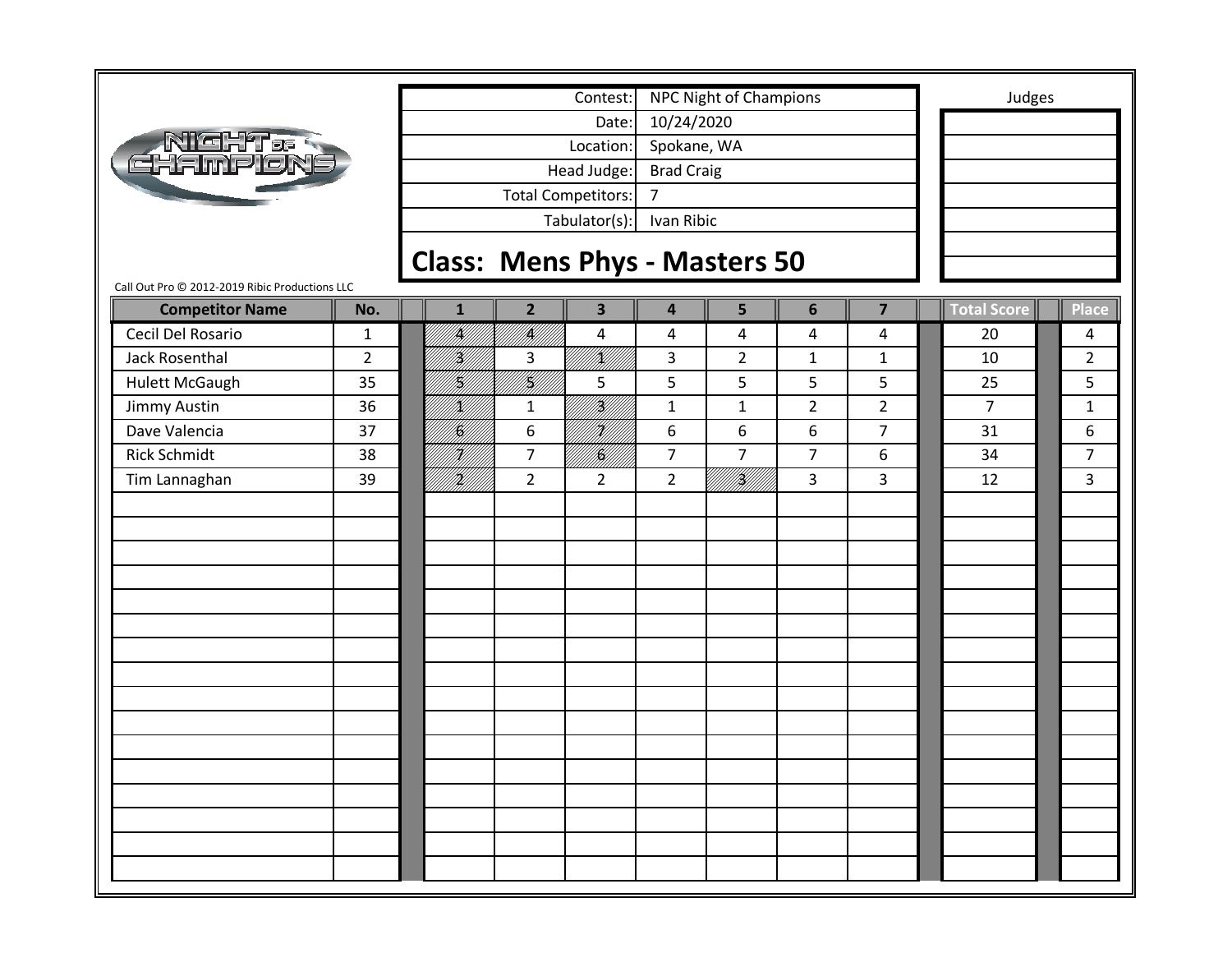| #GHT of<br>EHAMPIO |
|--------------------|
|--------------------|

Tabulator(s): Ivan Ribic Head Judge: Brad Craig Total Competitors: 6 Date: 10/24/2020 Location: Spokane, WA Contest: NPC Night of Champions **Judges** 

## **Class: Mens Phys ‐ Masters 40**

| <b>Competitor Name</b> | No. | $\mathbf{1}$             | 2 <sup>1</sup> | $\overline{\mathbf{3}}$ | $\overline{4}$ | 5              | $6\phantom{1}$           | $\overline{\mathbf{z}}$ | Total Score     | Place          |
|------------------------|-----|--------------------------|----------------|-------------------------|----------------|----------------|--------------------------|-------------------------|-----------------|----------------|
| Ricco Bland            | 16  | 5                        | <br> }<br> }   | 5                       | 1K)            | 5              | 5                        | 5                       | 25              | 5              |
| Tim Lannaghan          | 39  | <br> }<br> }             | $\overline{2}$ | $\overline{2}$          | $\overline{2}$ | $\overline{2}$ | ililikilik<br>Ulitikilik | $\mathbf{1}$            | 9               | $\overline{2}$ |
| Jason Gardner          | 40  | Hff)                     | IKU)<br>IKU)   | $\mathbf 1$             | $\mathbf 1$    | $\mathbf 1$    | $\overline{2}$           | $\overline{2}$          | $\overline{7}$  | $\mathbf 1$    |
| Marcus Harper          | 41  | <u>M</u> UN              | 3.0            | $\overline{4}$          | H)<br>131      | 3.0            | $\overline{4}$           | $\overline{4}$          | <b>18</b>       | $\overline{4}$ |
| <b>Donald Parkins</b>  | 42  | IH)                      | $\overline{4}$ | i Kildi<br>Mala         | 4.0            | $\overline{4}$ | 3.                       | 3.0                     | <b>18</b>       | $\overline{3}$ |
| Nicholas Smith         | 43  | <b>  </b><br> } <b> </b> | <br> K         | 6                       | 6              | 6              | 6                        | 6                       | 30 <sub>o</sub> | 6              |
|                        |     |                          |                |                         |                |                |                          |                         |                 |                |
|                        |     |                          |                |                         |                |                |                          |                         |                 |                |
|                        |     |                          |                |                         |                |                |                          |                         |                 |                |
|                        |     |                          |                |                         |                |                |                          |                         |                 |                |
|                        |     |                          |                |                         |                |                |                          |                         |                 |                |
|                        |     |                          |                |                         |                |                |                          |                         |                 |                |
|                        |     |                          |                |                         |                |                |                          |                         |                 |                |
|                        |     |                          |                |                         |                |                |                          |                         |                 |                |
|                        |     |                          |                |                         |                |                |                          |                         |                 |                |
|                        |     |                          |                |                         |                |                |                          |                         |                 |                |
|                        |     |                          |                |                         |                |                |                          |                         |                 |                |
|                        |     |                          |                |                         |                |                |                          |                         |                 |                |
|                        |     |                          |                |                         |                |                |                          |                         |                 |                |
|                        |     |                          |                |                         |                |                |                          |                         |                 |                |
|                        |     |                          |                |                         |                |                |                          |                         |                 |                |
|                        |     |                          |                |                         |                |                |                          |                         |                 |                |
|                        |     |                          |                |                         |                |                |                          |                         |                 |                |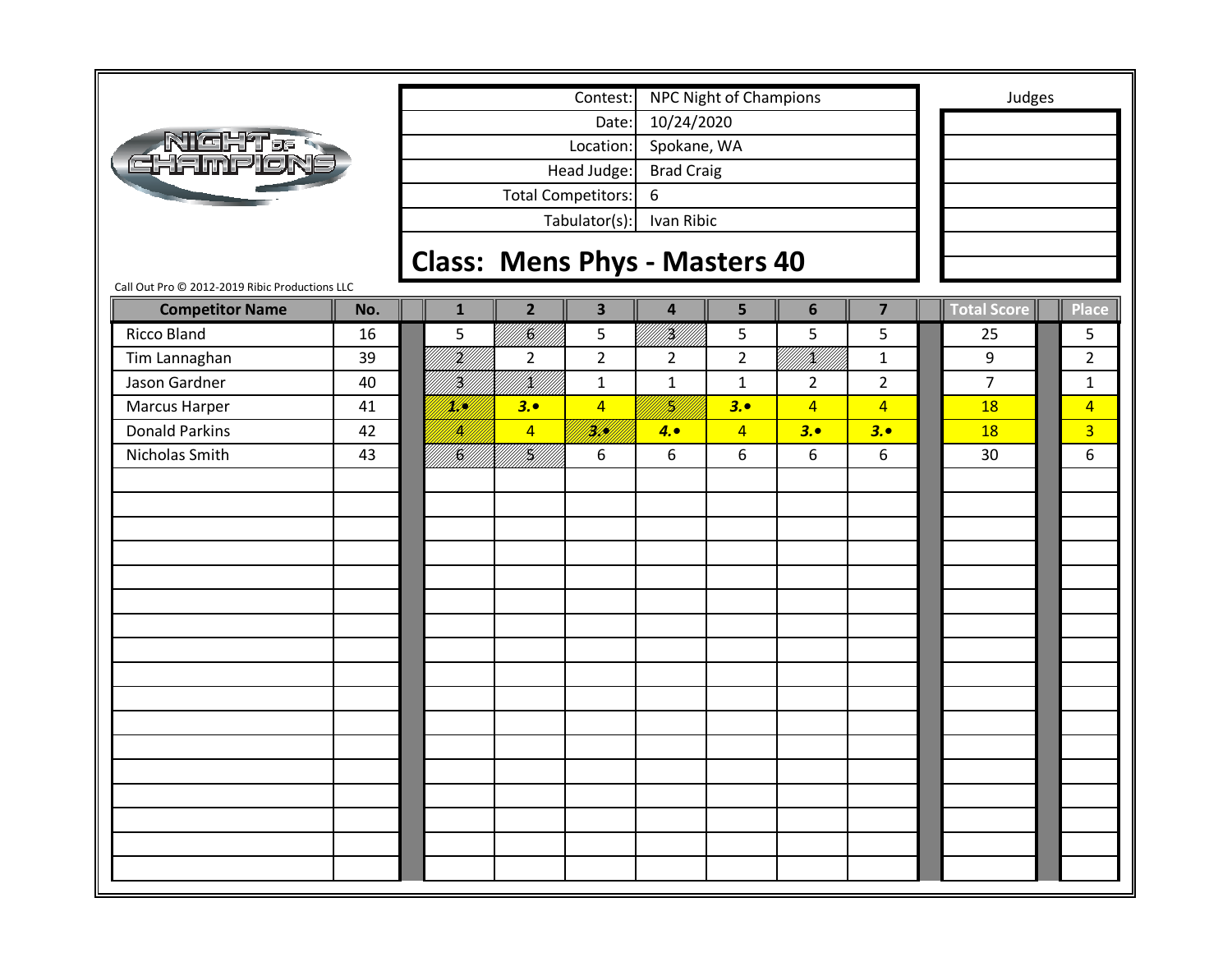|                                                |     |                                      |                         | Contest:                  |                                        | NPC Night of Champions |                |                | Judges             |                |
|------------------------------------------------|-----|--------------------------------------|-------------------------|---------------------------|----------------------------------------|------------------------|----------------|----------------|--------------------|----------------|
|                                                |     |                                      |                         | Date:                     | 10/24/2020                             |                        |                |                |                    |                |
| <b>NIGHT &amp; R</b><br>CHAMPLON               |     |                                      |                         | Location:                 | Spokane, WA                            |                        |                |                |                    |                |
|                                                |     |                                      |                         | Head Judge:               | <b>Brad Craig</b>                      |                        |                |                |                    |                |
|                                                |     |                                      |                         | <b>Total Competitors:</b> | 4                                      |                        |                |                |                    |                |
|                                                |     |                                      |                         | Tabulator(s):             | Ivan Ribic                             |                        |                |                |                    |                |
|                                                |     |                                      |                         |                           |                                        |                        |                |                |                    |                |
| Call Out Pro © 2012-2019 Ribic Productions LLC |     | <b>Class: Mens Phys - Masters 35</b> |                         |                           |                                        |                        |                |                |                    |                |
| <b>Competitor Name</b>                         | No. | $\mathbf{1}$                         | $\overline{2}$          | $\overline{\mathbf{3}}$   | $\overline{\mathbf{4}}$                | 5                      | 6              | $\overline{7}$ | <b>Total Score</b> | <b>Place</b>   |
| Ricco Bland                                    | 16  | IĶI                                  | $\overline{\mathbf{4}}$ | $\overline{a}$            | i Kil                                  | 4                      | 4              | 4              | 20                 | 4              |
| Erick Nickerson                                | 29  | K)                                   | !!<br>!N/!              | $\mathbf{1}$              | $\mathbf{1}$                           | $\mathbf{1}$           | $\mathbf{1}$   | $\mathbf{1}$   | 5                  | $\mathbf{1}$   |
| Tim Lannaghan                                  | 39  | H)<br>M                              | irid<br>Mill            | $\overline{2}$            | $\overline{2}$                         | $\overline{2}$         | $\overline{2}$ | $\overline{2}$ | 10                 | $\overline{2}$ |
| Marcus Harper                                  | 41  | iri<br>Mill                          | 3                       | 3                         | en statistikke kontroller<br>Etterfall | 3                      | 3              | 3              | 15                 | 3              |
|                                                |     |                                      |                         |                           |                                        |                        |                |                |                    |                |
|                                                |     |                                      |                         |                           |                                        |                        |                |                |                    |                |
|                                                |     |                                      |                         |                           |                                        |                        |                |                |                    |                |
|                                                |     |                                      |                         |                           |                                        |                        |                |                |                    |                |
|                                                |     |                                      |                         |                           |                                        |                        |                |                |                    |                |
|                                                |     |                                      |                         |                           |                                        |                        |                |                |                    |                |
|                                                |     |                                      |                         |                           |                                        |                        |                |                |                    |                |
|                                                |     |                                      |                         |                           |                                        |                        |                |                |                    |                |
|                                                |     |                                      |                         |                           |                                        |                        |                |                |                    |                |
|                                                |     |                                      |                         |                           |                                        |                        |                |                |                    |                |
|                                                |     |                                      |                         |                           |                                        |                        |                |                |                    |                |
|                                                |     |                                      |                         |                           |                                        |                        |                |                |                    |                |
|                                                |     |                                      |                         |                           |                                        |                        |                |                |                    |                |
|                                                |     |                                      |                         |                           |                                        |                        |                |                |                    |                |
|                                                |     |                                      |                         |                           |                                        |                        |                |                |                    |                |
|                                                |     |                                      |                         |                           |                                        |                        |                |                |                    |                |
|                                                |     |                                      |                         |                           |                                        |                        |                |                |                    |                |
|                                                |     |                                      |                         |                           |                                        |                        |                |                |                    |                |
|                                                |     |                                      |                         |                           |                                        |                        |                |                |                    |                |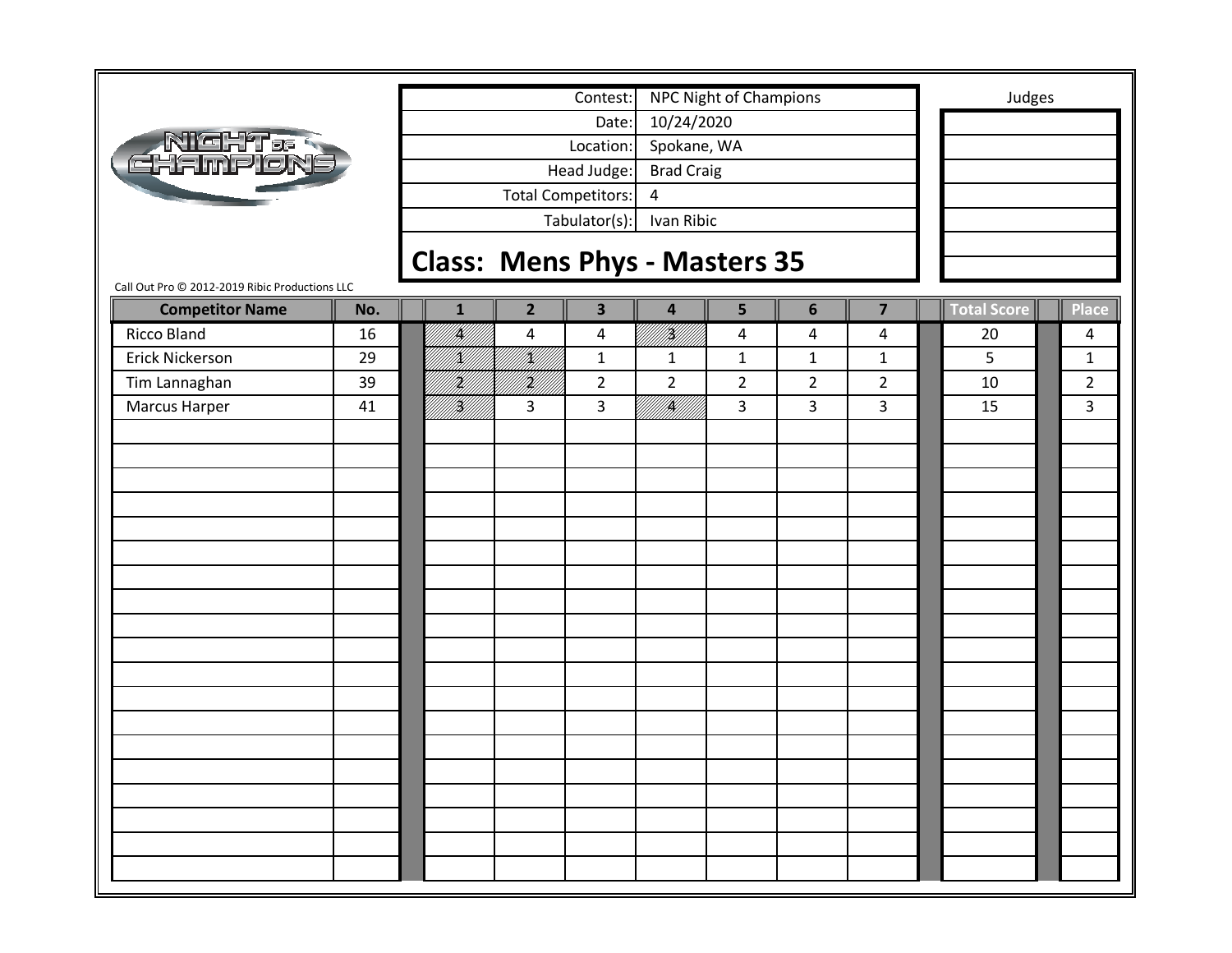|                                                |     |                                      |                           | Contest:                |                         | NPC Night of Champions |                |                         | Judges             |                |
|------------------------------------------------|-----|--------------------------------------|---------------------------|-------------------------|-------------------------|------------------------|----------------|-------------------------|--------------------|----------------|
|                                                |     |                                      |                           | Date:                   | 10/24/2020              |                        |                |                         |                    |                |
|                                                |     |                                      |                           | Location:               | Spokane, WA             |                        |                |                         |                    |                |
| <b>NICHT.</b><br>CHAMPION                      |     |                                      |                           | Head Judge:             | <b>Brad Craig</b>       |                        |                |                         |                    |                |
|                                                |     |                                      | <b>Total Competitors:</b> |                         | 5                       |                        |                |                         |                    |                |
|                                                |     |                                      |                           | Tabulator(s):           | Ivan Ribic              |                        |                |                         |                    |                |
|                                                |     |                                      |                           |                         |                         |                        |                |                         |                    |                |
| Call Out Pro @ 2012-2019 Ribic Productions LLC |     | <b>Class: Mens Physique - Junior</b> |                           |                         |                         |                        |                |                         |                    |                |
| <b>Competitor Name</b>                         | No. | $\mathbf{1}$                         | $\overline{2}$            | $\overline{\mathbf{3}}$ | $\overline{\mathbf{4}}$ | 5                      | $6\phantom{1}$ | $\overline{\mathbf{z}}$ | <b>Total Score</b> | <b>Place</b>   |
| <b>Wyatt Steele</b>                            | 4   | <br> }                               | <br> }<br> }              | 5                       | 5                       | 5                      | 5              | 4                       | 24                 | 5              |
| <b>Blake Rausch</b>                            | 18  | K)                                   | ! <br>!N#!!               | $\mathbf{1}$            | $\mathbf{1}$            | $\mathbf{1}$           | $\mathbf{1}$   | $\mathbf{1}$            | 5                  | $\mathbf{1}$   |
| Samuel Barnes                                  | 44  | H)<br>M                              | 3                         | iri<br>Mil              | $\overline{2}$          | 3                      | 3              | 3                       | 14                 | 3              |
| Cole Fear                                      | 45  | H)<br>M/I                            | $\overline{2}$            | <br> W                  | 3                       | $\overline{2}$         | $\overline{2}$ | $\overline{2}$          | 11                 | $\overline{2}$ |
| Quinten Joos                                   | 46  | fi Kili                              | <br> }                    | 4                       | 4                       | 4                      | 4              | 5                       | 21                 | 4              |
|                                                |     |                                      |                           |                         |                         |                        |                |                         |                    |                |
|                                                |     |                                      |                           |                         |                         |                        |                |                         |                    |                |
|                                                |     |                                      |                           |                         |                         |                        |                |                         |                    |                |
|                                                |     |                                      |                           |                         |                         |                        |                |                         |                    |                |
|                                                |     |                                      |                           |                         |                         |                        |                |                         |                    |                |
|                                                |     |                                      |                           |                         |                         |                        |                |                         |                    |                |
|                                                |     |                                      |                           |                         |                         |                        |                |                         |                    |                |
|                                                |     |                                      |                           |                         |                         |                        |                |                         |                    |                |
|                                                |     |                                      |                           |                         |                         |                        |                |                         |                    |                |
|                                                |     |                                      |                           |                         |                         |                        |                |                         |                    |                |
|                                                |     |                                      |                           |                         |                         |                        |                |                         |                    |                |
|                                                |     |                                      |                           |                         |                         |                        |                |                         |                    |                |
|                                                |     |                                      |                           |                         |                         |                        |                |                         |                    |                |
|                                                |     |                                      |                           |                         |                         |                        |                |                         |                    |                |
|                                                |     |                                      |                           |                         |                         |                        |                |                         |                    |                |
|                                                |     |                                      |                           |                         |                         |                        |                |                         |                    |                |
|                                                |     |                                      |                           |                         |                         |                        |                |                         |                    |                |
|                                                |     |                                      |                           |                         |                         |                        |                |                         |                    |                |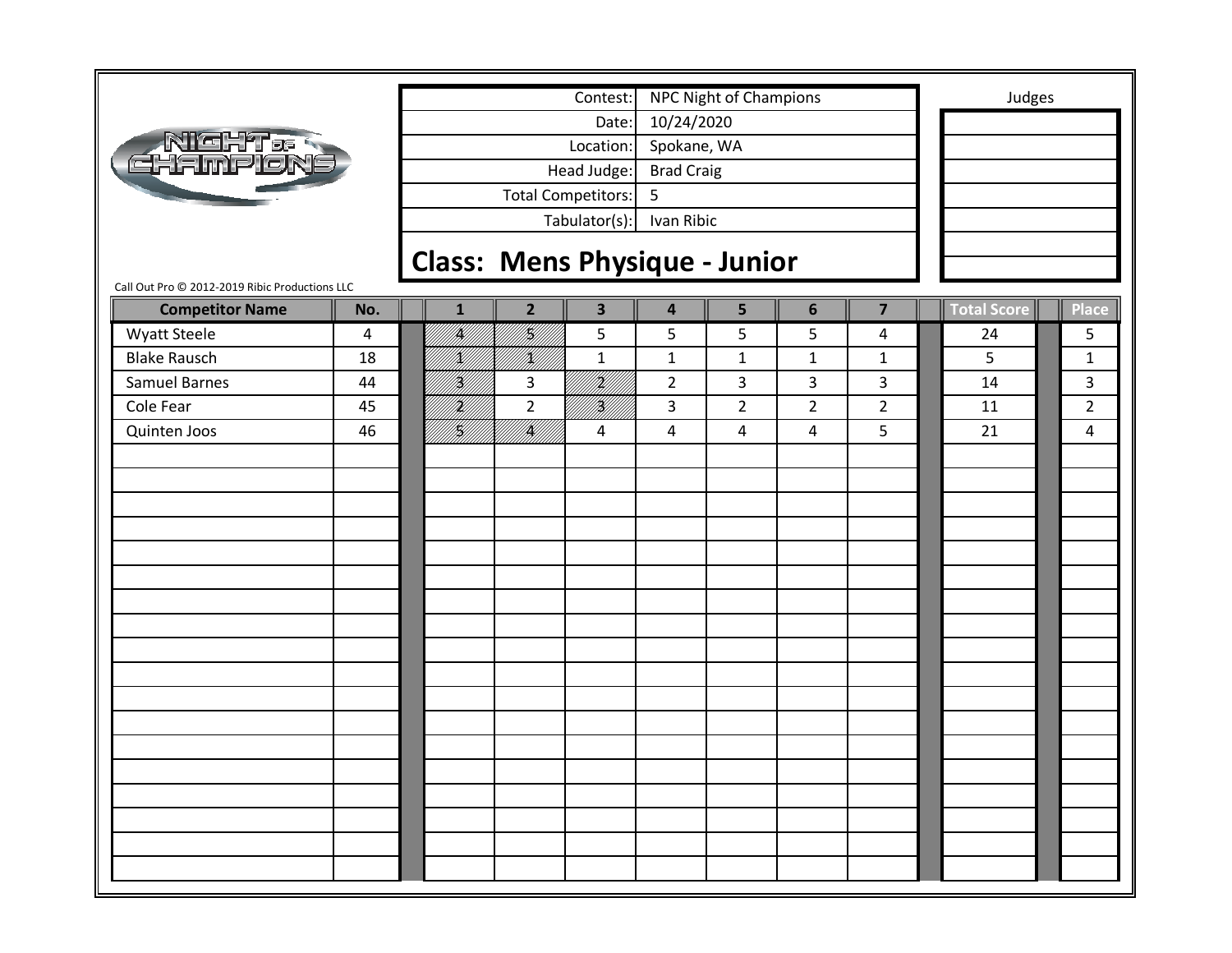|                                                |     |                                    |                           | Contest:                |                   | NPC Night of Champions |                |                         | Judges             |                |
|------------------------------------------------|-----|------------------------------------|---------------------------|-------------------------|-------------------|------------------------|----------------|-------------------------|--------------------|----------------|
|                                                |     |                                    |                           | Date:                   | 10/24/2020        |                        |                |                         |                    |                |
| Richt <del>.</del><br>Hampion                  |     |                                    |                           | Location:               | Spokane, WA       |                        |                |                         |                    |                |
|                                                |     |                                    |                           | Head Judge:             | <b>Brad Craig</b> |                        |                |                         |                    |                |
|                                                |     |                                    | <b>Total Competitors:</b> |                         | 5                 |                        |                |                         |                    |                |
|                                                |     |                                    |                           | Tabulator(s):           | Ivan Ribic        |                        |                |                         |                    |                |
|                                                |     |                                    |                           |                         |                   |                        |                |                         |                    |                |
| Call Out Pro @ 2012-2019 Ribic Productions LLC |     | <b>Class: Mens Phys True Nov A</b> |                           |                         |                   |                        |                |                         |                    |                |
| <b>Competitor Name</b>                         | No. | $\mathbf{1}$                       | $\overline{2}$            | $\overline{\mathbf{3}}$ | 4                 | 5                      | $6\phantom{1}$ | $\overline{\mathbf{z}}$ | <b>Total Score</b> | <b>Place</b>   |
| <b>Blake Rausch</b>                            | 18  | <br> }                             | <br> X                    | $\mathbf{1}$            | $\mathbf{1}$      | $\mathbf{1}$           | $\mathbf{1}$   | $\mathbf{1}$            | 5                  | $\mathbf{1}$   |
| Dave Valencia                                  | 37  | H)                                 | IĶ)                       | 4                       | 4                 | 5                      | 5              | 5                       | 23                 | 5              |
| Samuel Barnes                                  | 44  | H)<br>M                            | Hf                        | 3                       | 3                 | 3                      | 3              | 3                       | 15                 | 3              |
| Andre Ouk                                      | 47  | K)                                 | H)<br>Mil                 | $\overline{2}$          | $\overline{2}$    | $\overline{2}$         | $\overline{2}$ | $\overline{2}$          | 10                 | $\overline{2}$ |
| Kyle Cervi                                     | 48  | UKT.                               | <br> W                    | 5                       | 5                 | 4                      | 4              | $\overline{4}$          | 22                 | 4              |
|                                                |     |                                    |                           |                         |                   |                        |                |                         |                    |                |
|                                                |     |                                    |                           |                         |                   |                        |                |                         |                    |                |
|                                                |     |                                    |                           |                         |                   |                        |                |                         |                    |                |
|                                                |     |                                    |                           |                         |                   |                        |                |                         |                    |                |
|                                                |     |                                    |                           |                         |                   |                        |                |                         |                    |                |
|                                                |     |                                    |                           |                         |                   |                        |                |                         |                    |                |
|                                                |     |                                    |                           |                         |                   |                        |                |                         |                    |                |
|                                                |     |                                    |                           |                         |                   |                        |                |                         |                    |                |
|                                                |     |                                    |                           |                         |                   |                        |                |                         |                    |                |
|                                                |     |                                    |                           |                         |                   |                        |                |                         |                    |                |
|                                                |     |                                    |                           |                         |                   |                        |                |                         |                    |                |
|                                                |     |                                    |                           |                         |                   |                        |                |                         |                    |                |
|                                                |     |                                    |                           |                         |                   |                        |                |                         |                    |                |
|                                                |     |                                    |                           |                         |                   |                        |                |                         |                    |                |
|                                                |     |                                    |                           |                         |                   |                        |                |                         |                    |                |
|                                                |     |                                    |                           |                         |                   |                        |                |                         |                    |                |
|                                                |     |                                    |                           |                         |                   |                        |                |                         |                    |                |
|                                                |     |                                    |                           |                         |                   |                        |                |                         |                    |                |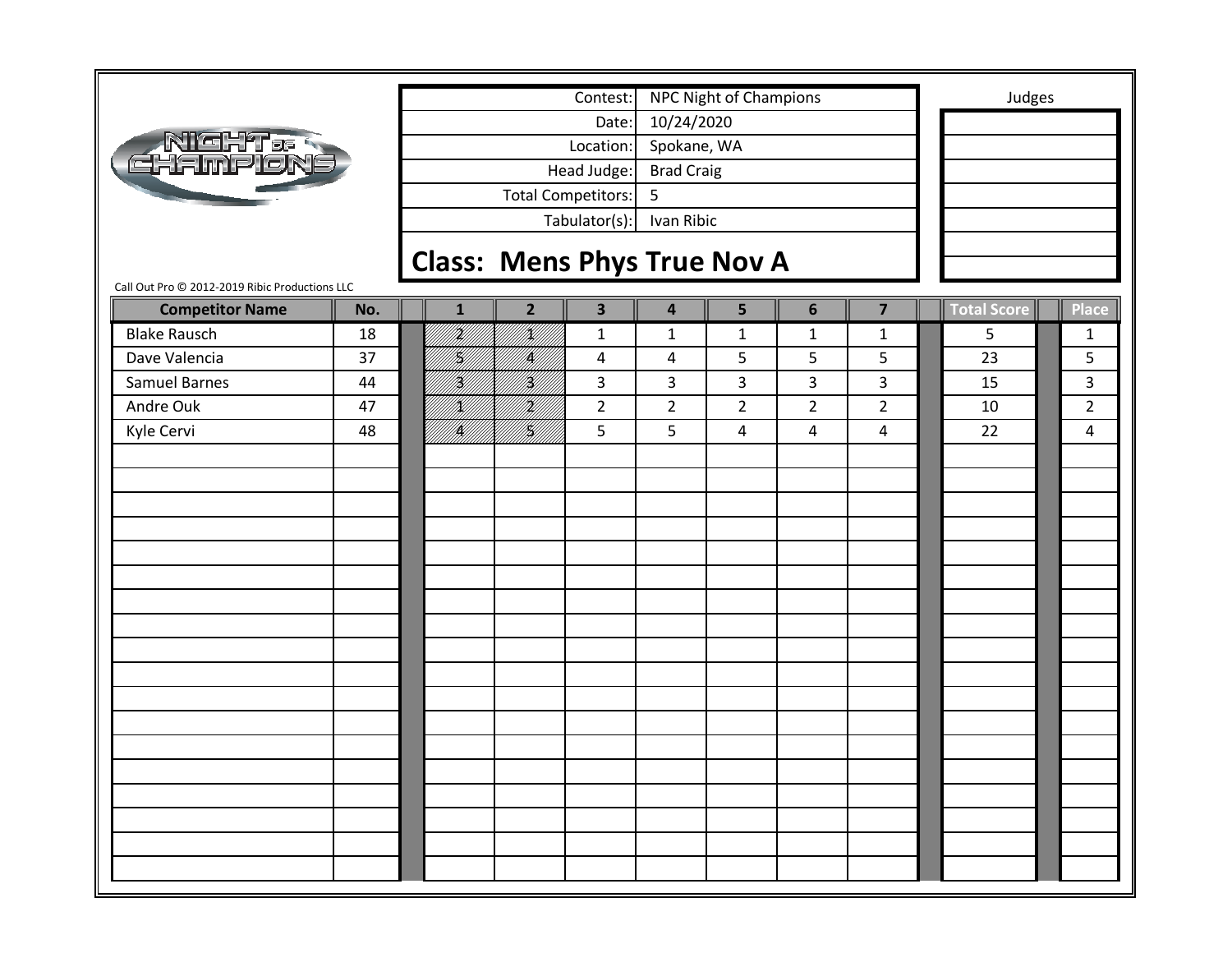|                                                                          |     |              |                                    | Contest:                  |                   | <b>NPC Night of Champions</b> |                |                         | Judges             |                |
|--------------------------------------------------------------------------|-----|--------------|------------------------------------|---------------------------|-------------------|-------------------------------|----------------|-------------------------|--------------------|----------------|
|                                                                          |     |              |                                    | Date:                     | 10/24/2020        |                               |                |                         |                    |                |
| <b>NIGHT &amp; R</b><br>CHAMPION                                         |     |              |                                    | Location:                 | Spokane, WA       |                               |                |                         |                    |                |
|                                                                          |     |              |                                    | Head Judge:               | <b>Brad Craig</b> |                               |                |                         |                    |                |
|                                                                          |     |              |                                    | <b>Total Competitors:</b> | 6                 |                               |                |                         |                    |                |
|                                                                          |     |              |                                    | Tabulator(s):             | Ivan Ribic        |                               |                |                         |                    |                |
|                                                                          |     |              |                                    |                           |                   |                               |                |                         |                    |                |
|                                                                          |     |              | <b>Class: Mens Phys True Nov B</b> |                           |                   |                               |                |                         |                    |                |
| Call Out Pro @ 2012-2019 Ribic Productions LLC<br><b>Competitor Name</b> | No. | 1            | $\overline{2}$                     | $\overline{\mathbf{3}}$   | 4                 | 5                             | $6\phantom{1}$ | $\overline{\mathbf{z}}$ | <b>Total Score</b> | Place          |
| <b>Rick Schmidt</b>                                                      | 38  | <br> }       | H)<br>M                            | 3                         | 3                 | 3                             | 3              | 3                       | 15                 | 3              |
| <b>Donald Parkins</b>                                                    | 42  | Hf<br> }     | $\overline{a}$                     | UKU U                     | $\mathbf{1}$      | $1\,$                         | $\mathbf{1}$   | $\overline{2}$          | $\overline{7}$     | $\mathbf{1}$   |
| Quinten Joos                                                             | 46  | H]<br> W]    | 5                                  | 5                         | 5                 | 5                             | <br> }<br> }   | 5                       | 25                 | 5              |
| Preston French                                                           | 49  | HA<br>1947   | fil<br>M                           | 6                         | 6                 | 6                             | 6              | 6                       | 30                 | 6              |
| <b>Robert Martinez</b>                                                   | 50  | <br>  <br> } |                                    | HM)                       | $\overline{2}$    | $\overline{2}$                | $\overline{2}$ |                         | 8                  | $\overline{2}$ |
|                                                                          |     |              | $\mathbf{1}$                       |                           |                   |                               |                | $\mathbf{1}$            |                    |                |
| Daniel Moore                                                             | 51  | <br> }<br> } | 4                                  | 4                         | 4                 | 4                             | ITAH<br>PAHLI  | $\overline{4}$          | 20                 | 4              |
|                                                                          |     |              |                                    |                           |                   |                               |                |                         |                    |                |
|                                                                          |     |              |                                    |                           |                   |                               |                |                         |                    |                |
|                                                                          |     |              |                                    |                           |                   |                               |                |                         |                    |                |
|                                                                          |     |              |                                    |                           |                   |                               |                |                         |                    |                |
|                                                                          |     |              |                                    |                           |                   |                               |                |                         |                    |                |
|                                                                          |     |              |                                    |                           |                   |                               |                |                         |                    |                |
|                                                                          |     |              |                                    |                           |                   |                               |                |                         |                    |                |
|                                                                          |     |              |                                    |                           |                   |                               |                |                         |                    |                |
|                                                                          |     |              |                                    |                           |                   |                               |                |                         |                    |                |
|                                                                          |     |              |                                    |                           |                   |                               |                |                         |                    |                |
|                                                                          |     |              |                                    |                           |                   |                               |                |                         |                    |                |
|                                                                          |     |              |                                    |                           |                   |                               |                |                         |                    |                |
|                                                                          |     |              |                                    |                           |                   |                               |                |                         |                    |                |
|                                                                          |     |              |                                    |                           |                   |                               |                |                         |                    |                |
|                                                                          |     |              |                                    |                           |                   |                               |                |                         |                    |                |
|                                                                          |     |              |                                    |                           |                   |                               |                |                         |                    |                |
|                                                                          |     |              |                                    |                           |                   |                               |                |                         |                    |                |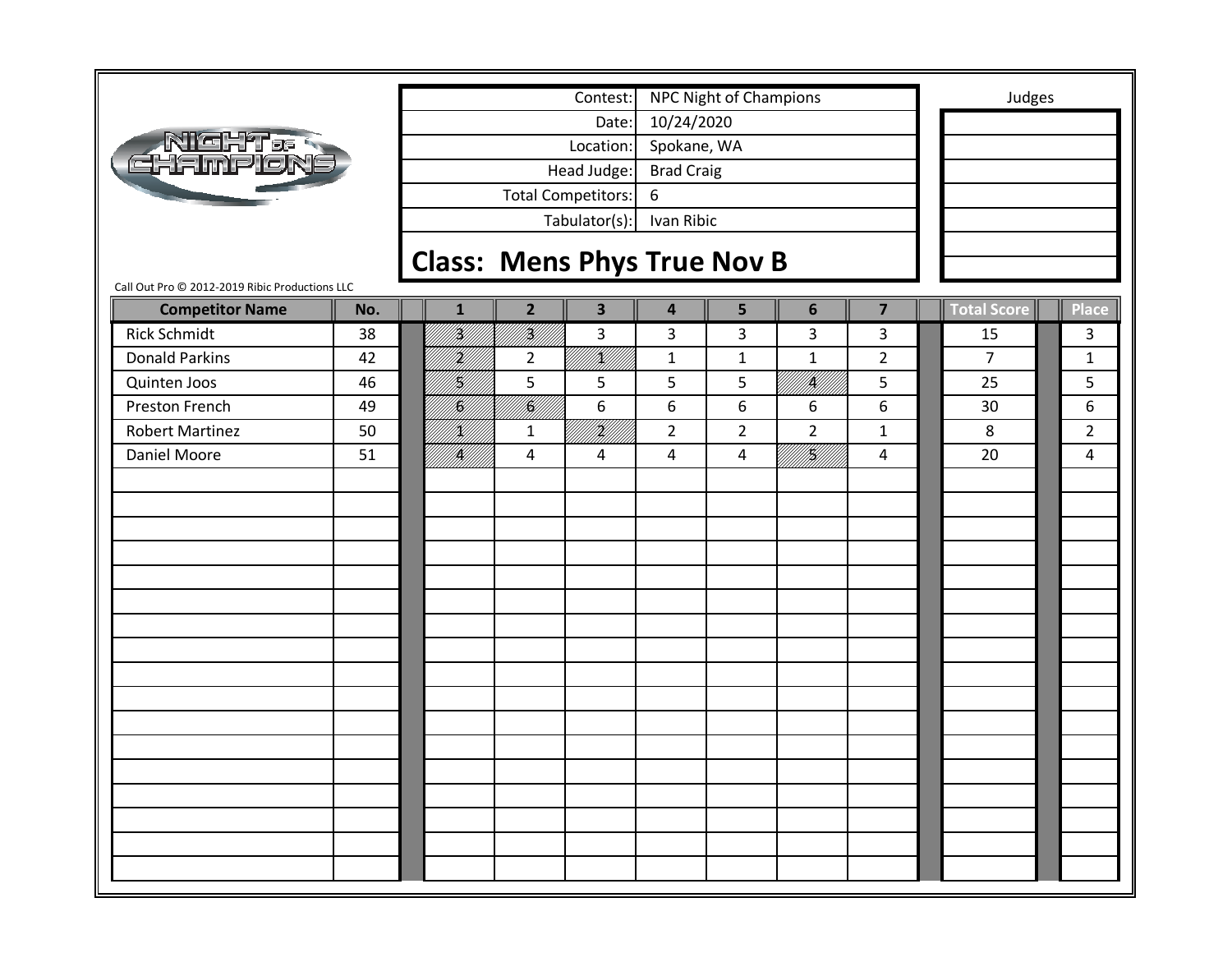|                                                |     |              |                                  | Contest:                  |                   | <b>NPC Night of Champions</b> |                |                | Judges             |                |
|------------------------------------------------|-----|--------------|----------------------------------|---------------------------|-------------------|-------------------------------|----------------|----------------|--------------------|----------------|
|                                                |     |              |                                  | Date:                     | 10/24/2020        |                               |                |                |                    |                |
|                                                |     |              |                                  | Location:                 | Spokane, WA       |                               |                |                |                    |                |
| <b>NIGHT&amp;</b><br>CHAMPLON                  |     |              |                                  | Head Judge:               | <b>Brad Craig</b> |                               |                |                |                    |                |
|                                                |     |              |                                  | <b>Total Competitors:</b> | $\overline{3}$    |                               |                |                |                    |                |
|                                                |     |              |                                  |                           |                   |                               |                |                |                    |                |
|                                                |     |              |                                  | Tabulator(s):             | Ivan Ribic        |                               |                |                |                    |                |
|                                                |     |              | <b>Class: Mens Phys Novice A</b> |                           |                   |                               |                |                |                    |                |
| Call Out Pro @ 2012-2019 Ribic Productions LLC |     |              |                                  |                           |                   |                               |                |                |                    |                |
| <b>Competitor Name</b>                         | No. | $\mathbf{1}$ | $\overline{2}$                   | $\overline{\mathbf{3}}$   | 4                 | 5                             | 6              | $\overline{7}$ | <b>Total Score</b> | <b>Place</b>   |
| Ricco Bland                                    | 16  | <br> <br> }  | VK                               | $\mathbf{1}$              | $\mathbf{1}$      | $1\,$                         | $\mathbf{1}$   | $\mathbf{1}$   | 5                  | 1              |
| <b>Samuel Barnes</b>                           | 44  | H)<br>M      | <br> }<br> }                     | 3                         | 3                 | 3                             | 3              | $\overline{3}$ | 15                 | 3              |
| Myles Jack Morrison                            | 52  | it.<br>Mil   | irildi<br>Milli                  | $\overline{2}$            | $\overline{2}$    | $\overline{2}$                | $\overline{2}$ | $\overline{2}$ | 10                 | $\overline{2}$ |
|                                                |     |              |                                  |                           |                   |                               |                |                |                    |                |
|                                                |     |              |                                  |                           |                   |                               |                |                |                    |                |
|                                                |     |              |                                  |                           |                   |                               |                |                |                    |                |
|                                                |     |              |                                  |                           |                   |                               |                |                |                    |                |
|                                                |     |              |                                  |                           |                   |                               |                |                |                    |                |
|                                                |     |              |                                  |                           |                   |                               |                |                |                    |                |
|                                                |     |              |                                  |                           |                   |                               |                |                |                    |                |
|                                                |     |              |                                  |                           |                   |                               |                |                |                    |                |
|                                                |     |              |                                  |                           |                   |                               |                |                |                    |                |
|                                                |     |              |                                  |                           |                   |                               |                |                |                    |                |
|                                                |     |              |                                  |                           |                   |                               |                |                |                    |                |
|                                                |     |              |                                  |                           |                   |                               |                |                |                    |                |
|                                                |     |              |                                  |                           |                   |                               |                |                |                    |                |
|                                                |     |              |                                  |                           |                   |                               |                |                |                    |                |
|                                                |     |              |                                  |                           |                   |                               |                |                |                    |                |
|                                                |     |              |                                  |                           |                   |                               |                |                |                    |                |
|                                                |     |              |                                  |                           |                   |                               |                |                |                    |                |
|                                                |     |              |                                  |                           |                   |                               |                |                |                    |                |
|                                                |     |              |                                  |                           |                   |                               |                |                |                    |                |
|                                                |     |              |                                  |                           |                   |                               |                |                |                    |                |
|                                                |     |              |                                  |                           |                   |                               |                |                |                    |                |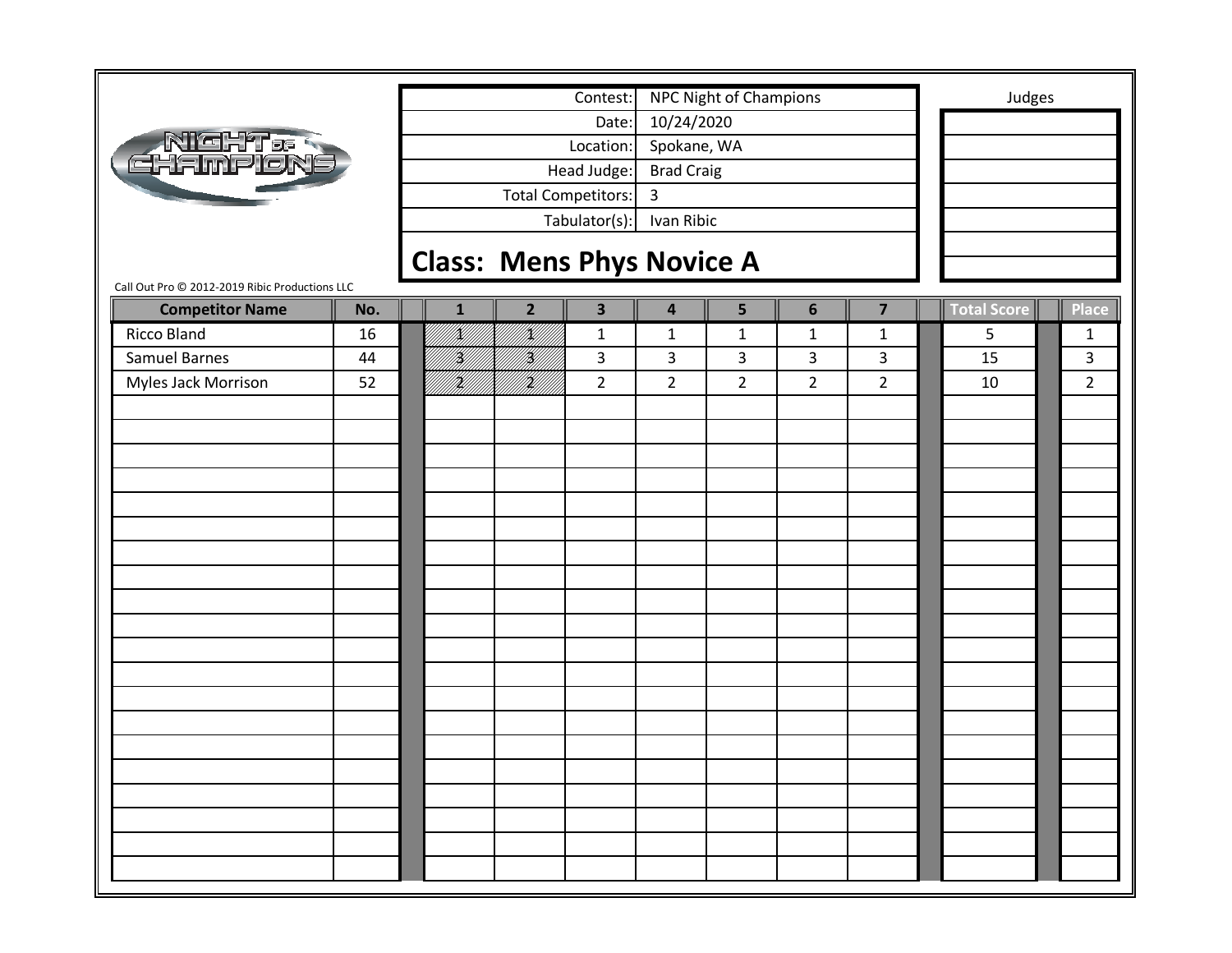|                                                |     |              | Contest:                                  |                         | NPC Night of Champions |                |                         | Judges             |                |
|------------------------------------------------|-----|--------------|-------------------------------------------|-------------------------|------------------------|----------------|-------------------------|--------------------|----------------|
|                                                |     |              |                                           | 10/24/2020<br>Date:     |                        |                |                         |                    |                |
| <u>NIGHT a t</u>                               |     |              | Location:                                 | Spokane, WA             |                        |                |                         |                    |                |
| :Hmplon                                        |     |              | Head Judge:                               | <b>Brad Craig</b>       |                        |                |                         |                    |                |
|                                                |     |              | <b>Total Competitors:</b>                 | 6                       |                        |                |                         |                    |                |
|                                                |     |              | Tabulator(s):                             | Ivan Ribic              |                        |                |                         |                    |                |
|                                                |     |              |                                           |                         |                        |                |                         |                    |                |
| Call Out Pro @ 2012-2019 Ribic Productions LLC |     |              | <b>Class: Mens Phys Novice B</b>          |                         |                        |                |                         |                    |                |
| <b>Competitor Name</b>                         | No. | $\mathbf{1}$ | $\overline{2}$<br>$\overline{\mathbf{3}}$ | $\overline{\mathbf{4}}$ | 5                      | 6              | $\overline{\mathbf{z}}$ | <b>Total Score</b> | Place          |
| <b>Donald Parkins</b>                          | 42  | <br> }       | fill f<br>3                               | 3                       | 3                      | 3              | 3                       | 15                 | 3              |
| Preston French                                 | 49  | }<br> }}     | III.<br>6                                 | 6                       | 6                      | 6              | 6                       | 30                 | 6              |
| <b>Robert Martinez</b>                         | 50  | H)<br>M      | <br> }<br>$\overline{4}$                  | 4                       | 4                      | 4              | $\overline{4}$          | 20                 | 4              |
| Daniel Moore                                   | 51  | H),          | <br> }<br> }<br>5                         | 5                       | 5                      | 5              | 5                       | 25                 | 5              |
| William Graham                                 | 53  | K)           | HM)<br>$\overline{2}$                     | $\overline{2}$          | $\overline{2}$         | $\overline{2}$ | $\overline{2}$          | 10                 | $\overline{2}$ |
| Christian Richardson                           | 55  | K)<br>M      | <br> }<br>$\mathbf{1}$                    | $\mathbf{1}$            | $\mathbf{1}$           | $\mathbf{1}$   | $\mathbf{1}$            | 5                  | $\mathbf{1}$   |
|                                                |     |              |                                           |                         |                        |                |                         |                    |                |
|                                                |     |              |                                           |                         |                        |                |                         |                    |                |
|                                                |     |              |                                           |                         |                        |                |                         |                    |                |
|                                                |     |              |                                           |                         |                        |                |                         |                    |                |
|                                                |     |              |                                           |                         |                        |                |                         |                    |                |
|                                                |     |              |                                           |                         |                        |                |                         |                    |                |
|                                                |     |              |                                           |                         |                        |                |                         |                    |                |
|                                                |     |              |                                           |                         |                        |                |                         |                    |                |
|                                                |     |              |                                           |                         |                        |                |                         |                    |                |
|                                                |     |              |                                           |                         |                        |                |                         |                    |                |
|                                                |     |              |                                           |                         |                        |                |                         |                    |                |
|                                                |     |              |                                           |                         |                        |                |                         |                    |                |
|                                                |     |              |                                           |                         |                        |                |                         |                    |                |
|                                                |     |              |                                           |                         |                        |                |                         |                    |                |
|                                                |     |              |                                           |                         |                        |                |                         |                    |                |
|                                                |     |              |                                           |                         |                        |                |                         |                    |                |
|                                                |     |              |                                           |                         |                        |                |                         |                    |                |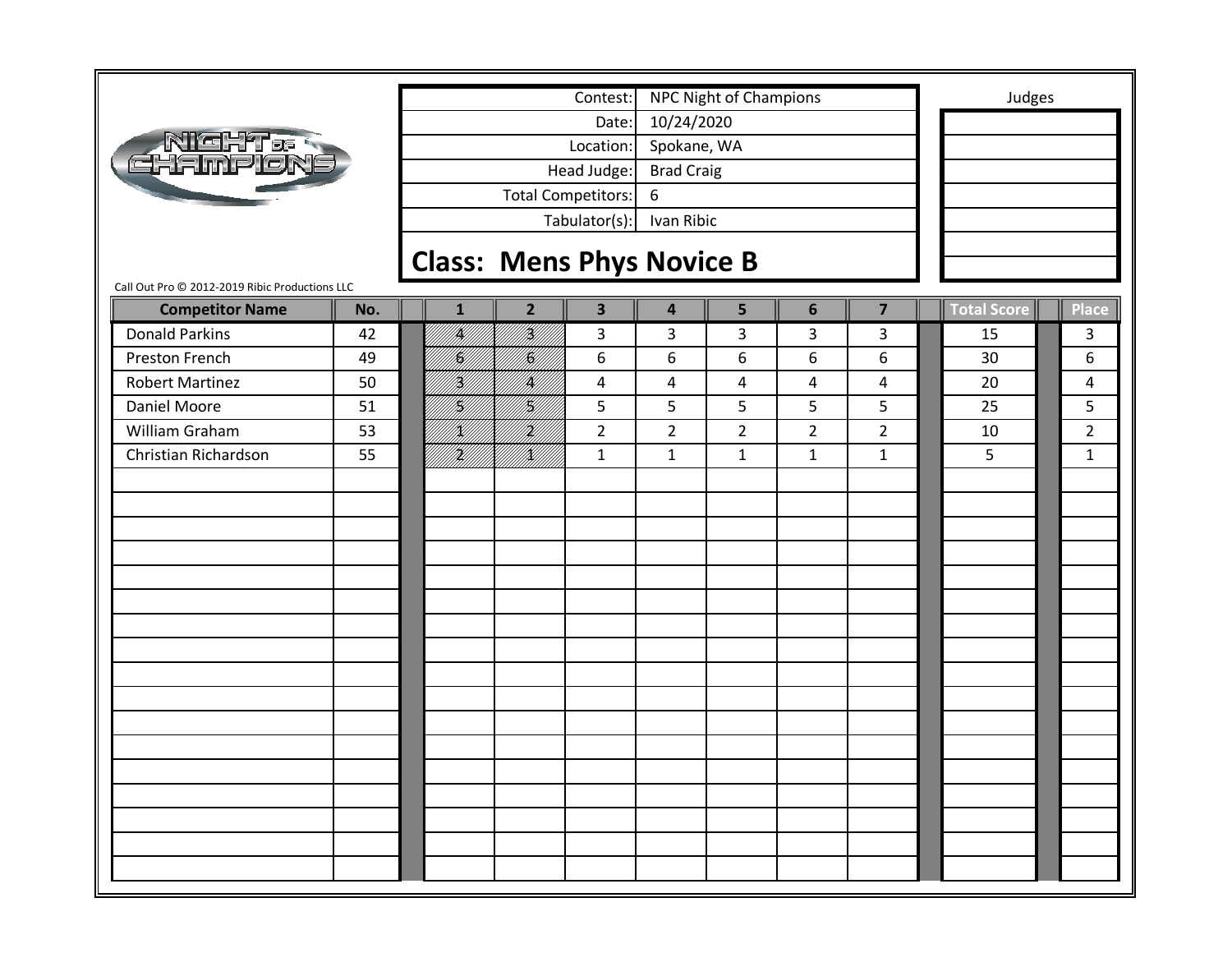|                                                |     |                                |                           | Contest:                |                         | NPC Night of Champions |                |                         | Judges      |                |
|------------------------------------------------|-----|--------------------------------|---------------------------|-------------------------|-------------------------|------------------------|----------------|-------------------------|-------------|----------------|
|                                                |     |                                |                           | Date:                   | 10/24/2020              |                        |                |                         |             |                |
| <b>AIGHT&amp;</b><br>CHAMPLON                  |     |                                |                           | Location:               | Spokane, WA             |                        |                |                         |             |                |
|                                                |     |                                |                           | Head Judge:             | <b>Brad Craig</b>       |                        |                |                         |             |                |
|                                                |     |                                | <b>Total Competitors:</b> |                         | $\overline{7}$          |                        |                |                         |             |                |
|                                                |     |                                |                           | Tabulator(s):           | Ivan Ribic              |                        |                |                         |             |                |
|                                                |     |                                |                           |                         |                         |                        |                |                         |             |                |
| Call Out Pro @ 2012-2019 Ribic Productions LLC |     | <b>Class: Mens Phys Open A</b> |                           |                         |                         |                        |                |                         |             |                |
| <b>Competitor Name</b>                         | No. | $\mathbf{1}$                   | $\overline{2}$            | $\overline{\mathbf{3}}$ | $\overline{\mathbf{4}}$ | 5                      | 6              | $\overline{\mathbf{z}}$ | Total Score | <b>Place</b>   |
| <b>Gilbert Sandoval</b>                        | 5   | Uff)                           | H)<br>H]                  | $\overline{2}$          | $\overline{2}$          | $\overline{2}$         | $\overline{2}$ | $\overline{2}$          | 10          | $\overline{2}$ |
| <b>Tanner Snyder</b>                           | 6   | K)                             | /K//                      | $\mathbf{1}$            | $\mathbf{1}$            | $\mathbf{1}$           | $\mathbf{1}$   | $\mathbf{1}$            | 5           | $\mathbf{1}$   |
| Andre Ouk                                      | 47  | H)                             | <br> }<br> }              | 3                       | 3                       | 3                      | 3              | 3                       | 15          | 3              |
| Myles Jack Morrison                            | 52  | H<br> H                        | 5                         | <br> }}                 | 5                       | 5                      | 5              | 5                       | 25          | 5              |
| <b>Asif Ahmed</b>                              | 56  | /K/                            | 4                         | H<br> }                 | $\overline{\mathbf{4}}$ | 4                      | $\overline{4}$ | 4                       | 20          | 4              |
| Ignatius Sarquilla                             | 57  | H)<br>V//                      | H)]                       | $\overline{7}$          | $\overline{7}$          | $\overline{7}$         | 7              | $\overline{7}$          | 35          | $\overline{7}$ |
| Richard Wilson                                 | 58  | C                              | <b>  </b><br> } <b> </b>  | 6                       | 6                       | 6                      | 6              | 6                       | 30          | 6              |
|                                                |     |                                |                           |                         |                         |                        |                |                         |             |                |
|                                                |     |                                |                           |                         |                         |                        |                |                         |             |                |
|                                                |     |                                |                           |                         |                         |                        |                |                         |             |                |
|                                                |     |                                |                           |                         |                         |                        |                |                         |             |                |
|                                                |     |                                |                           |                         |                         |                        |                |                         |             |                |
|                                                |     |                                |                           |                         |                         |                        |                |                         |             |                |
|                                                |     |                                |                           |                         |                         |                        |                |                         |             |                |
|                                                |     |                                |                           |                         |                         |                        |                |                         |             |                |
|                                                |     |                                |                           |                         |                         |                        |                |                         |             |                |
|                                                |     |                                |                           |                         |                         |                        |                |                         |             |                |
|                                                |     |                                |                           |                         |                         |                        |                |                         |             |                |
|                                                |     |                                |                           |                         |                         |                        |                |                         |             |                |
|                                                |     |                                |                           |                         |                         |                        |                |                         |             |                |
|                                                |     |                                |                           |                         |                         |                        |                |                         |             |                |
|                                                |     |                                |                           |                         |                         |                        |                |                         |             |                |
|                                                |     |                                |                           |                         |                         |                        |                |                         |             |                |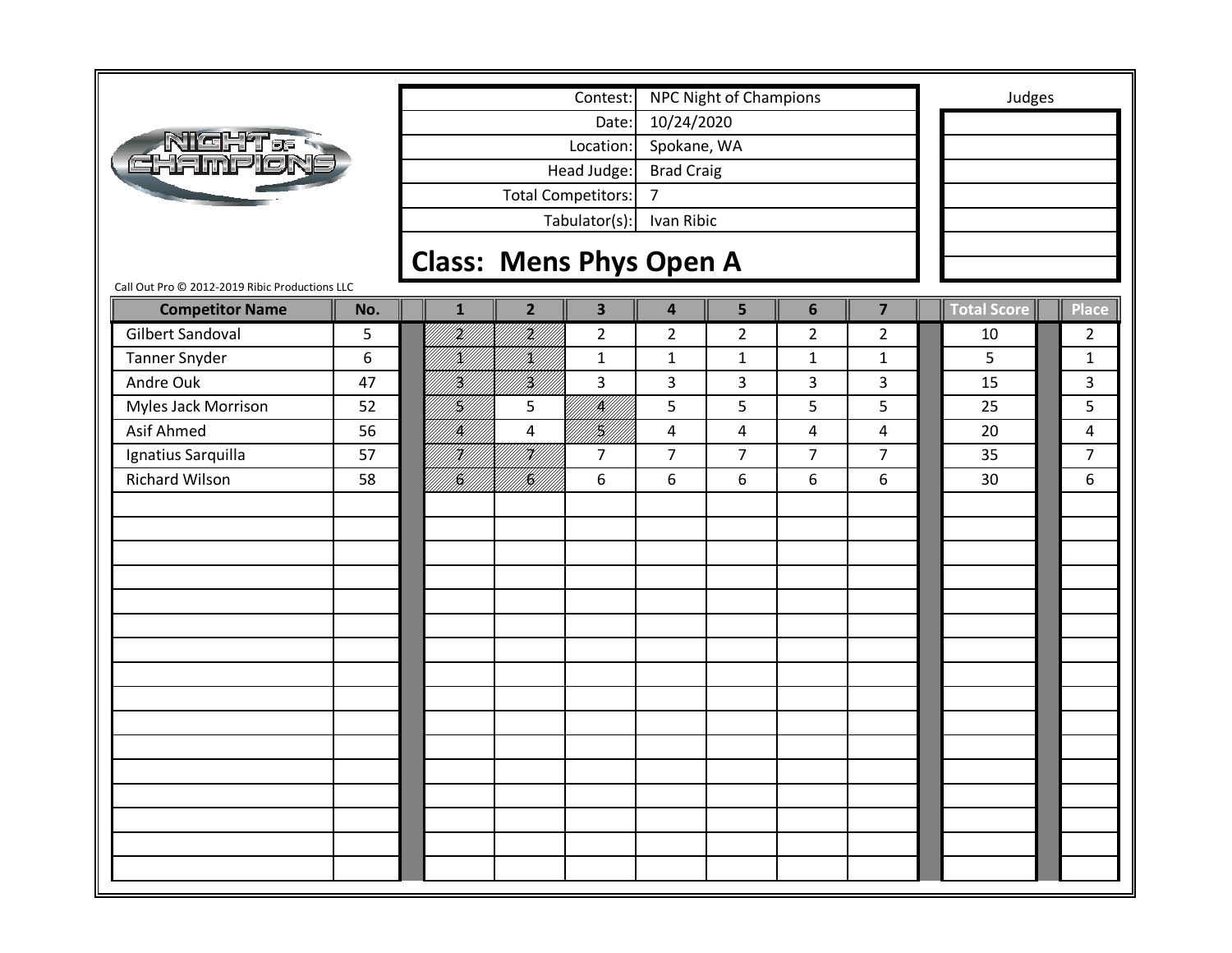|                                                |     |                                |                           | Contest:                |                   | NPC Night of Champions |                |                         | Judges         |                |
|------------------------------------------------|-----|--------------------------------|---------------------------|-------------------------|-------------------|------------------------|----------------|-------------------------|----------------|----------------|
|                                                |     |                                |                           | Date:                   | 10/24/2020        |                        |                |                         |                |                |
| <u>Night &amp; t</u>                           |     |                                |                           | Location:               | Spokane, WA       |                        |                |                         |                |                |
| : Fine'o N                                     |     |                                |                           | Head Judge:             | <b>Brad Craig</b> |                        |                |                         |                |                |
|                                                |     |                                | <b>Total Competitors:</b> |                         | 8                 |                        |                |                         |                |                |
|                                                |     |                                |                           | Tabulator(s):           | Ivan Ribic        |                        |                |                         |                |                |
|                                                |     |                                |                           |                         |                   |                        |                |                         |                |                |
| Call Out Pro @ 2012-2019 Ribic Productions LLC |     | <b>Class: Mens Phys Open B</b> |                           |                         |                   |                        |                |                         |                |                |
| <b>Competitor Name</b>                         | No. | $\mathbf{1}$                   | $\overline{2}$            | $\overline{\mathbf{3}}$ | 4                 | 5                      | 6              | $\overline{\mathbf{z}}$ | Total Score    | <b>Place</b>   |
| <b>Ricco Bland</b>                             | 16  | H)                             | /K/                       | 5                       | 5                 | 6                      | 5              | 5                       | 26             | 5              |
| <b>Blake Rausch</b>                            | 18  | H)<br>M                        | IĶ)                       | 4                       | 4                 | 4                      | 4              | $\overline{4}$          | 20             | 4              |
| <b>Erick Nickerson</b>                         | 29  | H)<br>M                        | $\overline{2}$            | $\overline{2}$          | !}}}}}            | $\mathbf{1}$           | $\mathbf{1}$   | $\overline{2}$          | 8              | $\overline{2}$ |
| Jeff Marlatt                                   | 34  | IĶĪ                            | iri<br>Mil                | 3                       | 3                 | 3                      | 3              | 3                       | 15             | 3              |
| <b>Hulett McGaugh</b>                          | 35  | H)<br>V/I                      | $\overline{7}$            | $\overline{7}$          | VK)               | 8                      | $\overline{7}$ | 8                       | 37             | $\overline{7}$ |
| <b>Rick Schmidt</b>                            | 38  | I<br>H                         | 8                         | 8                       | H)<br>M}          | $\overline{7}$         | 8              | $\overline{7}$          | 38             | 8              |
| Jim Williams                                   | 59  | /K//                           | $\mathbf{1}$              | $\mathbf{1}$            | HM)               | $\overline{2}$         | $\overline{2}$ | $\mathbf{1}$            | $\overline{7}$ | $\mathbf{1}$   |
| Isaiah Kekaualua                               | 60  | <br>  <b> S </b><br> }         | NAN<br>PANG               | 6                       | 6                 | 5                      | 6              | 6                       | 29             | 6              |
|                                                |     |                                |                           |                         |                   |                        |                |                         |                |                |
|                                                |     |                                |                           |                         |                   |                        |                |                         |                |                |
|                                                |     |                                |                           |                         |                   |                        |                |                         |                |                |
|                                                |     |                                |                           |                         |                   |                        |                |                         |                |                |
|                                                |     |                                |                           |                         |                   |                        |                |                         |                |                |
|                                                |     |                                |                           |                         |                   |                        |                |                         |                |                |
|                                                |     |                                |                           |                         |                   |                        |                |                         |                |                |
|                                                |     |                                |                           |                         |                   |                        |                |                         |                |                |
|                                                |     |                                |                           |                         |                   |                        |                |                         |                |                |
|                                                |     |                                |                           |                         |                   |                        |                |                         |                |                |
|                                                |     |                                |                           |                         |                   |                        |                |                         |                |                |
|                                                |     |                                |                           |                         |                   |                        |                |                         |                |                |
|                                                |     |                                |                           |                         |                   |                        |                |                         |                |                |
|                                                |     |                                |                           |                         |                   |                        |                |                         |                |                |
|                                                |     |                                |                           |                         |                   |                        |                |                         |                |                |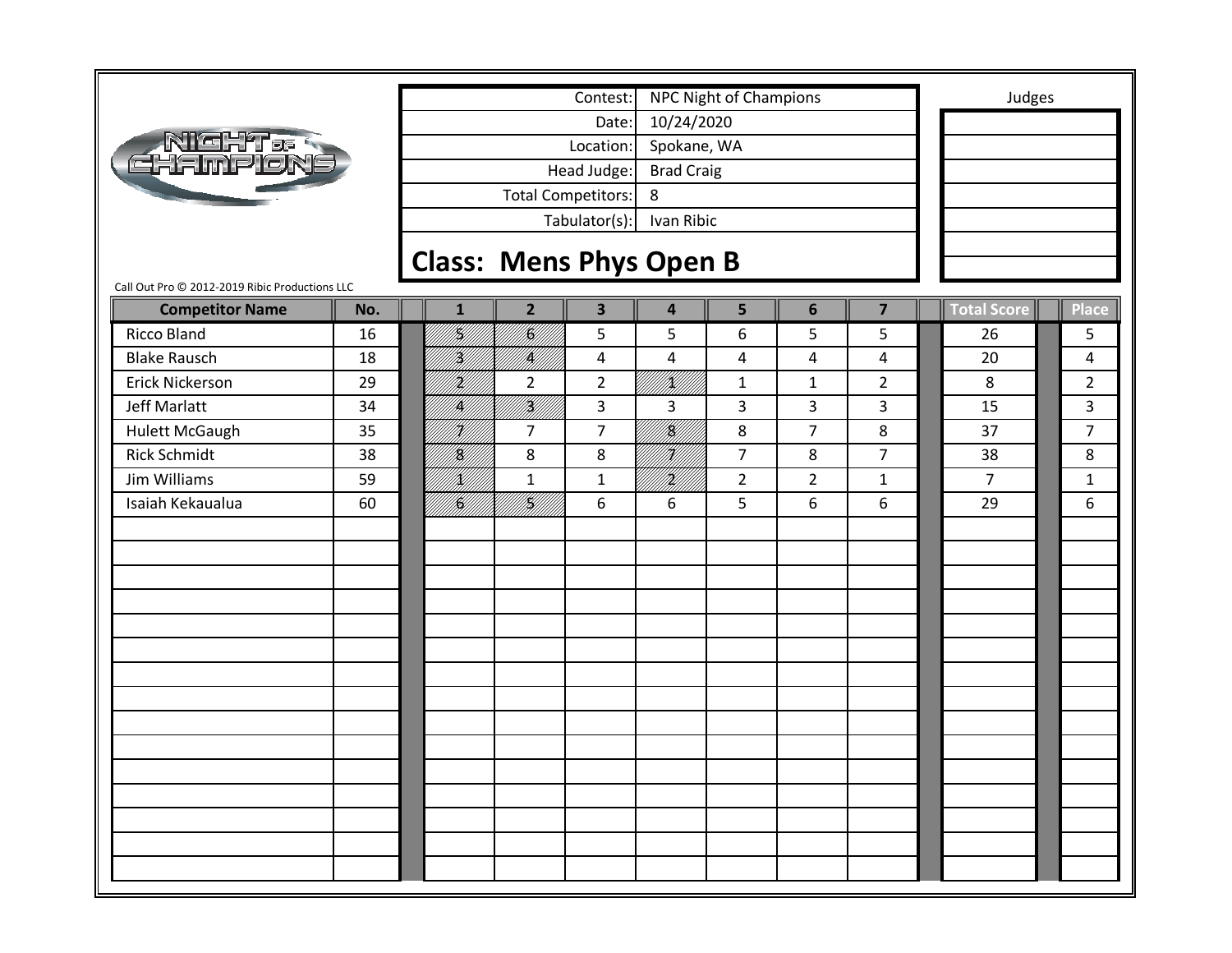|                                                |     |              |                                | Contest:                  |                   | <b>NPC Night of Champions</b> |                |                         | Judges             |                |
|------------------------------------------------|-----|--------------|--------------------------------|---------------------------|-------------------|-------------------------------|----------------|-------------------------|--------------------|----------------|
|                                                |     |              |                                | Date:                     | 10/24/2020        |                               |                |                         |                    |                |
| <b>AIGHT&amp;R</b><br>FHAMPION                 |     |              |                                | Location:                 | Spokane, WA       |                               |                |                         |                    |                |
|                                                |     |              |                                | Head Judge:               | <b>Brad Craig</b> |                               |                |                         |                    |                |
|                                                |     |              |                                | <b>Total Competitors:</b> | 5                 |                               |                |                         |                    |                |
|                                                |     |              |                                | Tabulator(s):             | Ivan Ribic        |                               |                |                         |                    |                |
|                                                |     |              |                                |                           |                   |                               |                |                         |                    |                |
| Call Out Pro @ 2012-2019 Ribic Productions LLC |     |              | <b>Class: Mens Phys Open C</b> |                           |                   |                               |                |                         |                    |                |
| <b>Competitor Name</b>                         | No. | $\mathbf{1}$ | $\overline{2}$                 | $\overline{\mathbf{3}}$   | 4                 | 5                             | $6\phantom{1}$ | $\overline{\mathbf{z}}$ | <b>Total Score</b> | <b>Place</b>   |
| Tim Lannaghan                                  | 39  | IĶĮ          | H<br> }                        | $\overline{a}$            | 3                 | 3                             | 3              | $\overline{2}$          | 15                 | 3              |
| Marcus Harper                                  | 41  | H)           | <br> }                         | 3                         | 4                 | 4                             | $\overline{4}$ | 4                       | 19                 | 4              |
| <b>Daniel Moore</b>                            | 51  | H)<br>M)     | <br> }<br> }                   | 5                         | 5                 | 5                             | 5              | 5                       | 25                 | 5              |
| William Graham                                 | 53  | H)<br>M      | 3                              | II<br>Mil                 | $\overline{2}$    | $\overline{2}$                | $\overline{2}$ | 3                       | 12                 | $\overline{2}$ |
| Christian Richardson                           | 55  | /K//         | <br>  <br> }                   | $\mathbf{1}$              | $\mathbf{1}$      | $\mathbf{1}$                  | $\mathbf{1}$   | $\mathbf{1}$            | 5                  | $\mathbf{1}$   |
|                                                |     |              |                                |                           |                   |                               |                |                         |                    |                |
|                                                |     |              |                                |                           |                   |                               |                |                         |                    |                |
|                                                |     |              |                                |                           |                   |                               |                |                         |                    |                |
|                                                |     |              |                                |                           |                   |                               |                |                         |                    |                |
|                                                |     |              |                                |                           |                   |                               |                |                         |                    |                |
|                                                |     |              |                                |                           |                   |                               |                |                         |                    |                |
|                                                |     |              |                                |                           |                   |                               |                |                         |                    |                |
|                                                |     |              |                                |                           |                   |                               |                |                         |                    |                |
|                                                |     |              |                                |                           |                   |                               |                |                         |                    |                |
|                                                |     |              |                                |                           |                   |                               |                |                         |                    |                |
|                                                |     |              |                                |                           |                   |                               |                |                         |                    |                |
|                                                |     |              |                                |                           |                   |                               |                |                         |                    |                |
|                                                |     |              |                                |                           |                   |                               |                |                         |                    |                |
|                                                |     |              |                                |                           |                   |                               |                |                         |                    |                |
|                                                |     |              |                                |                           |                   |                               |                |                         |                    |                |
|                                                |     |              |                                |                           |                   |                               |                |                         |                    |                |
|                                                |     |              |                                |                           |                   |                               |                |                         |                    |                |
|                                                |     |              |                                |                           |                   |                               |                |                         |                    |                |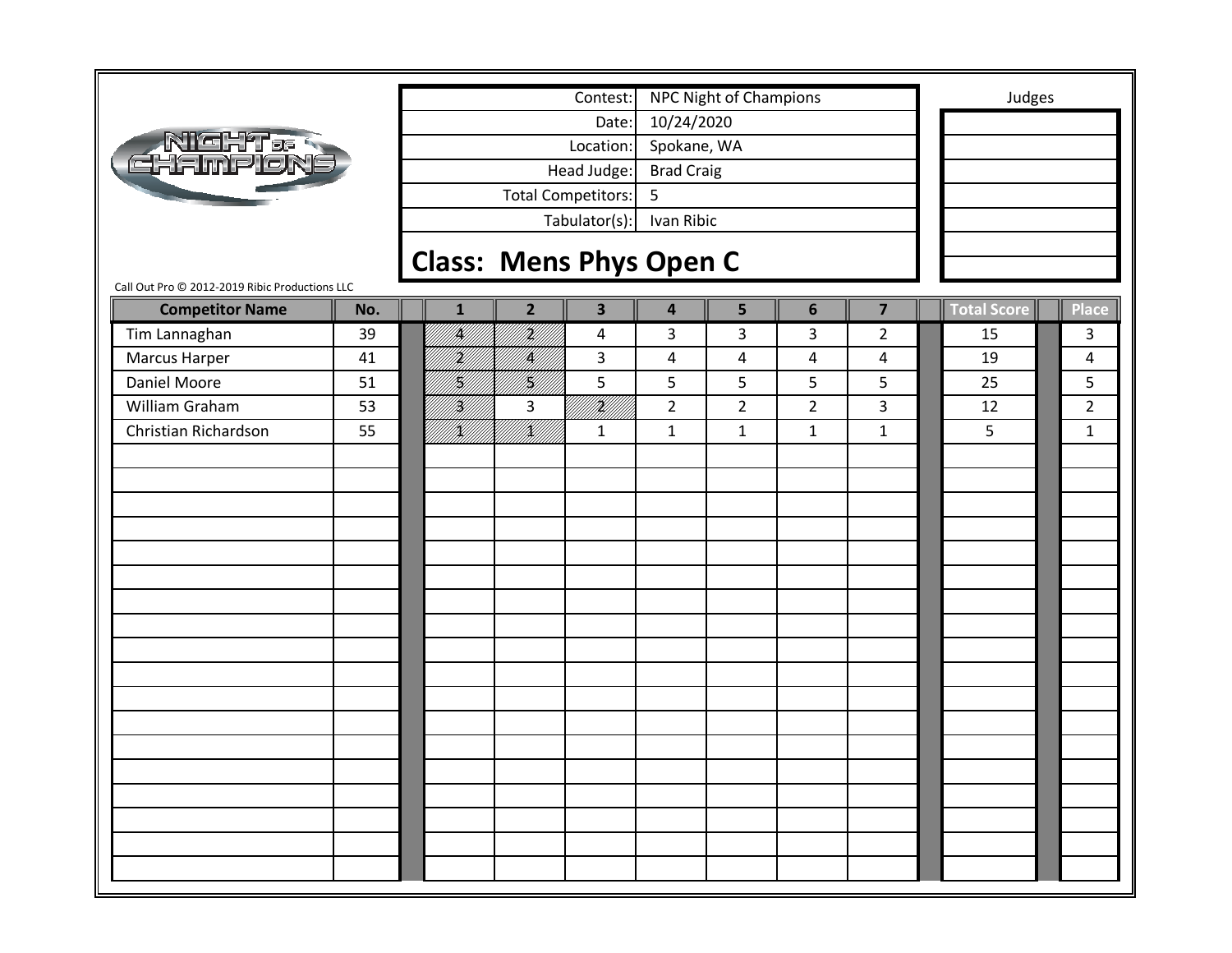|                                                |     |                |                | Contest:                             |                         | <b>NPC Night of Champions</b> |                |                | Judges      |                |
|------------------------------------------------|-----|----------------|----------------|--------------------------------------|-------------------------|-------------------------------|----------------|----------------|-------------|----------------|
|                                                |     |                |                | Date:                                | 10/24/2020              |                               |                |                |             |                |
| <b>NICHT &amp; RIGHT</b>                       |     |                |                | Location:                            | Spokane, WA             |                               |                |                |             |                |
|                                                |     |                |                | Head Judge:                          | <b>Brad Craig</b>       |                               |                |                |             |                |
|                                                |     |                |                | Total Competitors:                   | $\overline{3}$          |                               |                |                |             |                |
|                                                |     |                |                | Tabulator(s):                        | Ivan Ribic              |                               |                |                |             |                |
|                                                |     |                |                | <b>Class: Overall Men's Physique</b> |                         |                               |                |                |             |                |
| Call Out Pro @ 2012-2019 Ribic Productions LLC |     |                |                |                                      |                         |                               |                |                |             |                |
| <b>Competitor Name</b>                         | No. | $\mathbf{1}$   | $\overline{2}$ | 3                                    | $\overline{\mathbf{4}}$ | 5                             | $6\phantom{1}$ | $\overline{7}$ | Total Score | Place          |
| <b>Tanner Snyder</b>                           | 6   | K)             | $\mathbf{1}$   | H)<br>M/                             | $\mathbf{1}$            | $\mathbf{1}$                  | $\mathbf{1}$   | $\mathbf{1}$   | 5           | 1              |
| Jim Williams                                   | 59  | $\overline{2}$ | <br> }<br> }   | K)                                   | $\overline{2}$          | $\overline{2}$                | $\overline{2}$ | $\overline{2}$ | 10          | $\overline{2}$ |
| Christian Richardson                           | 55  | Y]             | HM)            | 3                                    | 3                       | 3                             | 3              | 3              | 15          | 3              |
|                                                |     |                |                |                                      |                         |                               |                |                |             |                |
|                                                |     |                |                |                                      |                         |                               |                |                |             |                |
|                                                |     |                |                |                                      |                         |                               |                |                |             |                |
|                                                |     |                |                |                                      |                         |                               |                |                |             |                |
|                                                |     |                |                |                                      |                         |                               |                |                |             |                |
|                                                |     |                |                |                                      |                         |                               |                |                |             |                |
|                                                |     |                |                |                                      |                         |                               |                |                |             |                |
|                                                |     |                |                |                                      |                         |                               |                |                |             |                |
|                                                |     |                |                |                                      |                         |                               |                |                |             |                |
|                                                |     |                |                |                                      |                         |                               |                |                |             |                |
|                                                |     |                |                |                                      |                         |                               |                |                |             |                |
|                                                |     |                |                |                                      |                         |                               |                |                |             |                |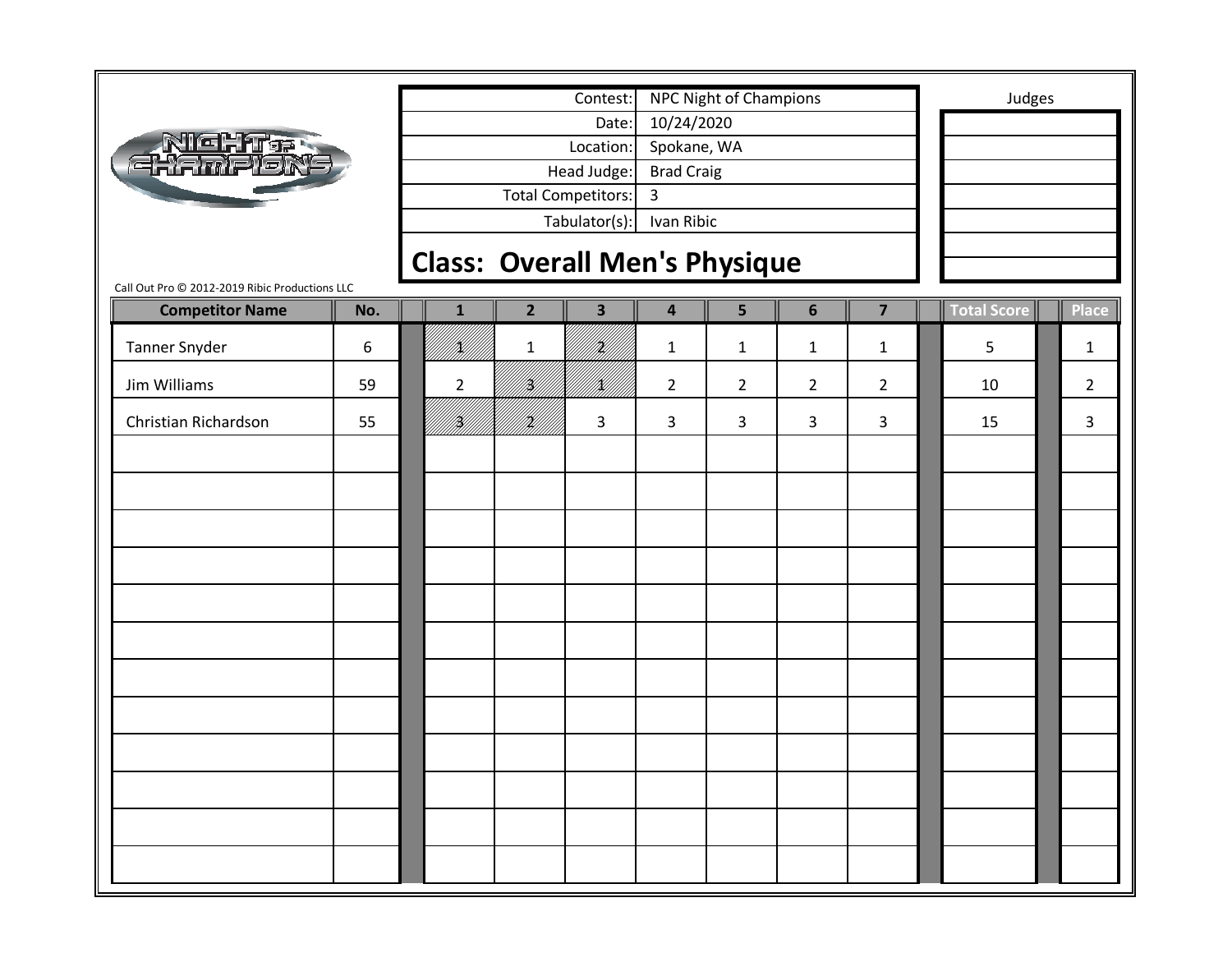|                                                |     |                                   |                | Contest:                |                         | <b>NPC Night of Champions</b> |                |                         |             |                |
|------------------------------------------------|-----|-----------------------------------|----------------|-------------------------|-------------------------|-------------------------------|----------------|-------------------------|-------------|----------------|
|                                                |     |                                   |                | Date:                   | 10/24/2020              |                               |                |                         |             |                |
| <b>NIGHT&amp;<br/>GHAMPIONE</b>                |     |                                   |                | Location:               | Spokane, WA             |                               |                |                         |             |                |
|                                                |     |                                   |                | Head Judge:             |                         | <b>Dominic Current</b>        |                |                         |             |                |
|                                                |     |                                   |                | Total Competitors:      | $\overline{2}$          |                               |                |                         |             |                |
|                                                |     |                                   |                | Tabulator(s):           | Ivan Ribic              |                               |                |                         |             |                |
|                                                |     | <b>Class: Womens Bodybuilding</b> |                |                         |                         |                               |                |                         |             |                |
| Call Out Pro @ 2012-2019 Ribic Productions LLC |     |                                   |                |                         |                         |                               |                |                         |             |                |
| <b>Competitor Name</b><br>Ronda Hossfeld       | No. | $\mathbf{1}$                      | $\overline{2}$ | $\overline{\mathbf{3}}$ | $\overline{\mathbf{4}}$ | 5                             | $6\phantom{1}$ | $\overline{\mathbf{z}}$ | Total Score | <b>Place</b>   |
|                                                | 70  | /K//                              | /K//           | $\mathbf{1}$            | $\mathbf 1$             | $\mathbf{1}$                  | $\mathbf 1$    | $\mathbf{1}$            | 5           | $\mathbf{1}$   |
| Lisa Hoyt                                      | 71  | }<br> }                           | f <b>fi</b> ll | $\overline{2}$          | $\overline{2}$          | $\overline{2}$                | $\overline{2}$ | $\overline{2}$          | 10          | $\overline{2}$ |
|                                                |     |                                   |                |                         |                         |                               |                |                         |             |                |
|                                                |     |                                   |                |                         |                         |                               |                |                         |             |                |
|                                                |     |                                   |                |                         |                         |                               |                |                         |             |                |
|                                                |     |                                   |                |                         |                         |                               |                |                         |             |                |
|                                                |     |                                   |                |                         |                         |                               |                |                         |             |                |
|                                                |     |                                   |                |                         |                         |                               |                |                         |             |                |
|                                                |     |                                   |                |                         |                         |                               |                |                         |             |                |
|                                                |     |                                   |                |                         |                         |                               |                |                         |             |                |
|                                                |     |                                   |                |                         |                         |                               |                |                         |             |                |
|                                                |     |                                   |                |                         |                         |                               |                |                         |             |                |
|                                                |     |                                   |                |                         |                         |                               |                |                         |             |                |
|                                                |     |                                   |                |                         |                         |                               |                |                         |             |                |
|                                                |     |                                   |                |                         |                         |                               |                |                         |             |                |
|                                                |     |                                   |                |                         |                         |                               |                |                         |             |                |
|                                                |     |                                   |                |                         |                         |                               |                |                         |             |                |
|                                                |     |                                   |                |                         |                         |                               |                |                         |             |                |
|                                                |     |                                   |                |                         |                         |                               |                |                         |             |                |
|                                                |     |                                   |                |                         |                         |                               |                |                         |             |                |
|                                                |     |                                   |                |                         |                         |                               |                |                         |             |                |
|                                                |     |                                   |                |                         |                         |                               |                |                         |             |                |
|                                                |     |                                   |                |                         |                         |                               |                |                         |             |                |
|                                                |     |                                   |                |                         |                         |                               |                |                         |             |                |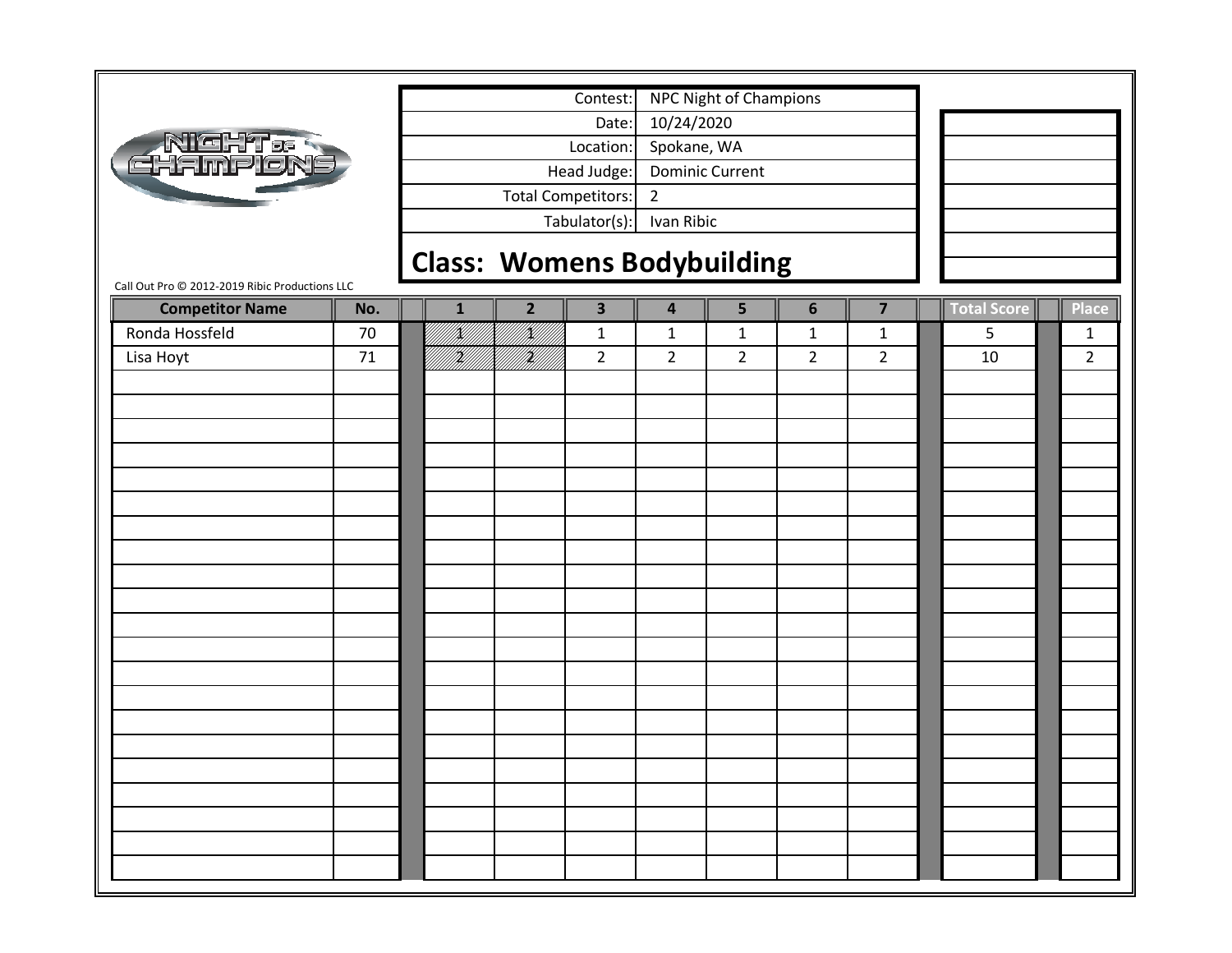| l'cH<br>'T ga<br>thampió |
|--------------------------|
|--------------------------|

Tabulator(s): Ivan Ribic Head Judge: Dominic Current Total Competitors: 4 Date: 10/24/2020 Location: Spokane, WA Contest: NPC Night of Champions

## **Class: Womens Physique ‐ 40+**

| <b>Competitor Name</b>    | No. | $\mathbf{1}$          | $\overline{2}$ | $\overline{\mathbf{3}}$ | $\overline{\mathbf{4}}$ | 5              | $\boldsymbol{6}$ | $\overline{\mathbf{z}}$ | Total Score | Place          |
|---------------------------|-----|-----------------------|----------------|-------------------------|-------------------------|----------------|------------------|-------------------------|-------------|----------------|
| Lisa Hoyt                 | 71  | <b>  </b><br> }<br> } | IN<br>Mil      | 4                       | $\overline{\mathbf{4}}$ | 4              | 4                | $\overline{a}$          | 20          | 4              |
| Michelle Malmberg-Polanik | 72  | <br> }<br> }          | <br> }<br> }   | $\mathbf 1$             | $\mathbf 1$             | $\mathbf 1$    | $\mathbf 1$      | $\mathbf{1}$            | 5           | $\mathbf{1}$   |
| Leisa Bandy               | 73  | <br> }<br> }          | H)<br>H)       | 3                       | $\overline{3}$          | $\mathbf{3}$   | 3                | $\mathbf{3}$            | 15          | 3              |
| Kristy Misiaszek          | 74  | iri<br>Mil            | iri<br>Mil     | $\overline{2}$          | $\overline{2}$          | $\overline{2}$ | $\overline{2}$   | $\overline{2}$          | 10          | $\overline{2}$ |
|                           |     |                       |                |                         |                         |                |                  |                         |             |                |
|                           |     |                       |                |                         |                         |                |                  |                         |             |                |
|                           |     |                       |                |                         |                         |                |                  |                         |             |                |
|                           |     |                       |                |                         |                         |                |                  |                         |             |                |
|                           |     |                       |                |                         |                         |                |                  |                         |             |                |
|                           |     |                       |                |                         |                         |                |                  |                         |             |                |
|                           |     |                       |                |                         |                         |                |                  |                         |             |                |
|                           |     |                       |                |                         |                         |                |                  |                         |             |                |
|                           |     |                       |                |                         |                         |                |                  |                         |             |                |
|                           |     |                       |                |                         |                         |                |                  |                         |             |                |
|                           |     |                       |                |                         |                         |                |                  |                         |             |                |
|                           |     |                       |                |                         |                         |                |                  |                         |             |                |
|                           |     |                       |                |                         |                         |                |                  |                         |             |                |
|                           |     |                       |                |                         |                         |                |                  |                         |             |                |
|                           |     |                       |                |                         |                         |                |                  |                         |             |                |
|                           |     |                       |                |                         |                         |                |                  |                         |             |                |
|                           |     |                       |                |                         |                         |                |                  |                         |             |                |
|                           |     |                       |                |                         |                         |                |                  |                         |             |                |
|                           |     |                       |                |                         |                         |                |                  |                         |             |                |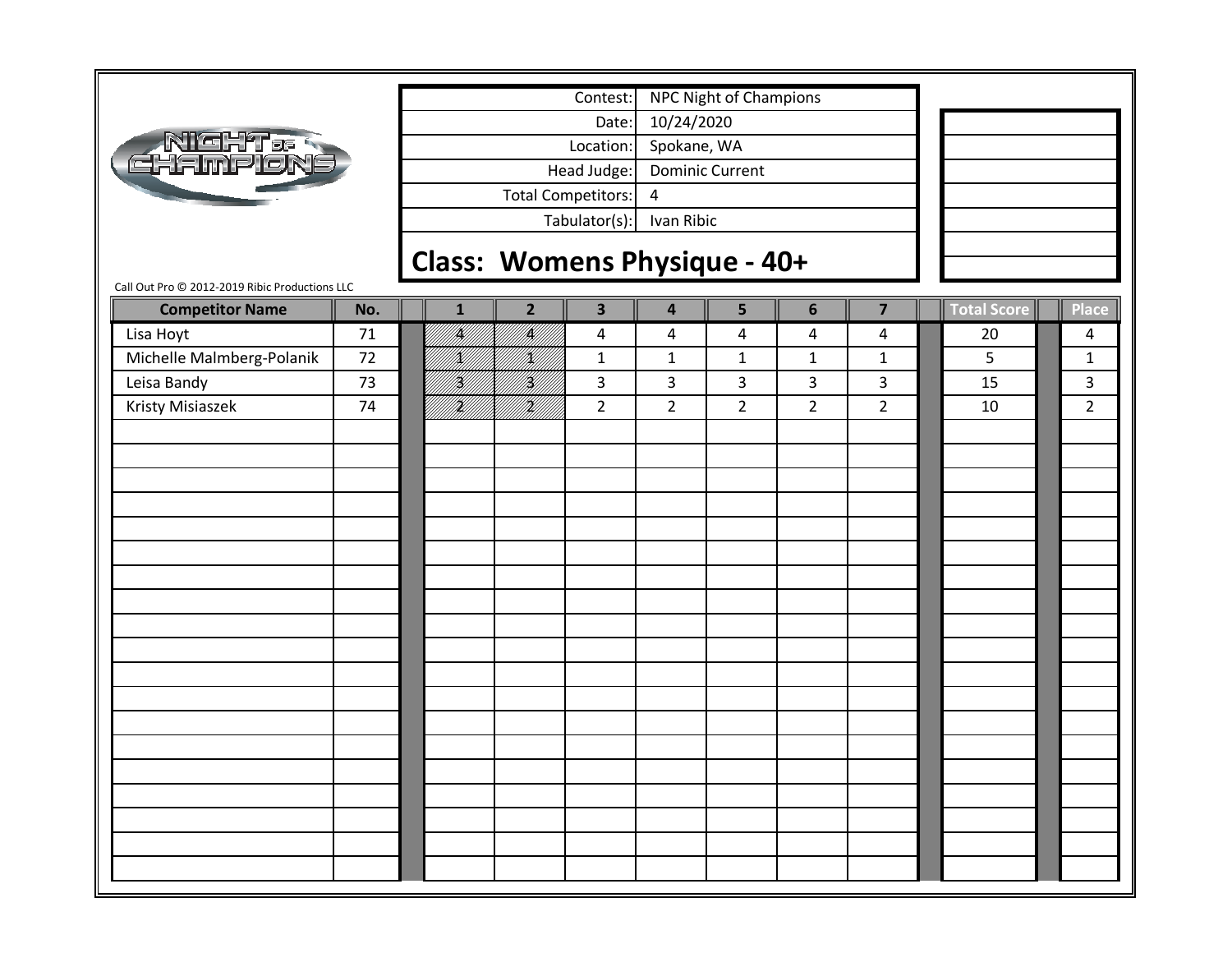| ickte:<br><u>Hampió</u> |
|-------------------------|
|-------------------------|

Tabulator(s): Ivan Ribic Head Judge: Dominic Current Total Competitors: 4 Date: 10/24/2020 Location: Spokane, WA Contest: NPC Night of Champions

## **Class: Womens Physique ‐ 35+**

| 70<br>72<br>75 | $\overline{2}$<br>.<br>M | IKU<br>PHI<br>$\overline{3}$       | $\overline{2}$<br>$\overline{3}$ | errik<br>Med            | $\mathbf{1}$   | $\overline{2}$          | $\mathbf{1}$   |    |                |
|----------------|--------------------------|------------------------------------|----------------------------------|-------------------------|----------------|-------------------------|----------------|----|----------------|
|                |                          |                                    |                                  |                         |                |                         |                | 8  | $\mathbf{1}$   |
|                |                          |                                    |                                  | <u>filipi</u>           | 2.             | 1.                      | 2.             | 11 | $\overline{2}$ |
|                |                          | <br> }<br> }<br>   <b>  </b><br> } | $\overline{4}$                   | $\overline{\mathbf{4}}$ | $\overline{4}$ | $\overline{\mathbf{4}}$ | $\overline{4}$ | 20 | 4              |
|                |                          | 2.                                 | 1.                               | $\overline{2}$          | ffeld<br>Fødd  | $\overline{3}$          | 3 <sup>1</sup> | 11 | $\overline{3}$ |
|                |                          |                                    |                                  |                         |                |                         |                |    |                |
|                |                          |                                    |                                  |                         |                |                         |                |    |                |
|                |                          |                                    |                                  |                         |                |                         |                |    |                |
|                |                          |                                    |                                  |                         |                |                         |                |    |                |
|                |                          |                                    |                                  |                         |                |                         |                |    |                |
|                |                          |                                    |                                  |                         |                |                         |                |    |                |
|                |                          |                                    |                                  |                         |                |                         |                |    |                |
|                |                          |                                    |                                  |                         |                |                         |                |    |                |
|                |                          |                                    |                                  |                         |                |                         |                |    |                |
|                |                          |                                    |                                  |                         |                |                         |                |    |                |
|                |                          |                                    |                                  |                         |                |                         |                |    |                |
|                |                          |                                    |                                  |                         |                |                         |                |    |                |
|                |                          |                                    |                                  |                         |                |                         |                |    |                |
|                |                          |                                    |                                  |                         |                |                         |                |    |                |
|                |                          |                                    |                                  |                         |                |                         |                |    |                |
|                |                          |                                    |                                  |                         |                |                         |                |    |                |
|                |                          |                                    |                                  |                         |                |                         |                |    |                |
|                |                          |                                    |                                  |                         |                |                         |                |    |                |
|                |                          |                                    |                                  |                         |                |                         |                |    |                |
|                | 76                       |                                    | William                          |                         |                |                         |                |    |                |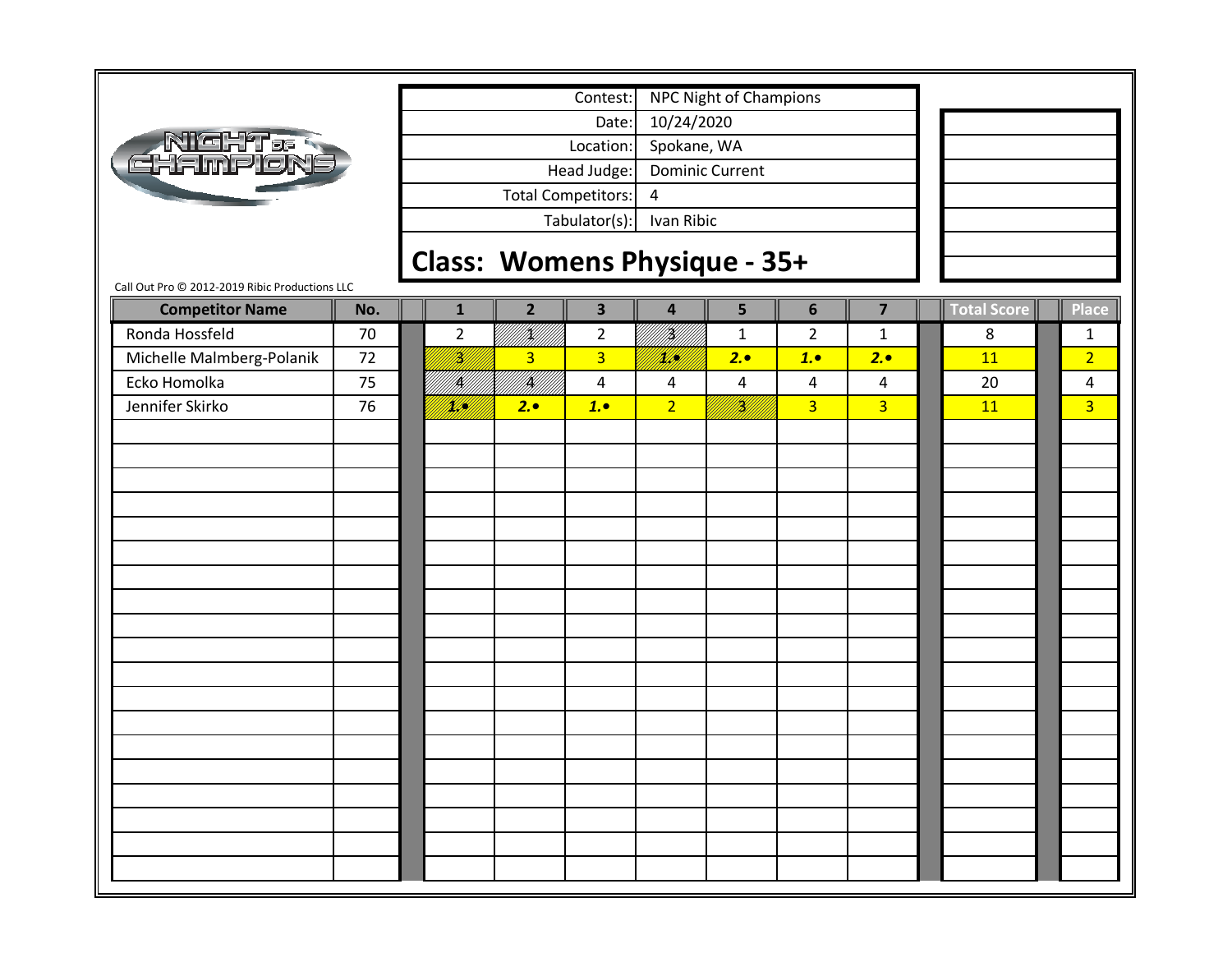

Tabulator(s): Ivan Ribic Head Judge: Dominic Current Total Competitors: 6 Date: 10/24/2020 Location: Spokane, WA Contest: NPC Night of Champions

## **Class: Womens Physique ‐ Open**

| <b>Competitor Name</b>    | No. | $\mathbf{1}$ | $\overline{2}$ | $\overline{\mathbf{3}}$ | $\overline{\mathbf{4}}$ | 5                | $\boldsymbol{6}$ | $\overline{\mathbf{z}}$ | <b>Total Score</b> | Place          |
|---------------------------|-----|--------------|----------------|-------------------------|-------------------------|------------------|------------------|-------------------------|--------------------|----------------|
| Ronda Hossfeld            | 70  | THT.         | IKU<br>MU      | $\overline{2}$          | $\mathbf 1$             | $\mathbf{1}$     | $\overline{2}$   | $\mathbf{1}$            | $\overline{7}$     | $\mathbf{1}$   |
| Michelle Malmberg-Polanik | 72  | K  <br> }}   | 4              | III<br>Mil              | 3                       | $\overline{3}$   | $\overline{3}$   | $\overline{4}$          | 17                 | 3              |
| Ecko Homolka              | 75  | H)<br>M/     | III<br>M       | $\boldsymbol{6}$        | 6                       | $\boldsymbol{6}$ | $\boldsymbol{6}$ | $\boldsymbol{6}$        | 30                 | 6              |
| Jennifer Skirko           | 76  | H).          | 3              | <br>  <br> }            | $\pmb{4}$               | $\overline{a}$   | $\pmb{4}$        | $\overline{3}$          | 18                 | 4              |
| Saige Polanik             | 77  | K)           | FA<br>Ma       | $\mathbf{1}$            | $\overline{2}$          | $\overline{2}$   | $\mathbf 1$      | $\overline{2}$          | 8                  | $\overline{2}$ |
| Nadya Islas               | 100 | <br> }<br> } | <br> }<br> }   | 5                       | 5                       | 5                | 5                | 5                       | 25                 | 5              |
|                           |     |              |                |                         |                         |                  |                  |                         |                    |                |
|                           |     |              |                |                         |                         |                  |                  |                         |                    |                |
|                           |     |              |                |                         |                         |                  |                  |                         |                    |                |
|                           |     |              |                |                         |                         |                  |                  |                         |                    |                |
|                           |     |              |                |                         |                         |                  |                  |                         |                    |                |
|                           |     |              |                |                         |                         |                  |                  |                         |                    |                |
|                           |     |              |                |                         |                         |                  |                  |                         |                    |                |
|                           |     |              |                |                         |                         |                  |                  |                         |                    |                |
|                           |     |              |                |                         |                         |                  |                  |                         |                    |                |
|                           |     |              |                |                         |                         |                  |                  |                         |                    |                |
|                           |     |              |                |                         |                         |                  |                  |                         |                    |                |
|                           |     |              |                |                         |                         |                  |                  |                         |                    |                |
|                           |     |              |                |                         |                         |                  |                  |                         |                    |                |
|                           |     |              |                |                         |                         |                  |                  |                         |                    |                |
|                           |     |              |                |                         |                         |                  |                  |                         |                    |                |
|                           |     |              |                |                         |                         |                  |                  |                         |                    |                |
|                           |     |              |                |                         |                         |                  |                  |                         |                    |                |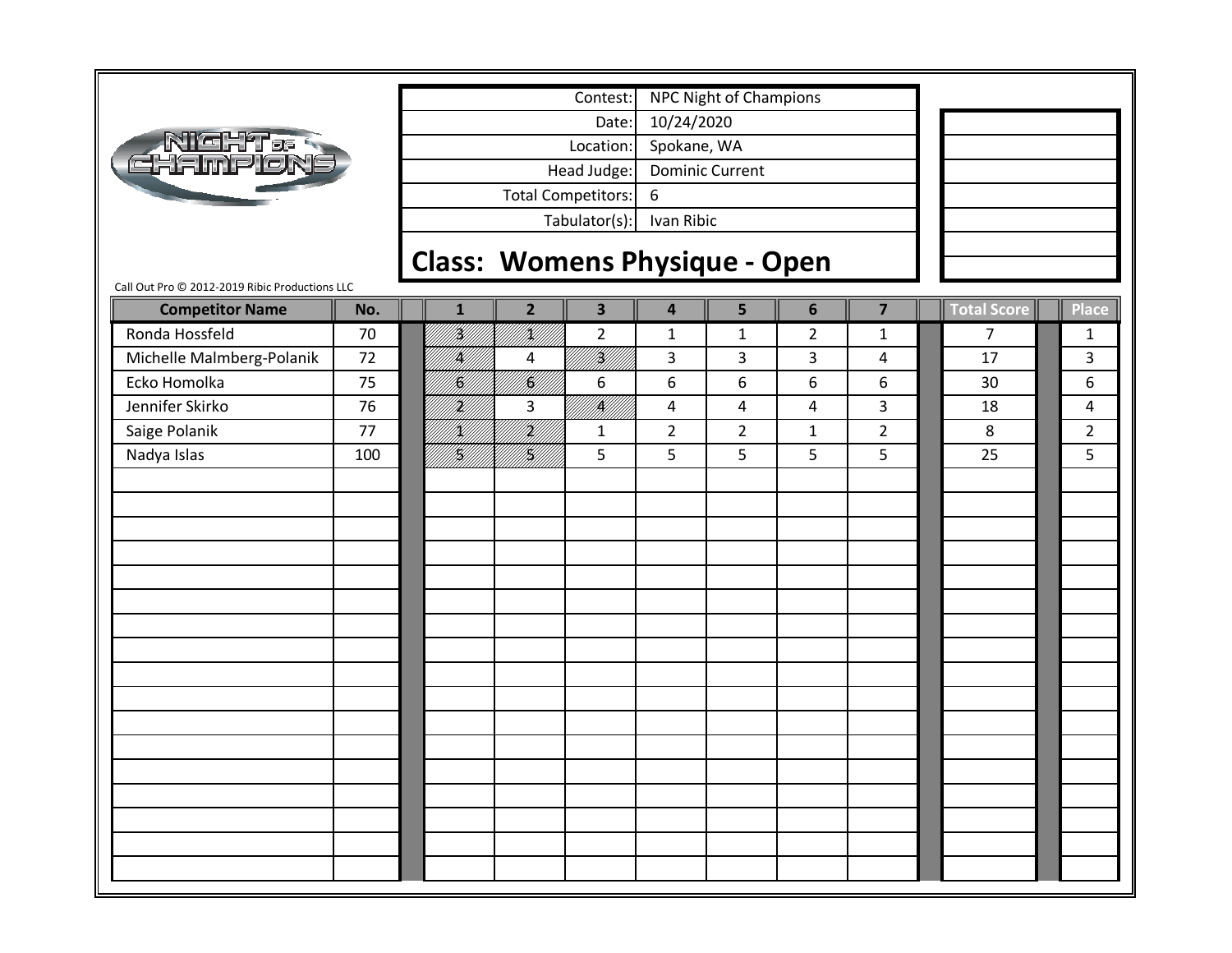|                                                                                 |              | Contest:                                  |                                             |                                  |                         |             |                |
|---------------------------------------------------------------------------------|--------------|-------------------------------------------|---------------------------------------------|----------------------------------|-------------------------|-------------|----------------|
|                                                                                 |              | Date:                                     | <b>NPC Night of Champions</b><br>10/24/2020 |                                  |                         |             |                |
|                                                                                 |              | Location:                                 | Spokane, WA                                 |                                  |                         |             |                |
| <b>NIGHT&amp;R</b><br>CHAMPLON                                                  |              | Head Judge:                               | <b>Dominic Current</b>                      |                                  |                         |             |                |
|                                                                                 |              | Total Competitors:                        | 5                                           |                                  |                         |             |                |
|                                                                                 |              | Tabulator(s):                             | Ivan Ribic                                  |                                  |                         |             |                |
|                                                                                 |              |                                           |                                             |                                  |                         |             |                |
|                                                                                 |              | <b>Class: Figure - Masters 50</b>         |                                             |                                  |                         |             |                |
| Call Out Pro @ 2012-2019 Ribic Productions LLC<br>No.<br><b>Competitor Name</b> | $\mathbf{1}$ | $\overline{\mathbf{3}}$<br>$\overline{2}$ | 4                                           | 5<br>$6\phantom{1}$              | $\overline{\mathbf{z}}$ | Total Score | $\ $ Place     |
| Leisa Bandy<br>73                                                               | !X///        | <br> K  <br>$\mathbf{1}$                  | $\mathbf{1}$                                | $\mathbf{1}$<br>$\mathbf{1}$     | $\mathbf{1}$            | 5           | $\mathbf{1}$   |
| Rudeen Larsen<br>78                                                             | H)<br>M      | 4<br>4                                    | 3                                           | i kildelle<br>Politika<br>4      | $\overline{4}$          | 19          | 4              |
| <b>Stephanie Breck</b><br>79                                                    | H)<br>M      | fikt f<br>3                               | 5                                           | 3<br>3                           | 3                       | 17          | 3              |
| Renee Fialkowski<br>80                                                          | IĶ)          | H)<br>5                                   | $\overline{\mathbf{4}}$                     | 5<br>4                           | $5\phantom{.}$          | 23          | 5              |
| Laura Johnson<br>81                                                             | H)]<br>UM    | .<br>Mil<br>$\overline{2}$                | $\overline{2}$                              | $\overline{2}$<br>$\overline{2}$ | $\overline{2}$          | 10          | $\overline{2}$ |
|                                                                                 |              |                                           |                                             |                                  |                         |             |                |
|                                                                                 |              |                                           |                                             |                                  |                         |             |                |
|                                                                                 |              |                                           |                                             |                                  |                         |             |                |
|                                                                                 |              |                                           |                                             |                                  |                         |             |                |
|                                                                                 |              |                                           |                                             |                                  |                         |             |                |
|                                                                                 |              |                                           |                                             |                                  |                         |             |                |
|                                                                                 |              |                                           |                                             |                                  |                         |             |                |
|                                                                                 |              |                                           |                                             |                                  |                         |             |                |
|                                                                                 |              |                                           |                                             |                                  |                         |             |                |
|                                                                                 |              |                                           |                                             |                                  |                         |             |                |
|                                                                                 |              |                                           |                                             |                                  |                         |             |                |
|                                                                                 |              |                                           |                                             |                                  |                         |             |                |
|                                                                                 |              |                                           |                                             |                                  |                         |             |                |
|                                                                                 |              |                                           |                                             |                                  |                         |             |                |
|                                                                                 |              |                                           |                                             |                                  |                         |             |                |
|                                                                                 |              |                                           |                                             |                                  |                         |             |                |
|                                                                                 |              |                                           |                                             |                                  |                         |             |                |
|                                                                                 |              |                                           |                                             |                                  |                         |             |                |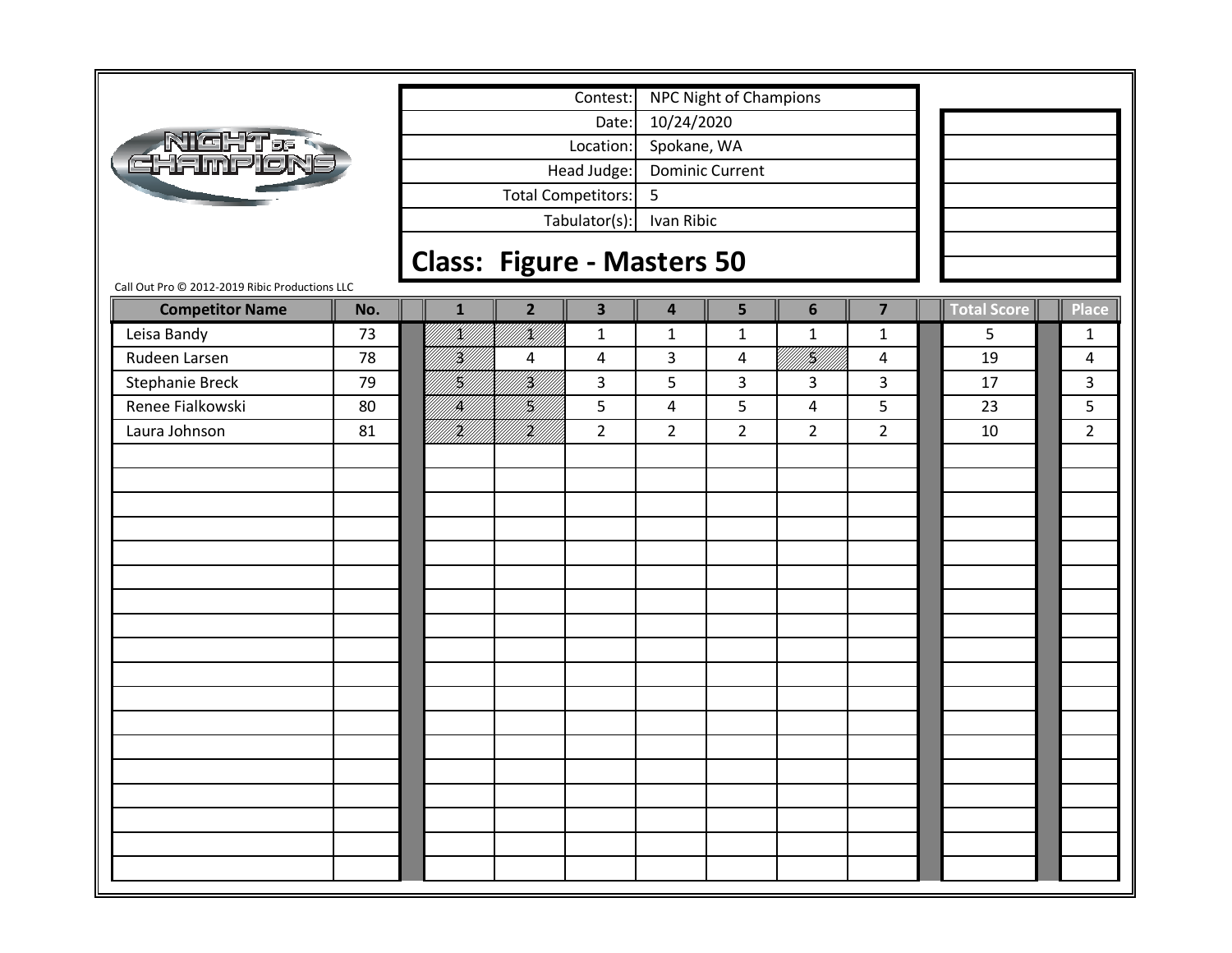|                                                | <b>NPC Night of Champions</b><br>Contest: |                           |                 |                         |                         |                |                |                         |             |                |
|------------------------------------------------|-------------------------------------------|---------------------------|-----------------|-------------------------|-------------------------|----------------|----------------|-------------------------|-------------|----------------|
|                                                |                                           |                           |                 | Date:                   | 10/24/2020              |                |                |                         |             |                |
|                                                |                                           |                           | Spokane, WA     |                         |                         |                |                |                         |             |                |
| <b>NEHT&amp;</b>                               | Location:<br>Head Judge:                  |                           |                 | <b>Dominic Current</b>  |                         |                |                |                         |             |                |
|                                                |                                           | <b>Total Competitors:</b> | 4               |                         |                         |                |                |                         |             |                |
|                                                |                                           |                           | Ivan Ribic      |                         |                         |                |                |                         |             |                |
|                                                | Tabulator(s):                             |                           |                 |                         |                         |                |                |                         |             |                |
| Call Out Pro @ 2012-2019 Ribic Productions LLC | <b>Class: Figure - Masters 45</b>         |                           |                 |                         |                         |                |                |                         |             |                |
| <b>Competitor Name</b>                         | No.                                       | 1                         | $\overline{2}$  | $\overline{\mathbf{3}}$ | 4                       | 5              | $6\phantom{1}$ | $\overline{\mathbf{z}}$ | Total Score | $\ $ Place     |
| Michelle Malmberg-Polanik                      | 72                                        | <u>K</u> UT               | K]]             | $\mathbf{1}$            | $\mathbf{1}$            | $\mathbf{1}$   | $\mathbf{1}$   | $\mathbf{1}$            | 5           | $\mathbf{1}$   |
| Leisa Bandy                                    | 73                                        | H)<br>M                   | 3               | irid<br>Ma              | $\overline{2}$          | 3              | $\overline{2}$ | $\overline{\mathbf{3}}$ | 13          | $\overline{3}$ |
| Kristy Misiaszek                               | 74                                        | H)<br>M/I                 | $\overline{2}$  | <br> W                  | 3                       | $\overline{2}$ | 3              | $2^{\circ}$             | 12          | $\overline{2}$ |
| <b>Stephanie Breck</b>                         | 79                                        | <b>  </b><br> }           | <b>  </b><br> } | 4                       | $\overline{\mathbf{4}}$ | $\overline{4}$ | 4              | $\overline{4}$          | 20          | 4              |
|                                                |                                           |                           |                 |                         |                         |                |                |                         |             |                |
|                                                |                                           |                           |                 |                         |                         |                |                |                         |             |                |
|                                                |                                           |                           |                 |                         |                         |                |                |                         |             |                |
|                                                |                                           |                           |                 |                         |                         |                |                |                         |             |                |
|                                                |                                           |                           |                 |                         |                         |                |                |                         |             |                |
|                                                |                                           |                           |                 |                         |                         |                |                |                         |             |                |
|                                                |                                           |                           |                 |                         |                         |                |                |                         |             |                |
|                                                |                                           |                           |                 |                         |                         |                |                |                         |             |                |
|                                                |                                           |                           |                 |                         |                         |                |                |                         |             |                |
|                                                |                                           |                           |                 |                         |                         |                |                |                         |             |                |
|                                                |                                           |                           |                 |                         |                         |                |                |                         |             |                |
|                                                |                                           |                           |                 |                         |                         |                |                |                         |             |                |
|                                                |                                           |                           |                 |                         |                         |                |                |                         |             |                |
|                                                |                                           |                           |                 |                         |                         |                |                |                         |             |                |
|                                                |                                           |                           |                 |                         |                         |                |                |                         |             |                |
|                                                |                                           |                           |                 |                         |                         |                |                |                         |             |                |
|                                                |                                           |                           |                 |                         |                         |                |                |                         |             |                |
|                                                |                                           |                           |                 |                         |                         |                |                |                         |             |                |
|                                                |                                           |                           |                 |                         |                         |                |                |                         |             |                |
|                                                |                                           |                           |                 |                         |                         |                |                |                         |             |                |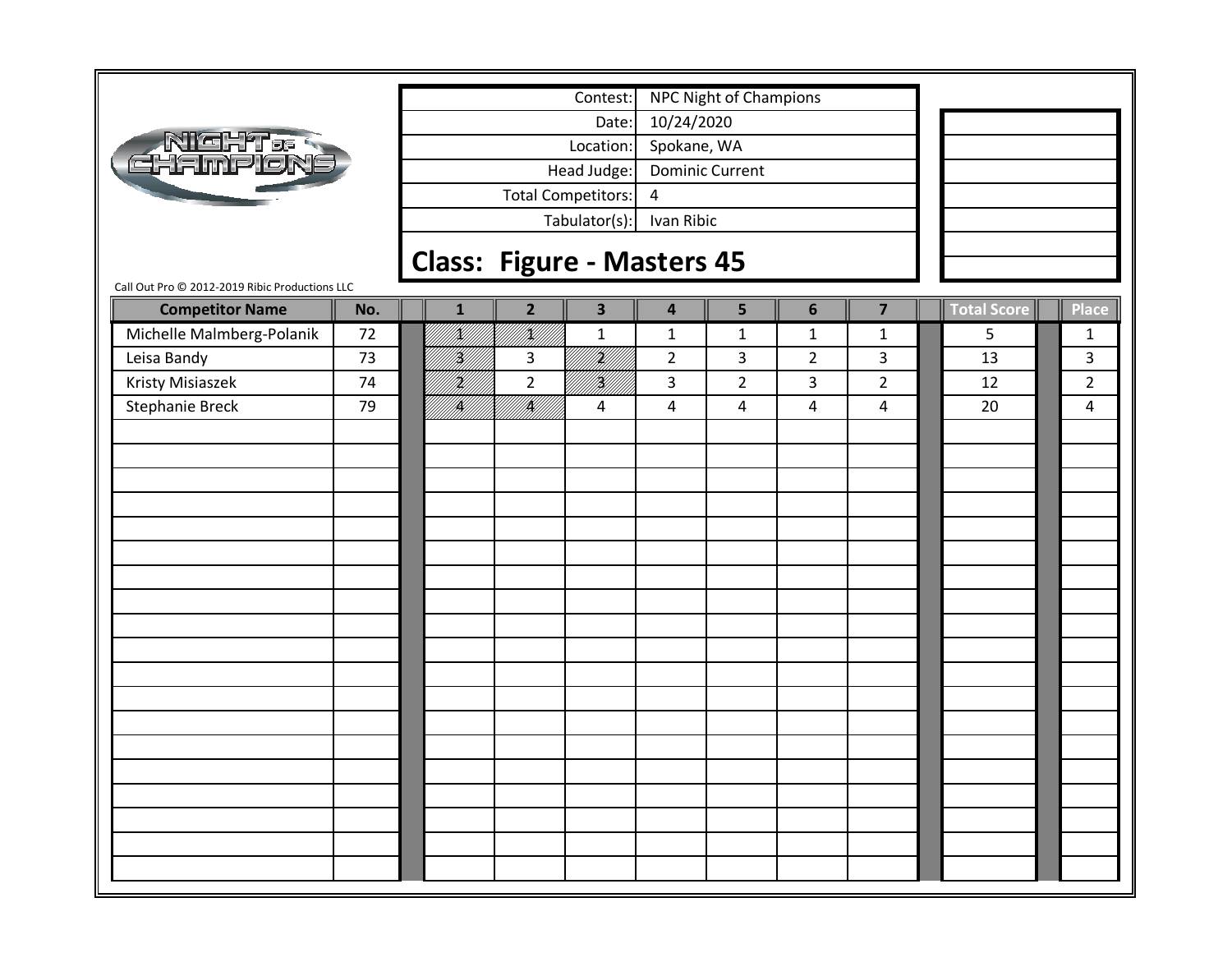| đ۴<br><b>Innie Ke</b> l                        |     |
|------------------------------------------------|-----|
|                                                | Cla |
| Call Out Pro @ 2012-2019 Ribic Productions LLC |     |

Г

Tabulator(s): Ivan Ribic Head Judge: Dominic Current Total Competitors: 7 Date: 10/24/2020 Location: Spokane, WA Contest: NPC Night of Champions

# **Class: Figure ‐ Masters 40**

| <b>Competitor Name</b>  | No. | ${\bf 1}$     | $\overline{2}$ | $\overline{\mathbf{3}}$ | $\overline{\mathbf{4}}$ | 5               | $\boldsymbol{6}$        | $\overline{\mathbf{z}}$ | Total Score | <b>Place</b>   |
|-------------------------|-----|---------------|----------------|-------------------------|-------------------------|-----------------|-------------------------|-------------------------|-------------|----------------|
| Kristy Misiaszek        | 74  | H)<br>H)      | I<br>Mil       | $\overline{2}$          | $\overline{2}$          | $\overline{2}$  | $\overline{2}$          | $\overline{2}$          | 10          | $\overline{2}$ |
| <b>Heather Alderson</b> | 82  | U<br>  <br> } | 5              | 5                       | UKU)<br>UML             | $5\phantom{.0}$ | 5                       | 5                       | 25          | 5              |
| Krichelle Riedle        | 83  | 4             | iri<br>Mil     | $\overline{\mathbf{4}}$ | fil<br>Mi               | $\overline{a}$  | $\overline{\mathbf{4}}$ | $\overline{4}$          | 20          | 4              |
| Krystal Shockey         | 84  | K)            | <br> <br> }    | $\mathbf 1$             | $\mathbf 1$             | $\mathbf 1$     | $\mathbf 1$             | $\mathbf{1}$            | 5           | $\mathbf{1}$   |
| Megan Gray              | 85  | H)<br>M       | /K//           | $\overline{\mathbf{3}}$ | $\overline{3}$          | $\overline{3}$  | 3                       | $\overline{3}$          | 15          | 3              |
| Kristin Petersen        | 86  | H)]<br>M]]    | $\overline{7}$ | $\overline{7}$          | $\overline{7}$          | $\overline{7}$  | NAN<br>Kanal            | $\overline{7}$          | 35          | $\overline{7}$ |
| Kellie Haner            | 87  | fi fill f     | 6              | 6                       | 6                       | $\,6\,$         | FK////<br>M//////       | 6                       | 30          | 6              |
|                         |     |               |                |                         |                         |                 |                         |                         |             |                |
|                         |     |               |                |                         |                         |                 |                         |                         |             |                |
|                         |     |               |                |                         |                         |                 |                         |                         |             |                |
|                         |     |               |                |                         |                         |                 |                         |                         |             |                |
|                         |     |               |                |                         |                         |                 |                         |                         |             |                |
|                         |     |               |                |                         |                         |                 |                         |                         |             |                |
|                         |     |               |                |                         |                         |                 |                         |                         |             |                |
|                         |     |               |                |                         |                         |                 |                         |                         |             |                |
|                         |     |               |                |                         |                         |                 |                         |                         |             |                |
|                         |     |               |                |                         |                         |                 |                         |                         |             |                |
|                         |     |               |                |                         |                         |                 |                         |                         |             |                |
|                         |     |               |                |                         |                         |                 |                         |                         |             |                |
|                         |     |               |                |                         |                         |                 |                         |                         |             |                |
|                         |     |               |                |                         |                         |                 |                         |                         |             |                |
|                         |     |               |                |                         |                         |                 |                         |                         |             |                |
|                         |     |               |                |                         |                         |                 |                         |                         |             |                |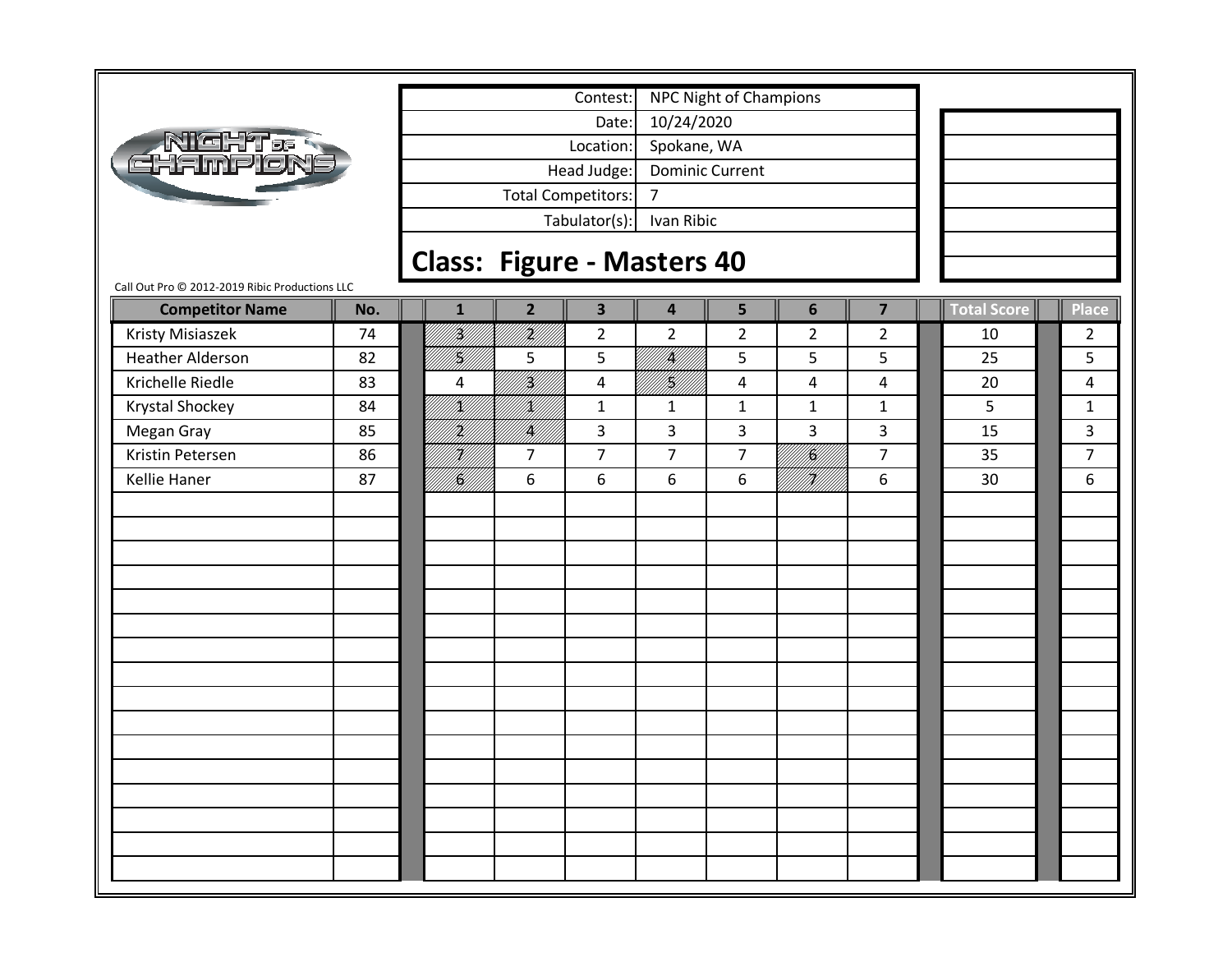

Tabulator(s): Ivan Ribic Head Judge: Dominic Current Total Competitors: 12 Date: 10/24/2020 Location: Spokane, WA Contest: NPC Night of Champions

# **Class: Figure ‐ Masters 35**

Call Out Pro © 2012‐2019 Ribic Productions LLC

| <b>Competitor Name</b> | No. | $\mathbf{1}$ | $\overline{2}$ | $\overline{\mathbf{3}}$ | 4            | 5              | $6\phantom{1}6$ | $\overline{\mathbf{z}}$ | <b>Total Score</b> | Place          |
|------------------------|-----|--------------|----------------|-------------------------|--------------|----------------|-----------------|-------------------------|--------------------|----------------|
| Ronda Hossfeld         | 70  | H)<br>M      | $\overline{2}$ | $\overline{2}$          | N.<br>M      | $\mathbf{1}$   | $\overline{2}$  | 3                       | 10                 | $\overline{2}$ |
| Ecko Homolka           | 75  | /KH)         | 12             |                         | 11           | 12             | 12              | 12                      | 59                 | 12             |
| Jennifer Skirko        | 76  | H)<br>M      | 3              | W.                      | 3            | 3              | 4               | $2^{\circ}$             | 15                 | 3              |
| Heather Alderson       | 82  | 9            | 9              | / <b>////</b>           | 10           | TKU)           | 9               | 10                      | 47                 | 10             |
| Krystal Shockey        | 84  | fill f       | $\mathbf{1}$   | $\mathbf{1}$            | }<br> }      | $\overline{2}$ | $\mathbf{1}$    | $\mathbf{1}$            | 6                  | $\mathbf{1}$   |
| Erin Halleman          | 88  | fil<br>Si    | 8              | 8                       | 8            | fikt f         | 8               | 9                       | 41                 | 8              |
| Jacqueline Salazar     | 89  | <br> XIX]    | 11             |                         | 12           | 11             | 11              | 11                      | 56                 | 11             |
| Jen Hughes             | 90  | KK/          | 10             | 9                       | U <b>K</b> U | 10             | $\overline{7}$  | 8                       | 44                 | 9              |
| Nishee Jordan          | 91  | IKU)         | 4              | <br> }<br> }            | 4            | 4              | 3               | 4                       | 19                 | 4              |
| Jessica McGinnis       | 92  | HI           | $\overline{7}$ | $\overline{7}$          | 9            | $\overline{7}$ | /KK//           | $\overline{7}$          | 37                 | $\overline{7}$ |
| Rebecca Siegel         | 93  | fill<br>Hist | <br> }         | 6                       | 6            | 5              | 5               | 6                       | 28                 | 6              |
| <b>Kelly Brook</b>     | 94  | <br> }<br> } | KH 1           | 5                       | 5            | 6              | 6               | 5                       | 27                 | 5              |
|                        |     |              |                |                         |              |                |                 |                         |                    |                |
|                        |     |              |                |                         |              |                |                 |                         |                    |                |
|                        |     |              |                |                         |              |                |                 |                         |                    |                |
|                        |     |              |                |                         |              |                |                 |                         |                    |                |
|                        |     |              |                |                         |              |                |                 |                         |                    |                |
|                        |     |              |                |                         |              |                |                 |                         |                    |                |
|                        |     |              |                |                         |              |                |                 |                         |                    |                |
|                        |     |              |                |                         |              |                |                 |                         |                    |                |
|                        |     |              |                |                         |              |                |                 |                         |                    |                |
|                        |     |              |                |                         |              |                |                 |                         |                    |                |
|                        |     |              |                |                         |              |                |                 |                         |                    |                |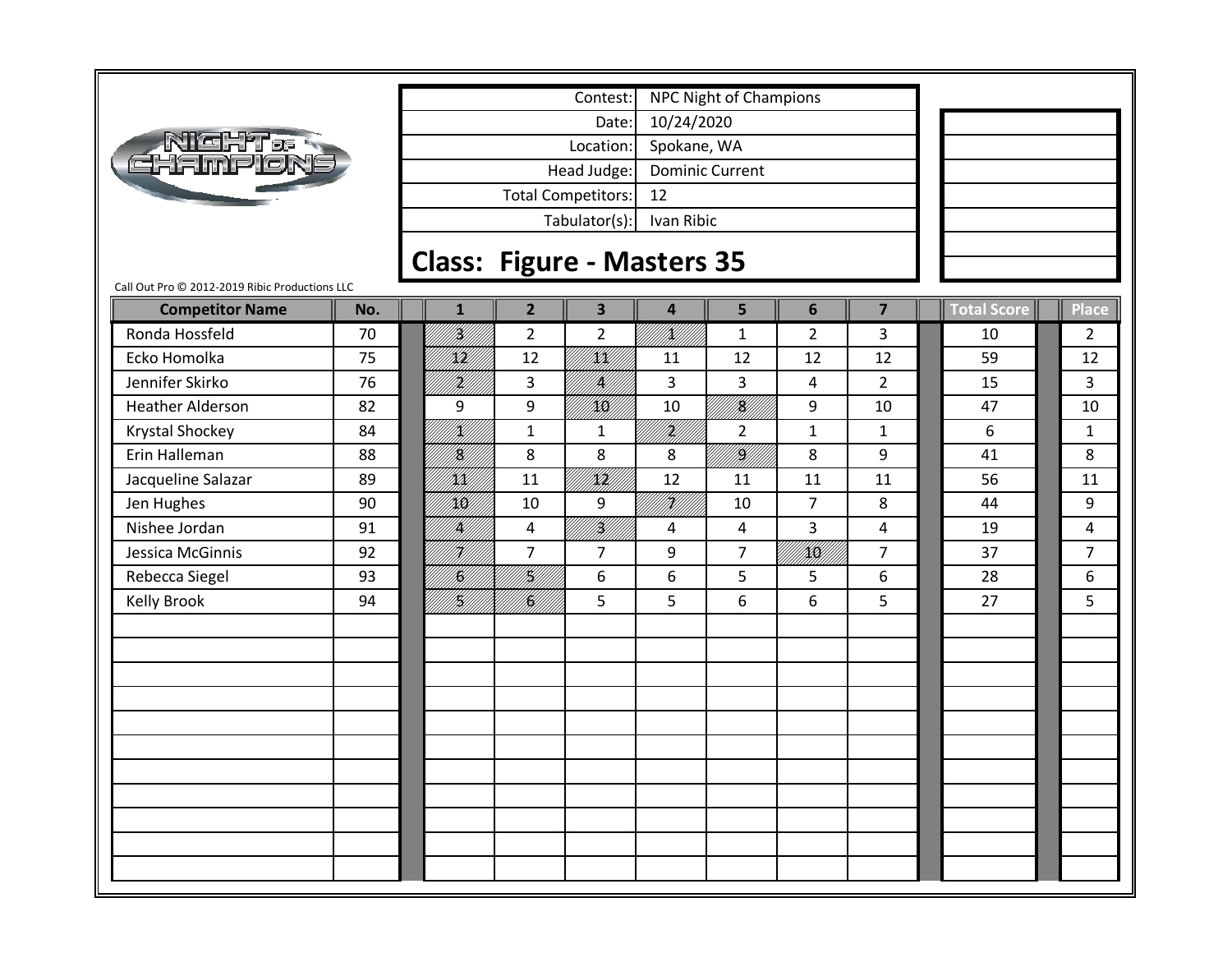|                                                |     |                                    |                | Contest:                  |                | <b>NPC Night of Champions</b> |                |                         | Judges      |                |
|------------------------------------------------|-----|------------------------------------|----------------|---------------------------|----------------|-------------------------------|----------------|-------------------------|-------------|----------------|
|                                                |     |                                    |                | Date:                     | 10/24/2020     |                               |                |                         |             |                |
| <b>AIGHT.<br/>CHAMPLON</b>                     |     |                                    |                | Location:                 | Spokane, WA    |                               |                |                         |             |                |
|                                                |     |                                    |                | Head Judge:               |                | <b>Dominic Current</b>        |                |                         |             |                |
|                                                |     |                                    |                | <b>Total Competitors:</b> | $\overline{7}$ |                               |                |                         |             |                |
|                                                |     |                                    |                | Tabulator(s):             | Ivan Ribic     |                               |                |                         |             |                |
|                                                |     | <b>Class: Figure True Novice A</b> |                |                           |                |                               |                |                         |             |                |
| Call Out Pro @ 2012-2019 Ribic Productions LLC |     |                                    |                |                           |                |                               |                |                         |             |                |
| <b>Competitor Name</b>                         | No. | $\mathbf{1}$                       | $\overline{2}$ | $\overline{\mathbf{3}}$   | 4              | 5                             | 6              | $\overline{\mathbf{z}}$ | Total Score | Place          |
| Michelle Malmberg-Polanik                      | 72  | H)<br>M                            | irid<br>Mill   | $\overline{2}$            | $\overline{2}$ | 3                             | $\overline{2}$ | 3                       | 12          | $\overline{2}$ |
| Saige Polanik                                  | 77  | HM).                               | $\mathbf{1}$   | $\mathbf{1}$              | $\mathbf{1}$   | $\mathbf{1}$                  | $\mathbf{1}$   | UKU U                   | 5           | $\mathbf{1}$   |
| Laura Johnson                                  | 81  | H)<br>M/I                          | <br> }         | 4                         | 4              | 4                             | 4              | 5                       | 21          | 4              |
| Erin Halleman                                  | 88  | K)                                 | 6              | iri<br>Mil                | 6              | 6                             | 6              | 6                       | 30          | 6              |
| Jacqueline Salazar                             | 89  | H)<br>M/                           | $\overline{7}$ | <br>  <b> S</b>           | $\overline{7}$ | $\overline{7}$                | $\overline{7}$ | $\overline{7}$          | 35          | $\overline{7}$ |
| Piper Polanik                                  | 95  | $\overline{2}$                     | <br> }<br> }   | 3                         | 3              | $\overline{2}$                | 3              | <br>  X                 | 13          | 3              |
| Kristi Fox                                     | 99  | <br> }<br> }                       | NKU)<br>PAUT   | 5                         | 5              | 5                             | 5              | 4                       | 24          | 5              |
|                                                |     |                                    |                |                           |                |                               |                |                         |             |                |
|                                                |     |                                    |                |                           |                |                               |                |                         |             |                |
|                                                |     |                                    |                |                           |                |                               |                |                         |             |                |
|                                                |     |                                    |                |                           |                |                               |                |                         |             |                |
|                                                |     |                                    |                |                           |                |                               |                |                         |             |                |
|                                                |     |                                    |                |                           |                |                               |                |                         |             |                |
|                                                |     |                                    |                |                           |                |                               |                |                         |             |                |
|                                                |     |                                    |                |                           |                |                               |                |                         |             |                |
|                                                |     |                                    |                |                           |                |                               |                |                         |             |                |
|                                                |     |                                    |                |                           |                |                               |                |                         |             |                |
|                                                |     |                                    |                |                           |                |                               |                |                         |             |                |
|                                                |     |                                    |                |                           |                |                               |                |                         |             |                |
|                                                |     |                                    |                |                           |                |                               |                |                         |             |                |
|                                                |     |                                    |                |                           |                |                               |                |                         |             |                |
|                                                |     |                                    |                |                           |                |                               |                |                         |             |                |
|                                                |     |                                    |                |                           |                |                               |                |                         |             |                |
|                                                |     |                                    |                |                           |                |                               |                |                         |             |                |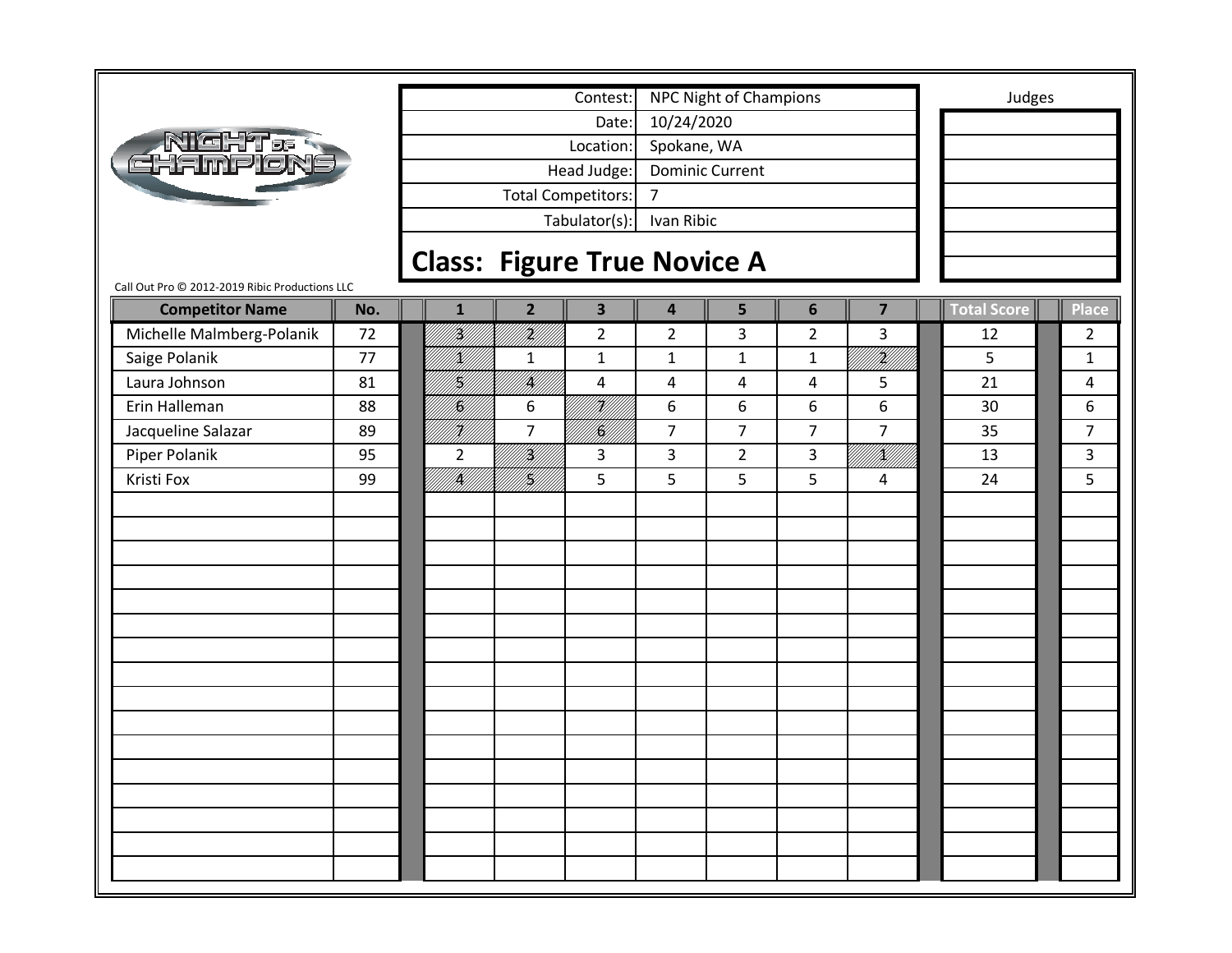|                                                |     |                 |                | Contest:                           |                         | <b>NPC Night of Champions</b> |                 |                         | Judges             |                |
|------------------------------------------------|-----|-----------------|----------------|------------------------------------|-------------------------|-------------------------------|-----------------|-------------------------|--------------------|----------------|
|                                                |     |                 |                | Date:                              | 10/24/2020              |                               |                 |                         |                    |                |
| NIGHT 06                                       |     |                 |                | Location:                          | Spokane, WA             |                               |                 |                         |                    |                |
|                                                |     |                 |                | Head Judge:                        |                         | <b>Dominic Current</b>        |                 |                         |                    |                |
|                                                |     |                 |                | <b>Total Competitors:</b>          | $\overline{7}$          |                               |                 |                         |                    |                |
|                                                |     |                 |                | Tabulator(s):                      | Ivan Ribic              |                               |                 |                         |                    |                |
|                                                |     |                 |                | <b>Class: Figure True Novice B</b> |                         |                               |                 |                         |                    |                |
| Call Out Pro © 2012-2019 Ribic Productions LLC |     |                 |                |                                    |                         |                               |                 |                         |                    |                |
| <b>Competitor Name</b>                         | No. | $\mathbf{1}$    | $\overline{2}$ | $\overline{\mathbf{3}}$            | $\overline{\mathbf{4}}$ | 5                             | $6\phantom{1}6$ | $\overline{\mathbf{z}}$ | <b>Total Score</b> | Place          |
| Leisa Bandy                                    | 73  | iri<br>Milli    | $\overline{2}$ | $\overline{2}$                     | $\overline{2}$          | $\overline{2}$                | $\overline{2}$  | <br> }                  | 10                 | $\overline{2}$ |
| Renee Fialkowski                               | 80  | H)<br>M/l       | $\overline{7}$ | 6                                  | 6                       | 6                             | $\overline{7}$  | engel<br>Paliti         | 32                 | 6              |
| Kellie Haner                                   | 87  | K               | 5              | 5                                  | 5                       | 5                             | 5               | <br>  <b> S</b>         | 25                 | 5              |
| Jessica McGinnis                               | 92  | <br> W          | 3              | 3                                  | 3                       | 3                             | 3               | }<br> }                 | 15                 | 3              |
| Cecilee Wech                                   | 96  | /K//            | /K//           | $\mathbf{1}$                       | $\mathbf{1}$            | $\mathbf{1}$                  | $\mathbf{1}$    | $\mathbf{1}$            | 5                  | $\mathbf{1}$   |
| Cassie Bourland                                | 97  | IĶI             | <br> }<br> }   | 4                                  | 4                       | 4                             | 4               | 4                       | 20                 | 4              |
| Zoe Zax                                        | 98  | NKU //<br>PALLI | 6              | TK///<br>M/////                    | $\overline{7}$          | $\overline{7}$                | 6               | $\overline{7}$          | 33                 | $\overline{7}$ |
|                                                |     |                 |                |                                    |                         |                               |                 |                         |                    |                |
|                                                |     |                 |                |                                    |                         |                               |                 |                         |                    |                |
|                                                |     |                 |                |                                    |                         |                               |                 |                         |                    |                |
|                                                |     |                 |                |                                    |                         |                               |                 |                         |                    |                |
|                                                |     |                 |                |                                    |                         |                               |                 |                         |                    |                |
|                                                |     |                 |                |                                    |                         |                               |                 |                         |                    |                |
|                                                |     |                 |                |                                    |                         |                               |                 |                         |                    |                |
|                                                |     |                 |                |                                    |                         |                               |                 |                         |                    |                |
|                                                |     |                 |                |                                    |                         |                               |                 |                         |                    |                |
|                                                |     |                 |                |                                    |                         |                               |                 |                         |                    |                |
|                                                |     |                 |                |                                    |                         |                               |                 |                         |                    |                |
|                                                |     |                 |                |                                    |                         |                               |                 |                         |                    |                |
|                                                |     |                 |                |                                    |                         |                               |                 |                         |                    |                |
|                                                |     |                 |                |                                    |                         |                               |                 |                         |                    |                |
|                                                |     |                 |                |                                    |                         |                               |                 |                         |                    |                |
|                                                |     |                 |                |                                    |                         |                               |                 |                         |                    |                |
|                                                |     |                 |                |                                    |                         |                               |                 |                         |                    |                |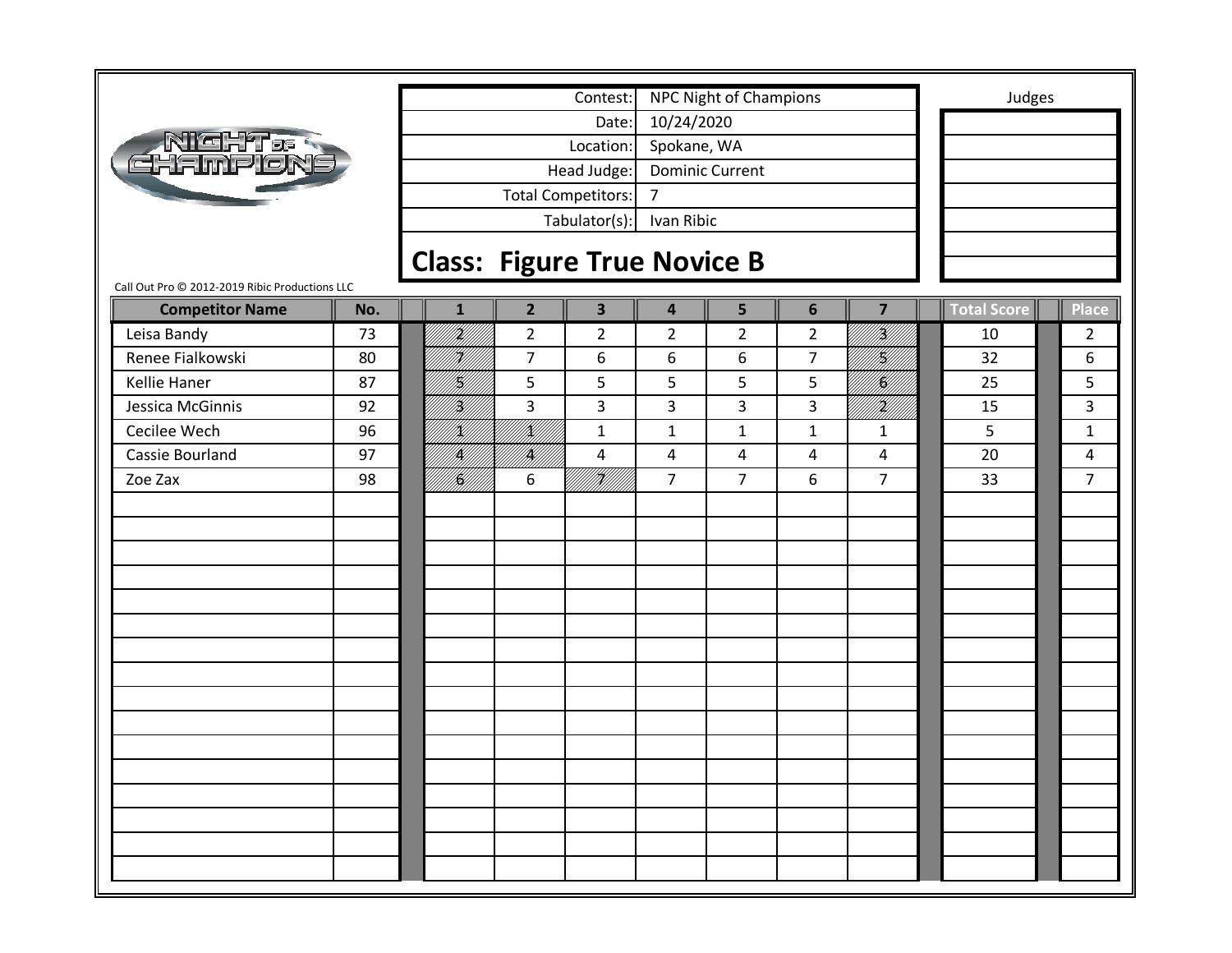|                                                |     |              |                   | Contest:                      |                         | <b>NPC Night of Champions</b> |                |                         | Judges             |                |
|------------------------------------------------|-----|--------------|-------------------|-------------------------------|-------------------------|-------------------------------|----------------|-------------------------|--------------------|----------------|
|                                                |     |              |                   | Date:                         | 10/24/2020              |                               |                |                         |                    |                |
|                                                |     |              |                   | Location:                     | Spokane, WA             |                               |                |                         |                    |                |
| Night <i>e</i><br>Hampion                      |     |              |                   | Head Judge:                   |                         | <b>Dominic Current</b>        |                |                         |                    |                |
|                                                |     |              |                   | <b>Total Competitors:</b>     | 5                       |                               |                |                         |                    |                |
|                                                |     |              |                   |                               | Ivan Ribic              |                               |                |                         |                    |                |
|                                                |     |              |                   | Tabulator(s):                 |                         |                               |                |                         |                    |                |
|                                                |     |              |                   | <b>Class: Figure Novice A</b> |                         |                               |                |                         |                    |                |
| Call Out Pro @ 2012-2019 Ribic Productions LLC |     |              |                   |                               |                         |                               |                |                         |                    |                |
| <b>Competitor Name</b>                         | No. | $\mathbf{1}$ | $\overline{2}$    | $\overline{\mathbf{3}}$       | $\overline{\mathbf{4}}$ | 5                             | 6              | $\overline{\mathbf{z}}$ | <b>Total Score</b> | <b>Place</b>   |
| Michelle Malmberg-Polanik                      | 72  | irid<br>Mill | $\overline{2}$    | VKU)                          | $\mathbf 1$             | $\mathbf{1}$                  | $\mathbf{1}$   | $\mathbf{1}$            | 6                  | 1              |
| Erin Halleman                                  | 88  | IĶ)          | 4 <br> } <b>}</b> | 4                             | $\overline{4}$          | 5                             | 5              | 4                       | 22                 | 4              |
| Piper Polanik                                  | 95  | /K//         | $\mathbf{1}$      | <br> }<br> }                  | 3                       | $\overline{2}$                | $\overline{2}$ | 3                       | 11                 | $\overline{2}$ |
| Kristi Fox                                     | 99  | H)<br>M/     | <br> }            | 5                             | 5                       | 4                             | 4              | 5                       | 23                 | 5              |
| Sally Kellaway                                 | 101 | <br> W       | 3                 | irildi<br>Milli               | $\overline{2}$          | 3                             | 3              | $\overline{2}$          | 13                 | 3              |
|                                                |     |              |                   |                               |                         |                               |                |                         |                    |                |
|                                                |     |              |                   |                               |                         |                               |                |                         |                    |                |
|                                                |     |              |                   |                               |                         |                               |                |                         |                    |                |
|                                                |     |              |                   |                               |                         |                               |                |                         |                    |                |
|                                                |     |              |                   |                               |                         |                               |                |                         |                    |                |
|                                                |     |              |                   |                               |                         |                               |                |                         |                    |                |
|                                                |     |              |                   |                               |                         |                               |                |                         |                    |                |
|                                                |     |              |                   |                               |                         |                               |                |                         |                    |                |
|                                                |     |              |                   |                               |                         |                               |                |                         |                    |                |
|                                                |     |              |                   |                               |                         |                               |                |                         |                    |                |
|                                                |     |              |                   |                               |                         |                               |                |                         |                    |                |
|                                                |     |              |                   |                               |                         |                               |                |                         |                    |                |
|                                                |     |              |                   |                               |                         |                               |                |                         |                    |                |
|                                                |     |              |                   |                               |                         |                               |                |                         |                    |                |
|                                                |     |              |                   |                               |                         |                               |                |                         |                    |                |
|                                                |     |              |                   |                               |                         |                               |                |                         |                    |                |
|                                                |     |              |                   |                               |                         |                               |                |                         |                    |                |
|                                                |     |              |                   |                               |                         |                               |                |                         |                    |                |
|                                                |     |              |                   |                               |                         |                               |                |                         |                    |                |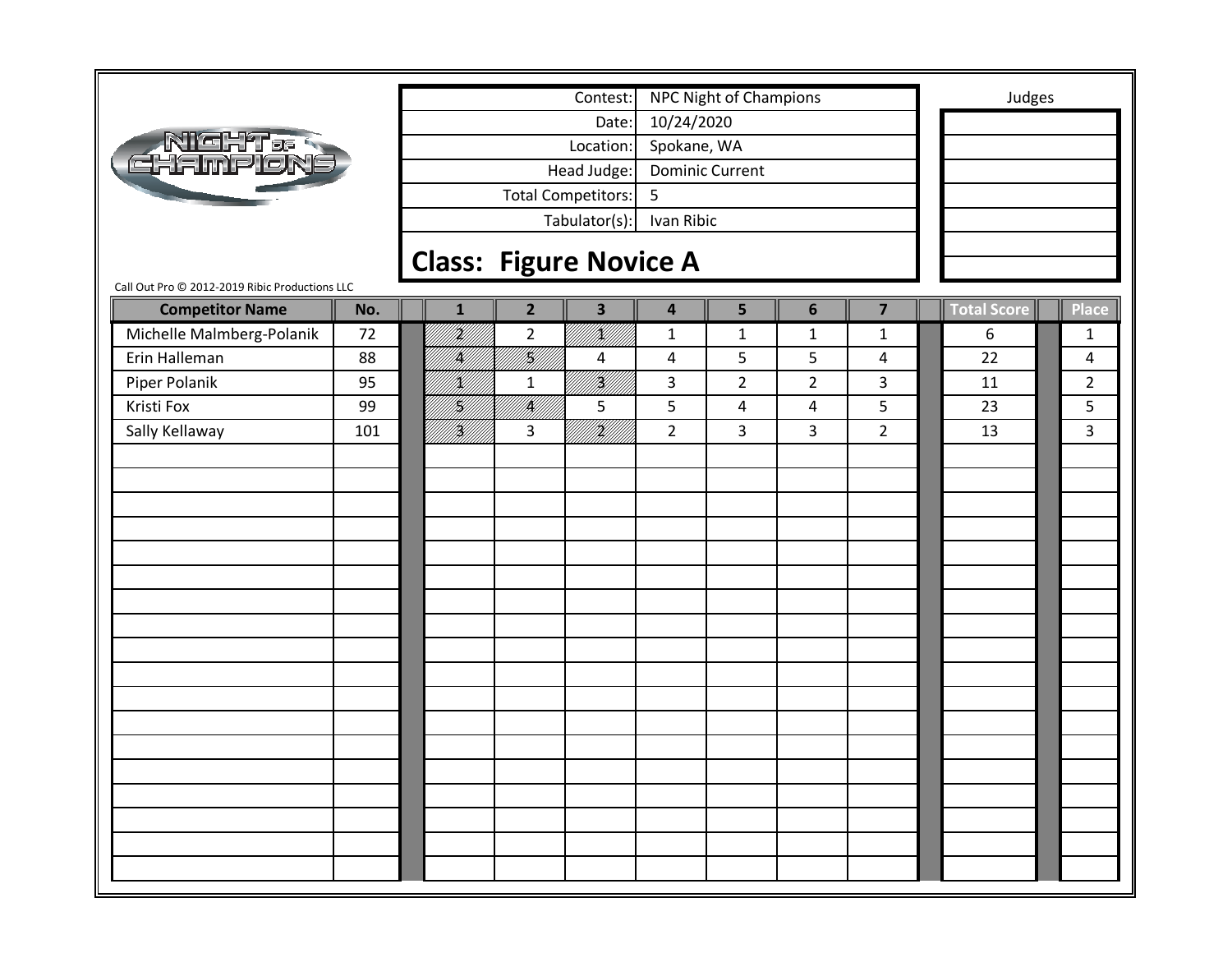|                                                |     |              |                | Contest:                      |                         | <b>NPC Night of Champions</b> |                |                              |             | Judges         |
|------------------------------------------------|-----|--------------|----------------|-------------------------------|-------------------------|-------------------------------|----------------|------------------------------|-------------|----------------|
|                                                |     |              |                | Date:                         | 10/24/2020              |                               |                |                              |             |                |
| NICHT & R<br>FL-IMPICN                         |     |              |                | Location:                     | Spokane, WA             |                               |                |                              |             |                |
|                                                |     |              |                | Head Judge:                   |                         | <b>Dominic Current</b>        |                |                              |             |                |
|                                                |     |              |                | Total Competitors:            | 5                       |                               |                |                              |             |                |
|                                                |     |              |                | Tabulator(s):                 | Ivan Ribic              |                               |                |                              |             |                |
|                                                |     |              |                |                               |                         |                               |                |                              |             |                |
| Call Out Pro @ 2012-2019 Ribic Productions LLC |     |              |                | <b>Class: Figure Novice B</b> |                         |                               |                |                              |             |                |
| <b>Competitor Name</b>                         | No. | $\mathbf{1}$ | $\overline{2}$ | $\overline{\mathbf{3}}$       | $\overline{\mathbf{4}}$ | 5                             | $6\phantom{1}$ | $\overline{\mathbf{z}}$      | Total Score | <b>Place</b>   |
| Saige Polanik                                  | 77  | /K//         | UKU)<br>PALLI  | $\mathbf{1}$                  | $\mathbf 1$             | $\mathbf{1}$                  | $\mathbf 1$    | $\mathbf{1}$                 | 5           | 1              |
| Krichelle Riedle                               | 83  | IĶ)          | 4              | 4                             | $\overline{4}$          | 4                             | 4              | erritt (f                    | 20          | 4              |
| Nishee Jordan                                  | 91  | H)<br>M      | 3              | 3                             | 3                       | 3                             | 3              | UKU)                         | 15          | 3              |
| Mercedes Marquez                               | 102 | H]<br> W     | 5              | 5                             | 5                       | 5                             | 5              | UM <b>BA</b><br>UM <b>BA</b> | 25          | 5              |
| Nickisha Haine                                 | 103 | HM)          | $\overline{2}$ | $\overline{2}$                | $\overline{2}$          | $\overline{2}$                | $\overline{2}$ | <b>   </b><br>   <b>  </b>   | 10          | $\overline{2}$ |
|                                                |     |              |                |                               |                         |                               |                |                              |             |                |
|                                                |     |              |                |                               |                         |                               |                |                              |             |                |
|                                                |     |              |                |                               |                         |                               |                |                              |             |                |
|                                                |     |              |                |                               |                         |                               |                |                              |             |                |
|                                                |     |              |                |                               |                         |                               |                |                              |             |                |
|                                                |     |              |                |                               |                         |                               |                |                              |             |                |
|                                                |     |              |                |                               |                         |                               |                |                              |             |                |
|                                                |     |              |                |                               |                         |                               |                |                              |             |                |
|                                                |     |              |                |                               |                         |                               |                |                              |             |                |
|                                                |     |              |                |                               |                         |                               |                |                              |             |                |
|                                                |     |              |                |                               |                         |                               |                |                              |             |                |
|                                                |     |              |                |                               |                         |                               |                |                              |             |                |
|                                                |     |              |                |                               |                         |                               |                |                              |             |                |
|                                                |     |              |                |                               |                         |                               |                |                              |             |                |
|                                                |     |              |                |                               |                         |                               |                |                              |             |                |
|                                                |     |              |                |                               |                         |                               |                |                              |             |                |
|                                                |     |              |                |                               |                         |                               |                |                              |             |                |
|                                                |     |              |                |                               |                         |                               |                |                              |             |                |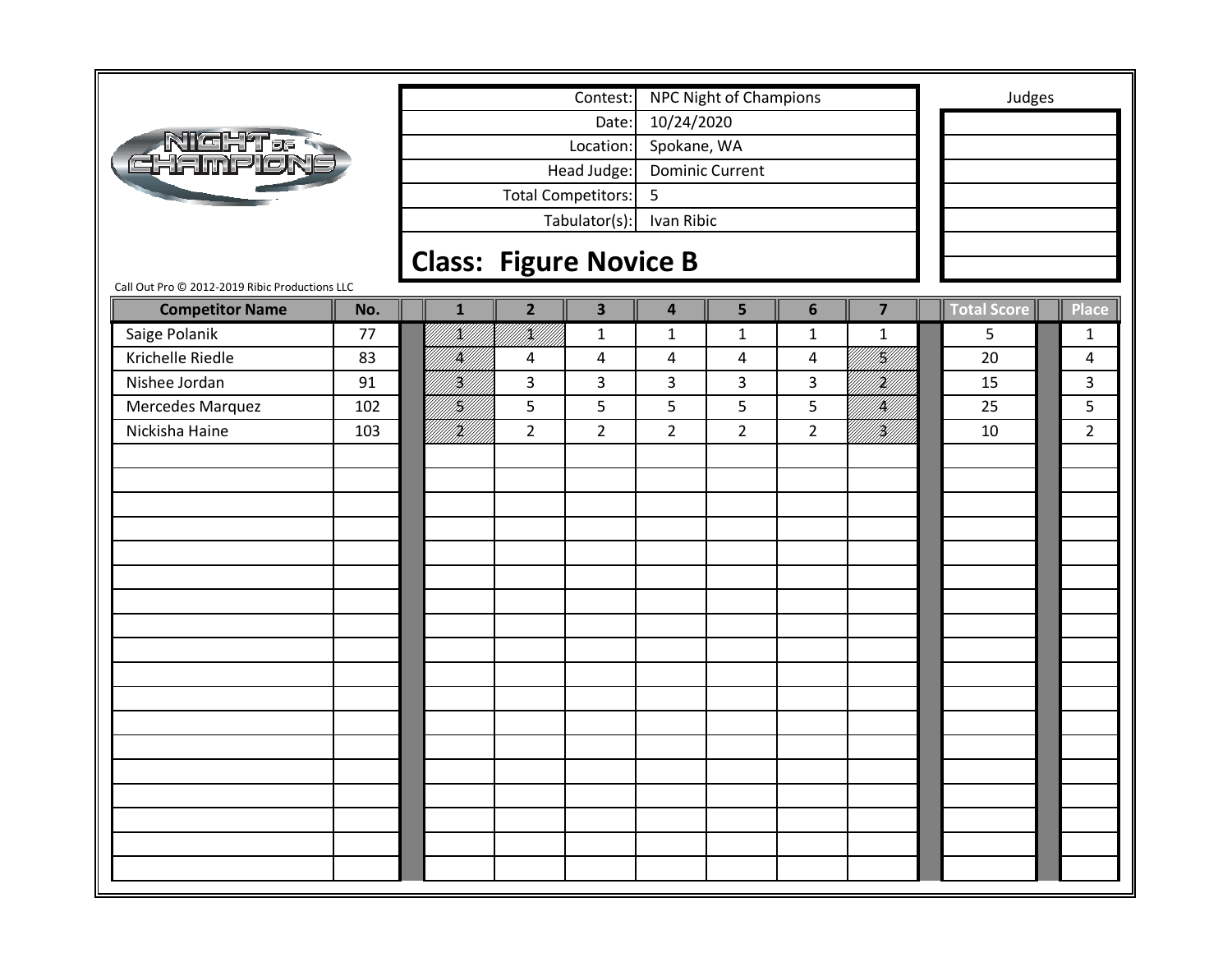|                                                |     |              |                               | Contest:                |                         | <b>NPC Night of Champions</b> |                |                         | Judges      |                |
|------------------------------------------------|-----|--------------|-------------------------------|-------------------------|-------------------------|-------------------------------|----------------|-------------------------|-------------|----------------|
|                                                |     |              |                               | Date:                   | 10/24/2020              |                               |                |                         |             |                |
|                                                |     |              |                               | Location:               | Spokane, WA             |                               |                |                         |             |                |
| Night & S<br>Ehampion                          |     |              |                               | Head Judge:             |                         | <b>Dominic Current</b>        |                |                         |             |                |
|                                                |     |              |                               | Total Competitors:      | 5                       |                               |                |                         |             |                |
|                                                |     |              |                               |                         |                         |                               |                |                         |             |                |
|                                                |     |              |                               | Tabulator(s):           | Ivan Ribic              |                               |                |                         |             |                |
|                                                |     |              | <b>Class: Figure Novice C</b> |                         |                         |                               |                |                         |             |                |
| Call Out Pro @ 2012-2019 Ribic Productions LLC |     |              |                               |                         |                         |                               |                |                         |             |                |
| <b>Competitor Name</b>                         | No. | $\mathbf{1}$ | $\overline{2}$                | $\overline{\mathbf{3}}$ | $\overline{\mathbf{4}}$ | 5                             | 6              | $\overline{\mathbf{z}}$ | Total Score | <b>Place</b>   |
| Jennifer Skirko                                | 76  | /K//         | H<br> }                       | $\overline{a}$          | $\overline{2}$          | $\overline{2}$                | $\overline{2}$ | $\overline{2}$          | 10          | $\overline{2}$ |
| Kristin Petersen                               | 86  | H)           | H<br> }                       | 5                       | 5                       | 5                             | 5              | 5                       | 25          | 5              |
| Cecilee Wech                                   | 96  | H)           | <br> <br> }                   | $\mathbf{1}$            | $\mathbf 1$             | $\mathbf 1$                   | $\mathbf{1}$   | $\mathbf{1}$            | 5           | $\mathbf{1}$   |
| Zoe Zax                                        | 98  | IĶI          | IĶ)                           | 4                       | 4                       | 4                             | 4              | 4                       | 20          | 4              |
| Ashley Borka                                   | 104 | <br> W       | <br> W                        | 3                       | 3                       | 3                             | 3              | 3                       | 15          | 3              |
|                                                |     |              |                               |                         |                         |                               |                |                         |             |                |
|                                                |     |              |                               |                         |                         |                               |                |                         |             |                |
|                                                |     |              |                               |                         |                         |                               |                |                         |             |                |
|                                                |     |              |                               |                         |                         |                               |                |                         |             |                |
|                                                |     |              |                               |                         |                         |                               |                |                         |             |                |
|                                                |     |              |                               |                         |                         |                               |                |                         |             |                |
|                                                |     |              |                               |                         |                         |                               |                |                         |             |                |
|                                                |     |              |                               |                         |                         |                               |                |                         |             |                |
|                                                |     |              |                               |                         |                         |                               |                |                         |             |                |
|                                                |     |              |                               |                         |                         |                               |                |                         |             |                |
|                                                |     |              |                               |                         |                         |                               |                |                         |             |                |
|                                                |     |              |                               |                         |                         |                               |                |                         |             |                |
|                                                |     |              |                               |                         |                         |                               |                |                         |             |                |
|                                                |     |              |                               |                         |                         |                               |                |                         |             |                |
|                                                |     |              |                               |                         |                         |                               |                |                         |             |                |
|                                                |     |              |                               |                         |                         |                               |                |                         |             |                |
|                                                |     |              |                               |                         |                         |                               |                |                         |             |                |
|                                                |     |              |                               |                         |                         |                               |                |                         |             |                |
|                                                |     |              |                               |                         |                         |                               |                |                         |             |                |
|                                                |     |              |                               |                         |                         |                               |                |                         |             |                |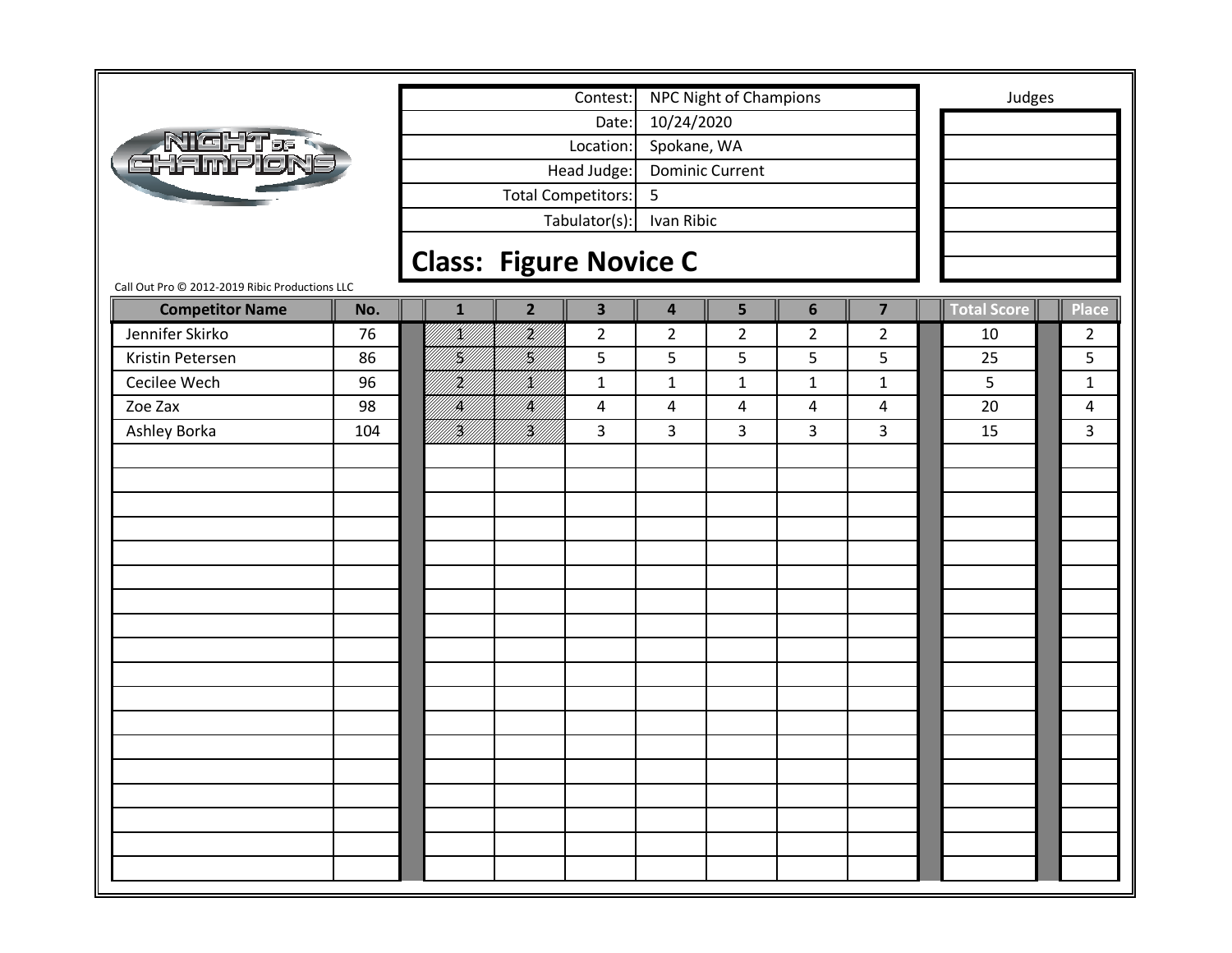|                                                |     |                             |                | Contest:                  |                        | <b>NPC Night of Champions</b> |                         |                         |             | Judges |                |
|------------------------------------------------|-----|-----------------------------|----------------|---------------------------|------------------------|-------------------------------|-------------------------|-------------------------|-------------|--------|----------------|
|                                                |     |                             |                | Date:                     | 10/24/2020             |                               |                         |                         |             |        |                |
| Night.<br>Hampion                              |     |                             |                | Location:                 | Spokane, WA            |                               |                         |                         |             |        |                |
|                                                |     |                             |                | Head Judge:               | <b>Dominic Current</b> |                               |                         |                         |             |        |                |
|                                                |     |                             |                | <b>Total Competitors:</b> | $\overline{7}$         |                               |                         |                         |             |        |                |
|                                                |     |                             |                | Tabulator(s):             | Ivan Ribic             |                               |                         |                         |             |        |                |
|                                                |     |                             |                |                           |                        |                               |                         |                         |             |        |                |
| Call Out Pro @ 2012-2019 Ribic Productions LLC |     | <b>Class: Figure Open A</b> |                |                           |                        |                               |                         |                         |             |        |                |
| <b>Competitor Name</b>                         | No. | $\mathbf{1}$                | $\overline{2}$ | $\overline{\mathbf{3}}$   | 4                      | 5                             | $6\phantom{1}$          | $\overline{\mathbf{z}}$ | Total Score |        | <b>Place</b>   |
| Ronda Hossfeld                                 | 70  | fikt f                      | $\mathbf 1$    | $\mathbf{1}$              | $\mathbf{1}$           | $\mathbf 1$                   | fttillf                 | $\mathbf{1}$            | 5           |        | 1              |
| Michelle Malmberg-Polanik                      | 72  | $\overline{2}$              | <br> }<br> }   | $\overline{2}$            | $\overline{2}$         | $\overline{2}$                | <br>  <br> }            | $\overline{2}$          | 10          |        | $\overline{2}$ |
| <b>Heather Alderson</b>                        | 82  | 6                           | 6              | U <b>K</b> U              | 6                      | $\overline{7}$                | <br> }<br> }            | $\overline{7}$          | 32          |        | 6              |
| Erin Halleman                                  | 88  | H<br> }                     | $\overline{7}$ | } <b>}</b><br> }}         | $\overline{7}$         | 6                             | $\overline{7}$          | 6                       | 33          |        | $\overline{7}$ |
| Piper Polanik                                  | 95  | Y]<br> W                    | itikli f       | 3                         | $\overline{3}$         | 3                             | 3                       | $\mathbf{3}$            | 15          |        | 3              |
| Kristi Fox                                     | 99  | 5                           | 5              | 5                         | K <br> }K              | 5                             | fi Killilli<br>Killilli | 5                       | 25          |        | 5              |
| Sally Kellaway                                 | 101 | <br>   <b>  </b><br> }      | $\overline{4}$ | 4                         | H<br> }<br> }          | $\overline{4}$                | 4                       | 4                       | 20          |        | 4              |
|                                                |     |                             |                |                           |                        |                               |                         |                         |             |        |                |
|                                                |     |                             |                |                           |                        |                               |                         |                         |             |        |                |
|                                                |     |                             |                |                           |                        |                               |                         |                         |             |        |                |
|                                                |     |                             |                |                           |                        |                               |                         |                         |             |        |                |
|                                                |     |                             |                |                           |                        |                               |                         |                         |             |        |                |
|                                                |     |                             |                |                           |                        |                               |                         |                         |             |        |                |
|                                                |     |                             |                |                           |                        |                               |                         |                         |             |        |                |
|                                                |     |                             |                |                           |                        |                               |                         |                         |             |        |                |
|                                                |     |                             |                |                           |                        |                               |                         |                         |             |        |                |
|                                                |     |                             |                |                           |                        |                               |                         |                         |             |        |                |
|                                                |     |                             |                |                           |                        |                               |                         |                         |             |        |                |
|                                                |     |                             |                |                           |                        |                               |                         |                         |             |        |                |
|                                                |     |                             |                |                           |                        |                               |                         |                         |             |        |                |
|                                                |     |                             |                |                           |                        |                               |                         |                         |             |        |                |
|                                                |     |                             |                |                           |                        |                               |                         |                         |             |        |                |
|                                                |     |                             |                |                           |                        |                               |                         |                         |             |        |                |
|                                                |     |                             |                |                           |                        |                               |                         |                         |             |        |                |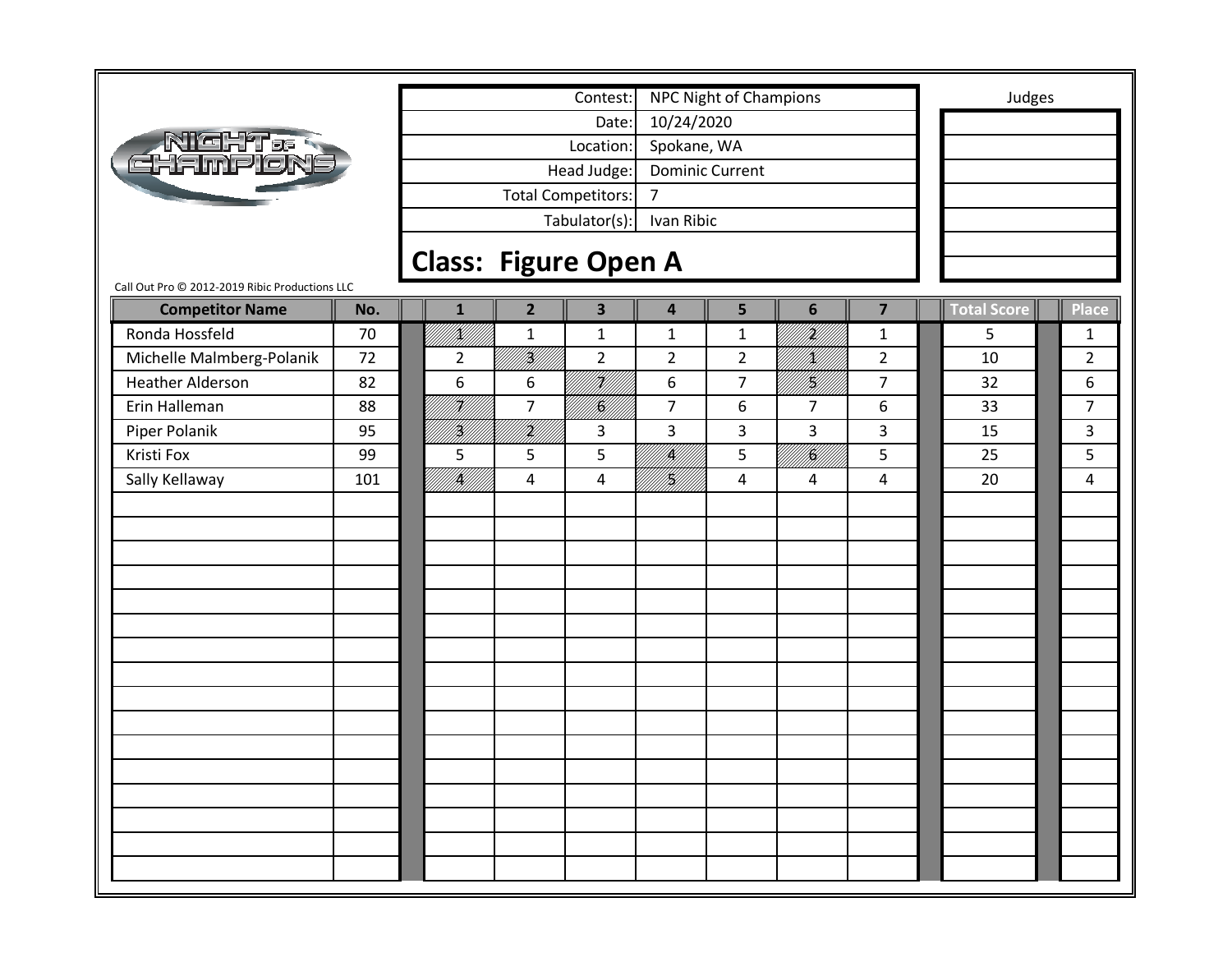|                                                |     |                             |                | Contest:                  |                  | <b>NPC Night of Champions</b> |                |                         | Judges      |                |
|------------------------------------------------|-----|-----------------------------|----------------|---------------------------|------------------|-------------------------------|----------------|-------------------------|-------------|----------------|
|                                                |     |                             |                | Date:                     | 10/24/2020       |                               |                |                         |             |                |
| _NIGHT&<br>Hampion                             |     |                             |                | Location:                 | Spokane, WA      |                               |                |                         |             |                |
|                                                |     |                             |                | Head Judge:               |                  | <b>Dominic Current</b>        |                |                         |             |                |
|                                                |     |                             |                | <b>Total Competitors:</b> | $\overline{7}$   |                               |                |                         |             |                |
|                                                |     |                             |                | Tabulator(s):             | Ivan Ribic       |                               |                |                         |             |                |
|                                                |     |                             |                |                           |                  |                               |                |                         |             |                |
| Call Out Pro @ 2012-2019 Ribic Productions LLC |     | <b>Class: Figure Open B</b> |                |                           |                  |                               |                |                         |             |                |
| <b>Competitor Name</b>                         | No. | $\mathbf{1}$                | $\overline{2}$ | 3                         | 4                | 5                             | $6\phantom{1}$ | $\overline{\mathbf{z}}$ | Total Score | <b>Place</b>   |
| Saige Polanik                                  | 77  | /K//                        | IKU)<br>PHIT   | $\mathbf{1}$              | $\mathbf{1}$     | $\mathbf{1}$                  | $\mathbf{1}$   | $\mathbf{1}$            | 5           | 1              |
| Krystal Shockey                                | 84  | H)<br>M                     | $\overline{2}$ | <br> }<br> }              | 3                | 3                             | $\overline{2}$ | $\mathbf{3}$            | 13          | 3              |
| Nishee Jordan                                  | 91  | H)                          | 5              | <b>  </b><br> }           | $\pmb{4}$        | $\overline{4}$                | 5              | $\overline{4}$          | 22          | 4              |
| Jessica McGinnis                               | 92  | HM)                         | $\overline{7}$ | 7                         | $\overline{7}$   | <b> L</b><br>   <b>  </b>     | $\overline{7}$ | $\overline{7}$          | 35          | $\overline{7}$ |
| Rebecca Siegel                                 | 93  | K)                          | 6              | 6                         | $\boldsymbol{6}$ | <b>  </b><br>   <b> </b>      | 6              | 6                       | 30          | 6              |
| Nadya Islas                                    | 100 | /K//                        | 4              | H<br>   <b>  </b><br>  H  | 5                | 5                             | $\overline{4}$ | 5                       | 23          | 5              |
| Nickisha Haine                                 | 103 | <b>  </b><br>   <b>  </b>   | 3              | UKU)                      | $\overline{2}$   | $\overline{2}$                | 3              | $\overline{2}$          | 12          | $\overline{2}$ |
|                                                |     |                             |                |                           |                  |                               |                |                         |             |                |
|                                                |     |                             |                |                           |                  |                               |                |                         |             |                |
|                                                |     |                             |                |                           |                  |                               |                |                         |             |                |
|                                                |     |                             |                |                           |                  |                               |                |                         |             |                |
|                                                |     |                             |                |                           |                  |                               |                |                         |             |                |
|                                                |     |                             |                |                           |                  |                               |                |                         |             |                |
|                                                |     |                             |                |                           |                  |                               |                |                         |             |                |
|                                                |     |                             |                |                           |                  |                               |                |                         |             |                |
|                                                |     |                             |                |                           |                  |                               |                |                         |             |                |
|                                                |     |                             |                |                           |                  |                               |                |                         |             |                |
|                                                |     |                             |                |                           |                  |                               |                |                         |             |                |
|                                                |     |                             |                |                           |                  |                               |                |                         |             |                |
|                                                |     |                             |                |                           |                  |                               |                |                         |             |                |
|                                                |     |                             |                |                           |                  |                               |                |                         |             |                |
|                                                |     |                             |                |                           |                  |                               |                |                         |             |                |
|                                                |     |                             |                |                           |                  |                               |                |                         |             |                |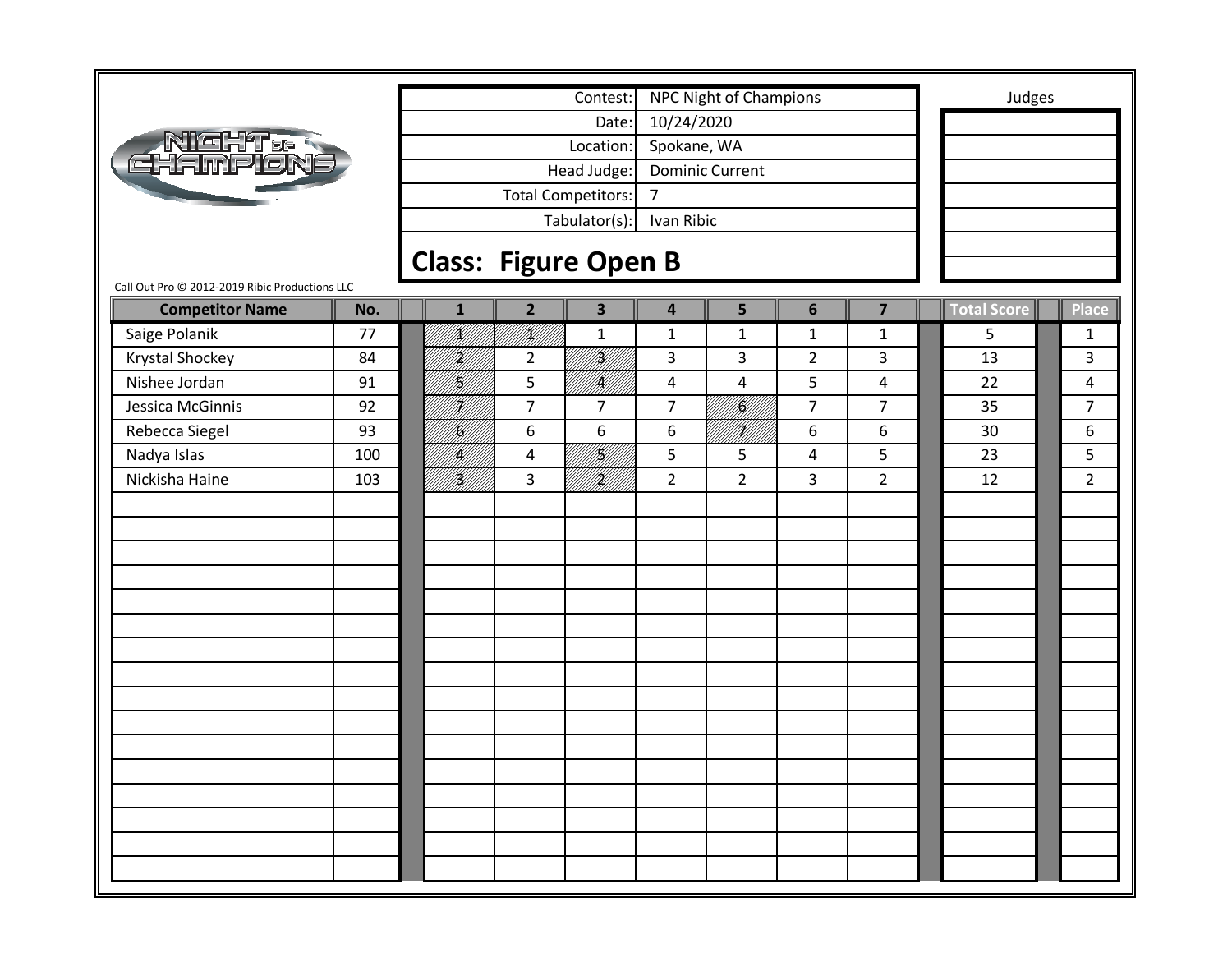|                                                |              | Contest:                                  |                         | <b>NPC Night of Champions</b>    |                                           | Judges             |                |
|------------------------------------------------|--------------|-------------------------------------------|-------------------------|----------------------------------|-------------------------------------------|--------------------|----------------|
|                                                |              | Date:                                     | 10/24/2020              |                                  |                                           |                    |                |
| <b>NIGHT &amp; R</b><br>EHAMPION               |              | Location:                                 | Spokane, WA             |                                  |                                           |                    |                |
|                                                |              | Head Judge:                               | <b>Dominic Current</b>  |                                  |                                           |                    |                |
|                                                |              | Total Competitors:                        | 5                       |                                  |                                           |                    |                |
|                                                |              | Tabulator(s):                             | Ivan Ribic              |                                  |                                           |                    |                |
|                                                |              |                                           |                         |                                  |                                           |                    |                |
| Call Out Pro @ 2012-2019 Ribic Productions LLC |              | <b>Class: Figure Open C</b>               |                         |                                  |                                           |                    |                |
| <b>Competitor Name</b><br>No.                  | $\mathbf{1}$ | $\overline{2}$<br>$\overline{\mathbf{3}}$ | $\overline{\mathbf{4}}$ | 5                                | $6\phantom{1}$<br>$\overline{\mathbf{z}}$ | <b>Total Score</b> | Place          |
| Kristy Misiaszek<br>74                         | <br> }<br> } | I<br>Mil<br>$\overline{2}$                | $\overline{2}$          | $\overline{2}$<br>$\overline{2}$ | $\overline{2}$                            | 10                 | $\overline{2}$ |
| Megan Gray<br>85                               | H)<br>M      | Hf <br>3                                  | 3                       | 3<br>3                           | $\overline{\mathbf{3}}$                   | 15                 | 3              |
| Cecilee Wech<br>96                             | K)           | fill f<br>$\mathbf{1}$                    | $\mathbf 1$             | $\mathbf{1}$<br>$\mathbf{1}$     | $\mathbf{1}$                              | 5                  | $\mathbf{1}$   |
| Ashley Borka<br>104                            | H]<br> W     | 5<br>5                                    | <br>   <b>  </b><br> }  | 4<br>4                           | 5                                         | 23                 | 5              |
| Sarra Arras<br>105                             | /K//         | $\overline{4}$<br>4                       | <br> }<br> }            | 5                                | 5<br>$\overline{4}$                       | 22                 | 4              |
|                                                |              |                                           |                         |                                  |                                           |                    |                |
|                                                |              |                                           |                         |                                  |                                           |                    |                |
|                                                |              |                                           |                         |                                  |                                           |                    |                |
|                                                |              |                                           |                         |                                  |                                           |                    |                |
|                                                |              |                                           |                         |                                  |                                           |                    |                |
|                                                |              |                                           |                         |                                  |                                           |                    |                |
|                                                |              |                                           |                         |                                  |                                           |                    |                |
|                                                |              |                                           |                         |                                  |                                           |                    |                |
|                                                |              |                                           |                         |                                  |                                           |                    |                |
|                                                |              |                                           |                         |                                  |                                           |                    |                |
|                                                |              |                                           |                         |                                  |                                           |                    |                |
|                                                |              |                                           |                         |                                  |                                           |                    |                |
|                                                |              |                                           |                         |                                  |                                           |                    |                |
|                                                |              |                                           |                         |                                  |                                           |                    |                |
|                                                |              |                                           |                         |                                  |                                           |                    |                |
|                                                |              |                                           |                         |                                  |                                           |                    |                |
|                                                |              |                                           |                         |                                  |                                           |                    |                |
|                                                |              |                                           |                         |                                  |                                           |                    |                |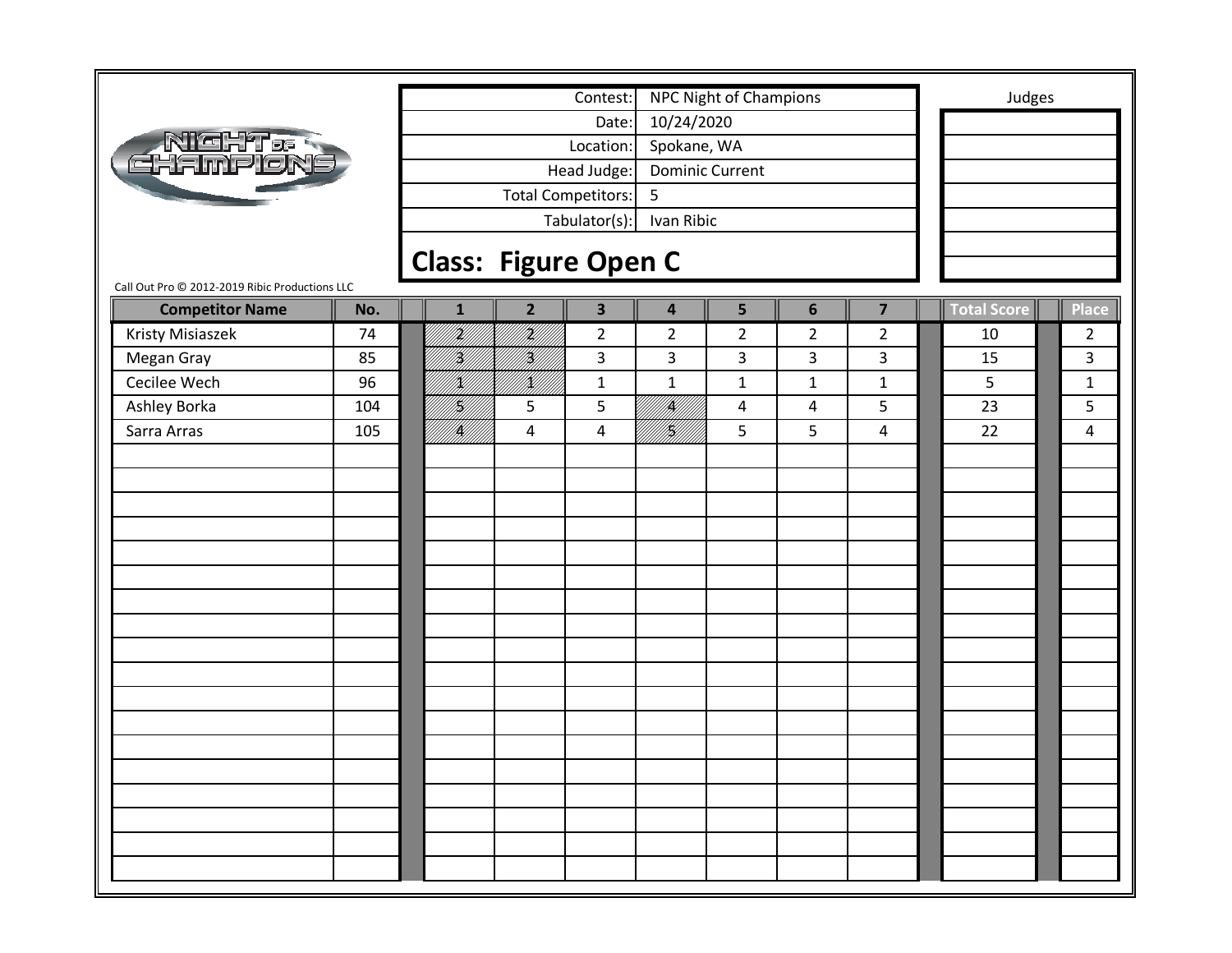|                                                |     |                             |                | Contest:                |                         | NPC Night of Champions |                |                         | Judges      |                |
|------------------------------------------------|-----|-----------------------------|----------------|-------------------------|-------------------------|------------------------|----------------|-------------------------|-------------|----------------|
|                                                |     |                             |                | Date:                   | 10/24/2020              |                        |                |                         |             |                |
| Night & R<br>Hamplon                           |     |                             |                | Location:               | Spokane, WA             |                        |                |                         |             |                |
|                                                |     |                             |                | Head Judge:             |                         | <b>Dominic Current</b> |                |                         |             |                |
|                                                |     |                             |                | Total Competitors:      | 6                       |                        |                |                         |             |                |
|                                                |     |                             |                | Tabulator(s):           | Ivan Ribic              |                        |                |                         |             |                |
|                                                |     |                             |                |                         |                         |                        |                |                         |             |                |
| Call Out Pro @ 2012-2019 Ribic Productions LLC |     | <b>Class: Figure Open D</b> |                |                         |                         |                        |                |                         |             |                |
| <b>Competitor Name</b>                         | No. | $\mathbf{1}$                | $\overline{2}$ | $\overline{\mathbf{3}}$ | $\overline{\mathbf{4}}$ | 5                      | $6\phantom{1}$ | $\overline{\mathbf{z}}$ | Total Score | <b>Place</b>   |
| Jennifer Skirko                                | 76  | fill<br>Pref f              | /K//           | $\mathbf{1}$            | $\mathbf{1}$            | $\mathbf{1}$           | $\mathbf{1}$   | $\mathbf{1}$            | 5           | 1              |
| Kristin Petersen                               | 86  | H)                          | K              | 6                       | 6                       | 6                      | 6              | 6                       | 30          | 6              |
| <b>Kellie Haner</b>                            | 87  | II.                         | 5              | 5                       | 5                       | 5                      | 5              | }<br> }                 | 25          | 5              |
| Kelly Brook                                    | 94  | 4                           | 4              | 4                       | $\overline{4}$          | 4                      | UKT)<br>UNIT   | U<br>  <br> }           | 20          | 4              |
| Cassie Bourland                                | 97  | 3                           | 3              | UKU 1                   | 3                       | 3                      | 3              | <b>  </b><br> }         | 15          | 3              |
| Katelyn Schude                                 | 106 | era<br>Mille                | $\overline{2}$ | 3                       | $\overline{2}$          | $\overline{2}$         | fi Kilili      | $\overline{2}$          | 11          | $\overline{2}$ |
|                                                |     |                             |                |                         |                         |                        |                |                         |             |                |
|                                                |     |                             |                |                         |                         |                        |                |                         |             |                |
|                                                |     |                             |                |                         |                         |                        |                |                         |             |                |
|                                                |     |                             |                |                         |                         |                        |                |                         |             |                |
|                                                |     |                             |                |                         |                         |                        |                |                         |             |                |
|                                                |     |                             |                |                         |                         |                        |                |                         |             |                |
|                                                |     |                             |                |                         |                         |                        |                |                         |             |                |
|                                                |     |                             |                |                         |                         |                        |                |                         |             |                |
|                                                |     |                             |                |                         |                         |                        |                |                         |             |                |
|                                                |     |                             |                |                         |                         |                        |                |                         |             |                |
|                                                |     |                             |                |                         |                         |                        |                |                         |             |                |
|                                                |     |                             |                |                         |                         |                        |                |                         |             |                |
|                                                |     |                             |                |                         |                         |                        |                |                         |             |                |
|                                                |     |                             |                |                         |                         |                        |                |                         |             |                |
|                                                |     |                             |                |                         |                         |                        |                |                         |             |                |
|                                                |     |                             |                |                         |                         |                        |                |                         |             |                |
|                                                |     |                             |                |                         |                         |                        |                |                         |             |                |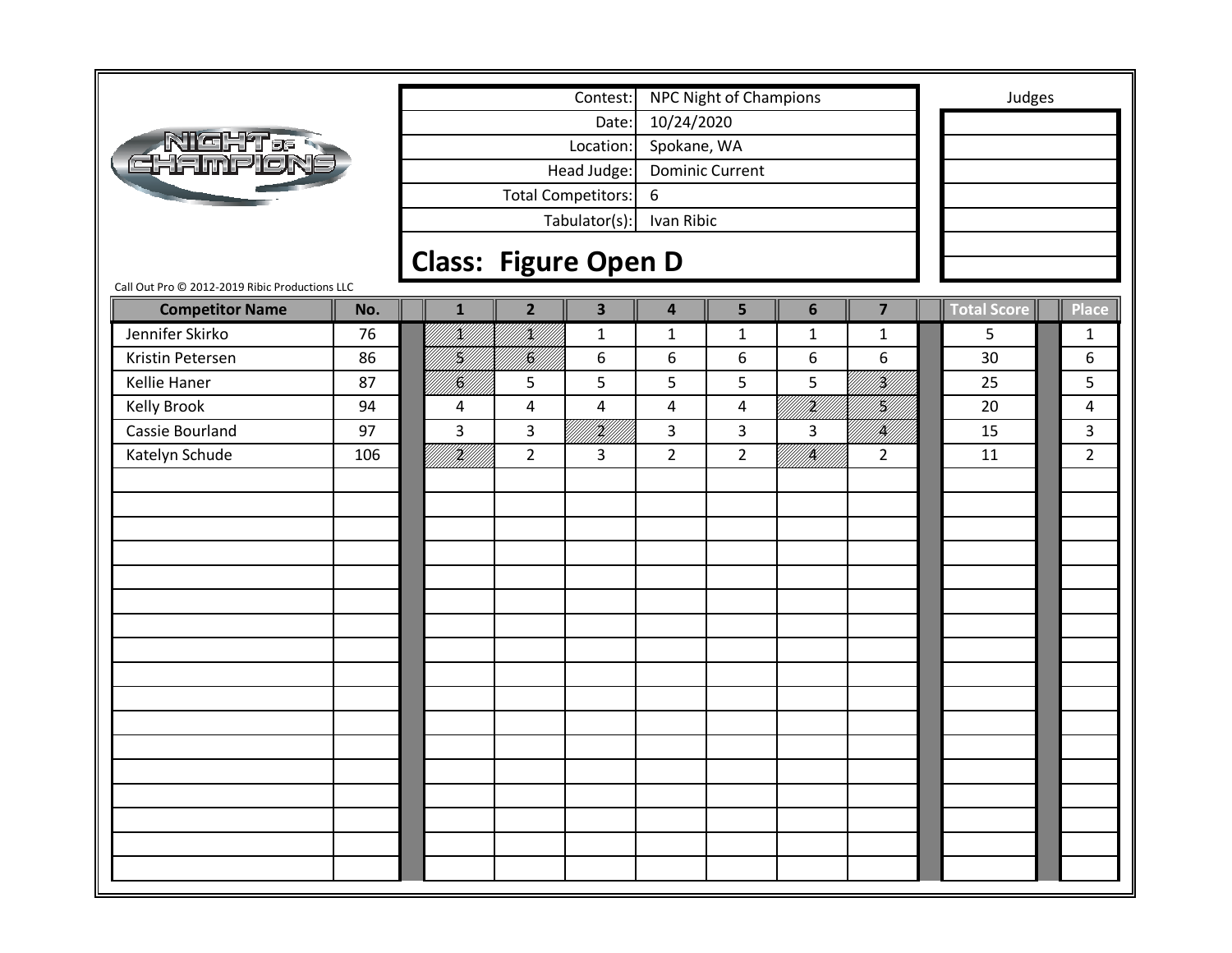|                                                                          |     |                                                                                                                                                                   |  |                          | Contest:                     |                         |                |                |                         |                    | Judges |                |
|--------------------------------------------------------------------------|-----|-------------------------------------------------------------------------------------------------------------------------------------------------------------------|--|--------------------------|------------------------------|-------------------------|----------------|----------------|-------------------------|--------------------|--------|----------------|
|                                                                          |     | <b>NPC Night of Champions</b><br>10/24/2020<br>Date:<br>Spokane, WA<br>Location:<br>Head Judge:<br><b>Dominic Current</b><br>Total Competitors:<br>$\overline{4}$ |  |                          |                              |                         |                |                |                         |                    |        |                |
| Night.<br>Hampion:                                                       |     |                                                                                                                                                                   |  |                          |                              |                         |                |                |                         |                    |        |                |
|                                                                          |     |                                                                                                                                                                   |  |                          |                              |                         |                |                |                         |                    |        |                |
|                                                                          |     |                                                                                                                                                                   |  |                          |                              |                         |                |                |                         |                    |        |                |
|                                                                          |     |                                                                                                                                                                   |  |                          | Tabulator(s):                | Ivan Ribic              |                |                |                         |                    |        |                |
|                                                                          |     |                                                                                                                                                                   |  |                          | <b>Class: Overall Figure</b> |                         |                |                |                         |                    |        |                |
| Call Out Pro @ 2012-2019 Ribic Productions LLC<br><b>Competitor Name</b> | No. | $\mathbf{1}$                                                                                                                                                      |  | $\overline{2}$           | $\overline{\mathbf{3}}$      | $\overline{\mathbf{4}}$ | 5              | $6\phantom{1}$ | $\overline{\mathbf{z}}$ | <b>Total Score</b> |        | <b>Place</b>   |
| Ronda Hossfeld                                                           | 70  | 3                                                                                                                                                                 |  | $\mathsf{3}$             | H)<br>H)                     | 3                       | $\overline{2}$ | $\overline{2}$ | IĶ,                     | 13                 |        | $\overline{2}$ |
| Saige Polanik                                                            | 77  | $\overline{2}$                                                                                                                                                    |  | k  <br>   <b> </b><br> } | $\mathbf{1}$                 | $\mathbf{1}$            | $\mathbf{1}$   | $\mathbf{1}$   | itsi<br>M               | 6                  |        | $\mathbf{1}$   |
| Cecilee Wech                                                             | 96  | IĶI                                                                                                                                                               |  | H)<br>H)                 | 3                            | $\overline{2}$          | 4              | 3              | $\overline{2}$          | 14                 |        | 3              |
| Jennifer Skirko                                                          | 76  | K)                                                                                                                                                                |  | /K//                     | 4                            | $\overline{a}$          | 3              | 4              | $\mathbf{1}$            | 16                 |        | 4              |
|                                                                          |     |                                                                                                                                                                   |  |                          |                              |                         |                |                |                         |                    |        |                |
|                                                                          |     |                                                                                                                                                                   |  |                          |                              |                         |                |                |                         |                    |        |                |
|                                                                          |     |                                                                                                                                                                   |  |                          |                              |                         |                |                |                         |                    |        |                |
|                                                                          |     |                                                                                                                                                                   |  |                          |                              |                         |                |                |                         |                    |        |                |
|                                                                          |     |                                                                                                                                                                   |  |                          |                              |                         |                |                |                         |                    |        |                |
|                                                                          |     |                                                                                                                                                                   |  |                          |                              |                         |                |                |                         |                    |        |                |
|                                                                          |     |                                                                                                                                                                   |  |                          |                              |                         |                |                |                         |                    |        |                |
|                                                                          |     |                                                                                                                                                                   |  |                          |                              |                         |                |                |                         |                    |        |                |
|                                                                          |     |                                                                                                                                                                   |  |                          |                              |                         |                |                |                         |                    |        |                |
|                                                                          |     |                                                                                                                                                                   |  |                          |                              |                         |                |                |                         |                    |        |                |
|                                                                          |     |                                                                                                                                                                   |  |                          |                              |                         |                |                |                         |                    |        |                |
|                                                                          |     |                                                                                                                                                                   |  |                          |                              |                         |                |                |                         |                    |        |                |
|                                                                          |     |                                                                                                                                                                   |  |                          |                              |                         |                |                |                         |                    |        |                |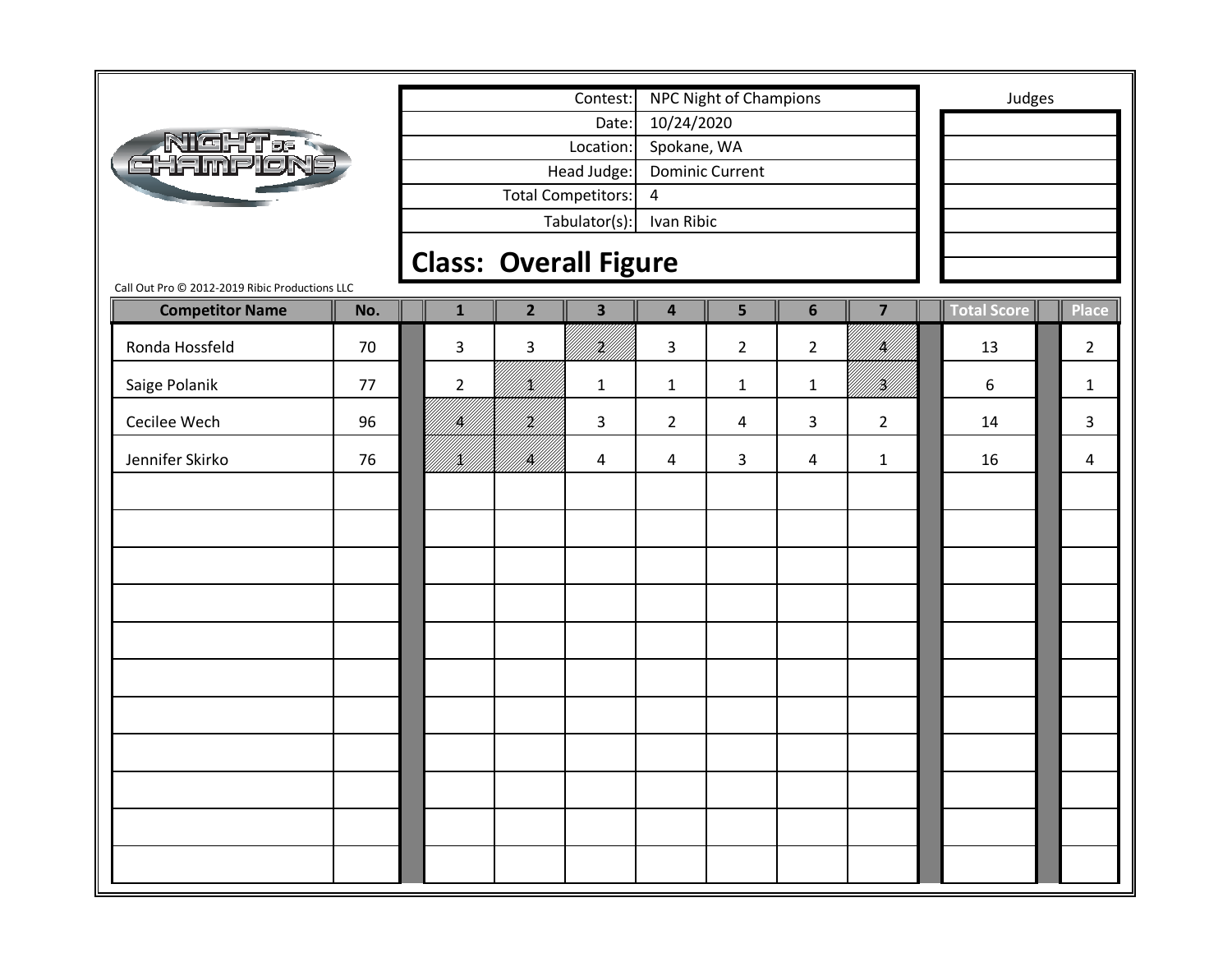

Tabulator(s): Ivan Ribic Head Judge: Dominic Current Total Competitors: 9 Date: 10/24/2020 Location: Spokane, WA Contest: NPC Night of Champions and Tudges

**Class: Wellness ‐ Masters 35+**

### Call Out Pro © 2012‐2019 Ribic Productions LLC

| <b>Competitor Name</b>     | No. | $\mathbf{1}$    | $\overline{2}$ | $\overline{\mathbf{3}}$ | $\overline{\mathbf{4}}$ | 5              | $6\phantom{1}6$ | $\overline{7}$             | Total Score | Place           |
|----------------------------|-----|-----------------|----------------|-------------------------|-------------------------|----------------|-----------------|----------------------------|-------------|-----------------|
| <b>Heather Alderson</b>    | 82  | 8               | I<br>Mili      | <br> <br> }             | 8                       | 9              | 9               | 9                          | 43          | 9               |
| Megan Gray                 | 85  | <u>fill</u> ly  | <u>N</u>       | 7.                      | 6.                      | 6.             | $\overline{7}$  | $\overline{8}$             | 34          | $6 \overline{}$ |
| Nishee Jordan              | 91  | <br> }<br> }    | iri<br>Mil     | 3                       | 3                       | $\overline{2}$ | $\overline{2}$  | $\overline{2}$             | 12          | $\overline{2}$  |
| Rebecca Siegel             | 93  | $\overline{7}$  | <u>I</u> SHA   | /K)                     | $\overline{7}$          | $\overline{7}$ | 6.              | 7.                         | 34          | $\overline{7}$  |
| <b>Kelly Brook</b>         | 94  | 3               | H]<br> W       | iri<br>Mill             | 5                       | 5              | $\overline{4}$  | 5                          | 22          | 5               |
| Maira Contreras            | 107 | irildi<br>Mille | <br> }<br> }   | $\mathbf 1$             | $\overline{2}$          | $\mathbf{1}$   | $\mathbf{1}$    | $\mathbf{1}$               | 6           | $\mathbf{1}$    |
| Luz Katherine Lazaro Lopez | 108 | <br> X          | 4              | ITAN<br>PANI            | $\mathbf{1}$            | 3              | $\overline{3}$  | 3                          | 14          | 3               |
| <b>Brittany Haas</b>       | 109 | H]<br> H]       | iri<br>Mil     | $\overline{\mathbf{4}}$ | $\overline{\mathbf{4}}$ | $\overline{4}$ | 5               | 4                          | 21          | $\overline{4}$  |
| D Marie Huffman            | 110 | filipi<br>Mili  | $\overline{7}$ | 8                       | 9                       | 8              | 8               | ali (filma)<br>Ali (filma) | 40          | 8               |
|                            |     |                 |                |                         |                         |                |                 |                            |             |                 |
|                            |     |                 |                |                         |                         |                |                 |                            |             |                 |
|                            |     |                 |                |                         |                         |                |                 |                            |             |                 |
|                            |     |                 |                |                         |                         |                |                 |                            |             |                 |
|                            |     |                 |                |                         |                         |                |                 |                            |             |                 |
|                            |     |                 |                |                         |                         |                |                 |                            |             |                 |
|                            |     |                 |                |                         |                         |                |                 |                            |             |                 |
|                            |     |                 |                |                         |                         |                |                 |                            |             |                 |
|                            |     |                 |                |                         |                         |                |                 |                            |             |                 |
|                            |     |                 |                |                         |                         |                |                 |                            |             |                 |
|                            |     |                 |                |                         |                         |                |                 |                            |             |                 |
|                            |     |                 |                |                         |                         |                |                 |                            |             |                 |
|                            |     |                 |                |                         |                         |                |                 |                            |             |                 |
|                            |     |                 |                |                         |                         |                |                 |                            |             |                 |
|                            |     |                 |                |                         |                         |                |                 |                            |             |                 |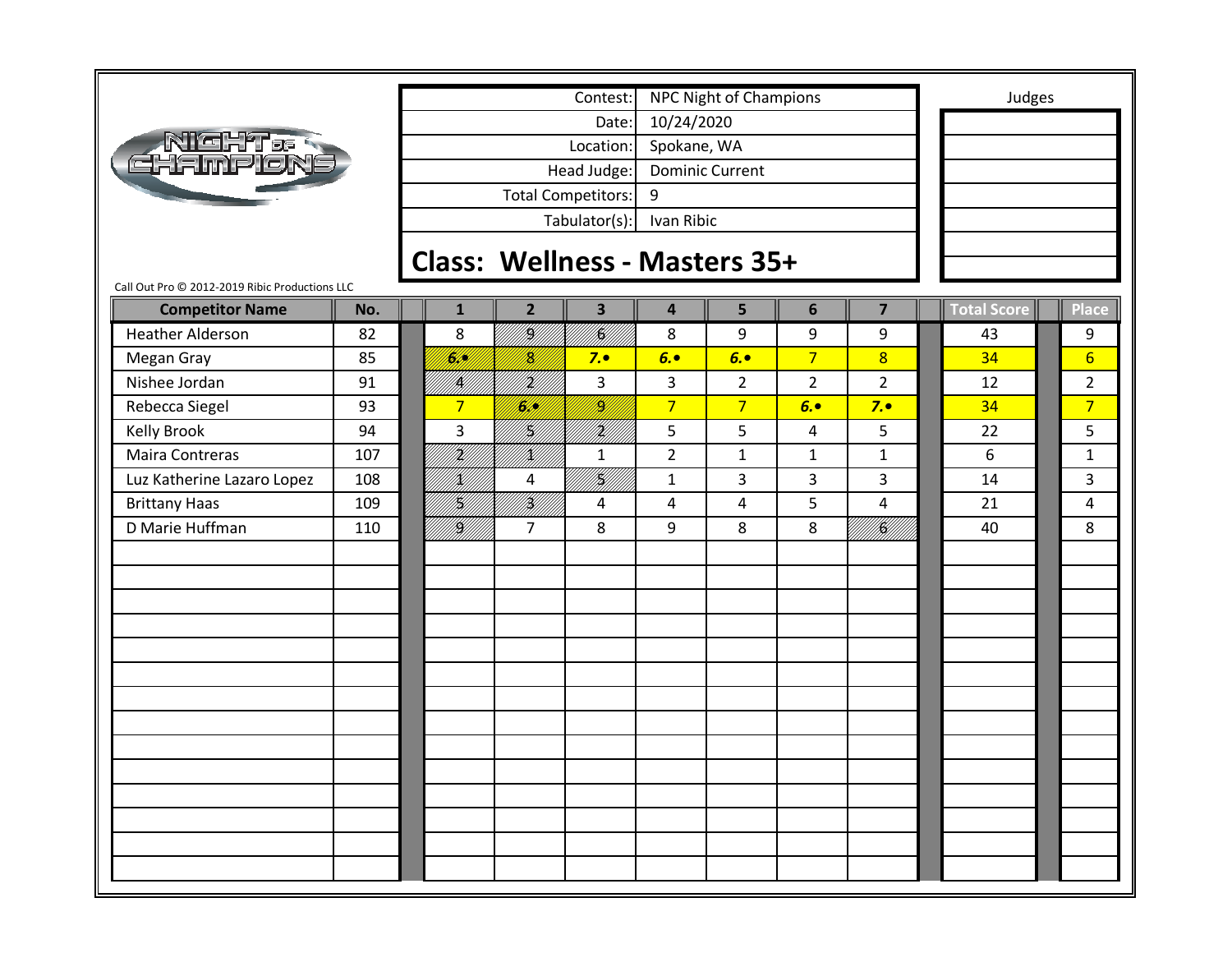|                                                |     |                                     |                | Contest:                  |                         | NPC Night of Champions |                |                         | Judges             |                |
|------------------------------------------------|-----|-------------------------------------|----------------|---------------------------|-------------------------|------------------------|----------------|-------------------------|--------------------|----------------|
|                                                |     |                                     |                | Date:                     | 10/24/2020              |                        |                |                         |                    |                |
| <b>NIGHT &amp; R</b><br>EHAMPION               |     |                                     |                | Location:                 | Spokane, WA             |                        |                |                         |                    |                |
|                                                |     |                                     |                | Head Judge:               |                         | <b>Dominic Current</b> |                |                         |                    |                |
|                                                |     |                                     |                | <b>Total Competitors:</b> | 4                       |                        |                |                         |                    |                |
|                                                |     |                                     |                | Tabulator(s):             | Ivan Ribic              |                        |                |                         |                    |                |
|                                                |     |                                     |                |                           |                         |                        |                |                         |                    |                |
|                                                |     | <b>Class: Wellness - True Nov A</b> |                |                           |                         |                        |                |                         |                    |                |
| Call Out Pro © 2012-2019 Ribic Productions LLC |     |                                     |                |                           |                         |                        |                |                         |                    |                |
| <b>Competitor Name</b>                         | No. | $\mathbf{1}$                        | $\overline{2}$ | $\overline{\mathbf{3}}$   | $\overline{\mathbf{4}}$ | 5                      | $6\phantom{1}$ | $\overline{\mathbf{z}}$ | <b>Total Score</b> | <b>Place</b>   |
| Saige Polanik                                  | 77  | <u>K</u> l                          | /K//           | $\mathbf{1}$              | $\mathbf 1$             | $\mathbf{1}$           | $\mathbf{1}$   | $\mathbf{1}$            | 5                  | $\mathbf{1}$   |
| Maira Contreras                                | 107 | Hf<br> }                            | irid<br>Mil    | $\overline{2}$            | $\overline{2}$          | $\overline{2}$         | $\overline{2}$ | $\overline{2}$          | 10                 | $\overline{2}$ |
| <b>Brittany Russell</b>                        | 111 | H)<br>M                             | HI<br>M        | 3                         | 3                       | 3                      | 3              | $\overline{3}$          | 15                 | 3              |
| <b>Kimberly Sipes</b>                          | 112 | /K//                                | IĶI            | 4                         | $\overline{4}$          | $\overline{a}$         | 4              | $\overline{4}$          | 20                 | 4              |
|                                                |     |                                     |                |                           |                         |                        |                |                         |                    |                |
|                                                |     |                                     |                |                           |                         |                        |                |                         |                    |                |
|                                                |     |                                     |                |                           |                         |                        |                |                         |                    |                |
|                                                |     |                                     |                |                           |                         |                        |                |                         |                    |                |
|                                                |     |                                     |                |                           |                         |                        |                |                         |                    |                |
|                                                |     |                                     |                |                           |                         |                        |                |                         |                    |                |
|                                                |     |                                     |                |                           |                         |                        |                |                         |                    |                |
|                                                |     |                                     |                |                           |                         |                        |                |                         |                    |                |
|                                                |     |                                     |                |                           |                         |                        |                |                         |                    |                |
|                                                |     |                                     |                |                           |                         |                        |                |                         |                    |                |
|                                                |     |                                     |                |                           |                         |                        |                |                         |                    |                |
|                                                |     |                                     |                |                           |                         |                        |                |                         |                    |                |
|                                                |     |                                     |                |                           |                         |                        |                |                         |                    |                |
|                                                |     |                                     |                |                           |                         |                        |                |                         |                    |                |
|                                                |     |                                     |                |                           |                         |                        |                |                         |                    |                |
|                                                |     |                                     |                |                           |                         |                        |                |                         |                    |                |
|                                                |     |                                     |                |                           |                         |                        |                |                         |                    |                |
|                                                |     |                                     |                |                           |                         |                        |                |                         |                    |                |
|                                                |     |                                     |                |                           |                         |                        |                |                         |                    |                |
|                                                |     |                                     |                |                           |                         |                        |                |                         |                    |                |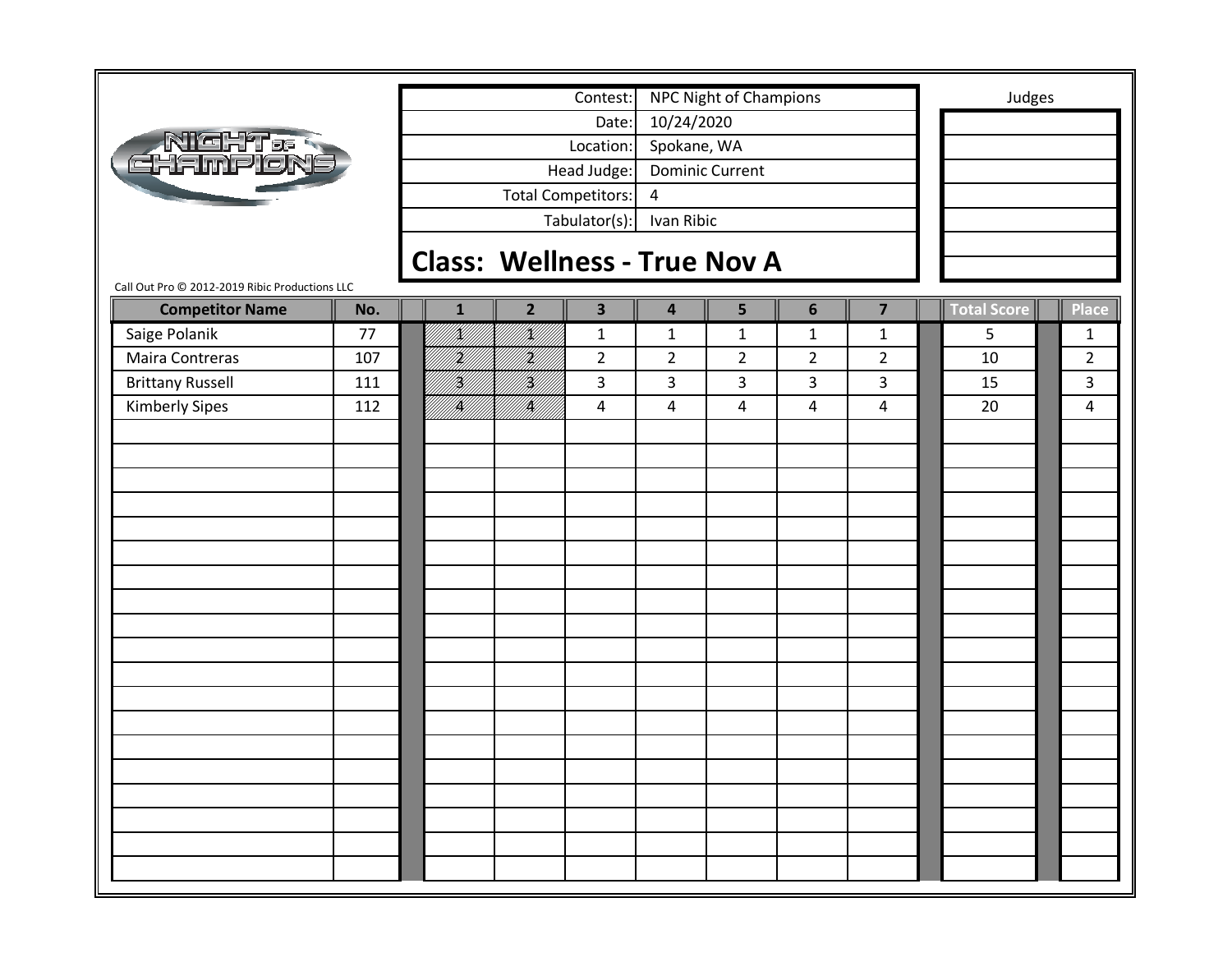|                                                                          |     |                                     |                | Contest:                  |                         | NPC Night of Champions |                |                         | Judges             |                |
|--------------------------------------------------------------------------|-----|-------------------------------------|----------------|---------------------------|-------------------------|------------------------|----------------|-------------------------|--------------------|----------------|
|                                                                          |     |                                     |                | Date:                     | 10/24/2020              |                        |                |                         |                    |                |
|                                                                          |     |                                     |                | Location:                 | Spokane, WA             |                        |                |                         |                    |                |
| <b>NIGHT &amp; R</b><br>EHAMPION                                         |     |                                     |                | Head Judge:               |                         | <b>Dominic Current</b> |                |                         |                    |                |
|                                                                          |     |                                     |                | <b>Total Competitors:</b> | 4                       |                        |                |                         |                    |                |
|                                                                          |     |                                     |                | Tabulator(s):             | Ivan Ribic              |                        |                |                         |                    |                |
|                                                                          |     |                                     |                |                           |                         |                        |                |                         |                    |                |
|                                                                          |     | <b>Class: Wellness - True Nov B</b> |                |                           |                         |                        |                |                         |                    |                |
| Call Out Pro © 2012-2019 Ribic Productions LLC<br><b>Competitor Name</b> | No. | $\mathbf{1}$                        | $\overline{2}$ | $\overline{\mathbf{3}}$   | $\overline{\mathbf{4}}$ | 5                      | $6\phantom{1}$ | $\overline{\mathbf{z}}$ | <b>Total Score</b> | <b>Place</b>   |
| Cassie Bourland                                                          | 97  | <u>K</u> l                          | /K//           | $\mathbf{1}$              | $\mathbf{1}$            | $\mathbf{1}$           | $\mathbf{1}$   | $\mathbf{1}$            | 5                  | $\mathbf{1}$   |
| D Marie Huffman                                                          | 110 | HM)                                 | irid<br>Mil    | $\overline{2}$            | $\overline{2}$          | $\overline{2}$         | $\overline{2}$ | $\overline{2}$          | 10                 | $\overline{2}$ |
| Lily DePinto                                                             | 113 | <br> W                              | fill)          | 4                         | 3                       | 4                      | 3              | $\overline{4}$          | 18                 | 4              |
| Adilene Navarro-Lora                                                     | 114 | /K//                                | <br> }<br> }   | 3                         | $\overline{4}$          | 3                      | 4              | 3                       | 17                 | 3              |
|                                                                          |     |                                     |                |                           |                         |                        |                |                         |                    |                |
|                                                                          |     |                                     |                |                           |                         |                        |                |                         |                    |                |
|                                                                          |     |                                     |                |                           |                         |                        |                |                         |                    |                |
|                                                                          |     |                                     |                |                           |                         |                        |                |                         |                    |                |
|                                                                          |     |                                     |                |                           |                         |                        |                |                         |                    |                |
|                                                                          |     |                                     |                |                           |                         |                        |                |                         |                    |                |
|                                                                          |     |                                     |                |                           |                         |                        |                |                         |                    |                |
|                                                                          |     |                                     |                |                           |                         |                        |                |                         |                    |                |
|                                                                          |     |                                     |                |                           |                         |                        |                |                         |                    |                |
|                                                                          |     |                                     |                |                           |                         |                        |                |                         |                    |                |
|                                                                          |     |                                     |                |                           |                         |                        |                |                         |                    |                |
|                                                                          |     |                                     |                |                           |                         |                        |                |                         |                    |                |
|                                                                          |     |                                     |                |                           |                         |                        |                |                         |                    |                |
|                                                                          |     |                                     |                |                           |                         |                        |                |                         |                    |                |
|                                                                          |     |                                     |                |                           |                         |                        |                |                         |                    |                |
|                                                                          |     |                                     |                |                           |                         |                        |                |                         |                    |                |
|                                                                          |     |                                     |                |                           |                         |                        |                |                         |                    |                |
|                                                                          |     |                                     |                |                           |                         |                        |                |                         |                    |                |
|                                                                          |     |                                     |                |                           |                         |                        |                |                         |                    |                |
|                                                                          |     |                                     |                |                           |                         |                        |                |                         |                    |                |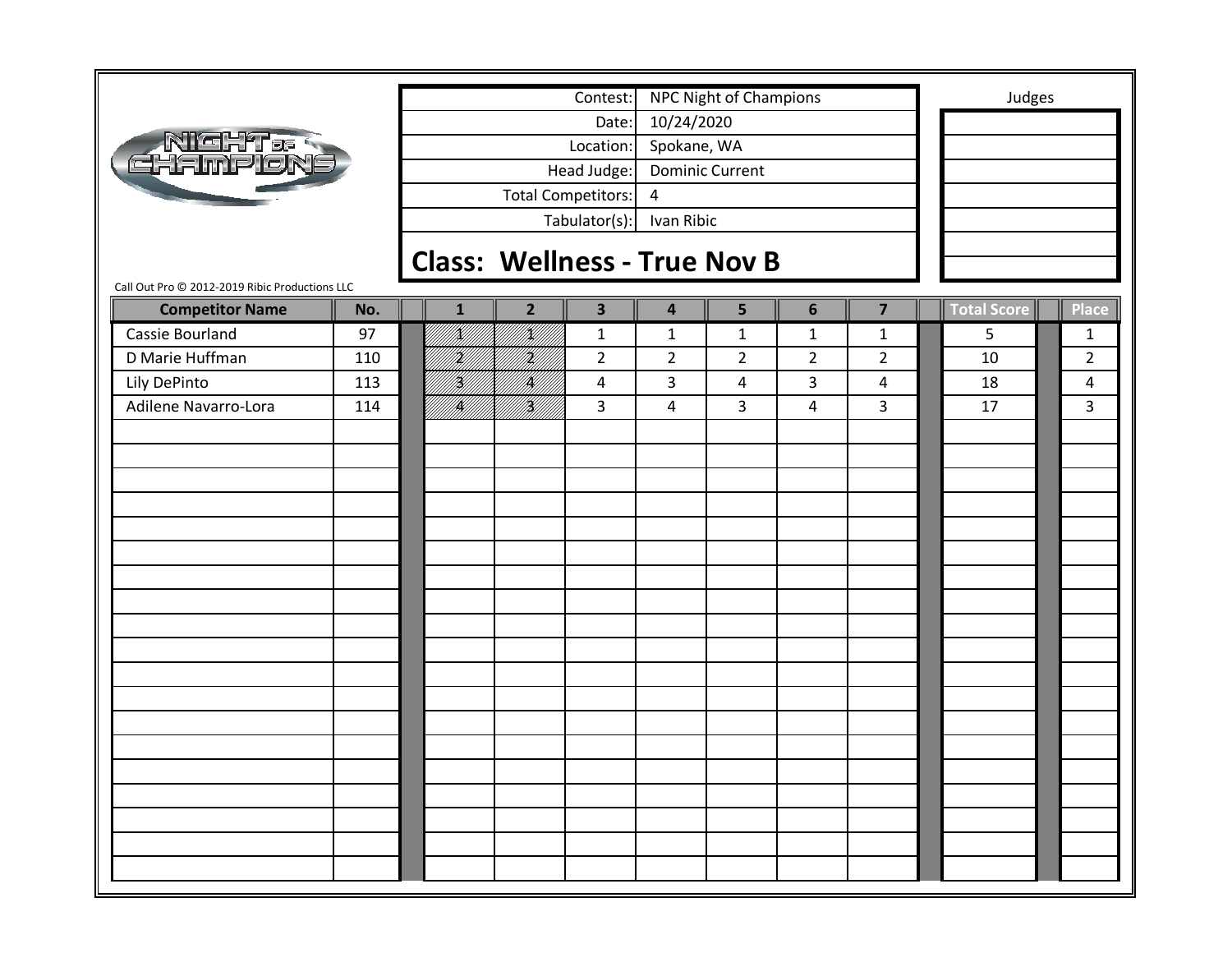|                                                |     |                                                                     |                                 | Contest:                |                         | <b>NPC Night of Champions</b> |                |                | Judges      |                |
|------------------------------------------------|-----|---------------------------------------------------------------------|---------------------------------|-------------------------|-------------------------|-------------------------------|----------------|----------------|-------------|----------------|
|                                                |     | Date:<br>Location:<br>Head Judge:<br><b>Total Competitors:</b><br>5 |                                 |                         |                         | 10/24/2020                    |                |                |             |                |
|                                                |     | Tabulator(s):                                                       |                                 |                         |                         | Spokane, WA                   |                |                |             |                |
| Night.<br>Thamplon                             |     |                                                                     |                                 |                         |                         | <b>Dominic Current</b>        |                |                |             |                |
|                                                |     |                                                                     |                                 |                         |                         |                               |                |                |             |                |
|                                                |     |                                                                     |                                 |                         | Ivan Ribic              |                               |                |                |             |                |
|                                                |     |                                                                     |                                 |                         |                         |                               |                |                |             |                |
|                                                |     |                                                                     | <b>Class: Wellness - Open A</b> |                         |                         |                               |                |                |             |                |
| Call Out Pro @ 2012-2019 Ribic Productions LLC |     |                                                                     |                                 |                         |                         |                               |                |                |             |                |
| <b>Competitor Name</b>                         | No. | $\mathbf{1}$                                                        | $\overline{2}$                  | $\overline{\mathbf{3}}$ | $\overline{\mathbf{4}}$ | 5                             | $6\phantom{1}$ | $\overline{7}$ | Total Score | <b>Place</b>   |
| Maira Contreras                                | 107 | IĶI                                                                 | fill<br>M                       | 4                       | 4                       | 3                             | 4              | 3              | 18          | 4              |
| <b>Brittany Russell</b>                        | 111 | H)                                                                  | H]<br> K                        | 5                       | 5                       | 5                             | 5              | 5              | 25          | 5              |
| <b>Richelle Williams</b>                       | 116 | H)                                                                  | <br> }<br> }                    | $\overline{2}$          | 3                       | $\overline{2}$                | $\overline{2}$ | $\overline{2}$ | 11          | $\overline{2}$ |
| Cristell Zaldivar                              | 117 | /K//                                                                | /K//                            | $\mathbf{1}$            | $\mathbf{1}$            | $\mathbf{1}$                  | $\mathbf{1}$   | $\mathbf{1}$   | 5           | $\mathbf{1}$   |
| Amanda Wilson                                  | 120 | 3                                                                   | <br> }                          | 3                       | $\overline{2}$          | <sup>1</sup> /////////        | 3              | $\overline{4}$ | 15          | 3              |
|                                                |     |                                                                     |                                 |                         |                         |                               |                |                |             |                |
|                                                |     |                                                                     |                                 |                         |                         |                               |                |                |             |                |
|                                                |     |                                                                     |                                 |                         |                         |                               |                |                |             |                |
|                                                |     |                                                                     |                                 |                         |                         |                               |                |                |             |                |
|                                                |     |                                                                     |                                 |                         |                         |                               |                |                |             |                |
|                                                |     |                                                                     |                                 |                         |                         |                               |                |                |             |                |
|                                                |     |                                                                     |                                 |                         |                         |                               |                |                |             |                |
|                                                |     |                                                                     |                                 |                         |                         |                               |                |                |             |                |
|                                                |     |                                                                     |                                 |                         |                         |                               |                |                |             |                |
|                                                |     |                                                                     |                                 |                         |                         |                               |                |                |             |                |
|                                                |     |                                                                     |                                 |                         |                         |                               |                |                |             |                |
|                                                |     |                                                                     |                                 |                         |                         |                               |                |                |             |                |
|                                                |     |                                                                     |                                 |                         |                         |                               |                |                |             |                |
|                                                |     |                                                                     |                                 |                         |                         |                               |                |                |             |                |
|                                                |     |                                                                     |                                 |                         |                         |                               |                |                |             |                |
|                                                |     |                                                                     |                                 |                         |                         |                               |                |                |             |                |
|                                                |     |                                                                     |                                 |                         |                         |                               |                |                |             |                |
|                                                |     |                                                                     |                                 |                         |                         |                               |                |                |             |                |
|                                                |     |                                                                     |                                 |                         |                         |                               |                |                |             |                |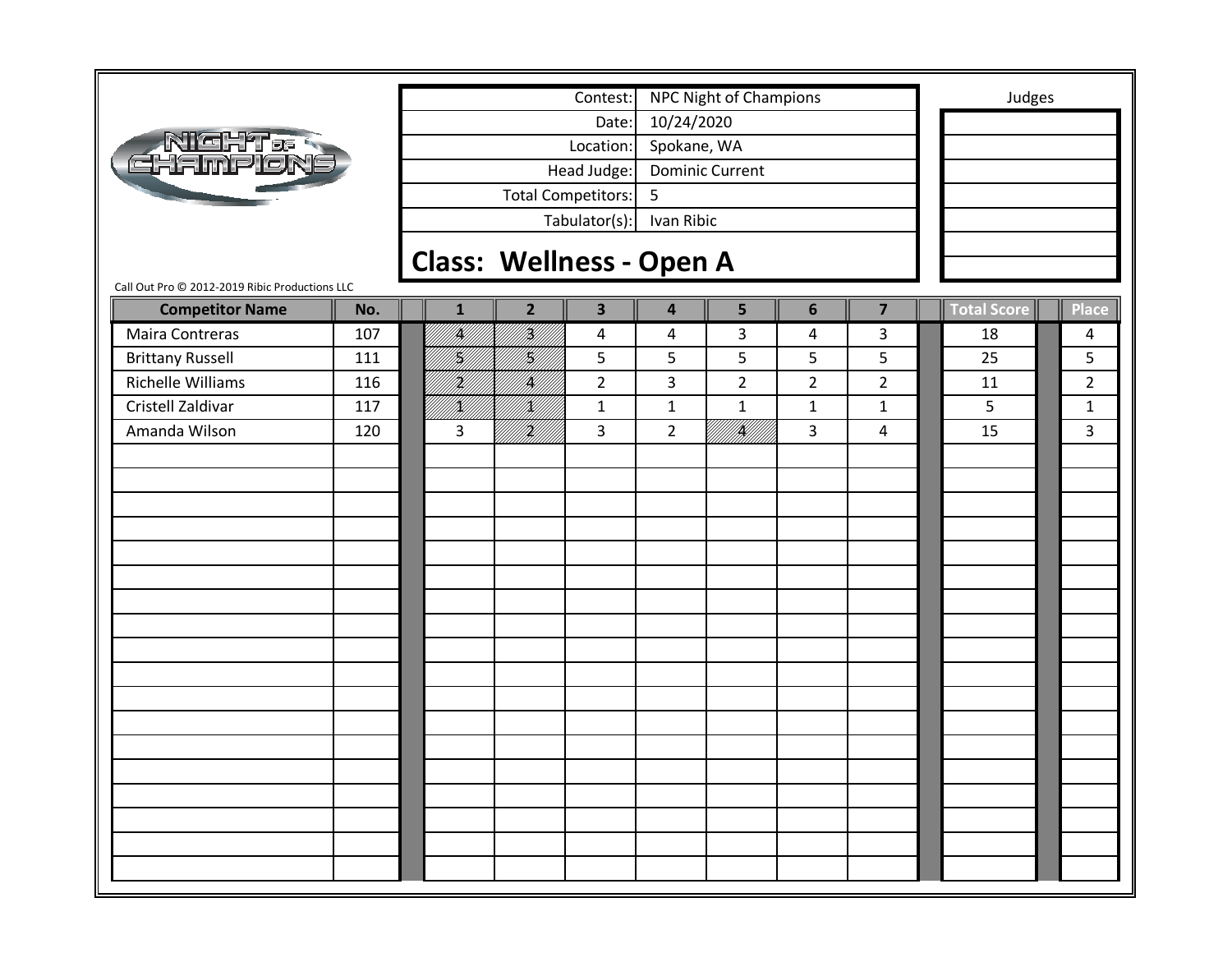|                                                |     |                                 |                | Contest:                  |                        | <b>NPC Night of Champions</b> |                |                | Judges         |                |
|------------------------------------------------|-----|---------------------------------|----------------|---------------------------|------------------------|-------------------------------|----------------|----------------|----------------|----------------|
|                                                |     |                                 |                | Date:                     | 10/24/2020             |                               |                |                |                |                |
| <b>NIGHT&amp;R</b><br>HAMPION                  |     |                                 |                | Location:                 | Spokane, WA            |                               |                |                |                |                |
|                                                |     |                                 |                | Head Judge:               | <b>Dominic Current</b> |                               |                |                |                |                |
|                                                |     |                                 |                | <b>Total Competitors:</b> | $\overline{7}$         |                               |                |                |                |                |
|                                                |     |                                 |                | Tabulator(s):             | Ivan Ribic             |                               |                |                |                |                |
|                                                |     |                                 |                |                           |                        |                               |                |                |                |                |
| Call Out Pro @ 2012-2019 Ribic Productions LLC |     | <b>Class: Wellness - Open B</b> |                |                           |                        |                               |                |                |                |                |
| <b>Competitor Name</b>                         | No. | $\mathbf{1}$                    | $\overline{2}$ | $\overline{\mathbf{3}}$   | 4                      | 5                             | 6              | $\overline{7}$ | Total Score    | <b>Place</b>   |
| Saige Polanik                                  | 77  | fill<br>Hel                     | $\mathbf 1$    | $\mathbf 1$               | it Kill                | $\overline{2}$                | $\overline{2}$ | $\overline{2}$ | 8              | $\overline{2}$ |
| <b>Heather Alderson</b>                        | 82  | }<br> }}                        | <br> }<br> }   | 5                         | 5                      | 5                             | 5              | $\overline{4}$ | 24             | 5              |
| <b>Kimberly Sipes</b>                          | 112 | I<br>Salli                      | 6              | FK///                     | 6                      | $\overline{7}$                | $\overline{7}$ | $\overline{7}$ | 33             | $\overline{7}$ |
| Lily DePinto                                   | 113 | HU)                             | $\overline{7}$ | U<br>  S                  | $\overline{7}$         | 6                             | 6              | 6              | 32             | 6              |
| <b>Christy Grorud</b>                          | 118 | 4                               | <br> }<br> }   | 4                         | 4                      | 4                             | 4              | UKU U          | 20             | 4              |
| <b>Brittni Jones</b>                           | 119 | <br> K                          | 4              | <br> }<br> }              | 3                      | 3                             | 3              | 3              | 16             | 3              |
| Sierra Scheffer                                | 121 | iri<br>Hill                     | $\overline{2}$ | $\overline{2}$            | UKU)                   | $\mathbf{1}$                  | $\mathbf{1}$   | $\mathbf{1}$   | $\overline{7}$ | $\mathbf{1}$   |
|                                                |     |                                 |                |                           |                        |                               |                |                |                |                |
|                                                |     |                                 |                |                           |                        |                               |                |                |                |                |
|                                                |     |                                 |                |                           |                        |                               |                |                |                |                |
|                                                |     |                                 |                |                           |                        |                               |                |                |                |                |
|                                                |     |                                 |                |                           |                        |                               |                |                |                |                |
|                                                |     |                                 |                |                           |                        |                               |                |                |                |                |
|                                                |     |                                 |                |                           |                        |                               |                |                |                |                |
|                                                |     |                                 |                |                           |                        |                               |                |                |                |                |
|                                                |     |                                 |                |                           |                        |                               |                |                |                |                |
|                                                |     |                                 |                |                           |                        |                               |                |                |                |                |
|                                                |     |                                 |                |                           |                        |                               |                |                |                |                |
|                                                |     |                                 |                |                           |                        |                               |                |                |                |                |
|                                                |     |                                 |                |                           |                        |                               |                |                |                |                |
|                                                |     |                                 |                |                           |                        |                               |                |                |                |                |
|                                                |     |                                 |                |                           |                        |                               |                |                |                |                |
|                                                |     |                                 |                |                           |                        |                               |                |                |                |                |
|                                                |     |                                 |                |                           |                        |                               |                |                |                |                |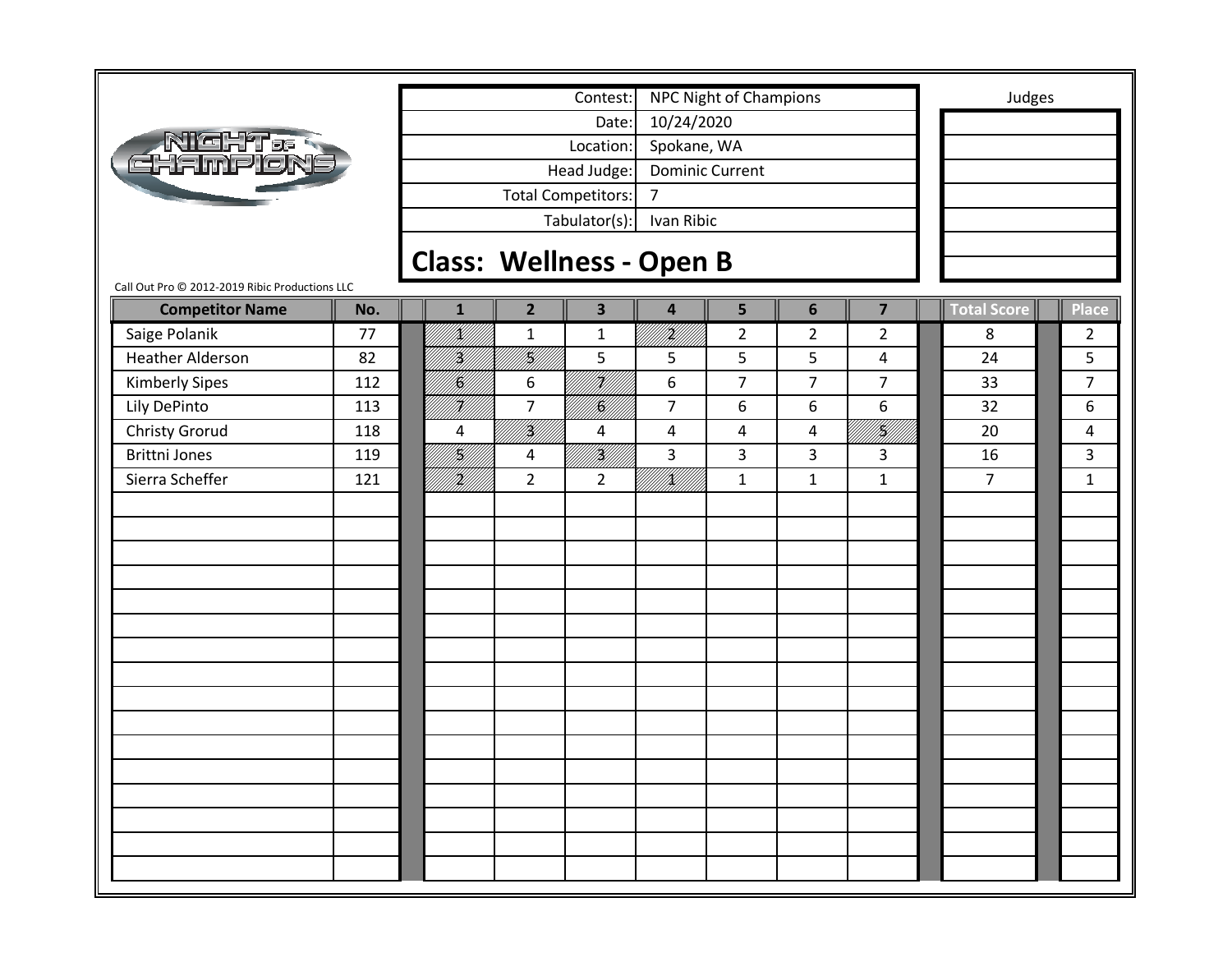|                                                |     |                                                                             |              |                                 | Contest:                |                | <b>NPC Night of Champions</b> |                |                | Judges             |                |
|------------------------------------------------|-----|-----------------------------------------------------------------------------|--------------|---------------------------------|-------------------------|----------------|-------------------------------|----------------|----------------|--------------------|----------------|
|                                                |     |                                                                             |              |                                 | Date:                   | 10/24/2020     |                               |                |                |                    |                |
| <b>NIGHT &amp;</b>                             |     | Location:<br>Head Judge:<br><b>Total Competitors:</b><br>6<br>Tabulator(s): |              |                                 |                         | Spokane, WA    |                               |                |                |                    |                |
| Hampion                                        |     |                                                                             |              |                                 |                         |                | <b>Dominic Current</b>        |                |                |                    |                |
|                                                |     |                                                                             |              |                                 |                         |                |                               |                |                |                    |                |
|                                                |     |                                                                             |              |                                 |                         | Ivan Ribic     |                               |                |                |                    |                |
|                                                |     |                                                                             |              |                                 |                         |                |                               |                |                |                    |                |
| Call Out Pro © 2012-2019 Ribic Productions LLC |     |                                                                             |              | <b>Class: Wellness - Open C</b> |                         |                |                               |                |                |                    |                |
| <b>Competitor Name</b>                         | No. |                                                                             | $\mathbf{1}$ | $\overline{2}$                  | $\overline{\mathbf{3}}$ | 4              | 5                             | $6\phantom{1}$ | $\overline{7}$ | <b>Total Score</b> | <b>Place</b>   |
| Nishee Jordan                                  | 91  |                                                                             | <br> }       | 3                               | 4                       | 4              | 4                             | 4              | UMA<br>U       | 19                 | 4              |
| Rebecca Siegel                                 | 93  |                                                                             | H)           | 5                               | 6                       | 6              | 5                             | 6              | UM <b>B</b> U  | 28                 | 6              |
| <b>Kelly Brook</b>                             | 94  |                                                                             | H)<br>M)     | <br> K                          | 5                       | 5              | 6                             | 5              | 5              | 26                 | 5              |
| Cassie Bourland                                | 97  |                                                                             | HM<br>Mil    | $\overline{2}$                  | 3                       | $\overline{2}$ | 3                             | $\overline{2}$ | WAN<br>PANIN   | 12                 | $\overline{2}$ |
| Natasha Peay Knight                            | 122 |                                                                             | /K//         | <br> }<br> }                    | $\mathbf 1$             | $\mathbf{1}$   | $\mathbf{1}$                  | $\mathbf{1}$   | $\mathbf{1}$   | 5                  | $\mathbf{1}$   |
| Savannah Wood                                  | 123 |                                                                             | 3            | MM <b>SA</b><br>MMM             | irildi<br>Mille         | 3              | $\overline{2}$                | 3              | 4              | 15                 | $\overline{3}$ |
|                                                |     |                                                                             |              |                                 |                         |                |                               |                |                |                    |                |
|                                                |     |                                                                             |              |                                 |                         |                |                               |                |                |                    |                |
|                                                |     |                                                                             |              |                                 |                         |                |                               |                |                |                    |                |
|                                                |     |                                                                             |              |                                 |                         |                |                               |                |                |                    |                |
|                                                |     |                                                                             |              |                                 |                         |                |                               |                |                |                    |                |
|                                                |     |                                                                             |              |                                 |                         |                |                               |                |                |                    |                |
|                                                |     |                                                                             |              |                                 |                         |                |                               |                |                |                    |                |
|                                                |     |                                                                             |              |                                 |                         |                |                               |                |                |                    |                |
|                                                |     |                                                                             |              |                                 |                         |                |                               |                |                |                    |                |
|                                                |     |                                                                             |              |                                 |                         |                |                               |                |                |                    |                |
|                                                |     |                                                                             |              |                                 |                         |                |                               |                |                |                    |                |
|                                                |     |                                                                             |              |                                 |                         |                |                               |                |                |                    |                |
|                                                |     |                                                                             |              |                                 |                         |                |                               |                |                |                    |                |
|                                                |     |                                                                             |              |                                 |                         |                |                               |                |                |                    |                |
|                                                |     |                                                                             |              |                                 |                         |                |                               |                |                |                    |                |
|                                                |     |                                                                             |              |                                 |                         |                |                               |                |                |                    |                |
|                                                |     |                                                                             |              |                                 |                         |                |                               |                |                |                    |                |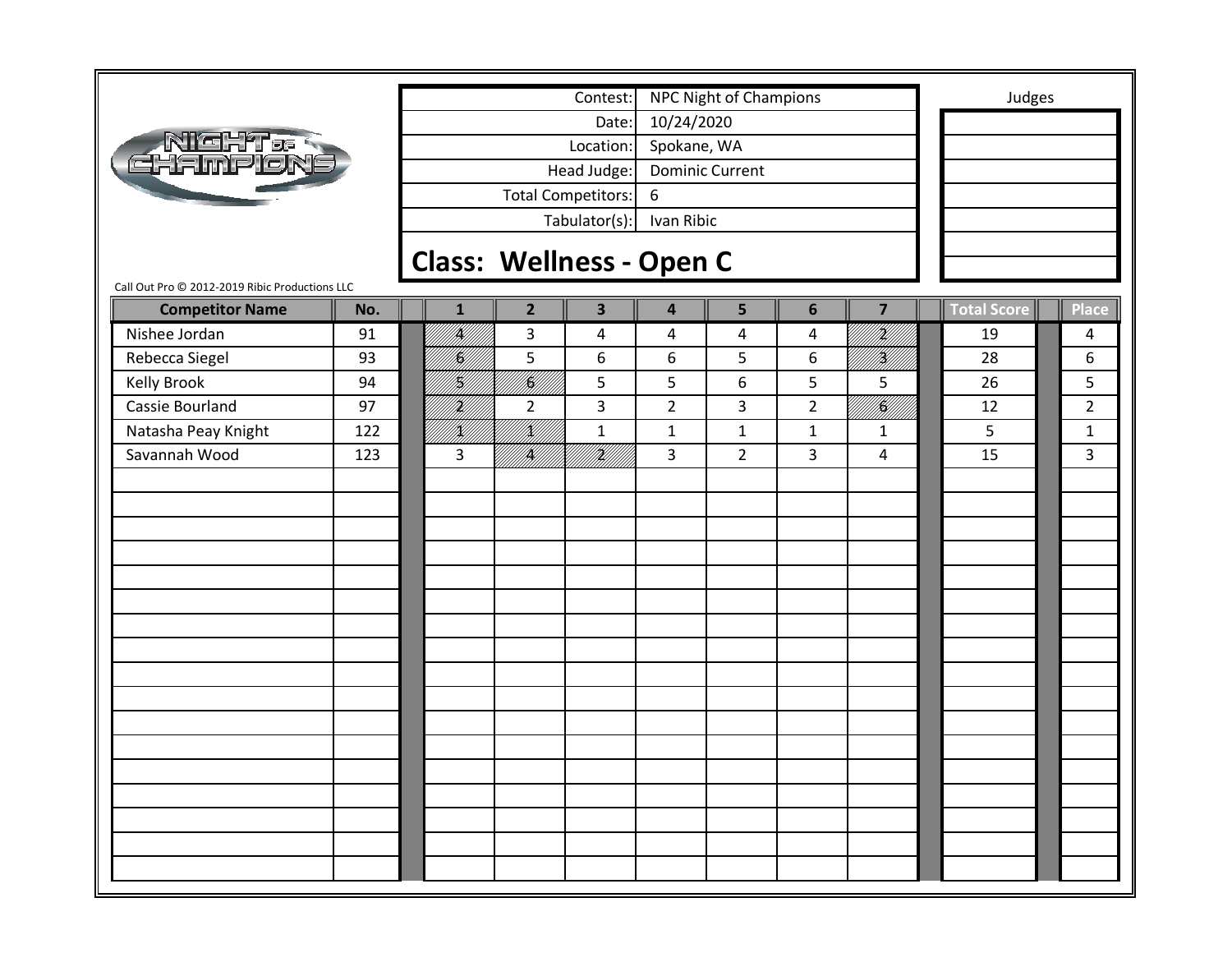|                                                |     | Contest:<br>Date:<br>Location: |                |                           |                         | NPC Night of Champions |                |                | Judges      |                |
|------------------------------------------------|-----|--------------------------------|----------------|---------------------------|-------------------------|------------------------|----------------|----------------|-------------|----------------|
|                                                |     |                                |                |                           | 10/24/2020              |                        |                |                |             |                |
|                                                |     |                                |                |                           | Spokane, WA             |                        |                |                |             |                |
| <b>NIGHT &amp; R</b><br>GHAMPION               |     |                                |                | Head Judge:               |                         | <b>Dominic Current</b> |                |                |             |                |
|                                                |     |                                |                | <b>Total Competitors:</b> | $\overline{3}$          |                        |                |                |             |                |
|                                                |     |                                |                | Tabulator(s):             | Ivan Ribic              |                        |                |                |             |                |
|                                                |     |                                |                |                           |                         |                        |                |                |             |                |
| Call Out Pro @ 2012-2019 Ribic Productions LLC |     | <b>Class: Overall Wellness</b> |                |                           |                         |                        |                |                |             |                |
| <b>Competitor Name</b>                         | No. | $\mathbf{1}$                   | $\overline{2}$ | $\overline{\mathbf{3}}$   | $\overline{\mathbf{4}}$ | 5                      | $6\phantom{1}$ | $\overline{7}$ | Total Score | <b>Place</b>   |
| Cristell Zaldivar                              | 117 | /K/                            | /K//           | 3                         | $\mathbf{1}$            | $\mathbf{1}$           | $\mathbf{1}$   | $\overline{2}$ | 8           | $\mathbf{1}$   |
| Sierra Scheffer                                | 121 | $\overline{2}$                 | H)<br>131      | <u>Mill</u>               | $\overline{3}$          | 2.0                    | $\overline{3}$ | 1.0            | 11          | $\overline{3}$ |
| Natasha Peay Knight                            | 122 | IKUN.                          | 2.0            | 2 <sup>1</sup>            | 2.0                     | .<br>Film              | 2.0            | 3 <sup>1</sup> | 11          | 2 <sup>1</sup> |
|                                                |     |                                |                |                           |                         |                        |                |                |             |                |
|                                                |     |                                |                |                           |                         |                        |                |                |             |                |
|                                                |     |                                |                |                           |                         |                        |                |                |             |                |
|                                                |     |                                |                |                           |                         |                        |                |                |             |                |
|                                                |     |                                |                |                           |                         |                        |                |                |             |                |
|                                                |     |                                |                |                           |                         |                        |                |                |             |                |
|                                                |     |                                |                |                           |                         |                        |                |                |             |                |
|                                                |     |                                |                |                           |                         |                        |                |                |             |                |
|                                                |     |                                |                |                           |                         |                        |                |                |             |                |
|                                                |     |                                |                |                           |                         |                        |                |                |             |                |
|                                                |     |                                |                |                           |                         |                        |                |                |             |                |
|                                                |     |                                |                |                           |                         |                        |                |                |             |                |
|                                                |     |                                |                |                           |                         |                        |                |                |             |                |
|                                                |     |                                |                |                           |                         |                        |                |                |             |                |
|                                                |     |                                |                |                           |                         |                        |                |                |             |                |
|                                                |     |                                |                |                           |                         |                        |                |                |             |                |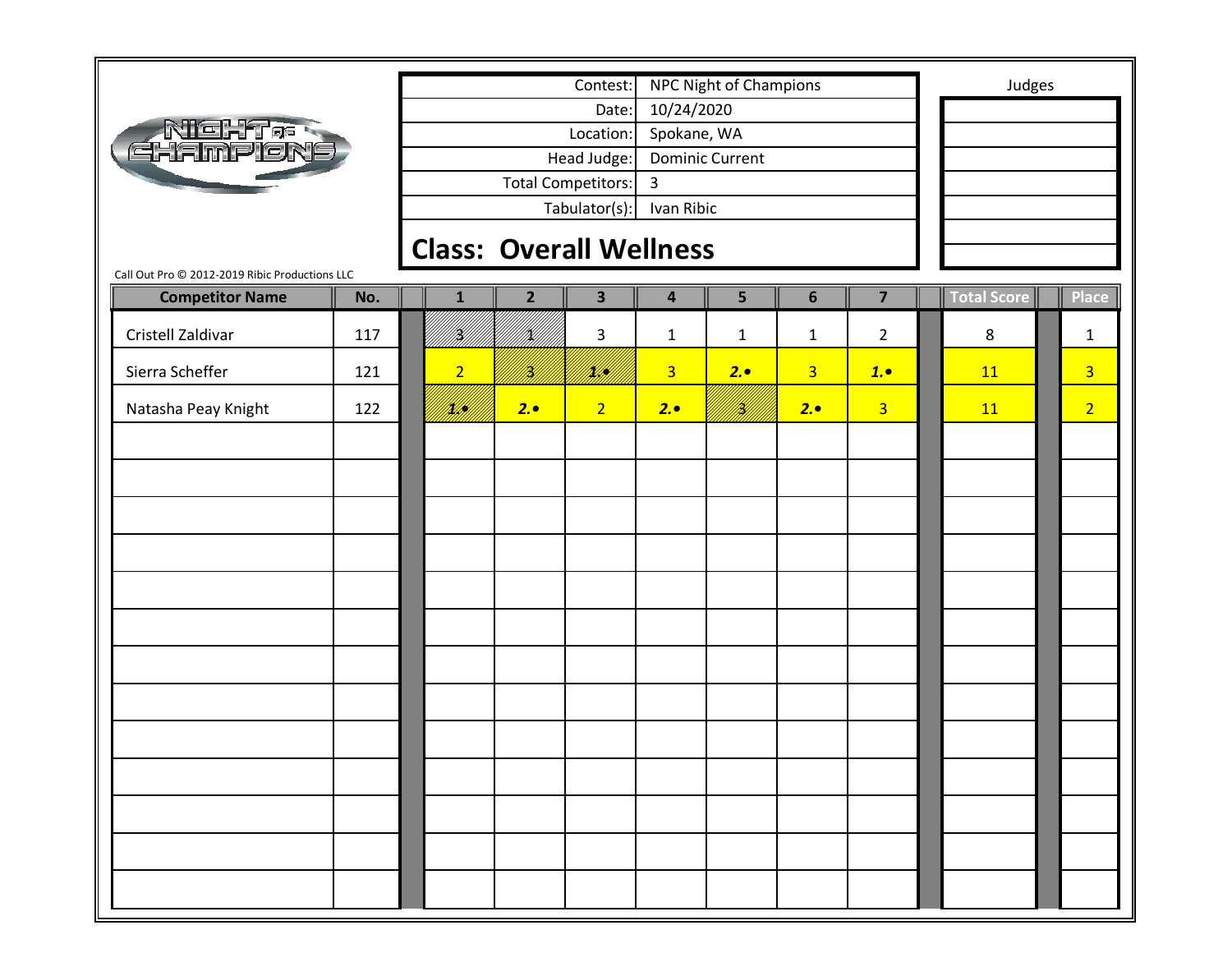|                                                |     |                                                                     |                             | Contest:                |                | <b>NPC Night of Champions</b> |                          |                | Judges             |                |
|------------------------------------------------|-----|---------------------------------------------------------------------|-----------------------------|-------------------------|----------------|-------------------------------|--------------------------|----------------|--------------------|----------------|
|                                                |     | Date:<br>Location:<br>Head Judge:<br><b>Total Competitors:</b><br>6 |                             |                         | 10/24/2020     |                               |                          |                |                    |                |
| <b>ATENT &amp; RIGHT &amp;</b>                 |     |                                                                     |                             |                         | Spokane, WA    |                               |                          |                |                    |                |
|                                                |     |                                                                     |                             |                         |                | <b>Dominic Current</b>        |                          |                |                    |                |
|                                                |     |                                                                     |                             |                         |                |                               |                          |                |                    |                |
|                                                |     |                                                                     |                             | Tabulator(s):           | Ivan Ribic     |                               |                          |                |                    |                |
|                                                |     |                                                                     |                             |                         |                |                               |                          |                |                    |                |
|                                                |     |                                                                     | Class: Bikini - Masters 50+ |                         |                |                               |                          |                |                    |                |
| Call Out Pro © 2012-2019 Ribic Productions LLC |     |                                                                     |                             |                         |                |                               |                          |                |                    |                |
| <b>Competitor Name</b>                         | No. | $\mathbf{1}$                                                        | $\overline{2}$              | $\overline{\mathbf{3}}$ | 4              | 5                             | 6                        | $\overline{7}$ | <b>Total Score</b> | <b>Place</b>   |
| <b>Stephanie Breck</b>                         | 79  | 3                                                                   | 3                           | 3                       | 3              | UKT)<br>UNIT                  | erik<br>Muhim            | 3              | 15                 | 3              |
| Robbin Morton                                  | 124 | fill<br>Fill                                                        | 5                           | <br> K                  | 5              | 6                             | 5                        | 5              | 26                 | 5              |
| Laurie Bren                                    | 125 | <br> Ka                                                             | 6                           | 5                       | 6              | 5                             | <br> W                   | 6              | 28                 | 6              |
| Denise Pearson                                 | 126 | <br> }                                                              | 4                           | 4                       | $\overline{4}$ | $\overline{\mathbf{4}}$       | <b>  </b><br> } <b> </b> | $\overline{4}$ | 20                 | 4              |
| Debbie Stevens                                 | 127 | H)<br>M                                                             | $\overline{2}$              | $\overline{2}$          | $\overline{2}$ | !!!#!!!!                      | $\overline{2}$           | $\overline{2}$ | 10                 | $\overline{2}$ |
| Janine Nicholson                               | 128 | K                                                                   | <br>  <br> }                | $\mathbf{1}$            | $\mathbf{1}$   | $\mathbf{1}$                  | $\mathbf{1}$             | $\mathbf{1}$   | 5                  | $\mathbf{1}$   |
|                                                |     |                                                                     |                             |                         |                |                               |                          |                |                    |                |
|                                                |     |                                                                     |                             |                         |                |                               |                          |                |                    |                |
|                                                |     |                                                                     |                             |                         |                |                               |                          |                |                    |                |
|                                                |     |                                                                     |                             |                         |                |                               |                          |                |                    |                |
|                                                |     |                                                                     |                             |                         |                |                               |                          |                |                    |                |
|                                                |     |                                                                     |                             |                         |                |                               |                          |                |                    |                |
|                                                |     |                                                                     |                             |                         |                |                               |                          |                |                    |                |
|                                                |     |                                                                     |                             |                         |                |                               |                          |                |                    |                |
|                                                |     |                                                                     |                             |                         |                |                               |                          |                |                    |                |
|                                                |     |                                                                     |                             |                         |                |                               |                          |                |                    |                |
|                                                |     |                                                                     |                             |                         |                |                               |                          |                |                    |                |
|                                                |     |                                                                     |                             |                         |                |                               |                          |                |                    |                |
|                                                |     |                                                                     |                             |                         |                |                               |                          |                |                    |                |
|                                                |     |                                                                     |                             |                         |                |                               |                          |                |                    |                |
|                                                |     |                                                                     |                             |                         |                |                               |                          |                |                    |                |
|                                                |     |                                                                     |                             |                         |                |                               |                          |                |                    |                |
|                                                |     |                                                                     |                             |                         |                |                               |                          |                |                    |                |
|                                                |     |                                                                     |                             |                         |                |                               |                          |                |                    |                |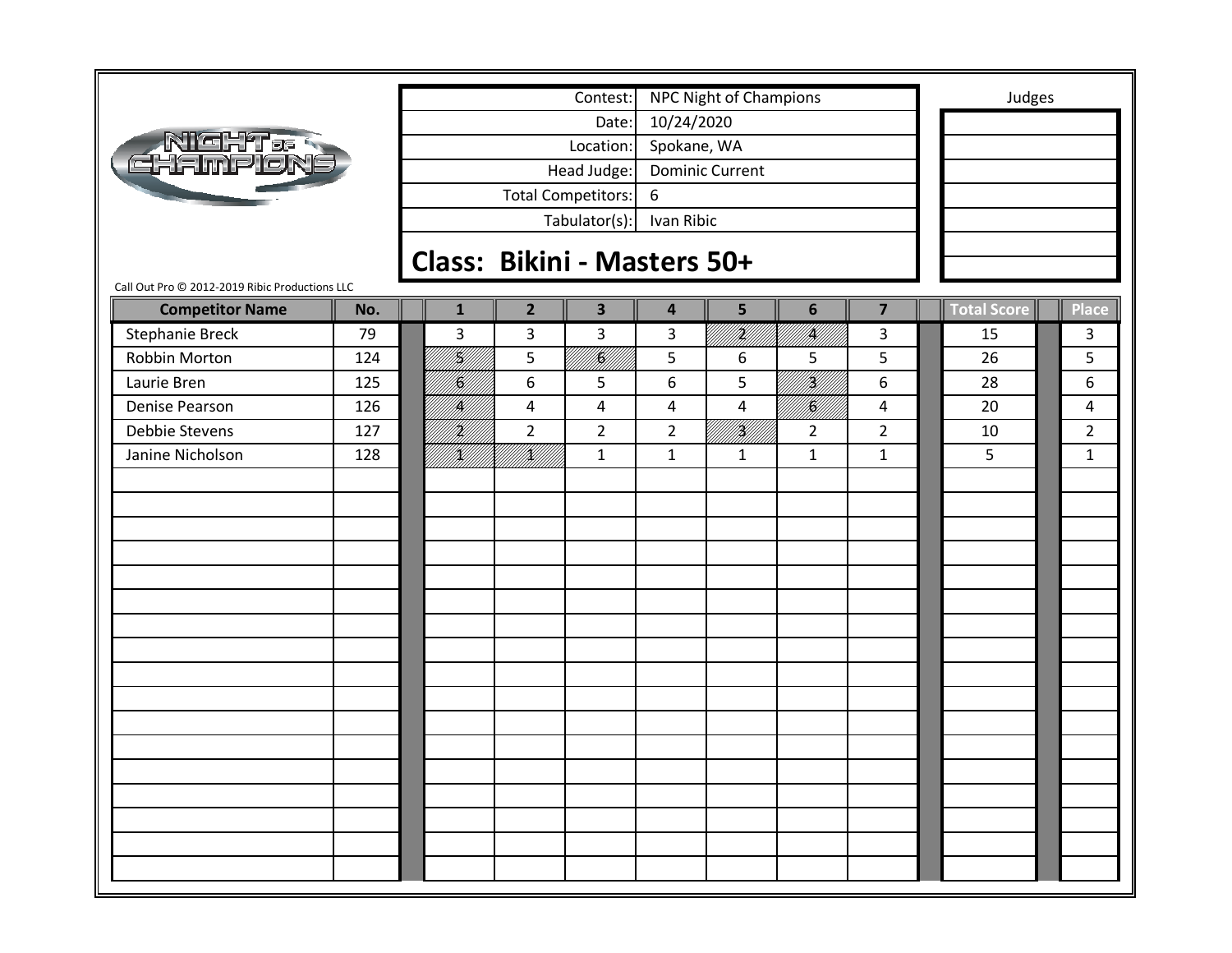|                                                |     |              |                             | Contest:                |                         | <b>NPC Night of Champions</b> |                |                         | Judges             |                |
|------------------------------------------------|-----|--------------|-----------------------------|-------------------------|-------------------------|-------------------------------|----------------|-------------------------|--------------------|----------------|
|                                                |     |              |                             | Date:                   | 10/24/2020              |                               |                |                         |                    |                |
| <u>richt e </u>                                |     |              |                             | Location:               | Spokane, WA             |                               |                |                         |                    |                |
|                                                |     |              |                             | Head Judge:             |                         | <b>Dominic Current</b>        |                |                         |                    |                |
|                                                |     |              | <b>Total Competitors:</b>   |                         | 9                       |                               |                |                         |                    |                |
|                                                |     |              |                             | Tabulator(s):           | Ivan Ribic              |                               |                |                         |                    |                |
|                                                |     |              |                             |                         |                         |                               |                |                         |                    |                |
| Call Out Pro © 2012-2019 Ribic Productions LLC |     |              | Class: Bikini - Masters 45+ |                         |                         |                               |                |                         |                    |                |
| <b>Competitor Name</b>                         | No. | $\mathbf{1}$ | $\overline{2}$              | $\overline{\mathbf{3}}$ | $\overline{\mathbf{4}}$ | 5                             | $6\phantom{1}$ | $\overline{\mathbf{z}}$ | <b>Total Score</b> | Place          |
| <b>Stephanie Breck</b>                         | 79  | H)<br>M)     | IĶ)                         | 4                       | 3                       | $\overline{a}$                | 3              | $\overline{4}$          | 18                 | 4              |
| Robbin Morton                                  | 124 | <br> K       | H)                          | 9                       | 8                       | 9                             | 8              | 8                       | 42                 | 8              |
| Laurie Bren                                    | 125 | /K//         | I<br>M                      | 8                       | 9                       | 8                             | 9              | 9                       | 43                 | 9              |
| Debbie Stevens                                 | 127 | <br> }<br> } | H)<br>M                     | 5                       | 5                       | 5                             | 5              | 5                       | 25                 | 5              |
| Janine Nicholson                               | 128 | /K//         | /K//                        | $\mathbf{1}$            | $\mathbf{1}$            | $\mathbf{1}$                  | $\mathbf{1}$   | $\mathbf{1}$            | 5                  | $\mathbf{1}$   |
| <b>Ginger Harris</b>                           | 129 | 3            | 3                           | irild<br>Mille          | IĶI                     | 3                             | 4              | $\overline{3}$          | 16                 | 3              |
| Maria Borisch                                  | 130 | <br> <br> }  | <br> }<br> }                | 3                       | $\overline{2}$          | $\overline{2}$                | $\overline{2}$ | $2^{\circ}$             | 11                 | $\overline{2}$ |
| Courtney Smith                                 | 131 | II.          | H)<br>M/I                   | $\overline{7}$          | 6                       | 6                             | $\overline{7}$ | 6                       | 32                 | 6              |
| Kristin Frosaker                               | 132 | HII<br>MII   | fil<br>H                    | 6                       | $\overline{7}$          | $\overline{7}$                | 6              | $\overline{7}$          | 33                 | $\overline{7}$ |
|                                                |     |              |                             |                         |                         |                               |                |                         |                    |                |
|                                                |     |              |                             |                         |                         |                               |                |                         |                    |                |
|                                                |     |              |                             |                         |                         |                               |                |                         |                    |                |
|                                                |     |              |                             |                         |                         |                               |                |                         |                    |                |
|                                                |     |              |                             |                         |                         |                               |                |                         |                    |                |
|                                                |     |              |                             |                         |                         |                               |                |                         |                    |                |
|                                                |     |              |                             |                         |                         |                               |                |                         |                    |                |
|                                                |     |              |                             |                         |                         |                               |                |                         |                    |                |
|                                                |     |              |                             |                         |                         |                               |                |                         |                    |                |
|                                                |     |              |                             |                         |                         |                               |                |                         |                    |                |
|                                                |     |              |                             |                         |                         |                               |                |                         |                    |                |
|                                                |     |              |                             |                         |                         |                               |                |                         |                    |                |
|                                                |     |              |                             |                         |                         |                               |                |                         |                    |                |
|                                                |     |              |                             |                         |                         |                               |                |                         |                    |                |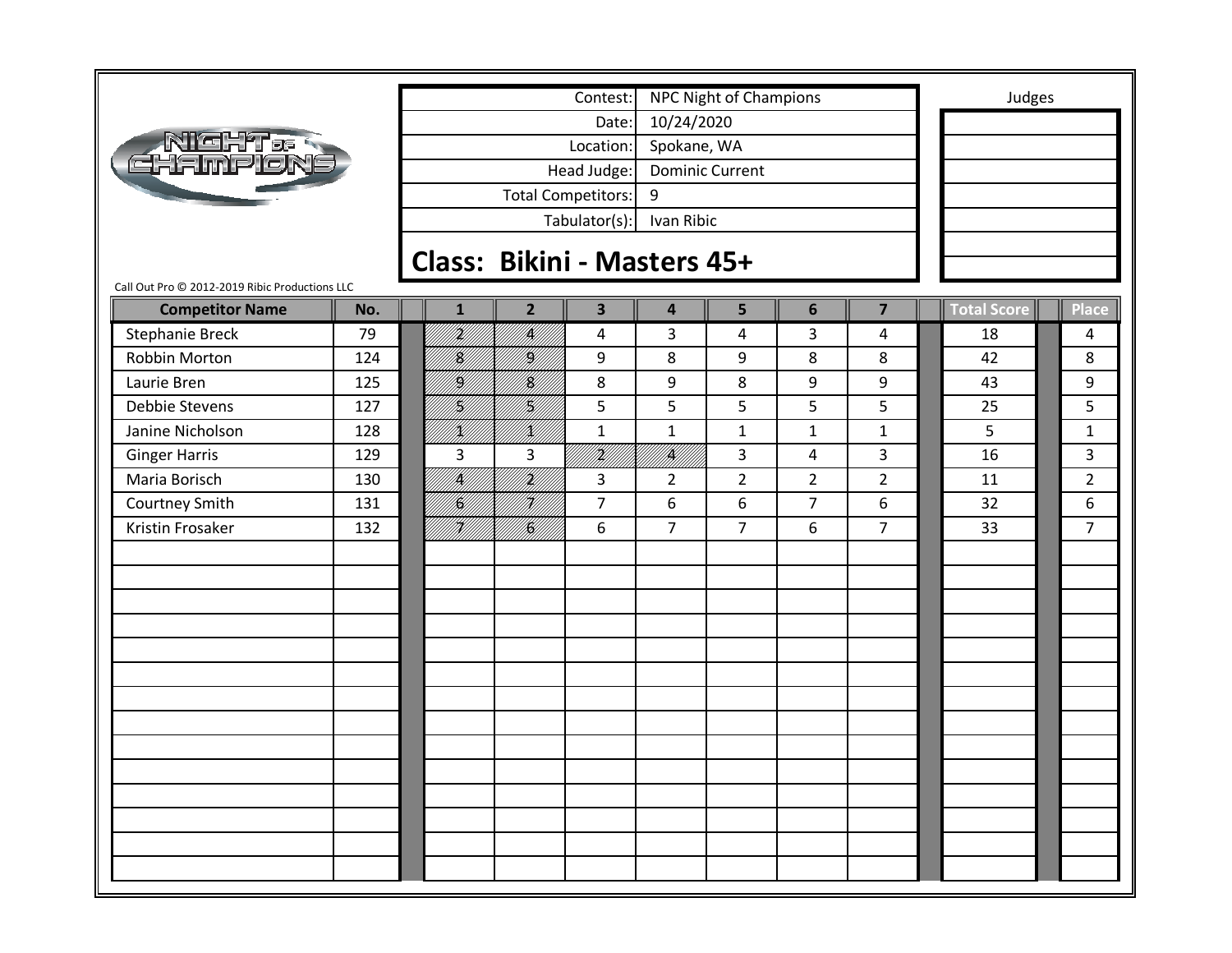|                                                |     |                 |                | Contest:                    |                         | <b>NPC Night of Champions</b> |                          |                           |                    | Judges |                |
|------------------------------------------------|-----|-----------------|----------------|-----------------------------|-------------------------|-------------------------------|--------------------------|---------------------------|--------------------|--------|----------------|
|                                                |     |                 |                | Date:                       | 10/24/2020              |                               |                          |                           |                    |        |                |
| <u>R IGHT os</u>                               |     |                 |                | Location:                   | Spokane, WA             |                               |                          |                           |                    |        |                |
|                                                |     |                 |                | Head Judge:                 |                         | <b>Dominic Current</b>        |                          |                           |                    |        |                |
|                                                |     |                 |                | <b>Total Competitors:</b>   | 11                      |                               |                          |                           |                    |        |                |
|                                                |     |                 |                | Tabulator(s):               | Ivan Ribic              |                               |                          |                           |                    |        |                |
|                                                |     |                 |                | Class: Bikini - Masters 40+ |                         |                               |                          |                           |                    |        |                |
| Call Out Pro © 2012-2019 Ribic Productions LLC |     |                 |                |                             |                         |                               |                          |                           |                    |        |                |
| <b>Competitor Name</b>                         | No. | $\mathbf{1}$    | $\overline{2}$ | $\overline{\mathbf{3}}$     | $\overline{\mathbf{4}}$ | 5                             | $6\phantom{1}$           | $\overline{\mathbf{z}}$   | <b>Total Score</b> |        | Place          |
| Debbie Stevens                                 | 127 | 10              | 10             | 10                          | 10                      | <b>  </b><br> } <b> </b>      | 10                       | UMKU<br>UM <del>K</del> U | 50                 |        | 10             |
| Janine Nicholson                               | 128 | $\overline{2}$  | $\overline{2}$ | <br>   <b> </b><br> }       | $\overline{2}$          | <b>  </b><br> }               | $\overline{2}$           | $\mathbf{1}$              | 9                  |        | $\overline{2}$ |
| <b>Ginger Harris</b>                           | 129 | 5               | 5              | K                           | U<br>  <br> }           | 5                             | 5                        | 5                         | 25                 |        | 5              |
| Maria Borisch                                  | 130 | irildi<br>Milli | 4              | H)<br>M                     | 3                       | 4                             | 4                        | 4                         | 19                 |        | 4              |
| Courtney Smith                                 | 131 | <br> }<br> }    | 9              | 9                           | 9                       | 8                             | 9                        | F <b>K</b> UN             | 44                 |        | 9              |
| <b>Shelley Harrison</b>                        | 133 | 8               | 8              | 8                           | 8                       | / <b>/////</b>                | Fill I                   | 9                         | 41                 |        | 8              |
| <b>Brandi Sallee</b>                           | 134 | /KU             | 6              | 6                           | Y<br> }                 | 6                             | 6                        | 6                         | 30                 |        | 6              |
| <b>Stephanie Sills</b>                         | 135 | /KK//           | 11             | 11                          | 11                      | 11                            | 11                       | /KK//                     | 55                 |        | 11             |
| Katherine Hood                                 | 136 | HM<br>M//       | $\overline{7}$ | $\overline{7}$              | $\overline{7}$          | $\overline{7}$                | <b>  </b><br> } <b> </b> | 8                         | 36                 |        | $\overline{7}$ |
| Jill Humphrey                                  | 137 | <u>K</u> U      | $\mathbf{1}$   | K                           | $\mathbf{1}$            | $\mathbf{1}$                  | $\mathbf{1}$             | $\overline{2}$            | 6                  |        | $\mathbf{1}$   |
| Adrienne Hunter                                | 138 | <b>  </b><br> } | 3              | 3                           | 4                       | fi Killi                      | 3                        | 3                         | 16                 |        | 3              |
|                                                |     |                 |                |                             |                         |                               |                          |                           |                    |        |                |
|                                                |     |                 |                |                             |                         |                               |                          |                           |                    |        |                |
|                                                |     |                 |                |                             |                         |                               |                          |                           |                    |        |                |
|                                                |     |                 |                |                             |                         |                               |                          |                           |                    |        |                |
|                                                |     |                 |                |                             |                         |                               |                          |                           |                    |        |                |
|                                                |     |                 |                |                             |                         |                               |                          |                           |                    |        |                |
|                                                |     |                 |                |                             |                         |                               |                          |                           |                    |        |                |
|                                                |     |                 |                |                             |                         |                               |                          |                           |                    |        |                |
|                                                |     |                 |                |                             |                         |                               |                          |                           |                    |        |                |
|                                                |     |                 |                |                             |                         |                               |                          |                           |                    |        |                |
|                                                |     |                 |                |                             |                         |                               |                          |                           |                    |        |                |
|                                                |     |                 |                |                             |                         |                               |                          |                           |                    |        |                |
|                                                |     |                 |                |                             |                         |                               |                          |                           |                    |        |                |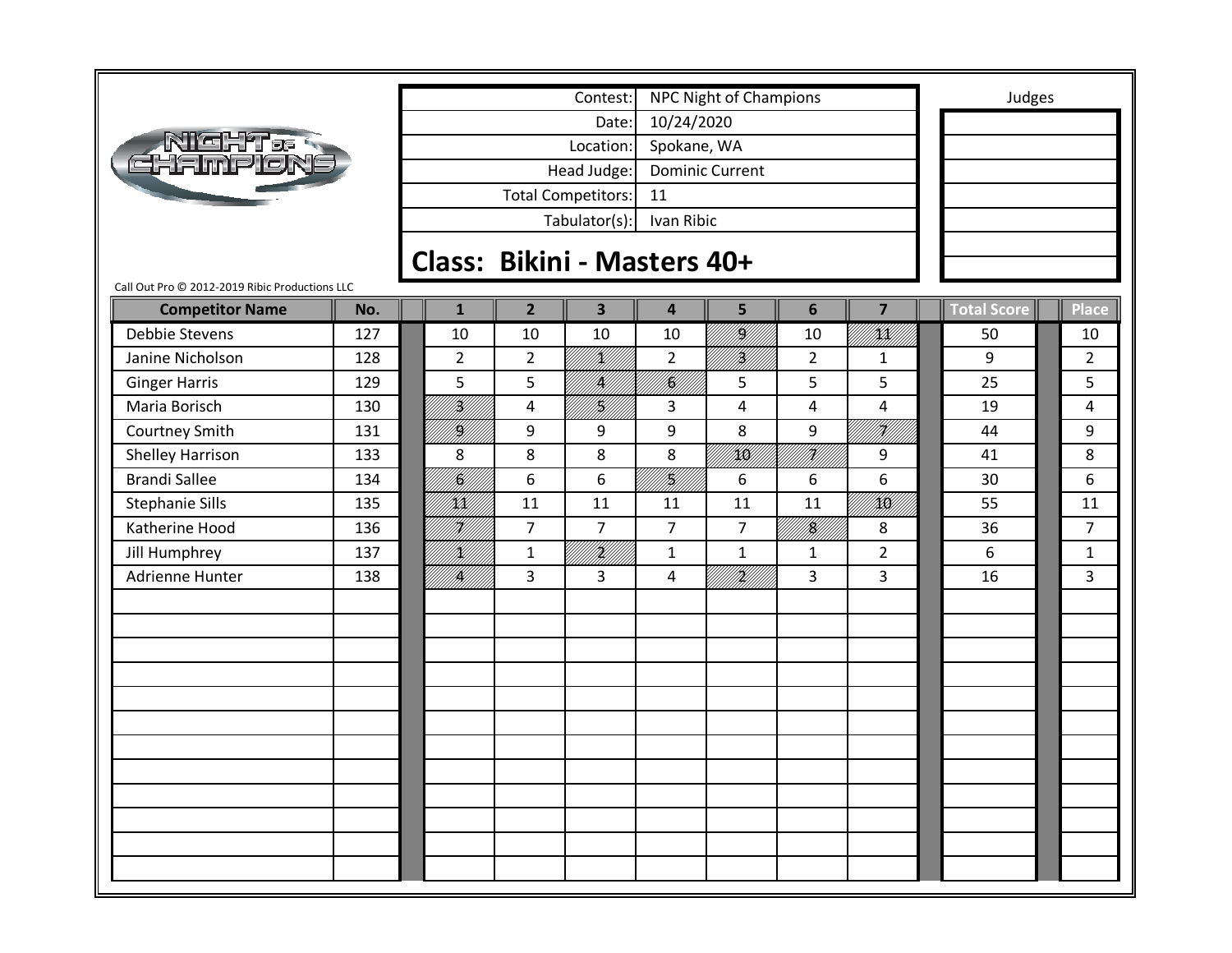|                                                |     |                                               |                                  |                         |                         | <b>NPC Night of Champions</b> |                            |                | Judges             |                |
|------------------------------------------------|-----|-----------------------------------------------|----------------------------------|-------------------------|-------------------------|-------------------------------|----------------------------|----------------|--------------------|----------------|
|                                                |     | Contest:<br>Date:<br>Location:<br>Head Judge: |                                  |                         |                         |                               |                            |                |                    |                |
|                                                |     |                                               |                                  |                         | 10/24/2020              |                               |                            |                |                    |                |
| <b>NIGHT&amp;R</b><br>EHAMPLON                 |     |                                               |                                  |                         | Spokane, WA             |                               |                            |                |                    |                |
|                                                |     |                                               |                                  |                         |                         | <b>Dominic Current</b>        |                            |                |                    |                |
|                                                |     |                                               | <b>Total Competitors:</b>        |                         | 8                       |                               |                            |                |                    |                |
|                                                |     |                                               |                                  | Tabulator(s):           | Ivan Ribic              |                               |                            |                |                    |                |
|                                                |     |                                               | <b>Class: Bikini Masters 35A</b> |                         |                         |                               |                            |                |                    |                |
| Call Out Pro © 2012-2019 Ribic Productions LLC |     |                                               |                                  |                         |                         |                               |                            |                |                    |                |
| <b>Competitor Name</b>                         | No. | $\mathbf{1}$                                  | $\overline{2}$                   | $\overline{\mathbf{3}}$ | $\overline{\mathbf{4}}$ | 5                             | 6                          | $\overline{7}$ | <b>Total Score</b> | <b>Place</b>   |
| Nishee Jordan                                  | 91  | <br> }<br> }                                  | /K//                             | $\mathbf{1}$            | $\mathbf 1$             | $\mathbf 1$                   | $\mathbf{1}$               | $\mathbf{1}$   | 5                  | 1              |
| Luz Katherine Lazaro Lopez                     | 108 | IĶ/                                           | 4                                | 4                       | 4                       | <br> }<br> }                  | 5                          | $\overline{4}$ | 21                 | $\overline{4}$ |
| <b>Brittany Haas</b>                           | 109 | <u>H</u><br>M                                 | $\overline{2}$                   | $\overline{2}$          | $\overline{2}$          | $\overline{2}$                | irildi<br>Milli            | $\overline{2}$ | 10                 | $\overline{2}$ |
| Katherine Hood                                 | 136 | fil<br>M                                      | <br> K                           | 6                       | 6                       | 6                             | 6                          | 6              | 30                 | 6              |
| Sarah Brawley                                  | 139 | 3                                             | 3                                | 3                       | 3                       | 3                             | <b>   </b><br>   <b>  </b> | NAN<br>FANNI   | 15                 | 3              |
| <b>Kylene Owens</b>                            | 140 | HU<br>MU                                      | H)<br>M}}                        | $\overline{7}$          | $\overline{7}$          | $\overline{7}$                | $\overline{7}$             | $\overline{7}$ | 35                 | $\overline{7}$ |
| Krystal Hunt                                   | 141 | 5                                             | /K/                              | 5                       | 5                       | 4                             | 4                          | <br> }<br> }   | 23                 | 5              |
| Rizalina Yablokova                             | 146 | <b>  </b><br> } <b> </b>                      | <br> <br> }                      | 8                       | 8                       | 8                             | 8                          | 8              | 40                 | 8              |
|                                                |     |                                               |                                  |                         |                         |                               |                            |                |                    |                |
|                                                |     |                                               |                                  |                         |                         |                               |                            |                |                    |                |
|                                                |     |                                               |                                  |                         |                         |                               |                            |                |                    |                |
|                                                |     |                                               |                                  |                         |                         |                               |                            |                |                    |                |
|                                                |     |                                               |                                  |                         |                         |                               |                            |                |                    |                |
|                                                |     |                                               |                                  |                         |                         |                               |                            |                |                    |                |
|                                                |     |                                               |                                  |                         |                         |                               |                            |                |                    |                |
|                                                |     |                                               |                                  |                         |                         |                               |                            |                |                    |                |
|                                                |     |                                               |                                  |                         |                         |                               |                            |                |                    |                |
|                                                |     |                                               |                                  |                         |                         |                               |                            |                |                    |                |
|                                                |     |                                               |                                  |                         |                         |                               |                            |                |                    |                |
|                                                |     |                                               |                                  |                         |                         |                               |                            |                |                    |                |
|                                                |     |                                               |                                  |                         |                         |                               |                            |                |                    |                |
|                                                |     |                                               |                                  |                         |                         |                               |                            |                |                    |                |
|                                                |     |                                               |                                  |                         |                         |                               |                            |                |                    |                |
|                                                |     |                                               |                                  |                         |                         |                               |                            |                |                    |                |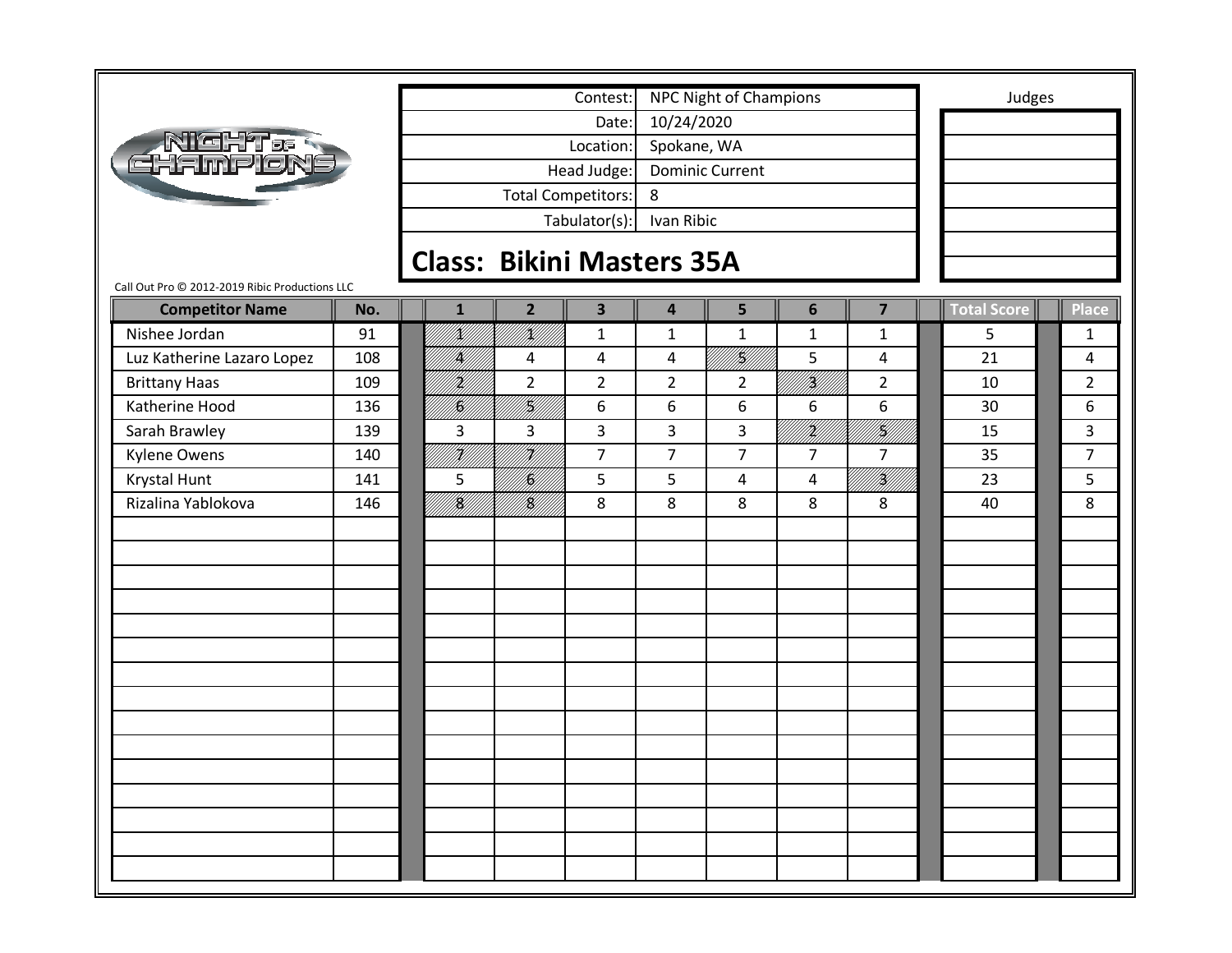| ľaHT os<br><u>Hampió</u> |
|--------------------------|
|--------------------------|

|                                                |     |                                  |                       | Contest:                  |                         | <b>NPC Night of Champions</b> |                 |                | Judges             |                |
|------------------------------------------------|-----|----------------------------------|-----------------------|---------------------------|-------------------------|-------------------------------|-----------------|----------------|--------------------|----------------|
|                                                |     |                                  |                       | Date:                     | 10/24/2020              |                               |                 |                |                    |                |
| <b>NIGHT &amp;</b>                             |     |                                  |                       | Location:                 | Spokane, WA             |                               |                 |                |                    |                |
| CHAMF                                          |     |                                  |                       | Head Judge:               |                         | <b>Dominic Current</b>        |                 |                |                    |                |
|                                                |     |                                  |                       | <b>Total Competitors:</b> | 8                       |                               |                 |                |                    |                |
|                                                |     |                                  |                       | Tabulator(s):             | Ivan Ribic              |                               |                 |                |                    |                |
|                                                |     |                                  |                       |                           |                         |                               |                 |                |                    |                |
|                                                |     | <b>Class: Bikini Masters 35B</b> |                       |                           |                         |                               |                 |                |                    |                |
| Call Out Pro © 2012-2019 Ribic Productions LLC |     |                                  |                       |                           |                         |                               |                 |                |                    |                |
| <b>Competitor Name</b>                         | No. | $\mathbf{1}$                     | $\overline{2}$        | $\overline{\mathbf{3}}$   | $\overline{\mathbf{4}}$ | 5                             | $6\phantom{1}6$ | $\overline{7}$ | <b>Total Score</b> | Place          |
| Janine Nicholson                               | 128 | <br> }                           | 3                     | irilli<br>Milli           | $\overline{2}$          | $\overline{2}$                | $\overline{2}$  | $\overline{2}$ | 11                 | $\overline{2}$ |
| Maria Borisch                                  | 130 | H<br> }                          | <br>  <b>  </b><br> } | 6                         | 6                       | 6                             | 6               | 6              | 30                 | 6              |
| Jill Humphrey                                  | 137 | H)<br>Kl                         | HM)                   | $\mathbf{1}$              | $\mathbf 1$             | $\mathbf{1}$                  | $\mathbf{1}$    | $\mathbf{1}$   | 5                  | $\mathbf{1}$   |
| Adrienne Hunter                                | 138 | H.                               | <br> }}               | 5                         | 5                       | 5                             | 5               | 5              | 25                 | 5              |
| Chalene Thompson                               | 142 | .<br>M                           | IĶ                    | 4                         | 4                       | 4                             | $\overline{4}$  | 4              | 20                 | 4              |
| Juli Bouma                                     | 143 | Y<br> Y                          | .<br>Mill             | 3                         | 3                       | 3                             | 3               | 3              | 15                 | 3              |
| Sara Roy                                       | 144 | H.                               | HM                    | $\overline{7}$            | $\overline{7}$          | $\overline{7}$                | $\overline{7}$  | $\overline{7}$ | 35                 | $\overline{7}$ |
| Courtney Johnson                               | 145 | <br> K                           | K                     | 8                         | 8                       | 8                             | 8               | 8              | 40                 | 8              |
|                                                |     |                                  |                       |                           |                         |                               |                 |                |                    |                |
|                                                |     |                                  |                       |                           |                         |                               |                 |                |                    |                |
|                                                |     |                                  |                       |                           |                         |                               |                 |                |                    |                |
|                                                |     |                                  |                       |                           |                         |                               |                 |                |                    |                |
|                                                |     |                                  |                       |                           |                         |                               |                 |                |                    |                |
|                                                |     |                                  |                       |                           |                         |                               |                 |                |                    |                |
|                                                |     |                                  |                       |                           |                         |                               |                 |                |                    |                |
|                                                |     |                                  |                       |                           |                         |                               |                 |                |                    |                |
|                                                |     |                                  |                       |                           |                         |                               |                 |                |                    |                |
|                                                |     |                                  |                       |                           |                         |                               |                 |                |                    |                |
|                                                |     |                                  |                       |                           |                         |                               |                 |                |                    |                |
|                                                |     |                                  |                       |                           |                         |                               |                 |                |                    |                |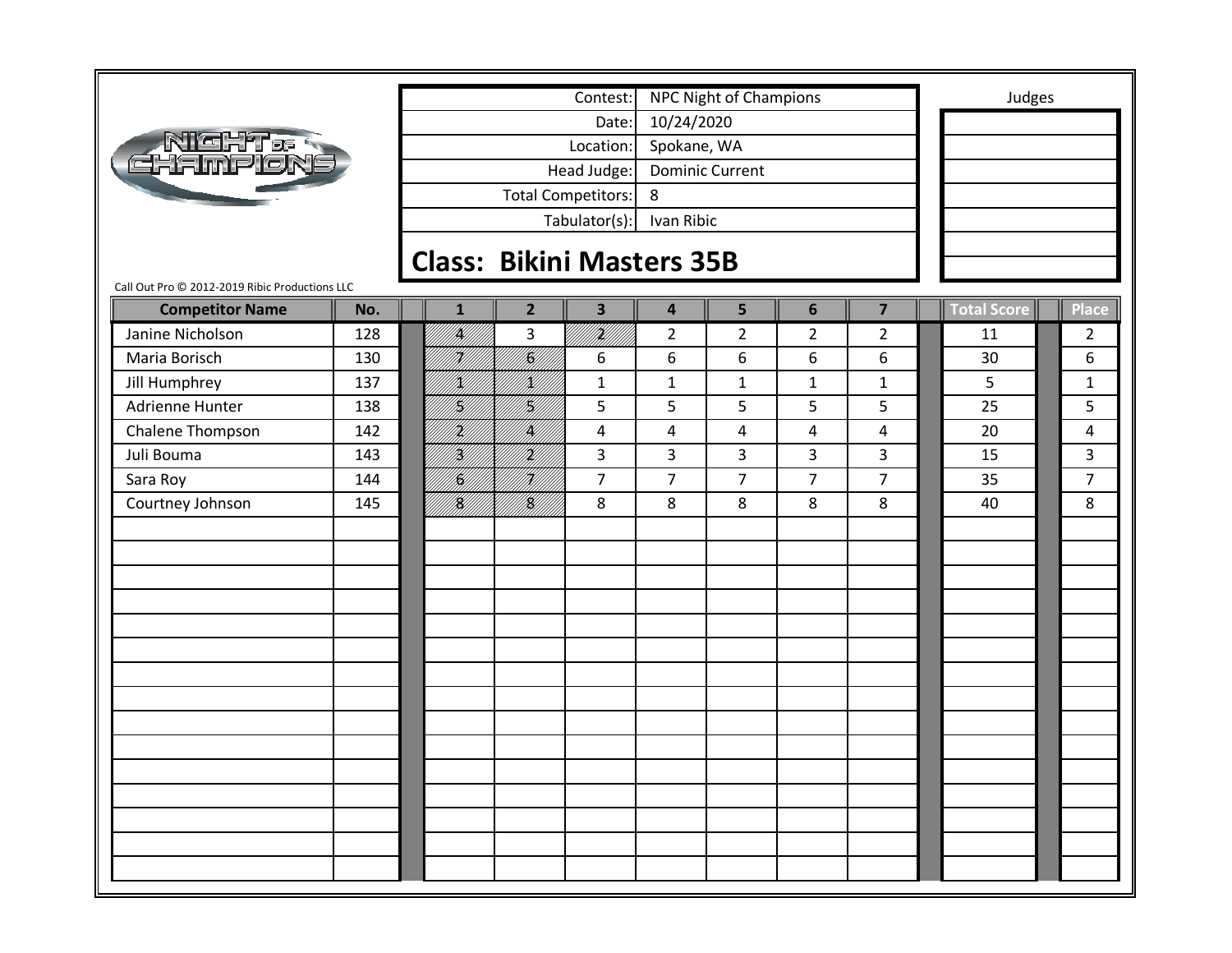|                                                |              |                | Contest:                |                         | NPC Night of Champions                  |                |                | Judges      |                |
|------------------------------------------------|--------------|----------------|-------------------------|-------------------------|-----------------------------------------|----------------|----------------|-------------|----------------|
|                                                |              |                | Date:                   | 10/24/2020              |                                         |                |                |             |                |
| <b>NIGHT &amp; S</b><br>GHAMPIONE              |              |                | Location:               | Spokane, WA             |                                         |                |                |             |                |
|                                                |              |                | Head Judge:             |                         | <b>Dominic Current</b>                  |                |                |             |                |
|                                                |              |                | Total Competitors:      | $\overline{2}$          |                                         |                |                |             |                |
|                                                |              |                | Tabulator(s):           | Ivan Ribic              |                                         |                |                |             |                |
|                                                |              |                |                         |                         | <b>Class: Overall Bikini Masters 35</b> |                |                |             |                |
| Call Out Pro @ 2012-2019 Ribic Productions LLC |              |                |                         |                         |                                         |                |                |             |                |
| <b>Competitor Name</b><br>No.                  | $\mathbf{1}$ | $\overline{2}$ | $\overline{\mathbf{3}}$ | $\overline{\mathbf{4}}$ | 5                                       | $6\phantom{1}$ | $\overline{7}$ | Total Score | <b>Place</b>   |
| Nishee Jordan<br>91                            | Hf           | H)<br>M        | $\overline{2}$          | $\overline{2}$          | $\overline{2}$                          | $\overline{2}$ | $\overline{2}$ | 10          | $\overline{2}$ |
| Jill Humphrey<br>137                           | IĶĮ,         | /K//           | 1                       | $\mathbf{1}$            | $\mathbf{1}$                            | $\mathbf{1}$   | $\mathbf{1}$   | 5           | $\mathbf{1}$   |
|                                                |              |                |                         |                         |                                         |                |                |             |                |
|                                                |              |                |                         |                         |                                         |                |                |             |                |
|                                                |              |                |                         |                         |                                         |                |                |             |                |
|                                                |              |                |                         |                         |                                         |                |                |             |                |
|                                                |              |                |                         |                         |                                         |                |                |             |                |
|                                                |              |                |                         |                         |                                         |                |                |             |                |
|                                                |              |                |                         |                         |                                         |                |                |             |                |
|                                                |              |                |                         |                         |                                         |                |                |             |                |
|                                                |              |                |                         |                         |                                         |                |                |             |                |
|                                                |              |                |                         |                         |                                         |                |                |             |                |
|                                                |              |                |                         |                         |                                         |                |                |             |                |
|                                                |              |                |                         |                         |                                         |                |                |             |                |
|                                                |              |                |                         |                         |                                         |                |                |             |                |
|                                                |              |                |                         |                         |                                         |                |                |             |                |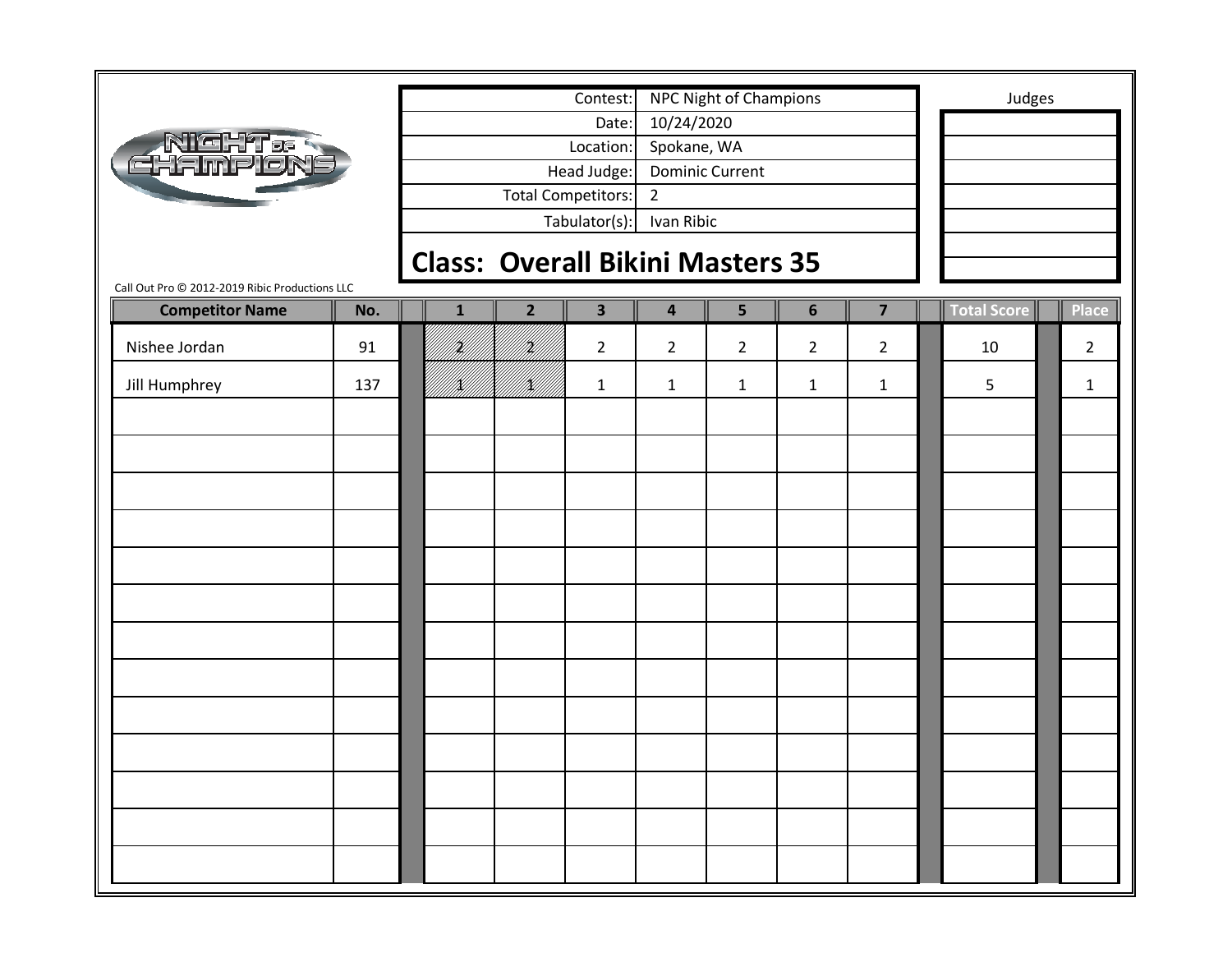|                                                |     |                     |                                    | Contest:                  |                         | NPC Night of Champions |                |                         |                    | Judges         |
|------------------------------------------------|-----|---------------------|------------------------------------|---------------------------|-------------------------|------------------------|----------------|-------------------------|--------------------|----------------|
|                                                |     |                     |                                    | Date:                     | 10/24/2020              |                        |                |                         |                    |                |
| <u>RICHTes</u>                                 |     |                     |                                    | Location:                 | Spokane, WA             |                        |                |                         |                    |                |
| CHAmr                                          |     |                     |                                    | Head Judge:               |                         | Michele Mayberry       |                |                         |                    |                |
|                                                |     |                     |                                    | <b>Total Competitors:</b> | $\overline{7}$          |                        |                |                         |                    |                |
|                                                |     |                     |                                    | Tabulator(s):             | Ivan Ribic              |                        |                |                         |                    |                |
|                                                |     |                     |                                    |                           |                         |                        |                |                         |                    |                |
| Call Out Pro @ 2012-2019 Ribic Productions LLC |     |                     | <b>Class: Bikini True Novice A</b> |                           |                         |                        |                |                         |                    |                |
| <b>Competitor Name</b>                         | No. | $\mathbf{1}$        | $\overline{2}$                     | $\overline{\mathbf{3}}$   | $\overline{\mathbf{4}}$ | 5                      | 6              | $\overline{\mathbf{z}}$ | <b>Total Score</b> | <b>Place</b>   |
| Piper Polanik                                  | 95  | HM   <br> }         | k   <br> }k                        | $\mathbf{1}$              | $\mathbf{1}$            | $\mathbf{1}$           | $\mathbf{1}$   | $\mathbf{1}$            | 5                  | $\mathbf{1}$   |
| <b>Brittany Russell</b>                        | 111 | <b>  </b><br> }     | 4                                  | $\overline{4}$            | 4                       | !!!#!!!!<br>////       | 4              | 3                       | 19                 | 4              |
| <b>Stephanie Sills</b>                         | 135 | HA<br>1 <b>3</b> 41 | <br> }<br> }                       | 5                         | 5                       | 5                      | 5              | 5                       | 25                 | 5              |
| Rizalina Yablokova                             | 146 | H)<br>V             | $\overline{7}$                     | $\overline{7}$            | $\overline{7}$          | <b>  </b><br> }<br> }  | $\overline{7}$ | 6                       | 34                 | $\overline{7}$ |
| <b>Marisol Watkins</b>                         | 147 | <br> }              | irildi<br>Mille                    | $\overline{2}$            | $\overline{2}$          | $\overline{2}$         | $\overline{2}$ | $\overline{2}$          | 10                 | $\overline{2}$ |
| Leah Lieuallen                                 | 149 | <br> <br> }         | 6                                  | 6                         | 6                       | <sup>4</sup> tt.ff///  | 6              | $\overline{7}$          | 31                 | 6              |
| Angelica Alvarado                              | 150 | <br> W              | 3                                  | 3                         | 3                       | <br>  <br> }           | 3              | $\overline{4}$          | 16                 | 3              |
|                                                |     |                     |                                    |                           |                         |                        |                |                         |                    |                |
|                                                |     |                     |                                    |                           |                         |                        |                |                         |                    |                |
|                                                |     |                     |                                    |                           |                         |                        |                |                         |                    |                |
|                                                |     |                     |                                    |                           |                         |                        |                |                         |                    |                |
|                                                |     |                     |                                    |                           |                         |                        |                |                         |                    |                |
|                                                |     |                     |                                    |                           |                         |                        |                |                         |                    |                |
|                                                |     |                     |                                    |                           |                         |                        |                |                         |                    |                |
|                                                |     |                     |                                    |                           |                         |                        |                |                         |                    |                |
|                                                |     |                     |                                    |                           |                         |                        |                |                         |                    |                |
|                                                |     |                     |                                    |                           |                         |                        |                |                         |                    |                |
|                                                |     |                     |                                    |                           |                         |                        |                |                         |                    |                |
|                                                |     |                     |                                    |                           |                         |                        |                |                         |                    |                |
|                                                |     |                     |                                    |                           |                         |                        |                |                         |                    |                |
|                                                |     |                     |                                    |                           |                         |                        |                |                         |                    |                |
|                                                |     |                     |                                    |                           |                         |                        |                |                         |                    |                |
|                                                |     |                     |                                    |                           |                         |                        |                |                         |                    |                |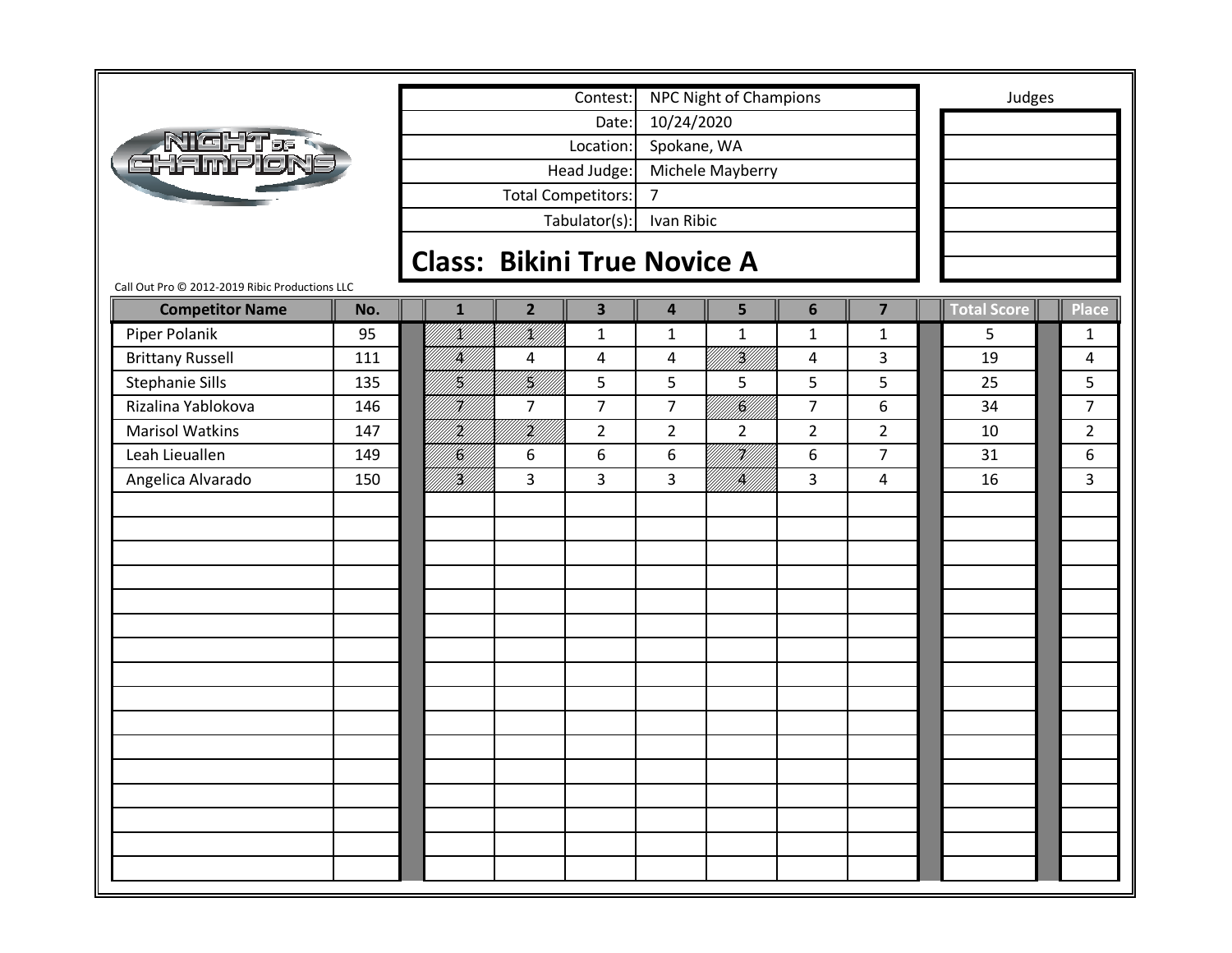| <b>dight of</b><br><b>EHAMPIÓ:</b> |
|------------------------------------|
|------------------------------------|

Tabulator(s): Ivan Ribic Head Judge: Michele Mayberry Total Competitors: 8 Date: 10/24/2020 Location: Spokane, WA Contest: NPC Night of Champions **Judges** 

### **Class: Bikini True Novice B**

Call Out Pro © 2012‐2019 Ribic Productions LLC

| <b>Competitor Name</b> | No. | $\mathbf{1}$     | $\overline{2}$ | $\overline{\mathbf{3}}$ | $\overline{\mathbf{4}}$ | 5                 | $6\phantom{1}6$ | $\overline{\mathbf{z}}$ | Total Score | Place          |
|------------------------|-----|------------------|----------------|-------------------------|-------------------------|-------------------|-----------------|-------------------------|-------------|----------------|
| <b>Kimberly Sipes</b>  | 112 | TK/<br>PH/       | <br> }<br> }   | 8                       | 8                       | $\,8\,$           | 8               | 8                       | 40          | 8              |
| Denise Pearson         | 126 | Hff.             | 6              | 6                       | <br> }<br> }            | $\boldsymbol{6}$  | 6               | 6                       | 30          | 6              |
| <b>Ginger Harris</b>   | 129 | 4                | 4              | <br> }<br> }            | 4                       | U<br>   <b>  </b> | $\pmb{4}$       | 5                       | 21          | 4              |
| Shelley Harrison       | 133 | <br> K           | 5              | 5                       | 5                       | <br> }<br> }      | 5               | 4                       | 24          | 5              |
| Dara Buggay            | 148 | <br> }<br> }     | III)<br>INN    | $\mathbf{1}$            | $\mathbf{1}$            | $\mathbf{1}$      | $\mathbf{1}$    | $\mathbf{1}$            | 5           | $\mathbf{1}$   |
| Kari O'hara            | 151 | <u>M</u> U       | $\overline{3}$ | IN.                     | $\overline{3}$          | 2.                | $\overline{3}$  | 2.                      | 13          | $\overline{3}$ |
| Anahit Trejo           | 153 | 16<br>19         | <u>Mill</u>    | 3.0                     | 2.                      | $\overline{3}$    | 2.              | 3 <sup>1</sup>          | 13          | $\overline{2}$ |
| Karla De Los Santos    | 155 | fi Hill<br>Mille | $\overline{7}$ | $\overline{7}$          | ITA<br>Kalif            | $\overline{7}$    | $\overline{7}$  | $\overline{7}$          | 35          | $\overline{7}$ |
|                        |     |                  |                |                         |                         |                   |                 |                         |             |                |
|                        |     |                  |                |                         |                         |                   |                 |                         |             |                |
|                        |     |                  |                |                         |                         |                   |                 |                         |             |                |
|                        |     |                  |                |                         |                         |                   |                 |                         |             |                |
|                        |     |                  |                |                         |                         |                   |                 |                         |             |                |
|                        |     |                  |                |                         |                         |                   |                 |                         |             |                |
|                        |     |                  |                |                         |                         |                   |                 |                         |             |                |
|                        |     |                  |                |                         |                         |                   |                 |                         |             |                |
|                        |     |                  |                |                         |                         |                   |                 |                         |             |                |
|                        |     |                  |                |                         |                         |                   |                 |                         |             |                |
|                        |     |                  |                |                         |                         |                   |                 |                         |             |                |
|                        |     |                  |                |                         |                         |                   |                 |                         |             |                |
|                        |     |                  |                |                         |                         |                   |                 |                         |             |                |
|                        |     |                  |                |                         |                         |                   |                 |                         |             |                |
|                        |     |                  |                |                         |                         |                   |                 |                         |             |                |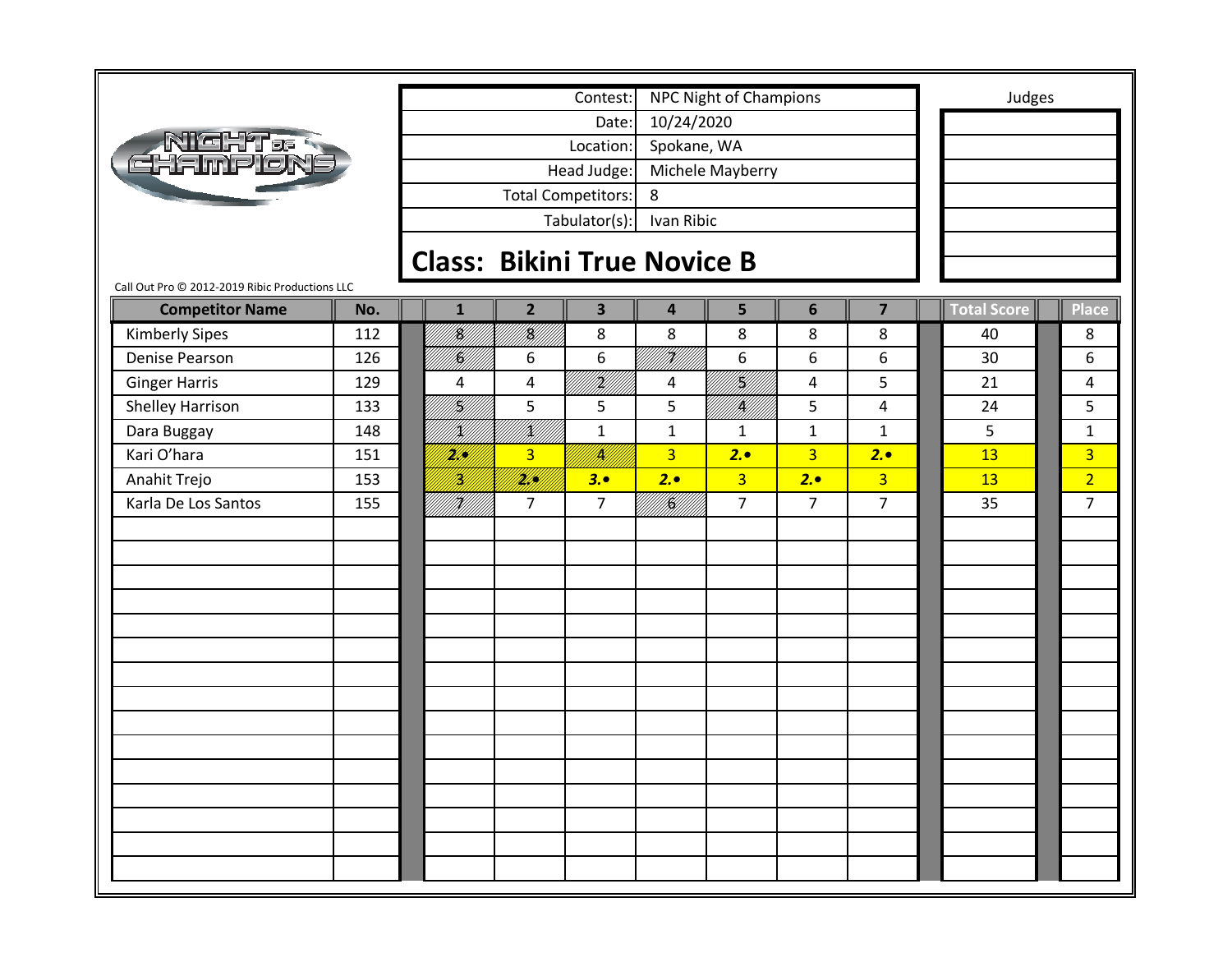|                                                |     |                                    |                | Contest:                  |                         | <b>NPC Night of Champions</b> |                |                         | Judges             |                |
|------------------------------------------------|-----|------------------------------------|----------------|---------------------------|-------------------------|-------------------------------|----------------|-------------------------|--------------------|----------------|
|                                                |     |                                    |                | Date:                     | 10/24/2020              |                               |                |                         |                    |                |
| Nicht <i>e</i><br>Hampion:                     |     |                                    |                | Location:                 | Spokane, WA             |                               |                |                         |                    |                |
|                                                |     |                                    |                | Head Judge:               |                         | Michele Mayberry              |                |                         |                    |                |
|                                                |     |                                    |                | <b>Total Competitors:</b> | 8                       |                               |                |                         |                    |                |
|                                                |     |                                    |                | Tabulator(s):             | Ivan Ribic              |                               |                |                         |                    |                |
|                                                |     | <b>Class: Bikini True Novice C</b> |                |                           |                         |                               |                |                         |                    |                |
| Call Out Pro @ 2012-2019 Ribic Productions LLC |     |                                    |                |                           |                         |                               |                |                         |                    |                |
| <b>Competitor Name</b>                         | No. | $\mathbf{1}$                       | $\overline{2}$ | $\overline{\mathbf{3}}$   | $\overline{\mathbf{4}}$ | 5                             | $6\phantom{1}$ | $\overline{\mathbf{z}}$ | <b>Total Score</b> | <b>Place</b>   |
| Maria Borisch                                  | 130 | 5                                  | <br> }<br> }   | HV/I                      | 6                       | 5                             | 4              | 4                       | 24                 | 5              |
| Yesenia Alvarado                               | 152 | fikt f                             | 3              | K  <br>  K                | 3                       | 3                             | 3              | $\overline{3}$          | 15                 | 3              |
| <b>Tate Donley</b>                             | 156 | <br> <br> }                        | $\mathbf{1}$   | $\mathbf{1}$              | iri<br>Mill             | $\mathbf{1}$                  | $\overline{2}$ | $\overline{2}$          | $\overline{7}$     | $\mathbf{1}$   |
| Lisa Tran                                      | 157 | 4                                  | U<br>  X       | <br> }<br> }              | 4                       | 4                             | 5              | 5 <sup>5</sup>          | 22                 | 4              |
| <b>Emily Tyer</b>                              | 158 | <b> S</b><br> }                    | 8              | Hf<br> }                  | $\overline{7}$          | $\overline{7}$                | 6              | $\overline{7}$          | 35                 | $\overline{7}$ |
| Amy Voegele                                    | 159 | HA<br>M                            | $\overline{7}$ | K<br> K                   | 8                       | 8                             | 8              | 8                       | 39                 | 8              |
| <b>Kelsey Rueter</b>                           | 163 | 6                                  | 6              | 6                         | }<br> }}                | 6                             | i Kilili       | 6                       | 30                 | 6              |
| Daria Anderson                                 | 170 | i Killi                            | $\overline{2}$ | $\overline{2}$            | UKU U                   | $\overline{2}$                | $\mathbf{1}$   | $\mathbf{1}$            | 8                  | $\overline{2}$ |
|                                                |     |                                    |                |                           |                         |                               |                |                         |                    |                |
|                                                |     |                                    |                |                           |                         |                               |                |                         |                    |                |
|                                                |     |                                    |                |                           |                         |                               |                |                         |                    |                |
|                                                |     |                                    |                |                           |                         |                               |                |                         |                    |                |
|                                                |     |                                    |                |                           |                         |                               |                |                         |                    |                |
|                                                |     |                                    |                |                           |                         |                               |                |                         |                    |                |
|                                                |     |                                    |                |                           |                         |                               |                |                         |                    |                |
|                                                |     |                                    |                |                           |                         |                               |                |                         |                    |                |
|                                                |     |                                    |                |                           |                         |                               |                |                         |                    |                |
|                                                |     |                                    |                |                           |                         |                               |                |                         |                    |                |
|                                                |     |                                    |                |                           |                         |                               |                |                         |                    |                |
|                                                |     |                                    |                |                           |                         |                               |                |                         |                    |                |
|                                                |     |                                    |                |                           |                         |                               |                |                         |                    |                |
|                                                |     |                                    |                |                           |                         |                               |                |                         |                    |                |
|                                                |     |                                    |                |                           |                         |                               |                |                         |                    |                |
|                                                |     |                                    |                |                           |                         |                               |                |                         |                    |                |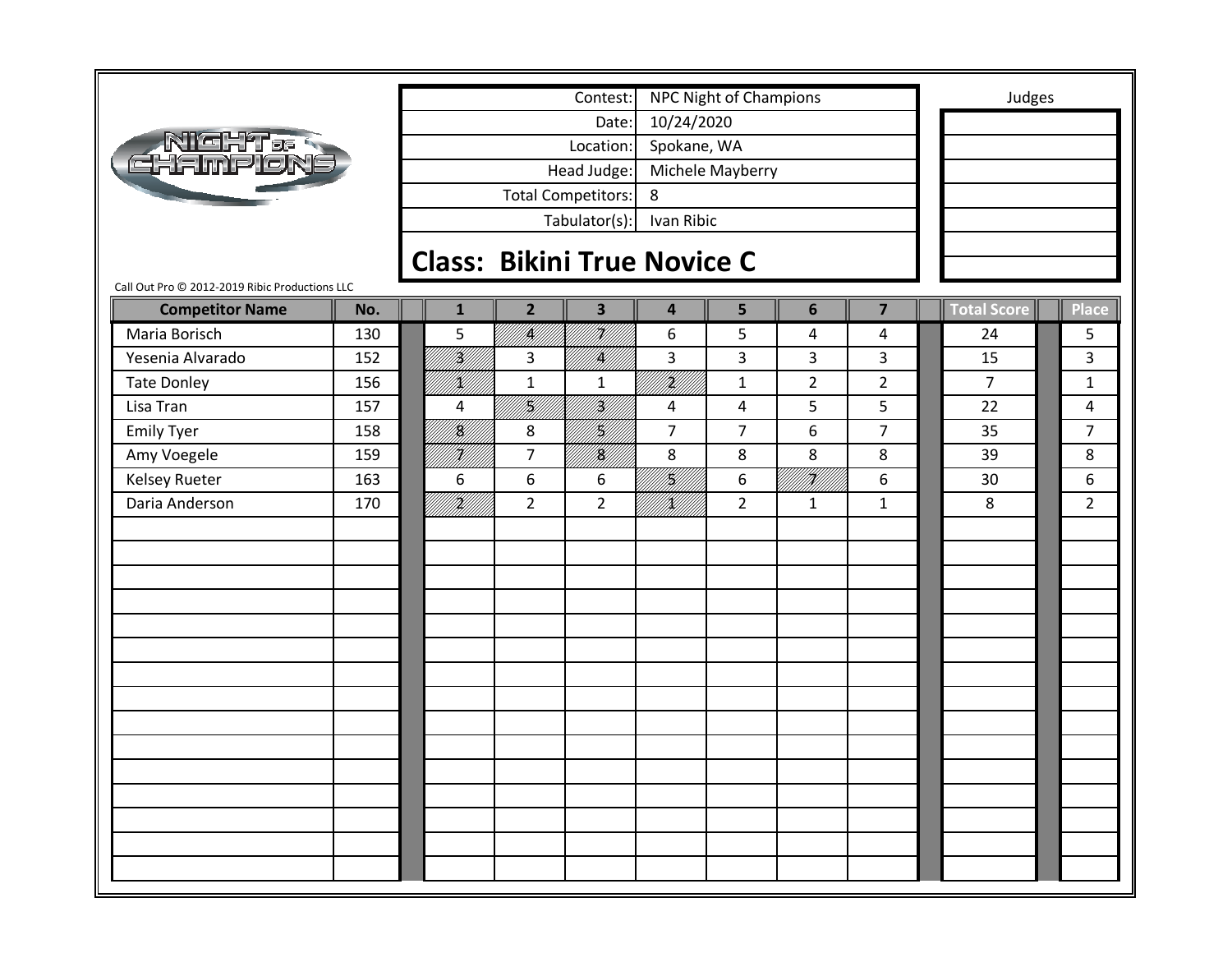|                                                |     |                                    |                | Contest:                  |                         | <b>NPC Night of Champions</b> |                     |                | Judges             |                |
|------------------------------------------------|-----|------------------------------------|----------------|---------------------------|-------------------------|-------------------------------|---------------------|----------------|--------------------|----------------|
|                                                |     |                                    |                | Date:                     | 10/24/2020              |                               |                     |                |                    |                |
|                                                |     |                                    |                | Location:                 | Spokane, WA             |                               |                     |                |                    |                |
| <b>AIGHT.<br/>CHAMPION</b>                     |     |                                    |                | Head Judge:               |                         | Michele Mayberry              |                     |                |                    |                |
|                                                |     |                                    |                |                           | 8                       |                               |                     |                |                    |                |
|                                                |     |                                    |                | <b>Total Competitors:</b> |                         |                               |                     |                |                    |                |
|                                                |     |                                    |                | Tabulator(s):             | Ivan Ribic              |                               |                     |                |                    |                |
|                                                |     | <b>Class: Bikini True Novice D</b> |                |                           |                         |                               |                     |                |                    |                |
| Call Out Pro @ 2012-2019 Ribic Productions LLC |     |                                    |                |                           |                         |                               |                     |                |                    |                |
| <b>Competitor Name</b>                         | No. | $\mathbf{1}$                       | $\overline{2}$ | $\overline{\mathbf{3}}$   | $\overline{\mathbf{4}}$ | 5                             | $6\phantom{1}6$     | $\overline{7}$ | <b>Total Score</b> | Place          |
| Courtney Johnson                               | 145 | /K/                                | $\overline{7}$ | 8                         | 8                       | 8                             | 8                   | I <b>Š</b> U   | 39                 | 8              |
| Emily Chen                                     | 154 | /K//                               | $\overline{2}$ | <br> }                    | $2^{\circ}$             | $\mathbf{1}$                  | $\overline{3}$      | 3              | 11                 | $\overline{2}$ |
| Cassandra Broadwin                             | 160 | .<br>M                             | K              | 4                         | 4                       | 3                             | $\overline{4}$      | $\overline{2}$ | 17                 | 3              |
| Clara Crocker                                  | 161 | H)                                 | K]             | $\overline{7}$            | $\overline{7}$          | $\overline{7}$                | $\overline{7}$      | 8              | 36                 | $\overline{7}$ |
| Dylce Mick                                     | 162 | 1K)                                | /K//           | $\mathbf{1}$              | $\mathbf{1}$            | $\overline{2}$                | $\mathbf{1}$        | $\mathbf{1}$   | 6                  | $\mathbf{1}$   |
| Anna Hitt                                      | 164 | n<br>M                             | 5              | <br> }<br> }              | 6                       | 4                             | 5                   | 5              | 25                 | 5              |
| <b>Bridgette Paulo</b>                         | 165 | Hf<br> Hf                          | 6              | 6                         | 5                       | 6                             | 6                   | HU<br>M//      | 29                 | 6              |
| Shelbi Hunt                                    | 166 | 4                                  | 3              | fiziklik<br>19            | 3                       | 5                             | irgildi.<br>Malalah | 4              | 19                 | 4              |
|                                                |     |                                    |                |                           |                         |                               |                     |                |                    |                |
|                                                |     |                                    |                |                           |                         |                               |                     |                |                    |                |
|                                                |     |                                    |                |                           |                         |                               |                     |                |                    |                |
|                                                |     |                                    |                |                           |                         |                               |                     |                |                    |                |
|                                                |     |                                    |                |                           |                         |                               |                     |                |                    |                |
|                                                |     |                                    |                |                           |                         |                               |                     |                |                    |                |
|                                                |     |                                    |                |                           |                         |                               |                     |                |                    |                |
|                                                |     |                                    |                |                           |                         |                               |                     |                |                    |                |
|                                                |     |                                    |                |                           |                         |                               |                     |                |                    |                |
|                                                |     |                                    |                |                           |                         |                               |                     |                |                    |                |
|                                                |     |                                    |                |                           |                         |                               |                     |                |                    |                |
|                                                |     |                                    |                |                           |                         |                               |                     |                |                    |                |
|                                                |     |                                    |                |                           |                         |                               |                     |                |                    |                |
|                                                |     |                                    |                |                           |                         |                               |                     |                |                    |                |
|                                                |     |                                    |                |                           |                         |                               |                     |                |                    |                |
|                                                |     |                                    |                |                           |                         |                               |                     |                |                    |                |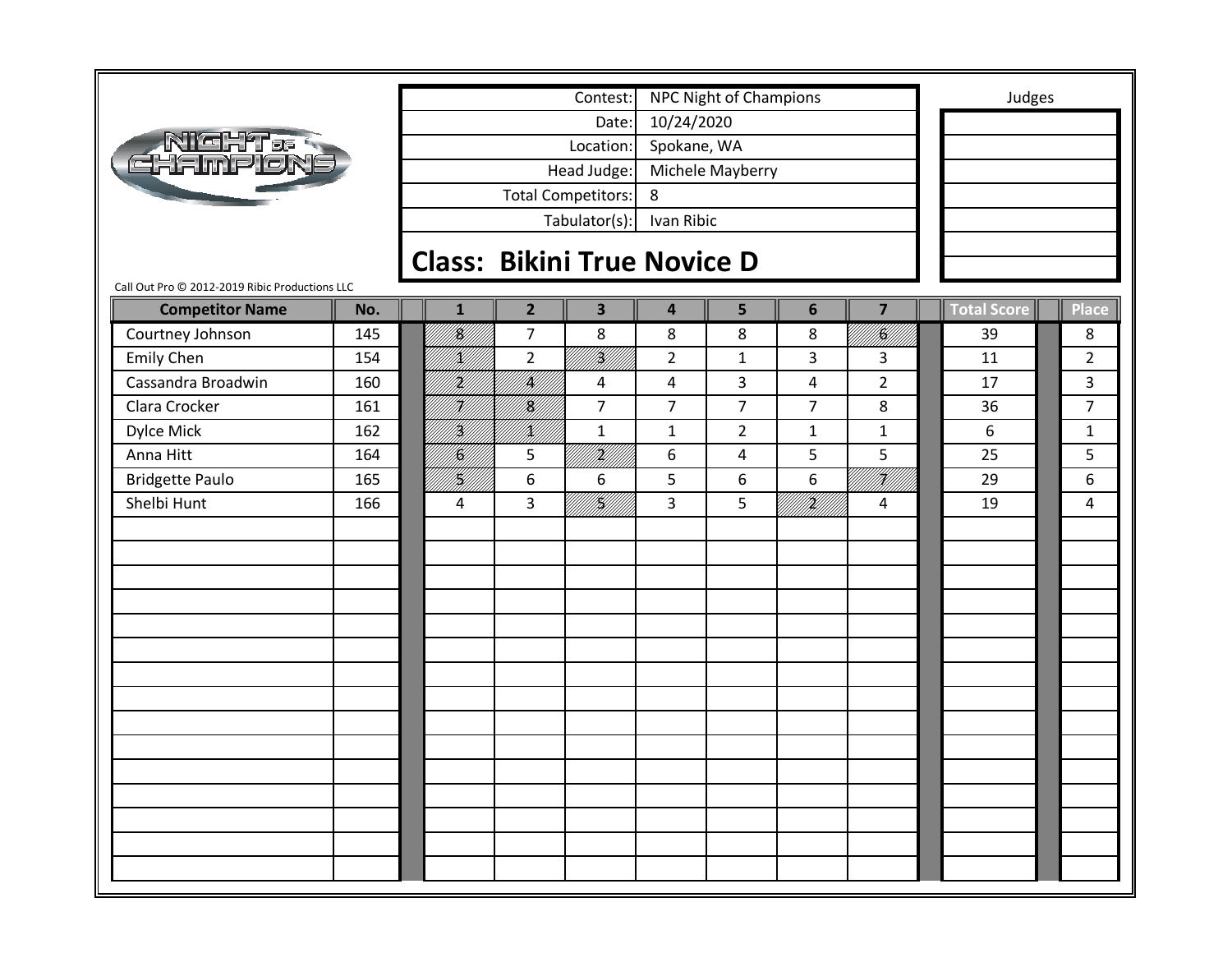|                                                                          |     |                               |                | Contest:                  |                         | <b>NPC Night of Champions</b> |                |                           | Judges      |                |
|--------------------------------------------------------------------------|-----|-------------------------------|----------------|---------------------------|-------------------------|-------------------------------|----------------|---------------------------|-------------|----------------|
|                                                                          |     |                               |                | Date:                     | 10/24/2020              |                               |                |                           |             |                |
|                                                                          |     |                               |                | Location:                 | Spokane, WA             |                               |                |                           |             |                |
| Nicht <del>.</del><br>Fhampion                                           |     |                               |                | Head Judge:               |                         | Michele Mayberry              |                |                           |             |                |
|                                                                          |     |                               |                | <b>Total Competitors:</b> | 8                       |                               |                |                           |             |                |
|                                                                          |     |                               |                | Tabulator(s):             | Ivan Ribic              |                               |                |                           |             |                |
|                                                                          |     |                               |                |                           |                         |                               |                |                           |             |                |
|                                                                          |     | <b>Class: Bikini Novice A</b> |                |                           |                         |                               |                |                           |             |                |
| Call Out Pro @ 2012-2019 Ribic Productions LLC<br><b>Competitor Name</b> | No. | $\mathbf{1}$                  | $\overline{2}$ | $\overline{\mathbf{3}}$   | $\overline{\mathbf{4}}$ | 5                             | 6              | $\overline{\mathbf{z}}$   | Total Score | <b>Place</b>   |
| Piper Polanik                                                            | 95  | UKU U                         | $\mathbf 1$    | <br> }<br> }              | $\mathbf 1$             | $\overline{2}$                | $\mathbf{1}$   | $\mathbf{1}$              | 6           | 1              |
| Christy Grorud                                                           | 118 | $\overline{2}$                | $\overline{2}$ | /K//                      | $\overline{2}$          | $\mathbf{1}$                  | $\overline{2}$ | <b>  </b><br>   <b>  </b> | 9           | $\overline{2}$ |
| <b>Brittni Jones</b>                                                     | 119 | 5                             | 6              | 5                         | IĶI                     | 6                             | 6              | FK//                      | 28          | 6              |
| Sarah Brawley                                                            | 139 | 4                             | 4              | K  <br>  K                | 3                       | $\overline{3}$                | UKU)<br>UKU    | 5                         | 19          | 4              |
| Rizalina Yablokova                                                       | 146 | <br> }<br> }                  | <br> <br> }    | 8                         | 8                       | $\overline{7}$                | $\overline{7}$ | 8                         | 38          | 8              |
| <b>Marisol Watkins</b>                                                   | 147 | 3                             | 3              | 4                         | H)<br>M)                | 4                             | 3              | ITKA<br>AHA               | 17          | 3              |
| Leah Lieuallen                                                           | 149 | <b>  </b><br> } <b>\</b>      | $\overline{7}$ | $\overline{7}$            | $\overline{7}$          | 8                             | 8              | !!!!!!!                   | 37          | $\overline{7}$ |
| Angelica Alvarado                                                        | 150 | <b> E</b><br> }               | 5              | 6                         | 6                       | 5                             | !!!!           | 4                         | 26          | 5              |
|                                                                          |     |                               |                |                           |                         |                               |                |                           |             |                |
|                                                                          |     |                               |                |                           |                         |                               |                |                           |             |                |
|                                                                          |     |                               |                |                           |                         |                               |                |                           |             |                |
|                                                                          |     |                               |                |                           |                         |                               |                |                           |             |                |
|                                                                          |     |                               |                |                           |                         |                               |                |                           |             |                |
|                                                                          |     |                               |                |                           |                         |                               |                |                           |             |                |
|                                                                          |     |                               |                |                           |                         |                               |                |                           |             |                |
|                                                                          |     |                               |                |                           |                         |                               |                |                           |             |                |
|                                                                          |     |                               |                |                           |                         |                               |                |                           |             |                |
|                                                                          |     |                               |                |                           |                         |                               |                |                           |             |                |
|                                                                          |     |                               |                |                           |                         |                               |                |                           |             |                |
|                                                                          |     |                               |                |                           |                         |                               |                |                           |             |                |
|                                                                          |     |                               |                |                           |                         |                               |                |                           |             |                |
|                                                                          |     |                               |                |                           |                         |                               |                |                           |             |                |
|                                                                          |     |                               |                |                           |                         |                               |                |                           |             |                |
|                                                                          |     |                               |                |                           |                         |                               |                |                           |             |                |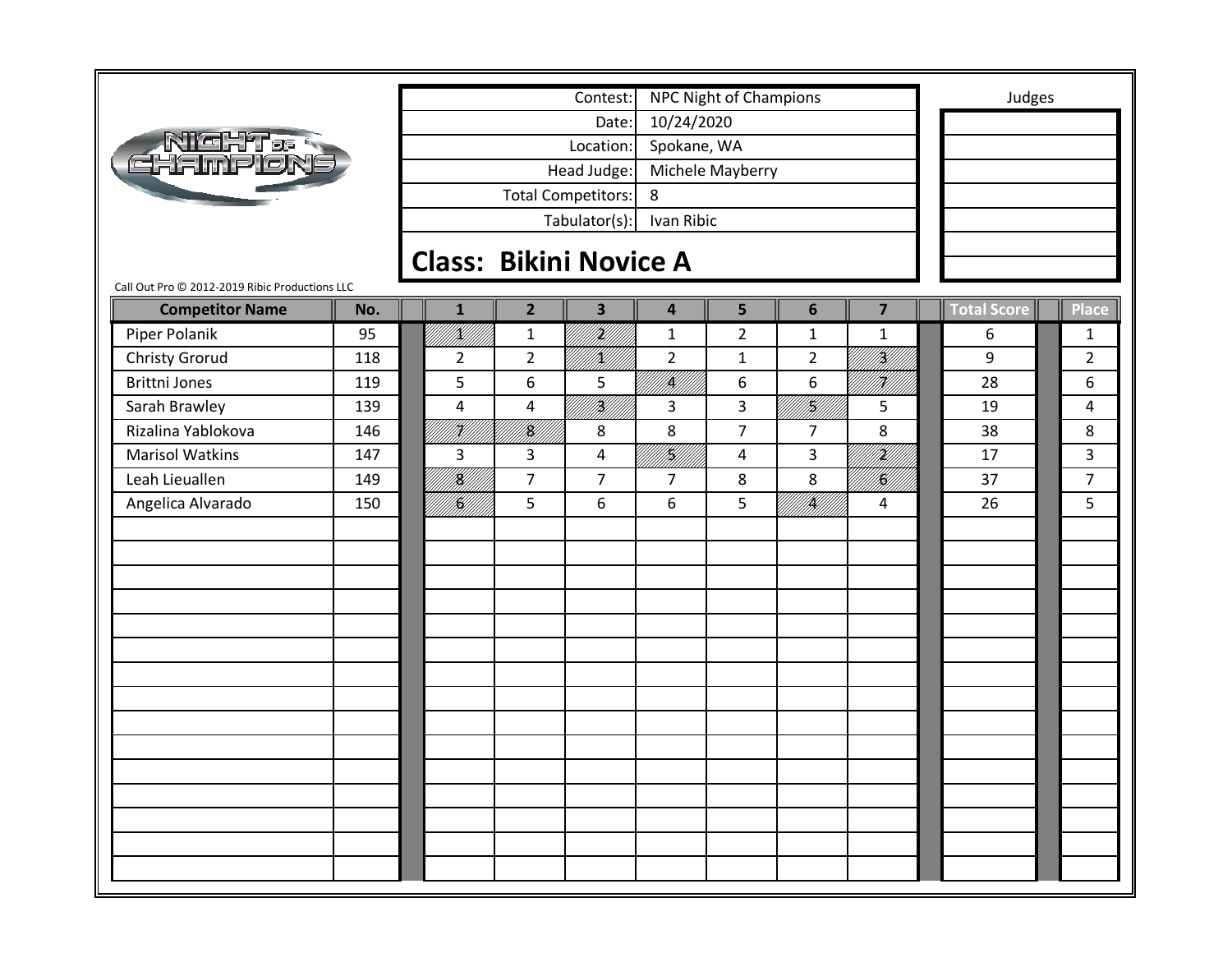|                                                |     |               |                               | Contest:                  |                             | <b>NPC Night of Champions</b> |                   |                         |             | Judges         |
|------------------------------------------------|-----|---------------|-------------------------------|---------------------------|-----------------------------|-------------------------------|-------------------|-------------------------|-------------|----------------|
|                                                |     |               |                               | Date:                     | 10/24/2020                  |                               |                   |                         |             |                |
| RIGHT & R<br>HAMPION                           |     |               |                               | Location:                 | Spokane, WA                 |                               |                   |                         |             |                |
|                                                |     |               |                               | Head Judge:               |                             | Michele Mayberry              |                   |                         |             |                |
|                                                |     |               |                               | <b>Total Competitors:</b> | 6                           |                               |                   |                         |             |                |
|                                                |     |               |                               | Tabulator(s):             | Ivan Ribic                  |                               |                   |                         |             |                |
|                                                |     |               |                               |                           |                             |                               |                   |                         |             |                |
| Call Out Pro © 2012-2019 Ribic Productions LLC |     |               | <b>Class: Bikini Novice B</b> |                           |                             |                               |                   |                         |             |                |
| <b>Competitor Name</b>                         | No. | $\mathbf{1}$  | $\overline{2}$                | $\overline{\mathbf{3}}$   | $\overline{\mathbf{4}}$     | 5                             | $6\phantom{1}$    | $\overline{\mathbf{z}}$ | Total Score | <b>Place</b>   |
| <b>Kimberly Sipes</b>                          | 112 | NG<br>M       | U<br>  <br> }                 | 6                         | 6                           | 6                             | 6                 | 6                       | 30          | 6              |
| <b>Brandi Sallee</b>                           | 134 | IĶ)           | 4                             | 4                         | TTHAT                       | $\overline{2}$                | 3                 | $\overline{4}$          | 17          | 4              |
| Dara Buggay                                    | 148 | KU)           | /K//                          | $\mathbf{1}$              | $\mathbf{1}$                | $\mathbf{1}$                  | $\mathbf{1}$      | $\mathbf{1}$            | 5           | $\mathbf{1}$   |
| Kari O'hara                                    | 151 | H]<br> W      | 3                             | 3                         | 3                           | 3                             | fi Kild<br>Martin | 3                       | 15          | 3              |
| Karla De Los Santos                            | 155 | frift<br>Født | NA)<br>PA//                   | 5                         | 5                           | 5                             | 5                 | 5                       | 25          | 5              |
| Jessica Johnson                                | 167 | HM<br>UM      | $\overline{2}$                | $\overline{2}$            | enggal<br>Paddiddi<br>///// | $\overline{a}$                | $\overline{2}$    | $\overline{2}$          | 12          | $\overline{2}$ |
|                                                |     |               |                               |                           |                             |                               |                   |                         |             |                |
|                                                |     |               |                               |                           |                             |                               |                   |                         |             |                |
|                                                |     |               |                               |                           |                             |                               |                   |                         |             |                |
|                                                |     |               |                               |                           |                             |                               |                   |                         |             |                |
|                                                |     |               |                               |                           |                             |                               |                   |                         |             |                |
|                                                |     |               |                               |                           |                             |                               |                   |                         |             |                |
|                                                |     |               |                               |                           |                             |                               |                   |                         |             |                |
|                                                |     |               |                               |                           |                             |                               |                   |                         |             |                |
|                                                |     |               |                               |                           |                             |                               |                   |                         |             |                |
|                                                |     |               |                               |                           |                             |                               |                   |                         |             |                |
|                                                |     |               |                               |                           |                             |                               |                   |                         |             |                |
|                                                |     |               |                               |                           |                             |                               |                   |                         |             |                |
|                                                |     |               |                               |                           |                             |                               |                   |                         |             |                |
|                                                |     |               |                               |                           |                             |                               |                   |                         |             |                |
|                                                |     |               |                               |                           |                             |                               |                   |                         |             |                |
|                                                |     |               |                               |                           |                             |                               |                   |                         |             |                |
|                                                |     |               |                               |                           |                             |                               |                   |                         |             |                |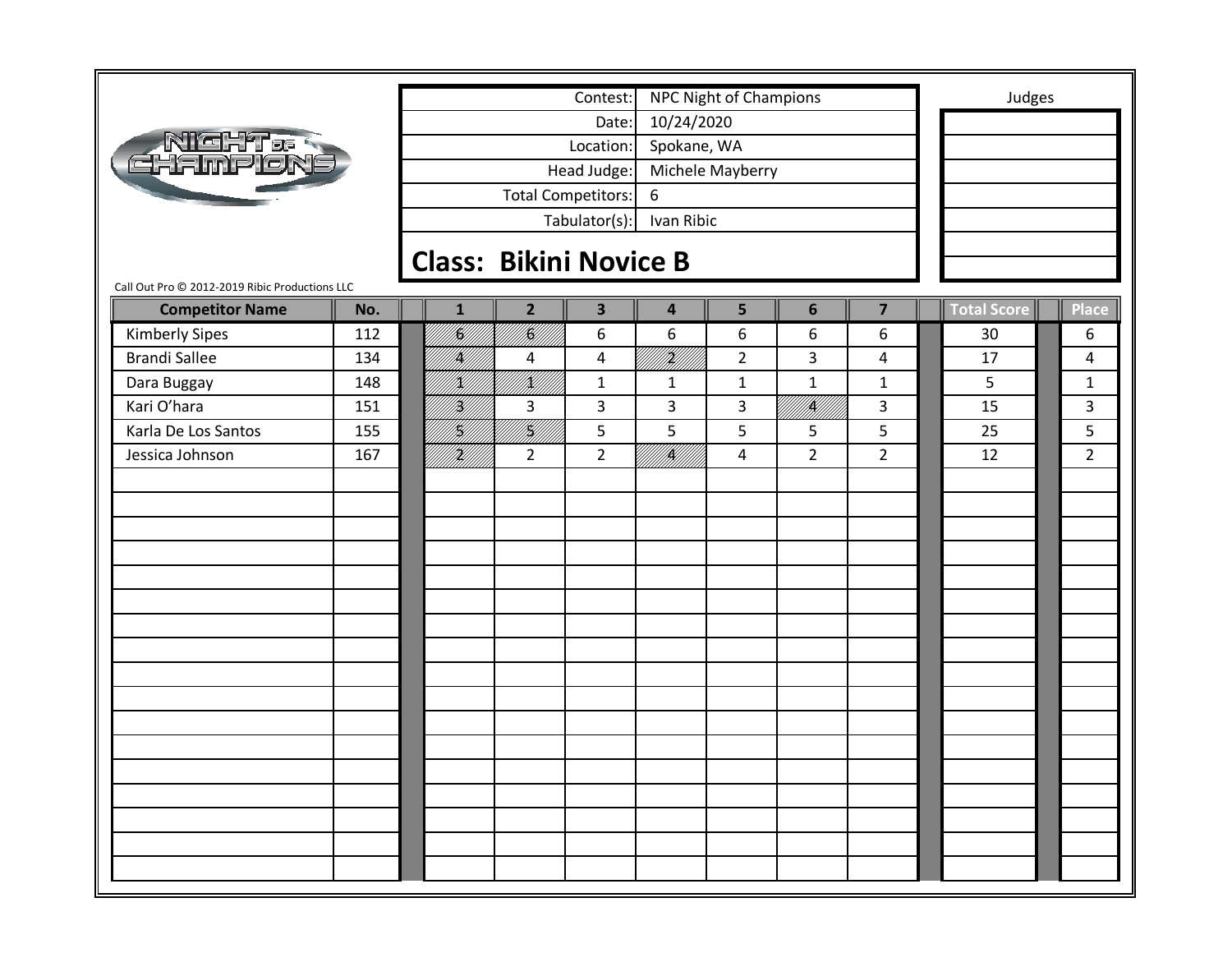|                                                                                 |     |                               |                           | Contest:                |                         | <b>NPC Night of Champions</b> |                |                 | Judges      |                |
|---------------------------------------------------------------------------------|-----|-------------------------------|---------------------------|-------------------------|-------------------------|-------------------------------|----------------|-----------------|-------------|----------------|
|                                                                                 |     |                               |                           | Date:                   | 10/24/2020              |                               |                |                 |             |                |
|                                                                                 |     |                               |                           | Location:               | Spokane, WA             |                               |                |                 |             |                |
| <b>Night.<br/>Thamplon</b>                                                      |     |                               |                           | Head Judge:             |                         | Michele Mayberry              |                |                 |             |                |
|                                                                                 |     |                               | <b>Total Competitors:</b> |                         | 8                       |                               |                |                 |             |                |
|                                                                                 |     |                               |                           | Tabulator(s):           | Ivan Ribic              |                               |                |                 |             |                |
|                                                                                 |     |                               |                           |                         |                         |                               |                |                 |             |                |
|                                                                                 |     | <b>Class: Bikini Novice C</b> |                           |                         |                         |                               |                |                 |             |                |
| Call Out Pro @ 2012-2019 Ribic Productions LLC<br><b>Competitor Name</b><br>No. |     | $\mathbf{1}$                  | $\overline{2}$            | $\overline{\mathbf{3}}$ | $\overline{\mathbf{4}}$ | 5                             | 6              | $\overline{7}$  | Total Score | <b>Place</b>   |
| Maria Borisch                                                                   | 130 | ng<br>Mil                     | 4                         | $\mathbf{3}$            | 4                       | 4                             | 4              | fil<br>Mil      | 19          | 4              |
| Yesenia Alvarado<br>152                                                         |     | IĶI                           | 3                         | 4                       | 3                       | 3                             | 3              | }<br> }         | 16          | 3              |
| <b>Tate Donley</b>                                                              | 156 | K//                           | $\mathbf{1}$              | $\mathbf{1}$            | $\overline{2}$          | $\mathbf{1}$                  | $\mathbf{1}$   | UT <b>A</b> L   | 6           | $\mathbf{1}$   |
| Lisa Tran<br>157                                                                |     | fill)                         | 5                         | 5                       | 5                       | 5                             | 5              | <b>  </b><br> } | 25          | 5              |
| <b>Emily Tyer</b>                                                               | 158 | H)]                           | <br> <br> }               | 8                       | $\overline{7}$          | $\overline{7}$                | $\overline{7}$ | 8               | 37          | $\overline{7}$ |
| Amy Voegele                                                                     | 159 | K)                            | H)                        | $\overline{7}$          | 8                       | 8                             | 8              | $\overline{7}$  | 38          | 8              |
| <b>Kelsey Rueter</b><br>163                                                     |     | .<br>Sal                      | 6                         | 6                       | 6                       | 6                             | 6              | UMMENT          | 30          | 6              |
| Daria Anderson                                                                  | 170 | iri<br>Mil                    | $\overline{2}$            | $\overline{2}$          | UTAW                    | $\overline{2}$                | $\overline{2}$ | $\mathbf{1}$    | 9           | $\overline{2}$ |
|                                                                                 |     |                               |                           |                         |                         |                               |                |                 |             |                |
|                                                                                 |     |                               |                           |                         |                         |                               |                |                 |             |                |
|                                                                                 |     |                               |                           |                         |                         |                               |                |                 |             |                |
|                                                                                 |     |                               |                           |                         |                         |                               |                |                 |             |                |
|                                                                                 |     |                               |                           |                         |                         |                               |                |                 |             |                |
|                                                                                 |     |                               |                           |                         |                         |                               |                |                 |             |                |
|                                                                                 |     |                               |                           |                         |                         |                               |                |                 |             |                |
|                                                                                 |     |                               |                           |                         |                         |                               |                |                 |             |                |
|                                                                                 |     |                               |                           |                         |                         |                               |                |                 |             |                |
|                                                                                 |     |                               |                           |                         |                         |                               |                |                 |             |                |
|                                                                                 |     |                               |                           |                         |                         |                               |                |                 |             |                |
|                                                                                 |     |                               |                           |                         |                         |                               |                |                 |             |                |
|                                                                                 |     |                               |                           |                         |                         |                               |                |                 |             |                |
|                                                                                 |     |                               |                           |                         |                         |                               |                |                 |             |                |
|                                                                                 |     |                               |                           |                         |                         |                               |                |                 |             |                |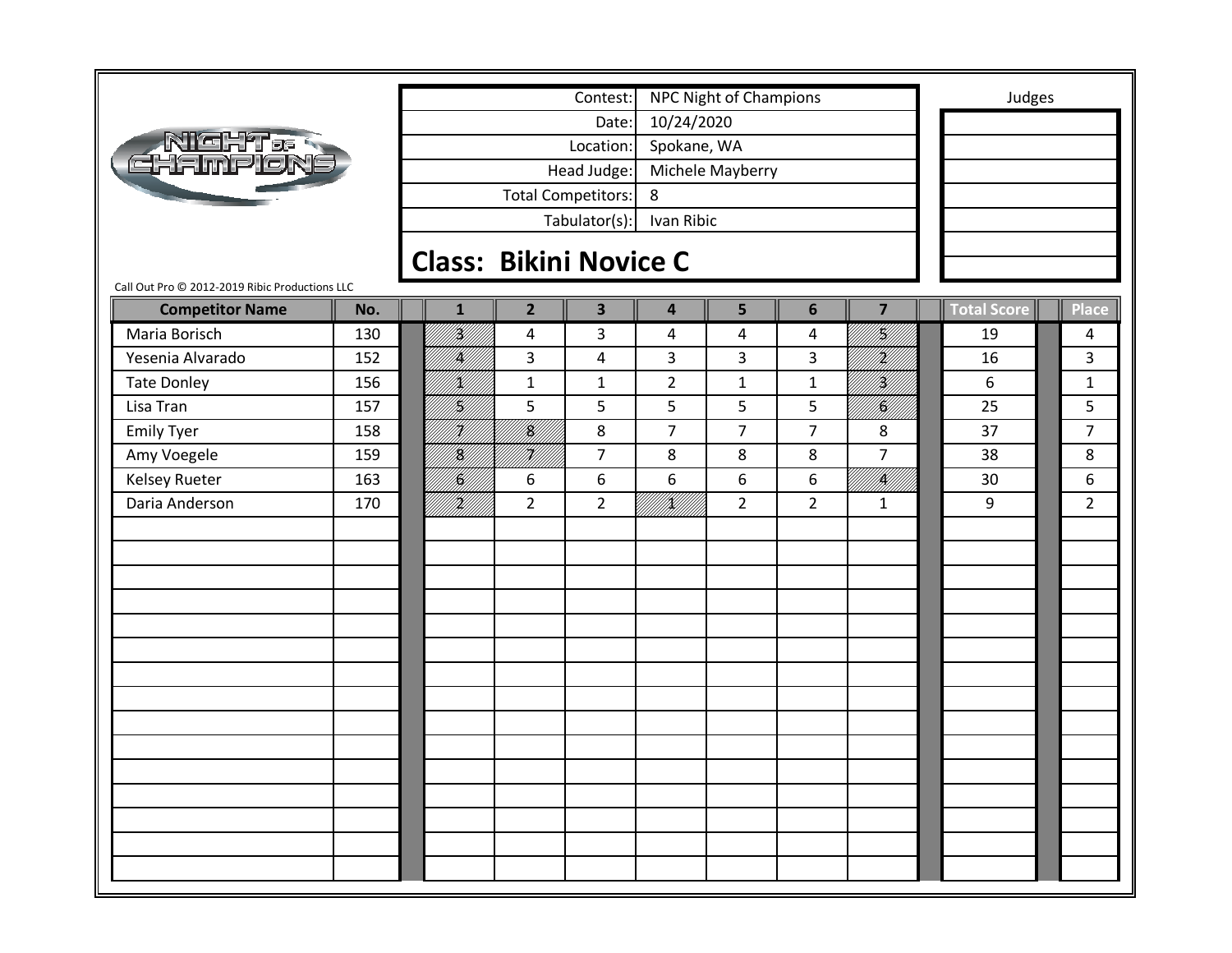|                                                |     |                |                               | Contest:                |                         | <b>NPC Night of Champions</b> |                |                         |             | Judges         |
|------------------------------------------------|-----|----------------|-------------------------------|-------------------------|-------------------------|-------------------------------|----------------|-------------------------|-------------|----------------|
|                                                |     |                |                               | Date:                   | 10/24/2020              |                               |                |                         |             |                |
| <b>ATGHT&amp;S</b><br>CHAMPION                 |     |                |                               | Location:               | Spokane, WA             |                               |                |                         |             |                |
|                                                |     |                |                               | Head Judge:             |                         | Michele Mayberry              |                |                         |             |                |
|                                                |     |                |                               | Total Competitors:      | 5                       |                               |                |                         |             |                |
|                                                |     |                |                               |                         |                         |                               |                |                         |             |                |
|                                                |     |                |                               | Tabulator(s):           | Ivan Ribic              |                               |                |                         |             |                |
|                                                |     |                | <b>Class: Bikini Novice D</b> |                         |                         |                               |                |                         |             |                |
| Call Out Pro @ 2012-2019 Ribic Productions LLC |     |                |                               |                         |                         |                               |                |                         |             |                |
| <b>Competitor Name</b>                         | No. | $\mathbf{1}$   | $\overline{2}$                | $\overline{\mathbf{3}}$ | $\overline{\mathbf{4}}$ | 5                             | 6              | $\overline{\mathbf{z}}$ | Total Score | <b>Place</b>   |
| Courtney Johnson                               | 145 | <br> K         | H<br>M                        | 5                       | 5                       | 5                             | 5              | 5                       | 25          | 5              |
| Emily Chen                                     | 154 | H)             | H<br> }                       | 3                       | 3                       | $\overline{2}$                | 3              | $\overline{\mathbf{3}}$ | 14          | 3              |
| Clara Crocker                                  | 161 | H]<br> W]      | fikli<br>Mill                 | 4                       | $\overline{\mathbf{4}}$ | $\pmb{4}$                     | 4              | $\overline{4}$          | 20          | 4              |
| Dylce Mick                                     | 162 | irild<br>Mille | /K//                          | $\mathbf{1}$            | $\mathbf{1}$            | $\mathbf{1}$                  | $\overline{2}$ | $\mathbf{1}$            | 6           | $\mathbf{1}$   |
| Anna Hitt                                      | 164 | <br> X         | <br> W                        | $\overline{2}$          | $\overline{2}$          | 3                             | $\mathbf{1}$   | $\overline{2}$          | 10          | $\overline{2}$ |
|                                                |     |                |                               |                         |                         |                               |                |                         |             |                |
|                                                |     |                |                               |                         |                         |                               |                |                         |             |                |
|                                                |     |                |                               |                         |                         |                               |                |                         |             |                |
|                                                |     |                |                               |                         |                         |                               |                |                         |             |                |
|                                                |     |                |                               |                         |                         |                               |                |                         |             |                |
|                                                |     |                |                               |                         |                         |                               |                |                         |             |                |
|                                                |     |                |                               |                         |                         |                               |                |                         |             |                |
|                                                |     |                |                               |                         |                         |                               |                |                         |             |                |
|                                                |     |                |                               |                         |                         |                               |                |                         |             |                |
|                                                |     |                |                               |                         |                         |                               |                |                         |             |                |
|                                                |     |                |                               |                         |                         |                               |                |                         |             |                |
|                                                |     |                |                               |                         |                         |                               |                |                         |             |                |
|                                                |     |                |                               |                         |                         |                               |                |                         |             |                |
|                                                |     |                |                               |                         |                         |                               |                |                         |             |                |
|                                                |     |                |                               |                         |                         |                               |                |                         |             |                |
|                                                |     |                |                               |                         |                         |                               |                |                         |             |                |
|                                                |     |                |                               |                         |                         |                               |                |                         |             |                |
|                                                |     |                |                               |                         |                         |                               |                |                         |             |                |
|                                                |     |                |                               |                         |                         |                               |                |                         |             |                |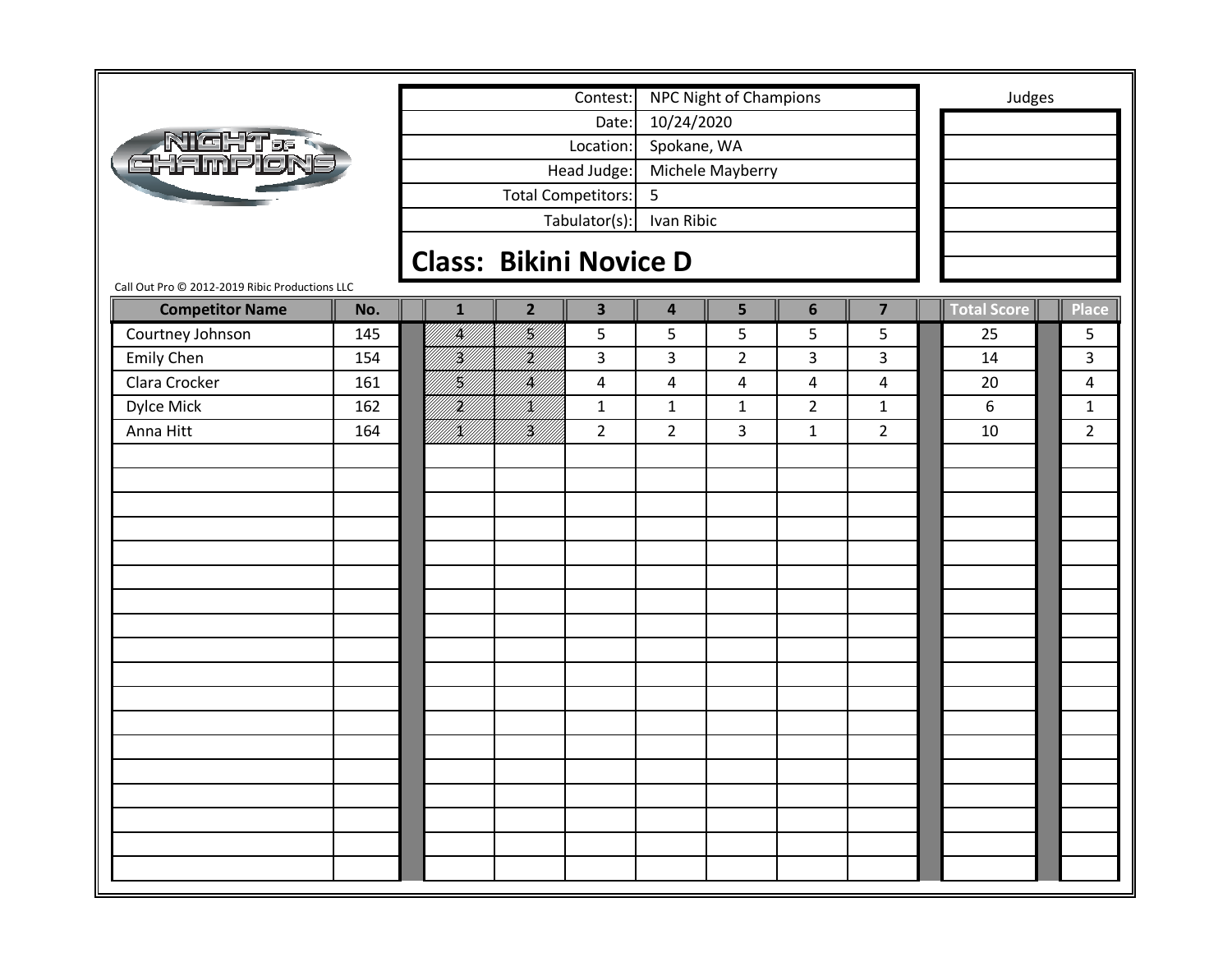|                                                | Contest: |                             |                             |                |                         | NPC Night of Champions  | Judges           |                |                         |  |             |  |                |
|------------------------------------------------|----------|-----------------------------|-----------------------------|----------------|-------------------------|-------------------------|------------------|----------------|-------------------------|--|-------------|--|----------------|
| <b>NIGHT&amp;R</b><br>EHAMPION                 |          | 10/24/2020<br>Date:         |                             |                |                         |                         |                  |                |                         |  |             |  |                |
|                                                |          |                             |                             |                | Location:               | Spokane, WA             |                  |                |                         |  |             |  |                |
|                                                |          |                             | Head Judge:                 |                |                         |                         | Michele Mayberry |                |                         |  |             |  |                |
|                                                |          |                             |                             |                | Total Competitors:      | 5                       |                  |                |                         |  |             |  |                |
|                                                |          |                             | Tabulator(s):<br>Ivan Ribic |                |                         |                         |                  |                |                         |  |             |  |                |
|                                                |          |                             |                             |                |                         |                         |                  |                |                         |  |             |  |                |
| Call Out Pro @ 2012-2019 Ribic Productions LLC |          | <b>Class: Bikini Open A</b> |                             |                |                         |                         |                  |                |                         |  |             |  |                |
| <b>Competitor Name</b>                         | No.      |                             | $\mathbf{1}$                | $\overline{2}$ | $\overline{\mathbf{3}}$ | $\overline{\mathbf{4}}$ | 5                | $6\phantom{1}$ | $\overline{\mathbf{z}}$ |  | Total Score |  | <b>Place</b>   |
| <b>Brittany Russell</b>                        | 111      |                             | k                           | <br> }<br> }   | 3                       | 4                       | 3                | 3              | 3                       |  | 16          |  | 3              |
| <b>Brittni Jones</b>                           | 119      |                             | H)                          | /K//           | 4                       | 3                       | $\overline{a}$   | 4              | 4                       |  | 19          |  | 4              |
| Rizalina Yablokova                             | 146      |                             | H)                          | HI<br>M        | 5                       | 5                       | 5                | 5              | 5                       |  | 25          |  | 5              |
| <b>Marisol Watkins</b>                         | 147      |                             | <br> }<br> }                | <br> }<br> }   | $\overline{2}$          | $\overline{2}$          | $\overline{2}$   | $\overline{2}$ | $\overline{2}$          |  | 10          |  | $\overline{2}$ |
| Aspen Fillmore                                 | 168      |                             | <br>  <br> }                | <br> X         | $\mathbf{1}$            | $\mathbf{1}$            | $\mathbf{1}$     | $\mathbf{1}$   | $\mathbf{1}$            |  | 5           |  | $\mathbf{1}$   |
|                                                |          |                             |                             |                |                         |                         |                  |                |                         |  |             |  |                |
|                                                |          |                             |                             |                |                         |                         |                  |                |                         |  |             |  |                |
|                                                |          |                             |                             |                |                         |                         |                  |                |                         |  |             |  |                |
|                                                |          |                             |                             |                |                         |                         |                  |                |                         |  |             |  |                |
|                                                |          |                             |                             |                |                         |                         |                  |                |                         |  |             |  |                |
|                                                |          |                             |                             |                |                         |                         |                  |                |                         |  |             |  |                |
|                                                |          |                             |                             |                |                         |                         |                  |                |                         |  |             |  |                |
|                                                |          |                             |                             |                |                         |                         |                  |                |                         |  |             |  |                |
|                                                |          |                             |                             |                |                         |                         |                  |                |                         |  |             |  |                |
|                                                |          |                             |                             |                |                         |                         |                  |                |                         |  |             |  |                |
|                                                |          |                             |                             |                |                         |                         |                  |                |                         |  |             |  |                |
|                                                |          |                             |                             |                |                         |                         |                  |                |                         |  |             |  |                |
|                                                |          |                             |                             |                |                         |                         |                  |                |                         |  |             |  |                |
|                                                |          |                             |                             |                |                         |                         |                  |                |                         |  |             |  |                |
|                                                |          |                             |                             |                |                         |                         |                  |                |                         |  |             |  |                |
|                                                |          |                             |                             |                |                         |                         |                  |                |                         |  |             |  |                |
|                                                |          |                             |                             |                |                         |                         |                  |                |                         |  |             |  |                |
|                                                |          |                             |                             |                |                         |                         |                  |                |                         |  |             |  |                |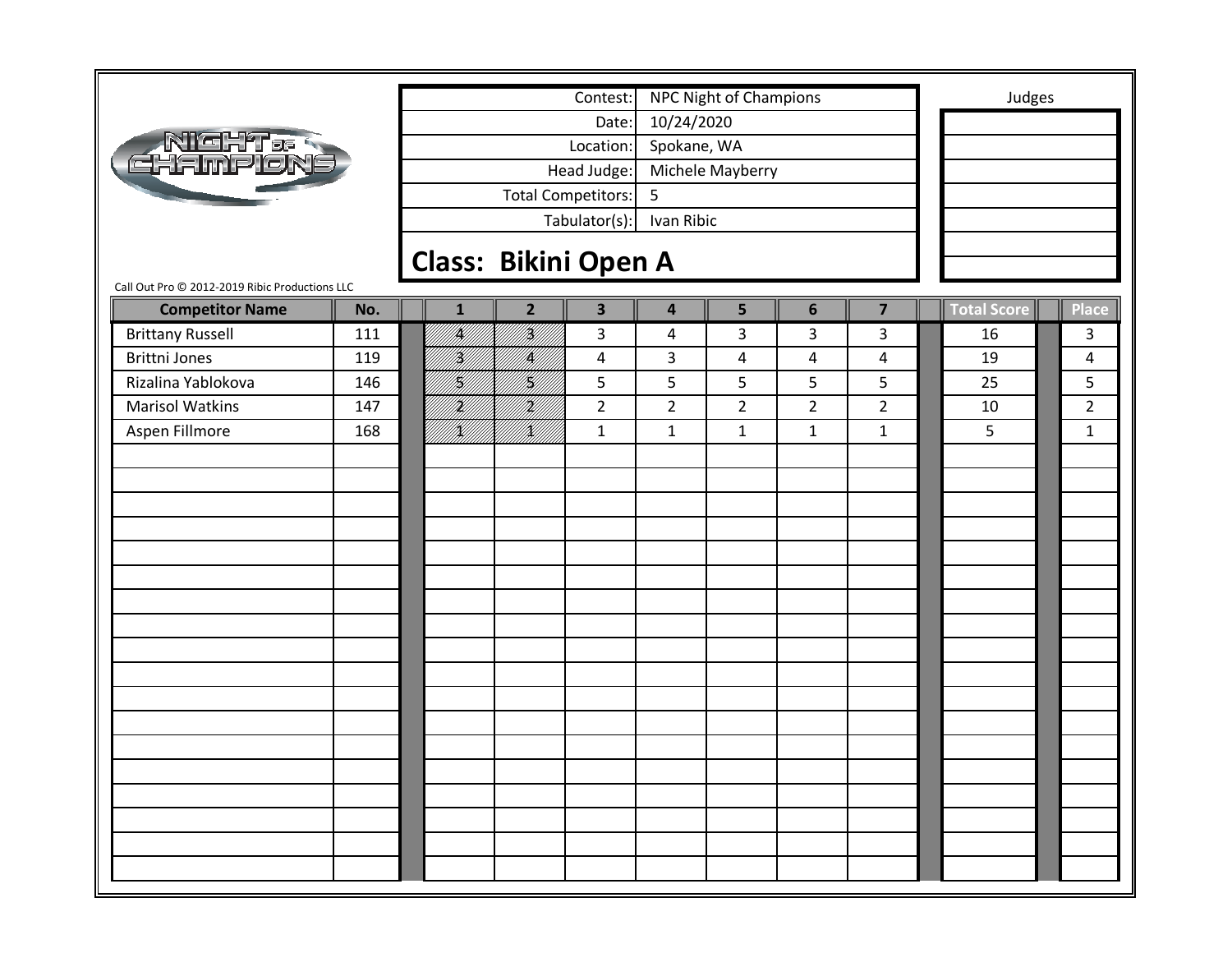|                                                |     |                             | Contest:         | <b>NPC Night of Champions</b> |                |                           |                | Judges                  |             |                |
|------------------------------------------------|-----|-----------------------------|------------------|-------------------------------|----------------|---------------------------|----------------|-------------------------|-------------|----------------|
|                                                |     | 10/24/2020                  |                  |                               |                |                           |                |                         |             |                |
| <b>AIGHT&amp;R</b><br>FIFIMPION                |     |                             |                  | Location:                     | Spokane, WA    |                           |                |                         |             |                |
|                                                |     |                             | Michele Mayberry |                               |                |                           |                |                         |             |                |
|                                                |     | <b>Total Competitors:</b>   | Head Judge:      | 8                             |                |                           |                |                         |             |                |
|                                                |     |                             | Tabulator(s):    | Ivan Ribic                    |                |                           |                |                         |             |                |
|                                                |     |                             |                  |                               |                |                           |                |                         |             |                |
| Call Out Pro @ 2012-2019 Ribic Productions LLC |     | <b>Class: Bikini Open B</b> |                  |                               |                |                           |                |                         |             |                |
| <b>Competitor Name</b>                         | No. | $\mathbf{1}$                | $\overline{2}$   | $\overline{\mathbf{3}}$       | 4              | 5                         | 6              | $\overline{\mathbf{z}}$ | Total Score | Place          |
| Piper Polanik                                  | 95  | fill<br>Killi               | $\mathbf 1$      | $\mathbf{1}$                  | ing<br>Milita  | $\mathbf{1}$              | $\mathbf 1$    | $\overline{2}$          | 6           | $\mathbf{1}$   |
| <b>Christy Grorud</b>                          | 118 | iri<br>Mil                  | <br> }<br> }     | $\overline{3}$                | 3              | 3                         | 3              | 3                       | 15          | 3              |
| Sarah Brawley                                  | 139 | 6                           | 5                | 6                             | 6              | fil<br>M                  | H<br> }        | 5                       | 28          | 6              |
| Dara Buggay                                    | 148 | H)<br>M                     | $\overline{2}$   | $\overline{2}$                | UKU)<br>UKU 1  | $\overline{2}$            | $\overline{2}$ | $\mathbf{1}$            | 9           | $\overline{2}$ |
| Leah Lieuallen                                 | 149 | <br> <br> }                 | fill<br>Mill     | 8                             | 8              | 8                         | 8              | 8                       | 40          | 8              |
| Angelica Alvarado                              | 150 | H)<br>M/I                   | 7                | $\overline{7}$                | $\overline{7}$ | $\overline{7}$            | <br> Ki        | $\overline{7}$          | 35          | $\overline{7}$ |
| Jessica Johnson                                | 167 | H)                          | ITAN<br>PAN      | 5                             | 5              | 6                         | 5              | 6                       | 27          | 5              |
| Liesl Staab                                    | 169 | <b>  </b><br> }             | 4                | 4                             | 4              | <b>  </b><br>   <b>  </b> | 4              | 4                       | 20          | 4              |
|                                                |     |                             |                  |                               |                |                           |                |                         |             |                |
|                                                |     |                             |                  |                               |                |                           |                |                         |             |                |
|                                                |     |                             |                  |                               |                |                           |                |                         |             |                |
|                                                |     |                             |                  |                               |                |                           |                |                         |             |                |
|                                                |     |                             |                  |                               |                |                           |                |                         |             |                |
|                                                |     |                             |                  |                               |                |                           |                |                         |             |                |
|                                                |     |                             |                  |                               |                |                           |                |                         |             |                |
|                                                |     |                             |                  |                               |                |                           |                |                         |             |                |
|                                                |     |                             |                  |                               |                |                           |                |                         |             |                |
|                                                |     |                             |                  |                               |                |                           |                |                         |             |                |
|                                                |     |                             |                  |                               |                |                           |                |                         |             |                |
|                                                |     |                             |                  |                               |                |                           |                |                         |             |                |
|                                                |     |                             |                  |                               |                |                           |                |                         |             |                |
|                                                |     |                             |                  |                               |                |                           |                |                         |             |                |
|                                                |     |                             |                  |                               |                |                           |                |                         |             |                |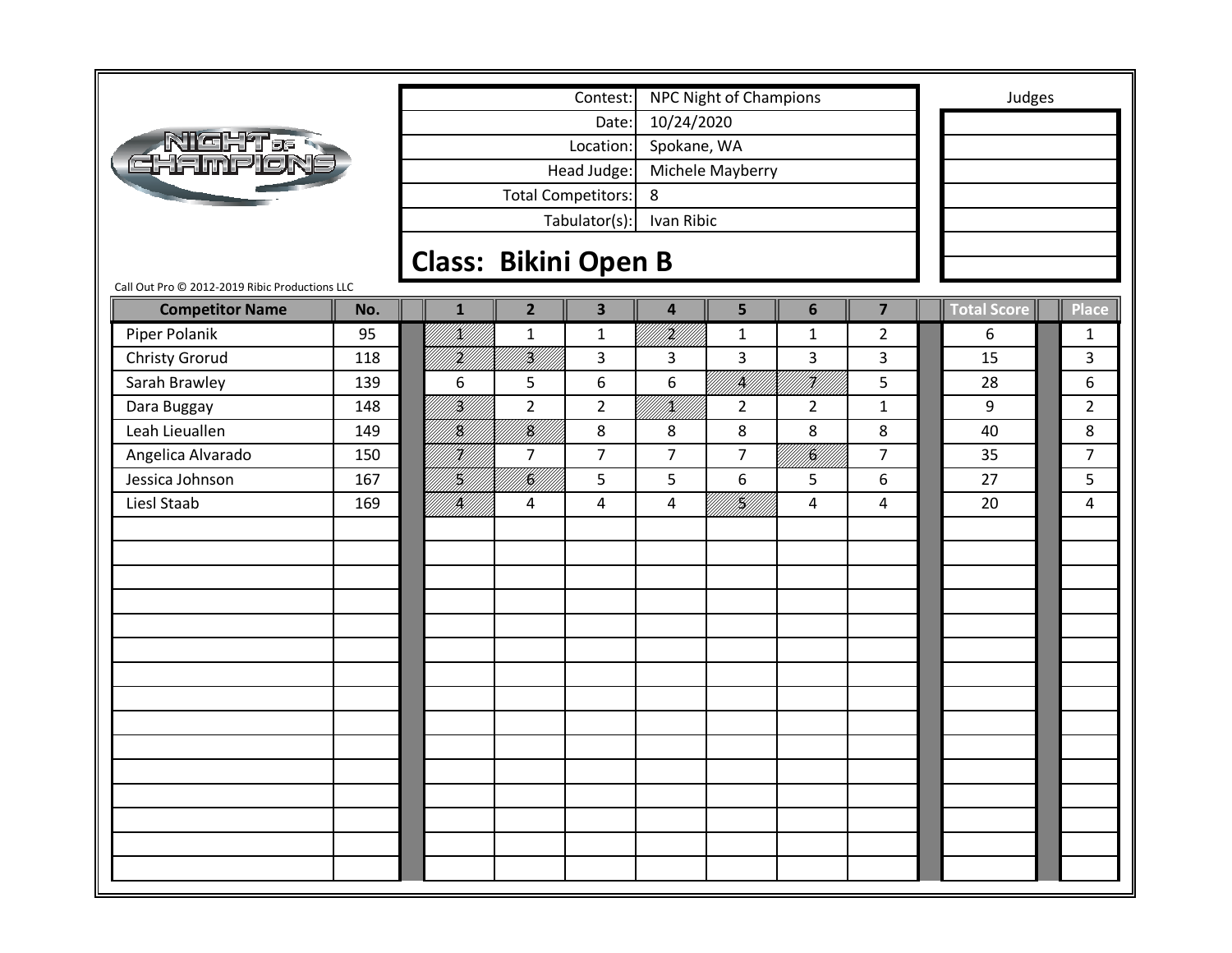|                                                                          |       |                             |              | Contest:                  | <b>NPC Night of Champions</b> |                |                |                | Judges          |                    |                |
|--------------------------------------------------------------------------|-------|-----------------------------|--------------|---------------------------|-------------------------------|----------------|----------------|----------------|-----------------|--------------------|----------------|
|                                                                          | Date: |                             |              |                           | 10/24/2020                    |                |                |                |                 |                    |                |
|                                                                          |       |                             |              | Location:                 | Spokane, WA                   |                |                |                |                 |                    |                |
| <b>Night:<br/>Thamplon</b>                                               |       |                             |              | Head Judge:               | Michele Mayberry              |                |                |                |                 |                    |                |
|                                                                          |       |                             |              | <b>Total Competitors:</b> | $\overline{7}$<br>Ivan Ribic  |                |                |                |                 |                    |                |
|                                                                          |       |                             |              | Tabulator(s):             |                               |                |                |                |                 |                    |                |
|                                                                          |       |                             |              |                           |                               |                |                |                |                 |                    |                |
|                                                                          |       | <b>Class: Bikini Open C</b> |              |                           |                               |                |                |                |                 |                    |                |
| Call Out Pro @ 2012-2019 Ribic Productions LLC<br><b>Competitor Name</b> | No.   |                             | $\mathbf{1}$ | $\overline{2}$            | $\overline{\mathbf{3}}$       | 4              | 5              | 6              | $\overline{7}$  | <b>Total Score</b> | <b>Place</b>   |
| Nishee Jordan                                                            | 91    |                             | VKU)<br>PHIT | ITT                       | $\mathbf{1}$                  | $\mathbf{1}$   | $\mathbf{1}$   | $\mathbf{1}$   | $\mathbf{1}$    | 5                  | $\mathbf{1}$   |
| <b>Ginger Harris</b>                                                     | 129   |                             | HM)          | H)<br>M                   | 3                             | $\overline{2}$ | 3              | $\overline{2}$ | $\overline{2}$  | 12                 | $\overline{2}$ |
| Katherine Hood                                                           | 136   |                             | H)<br>M      | }<br> }}                  | $\boldsymbol{6}$              | $\overline{7}$ | 6              | 6              | 6               | 31                 | 6              |
| Kari O'hara                                                              | 151   |                             | }<br> }}     | H]<br> K]                 | 5                             | 5              | 5              | 5              | 5               | 25                 | 5              |
| Yesenia Alvarado                                                         | 152   |                             | <br> W       | .<br>Mil                  | $\overline{2}$                | 3              | $\overline{2}$ | 3              | 3               | 13                 | 3              |
| Anahit Trejo                                                             | 153   |                             | /K//         | k                         | 4                             | 4              | $\overline{4}$ | 4              | $\overline{4}$  | 20                 | 4              |
| <b>Emily Tyer</b>                                                        | 158   |                             | I <b>S</b> U | HI<br>Mili                | $\overline{7}$                | 6              | $\overline{7}$ | $\overline{7}$ | $7\overline{ }$ | 34                 | $\overline{7}$ |
|                                                                          |       |                             |              |                           |                               |                |                |                |                 |                    |                |
|                                                                          |       |                             |              |                           |                               |                |                |                |                 |                    |                |
|                                                                          |       |                             |              |                           |                               |                |                |                |                 |                    |                |
|                                                                          |       |                             |              |                           |                               |                |                |                |                 |                    |                |
|                                                                          |       |                             |              |                           |                               |                |                |                |                 |                    |                |
|                                                                          |       |                             |              |                           |                               |                |                |                |                 |                    |                |
|                                                                          |       |                             |              |                           |                               |                |                |                |                 |                    |                |
|                                                                          |       |                             |              |                           |                               |                |                |                |                 |                    |                |
|                                                                          |       |                             |              |                           |                               |                |                |                |                 |                    |                |
|                                                                          |       |                             |              |                           |                               |                |                |                |                 |                    |                |
|                                                                          |       |                             |              |                           |                               |                |                |                |                 |                    |                |
|                                                                          |       |                             |              |                           |                               |                |                |                |                 |                    |                |
|                                                                          |       |                             |              |                           |                               |                |                |                |                 |                    |                |
|                                                                          |       |                             |              |                           |                               |                |                |                |                 |                    |                |
|                                                                          |       |                             |              |                           |                               |                |                |                |                 |                    |                |
|                                                                          |       |                             |              |                           |                               |                |                |                |                 |                    |                |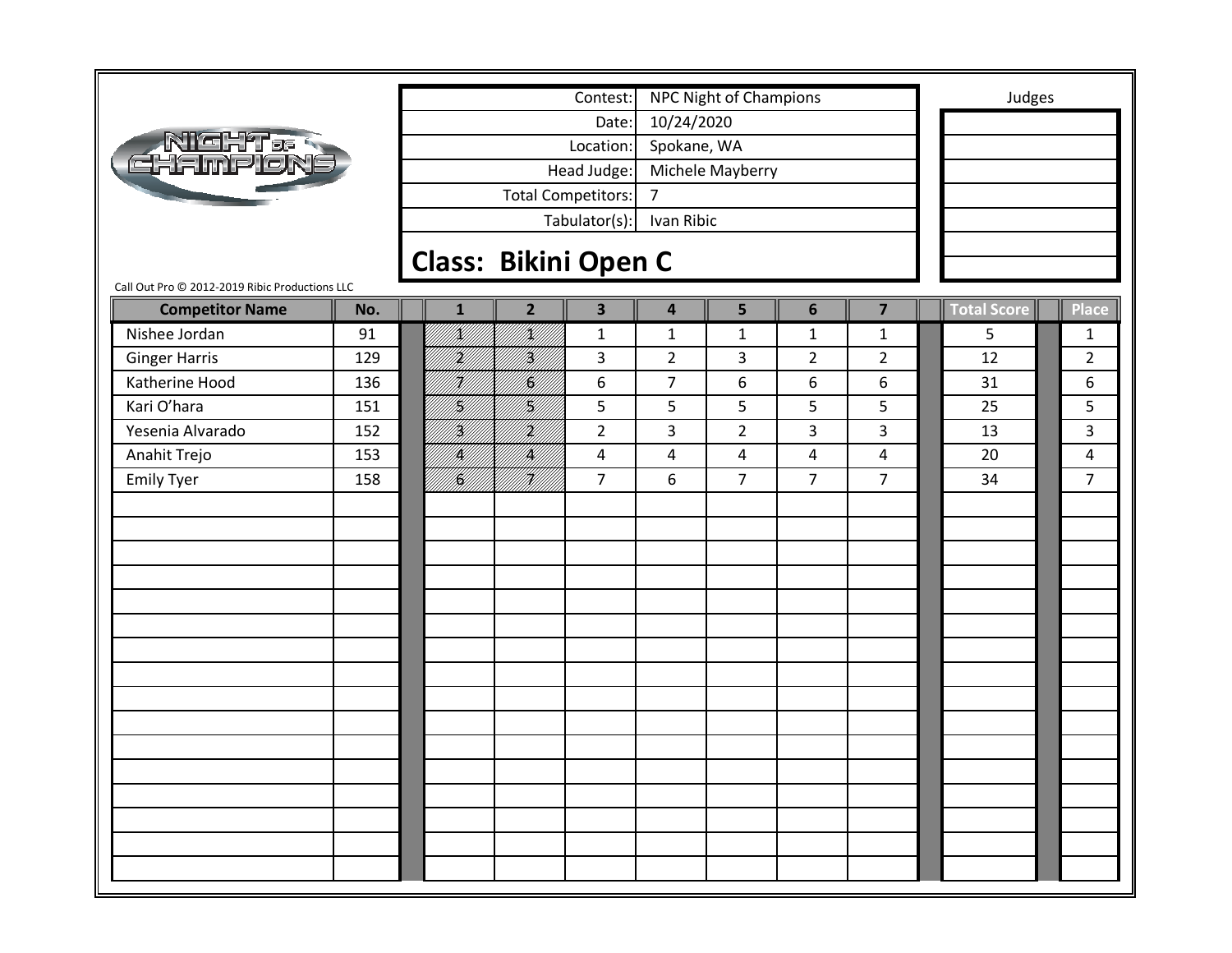|                                                |                             |                           |                | Contest:                |                         | <b>NPC Night of Champions</b> |                |                | Judges      |                |
|------------------------------------------------|-----------------------------|---------------------------|----------------|-------------------------|-------------------------|-------------------------------|----------------|----------------|-------------|----------------|
|                                                |                             | 10/24/2020                |                |                         |                         |                               |                |                |             |                |
|                                                |                             | Spokane, WA               |                |                         |                         |                               |                |                |             |                |
| <b>Alght.<br/>Thamplon</b>                     |                             | Michele Mayberry          |                |                         |                         |                               |                |                |             |                |
|                                                |                             | 8                         |                |                         |                         |                               |                |                |             |                |
|                                                |                             | <b>Total Competitors:</b> |                | Ivan Ribic              |                         |                               |                |                |             |                |
|                                                |                             |                           | Tabulator(s):  |                         |                         |                               |                |                |             |                |
|                                                | <b>Class: Bikini Open D</b> |                           |                |                         |                         |                               |                |                |             |                |
| Call Out Pro @ 2012-2019 Ribic Productions LLC |                             |                           |                |                         |                         |                               |                |                |             |                |
| <b>Competitor Name</b>                         | No.                         | $\mathbf{1}$              | $\overline{2}$ | $\overline{\mathbf{3}}$ | $\overline{\mathbf{4}}$ | 5                             | 6              | $\overline{7}$ | Total Score | <b>Place</b>   |
| Sarra Arras                                    | 105                         | iri<br>Mili               | 5              | 5                       | 6                       | 5                             | 6              | <br>  <br> }   | 27          | 5              |
| Maria Borisch                                  | 130                         | H)<br>M                   | 3              | 3                       | 3                       | 3                             | 3              | f <b>ri</b> ff | 15          | 3              |
| Chalene Thompson                               | 142                         | IĶ/                       | 4              | 4                       | 4                       | 4                             | 4              | }<br> }}       | 20          | 4              |
| Sara Roy                                       | 144                         | H]<br> W                  | 6              | iri<br>Mil              | 5                       | 6                             | 5              | 6              | 28          | 6              |
| <b>Tate Donley</b>                             | 156                         | <br> }                    | <br> }         | $\mathbf{1}$            | $\mathbf{1}$            | $\mathbf{1}$                  | $\mathbf{1}$   | $\mathbf{1}$   | 5           | $\mathbf{1}$   |
| Lisa Tran                                      | 157                         | H)                        | H)             | 6                       | $\overline{7}$          | $\overline{7}$                | $\overline{7}$ | $\overline{7}$ | 34          | $\overline{7}$ |
| <b>Kelsey Rueter</b>                           | 163                         | /K/                       | fil<br>M       | 8                       | 8                       | 8                             | 8              | 8              | 40          | 8              |
| Daria Anderson                                 | 170                         | VKU)                      | $\overline{2}$ | $\overline{2}$          | $\overline{2}$          | $\overline{2}$                | $\overline{2}$ | i Killi        | 10          | $\overline{2}$ |
|                                                |                             |                           |                |                         |                         |                               |                |                |             |                |
|                                                |                             |                           |                |                         |                         |                               |                |                |             |                |
|                                                |                             |                           |                |                         |                         |                               |                |                |             |                |
|                                                |                             |                           |                |                         |                         |                               |                |                |             |                |
|                                                |                             |                           |                |                         |                         |                               |                |                |             |                |
|                                                |                             |                           |                |                         |                         |                               |                |                |             |                |
|                                                |                             |                           |                |                         |                         |                               |                |                |             |                |
|                                                |                             |                           |                |                         |                         |                               |                |                |             |                |
|                                                |                             |                           |                |                         |                         |                               |                |                |             |                |
|                                                |                             |                           |                |                         |                         |                               |                |                |             |                |
|                                                |                             |                           |                |                         |                         |                               |                |                |             |                |
|                                                |                             |                           |                |                         |                         |                               |                |                |             |                |
|                                                |                             |                           |                |                         |                         |                               |                |                |             |                |
|                                                |                             |                           |                |                         |                         |                               |                |                |             |                |
|                                                |                             |                           |                |                         |                         |                               |                |                |             |                |
|                                                |                             |                           |                |                         |                         |                               |                |                |             |                |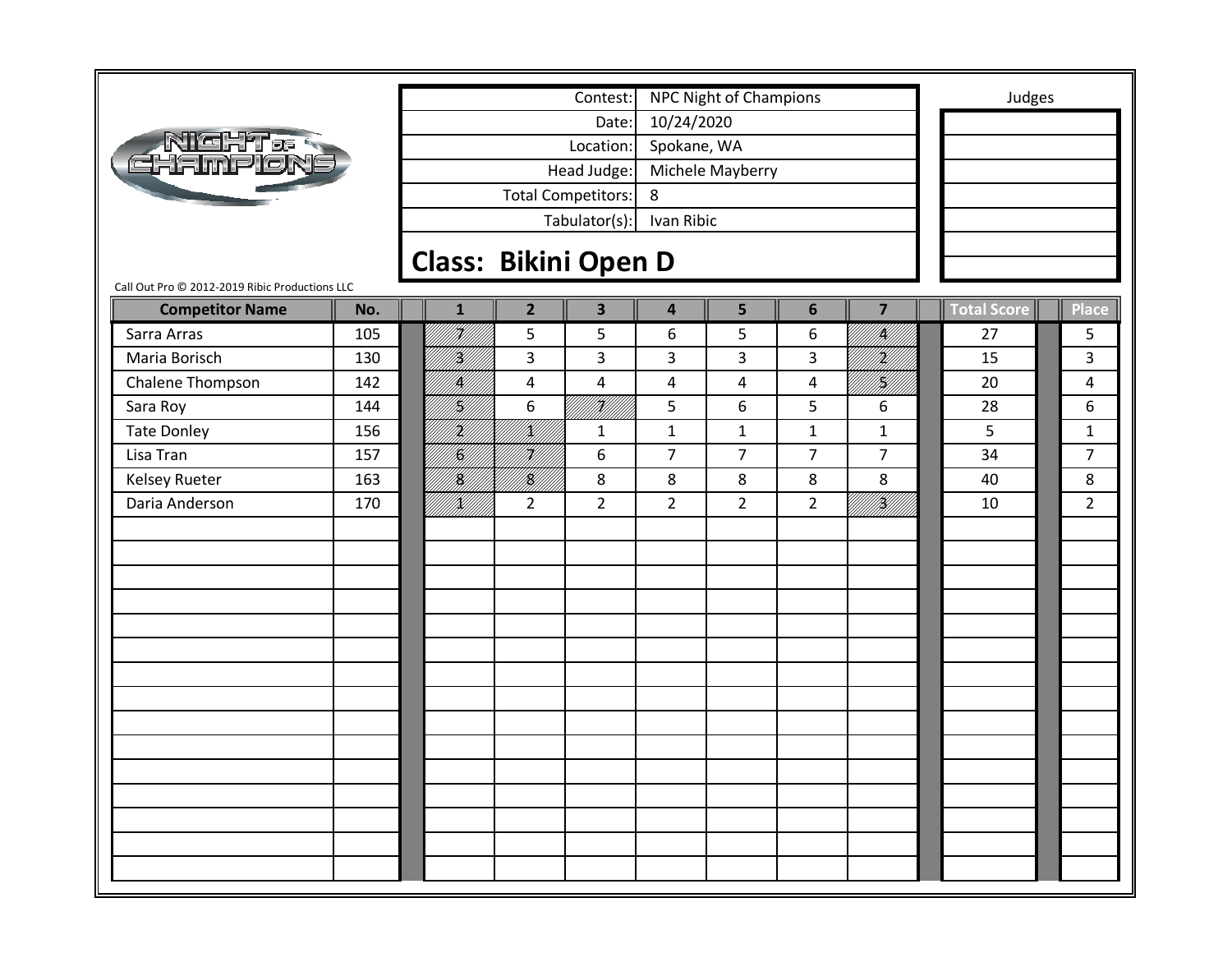|                                                |     |  |                 |                             | Contest:                |                         | NPC Night of Champions |                |                         | Judges             |                |
|------------------------------------------------|-----|--|-----------------|-----------------------------|-------------------------|-------------------------|------------------------|----------------|-------------------------|--------------------|----------------|
| Night.<br>Hampion:                             |     |  |                 |                             | Date:                   | 10/24/2020              |                        |                |                         |                    |                |
|                                                |     |  |                 |                             | Location:               | Spokane, WA             |                        |                |                         |                    |                |
|                                                |     |  |                 |                             | Head Judge:             |                         | Michele Mayberry       |                |                         |                    |                |
|                                                |     |  |                 |                             | Total Competitors:      | 6                       |                        |                |                         |                    |                |
|                                                |     |  |                 |                             | Tabulator(s):           | Ivan Ribic              |                        |                |                         |                    |                |
|                                                |     |  |                 |                             |                         |                         |                        |                |                         |                    |                |
|                                                |     |  |                 | <b>Class: Bikini Open E</b> |                         |                         |                        |                |                         |                    |                |
| Call Out Pro @ 2012-2019 Ribic Productions LLC |     |  |                 |                             |                         |                         |                        |                |                         |                    |                |
| <b>Competitor Name</b>                         | No. |  | $\mathbf{1}$    | $\overline{2}$              | $\overline{\mathbf{3}}$ | $\overline{\mathbf{4}}$ | 5                      | 6              | $\overline{\mathbf{z}}$ | <b>Total Score</b> | <b>Place</b>   |
| Natasha Peay Knight                            | 122 |  | $\overline{2}$  | UKU)<br>PHIT                | $\overline{2}$          | $\mathbf 1$             | i Killilli<br>Millilli | $\mathbf{1}$   | $\mathbf{1}$            | $\overline{7}$     | $\mathbf{1}$   |
| Janine Nicholson                               | 128 |  | /K///           | <br> }                      | 3                       | 4                       | $\overline{2}$         | 3              | $\overline{4}$          | 16                 | 3              |
| Juli Bouma                                     | 143 |  | H)<br>M         | $\overline{2}$              | IKU)<br>PHIL            | $\overline{2}$          | $\mathbf{1}$           | $\overline{2}$ | $\overline{2}$          | 9                  | $\overline{2}$ |
| <b>Emily Chen</b>                              | 154 |  | <b>  </b><br> } | }<br> }}                    | 6                       | 6                       | 5                      | 5              | 5                       | 27                 | 5              |
| Cassandra Broadwin                             | 160 |  | H<br>M          | <b> C</b><br> }             | 5                       | 5                       | 6                      | 6              | 6                       | 28                 | 6              |
| Dylce Mick                                     | 162 |  | K  <br> }}      | <br> }<br> }                | 4                       | 3                       | 4                      | 4              | 3                       | 18                 | 4              |
|                                                |     |  |                 |                             |                         |                         |                        |                |                         |                    |                |
|                                                |     |  |                 |                             |                         |                         |                        |                |                         |                    |                |
|                                                |     |  |                 |                             |                         |                         |                        |                |                         |                    |                |
|                                                |     |  |                 |                             |                         |                         |                        |                |                         |                    |                |
|                                                |     |  |                 |                             |                         |                         |                        |                |                         |                    |                |
|                                                |     |  |                 |                             |                         |                         |                        |                |                         |                    |                |
|                                                |     |  |                 |                             |                         |                         |                        |                |                         |                    |                |
|                                                |     |  |                 |                             |                         |                         |                        |                |                         |                    |                |
|                                                |     |  |                 |                             |                         |                         |                        |                |                         |                    |                |
|                                                |     |  |                 |                             |                         |                         |                        |                |                         |                    |                |
|                                                |     |  |                 |                             |                         |                         |                        |                |                         |                    |                |
|                                                |     |  |                 |                             |                         |                         |                        |                |                         |                    |                |
|                                                |     |  |                 |                             |                         |                         |                        |                |                         |                    |                |
|                                                |     |  |                 |                             |                         |                         |                        |                |                         |                    |                |
|                                                |     |  |                 |                             |                         |                         |                        |                |                         |                    |                |
|                                                |     |  |                 |                             |                         |                         |                        |                |                         |                    |                |
|                                                |     |  |                 |                             |                         |                         |                        |                |                         |                    |                |
|                                                |     |  |                 |                             |                         |                         |                        |                |                         |                    |                |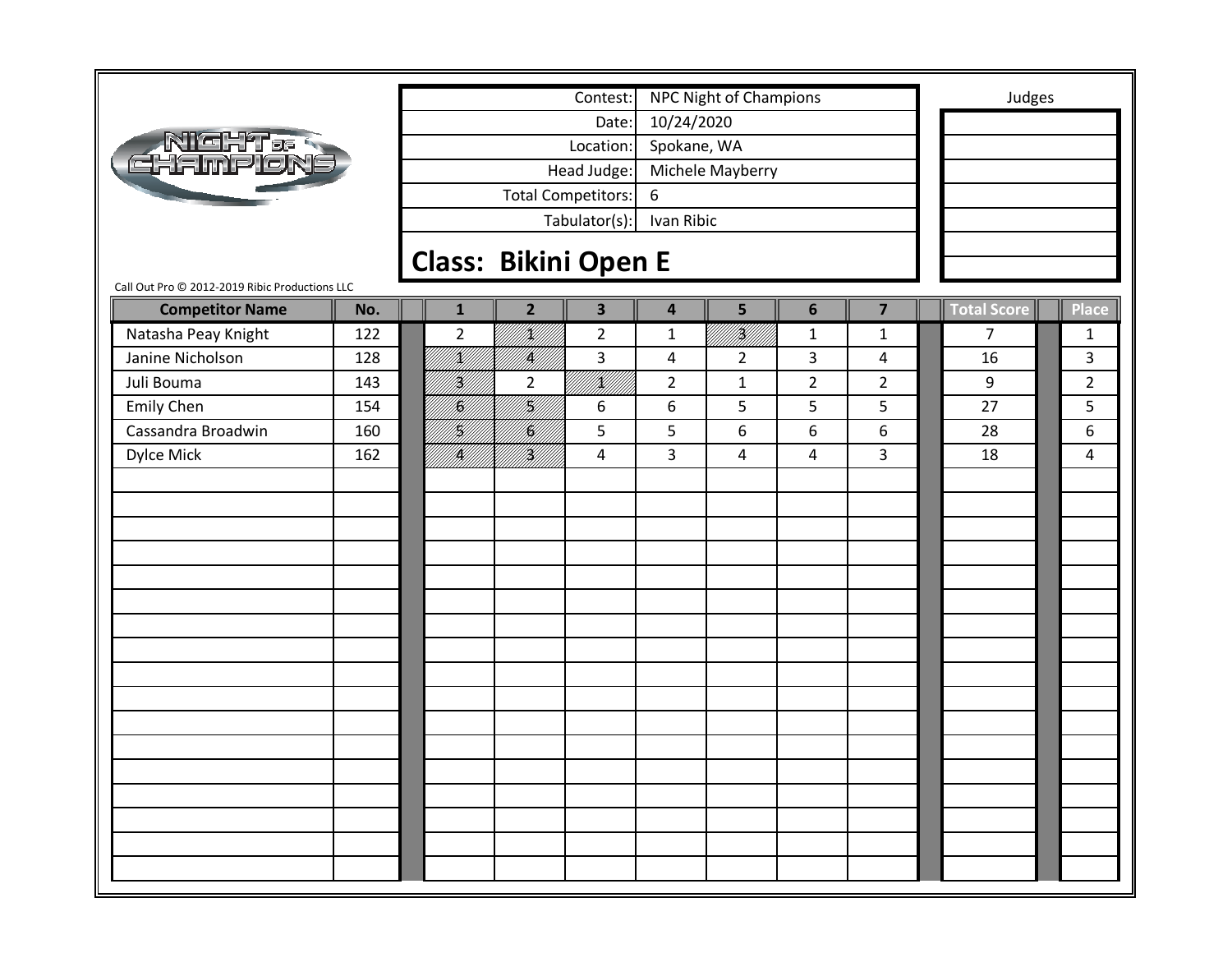|                                                                          |     |  |                             |                             | Contest:                  |                     | <b>NPC Night of Champions</b> |                                                                                                                                                                                                                                      |                                                                                                                          | Judges             |                |
|--------------------------------------------------------------------------|-----|--|-----------------------------|-----------------------------|---------------------------|---------------------|-------------------------------|--------------------------------------------------------------------------------------------------------------------------------------------------------------------------------------------------------------------------------------|--------------------------------------------------------------------------------------------------------------------------|--------------------|----------------|
| Night <i>e</i><br>Hamplon                                                |     |  |                             |                             | Date:                     | 10/24/2020          |                               |                                                                                                                                                                                                                                      |                                                                                                                          |                    |                |
|                                                                          |     |  |                             |                             | Location:                 | Spokane, WA         |                               |                                                                                                                                                                                                                                      |                                                                                                                          |                    |                |
|                                                                          |     |  |                             |                             | Head Judge:               |                     | Michele Mayberry              |                                                                                                                                                                                                                                      |                                                                                                                          |                    |                |
|                                                                          |     |  |                             |                             | <b>Total Competitors:</b> | 6                   |                               |                                                                                                                                                                                                                                      |                                                                                                                          |                    |                |
|                                                                          |     |  | Ivan Ribic<br>Tabulator(s): |                             |                           |                     |                               |                                                                                                                                                                                                                                      |                                                                                                                          |                    |                |
|                                                                          |     |  |                             |                             |                           |                     |                               |                                                                                                                                                                                                                                      |                                                                                                                          |                    |                |
|                                                                          |     |  |                             | <b>Class: Bikini Open F</b> |                           |                     |                               |                                                                                                                                                                                                                                      |                                                                                                                          |                    |                |
| Call Out Pro @ 2012-2019 Ribic Productions LLC<br><b>Competitor Name</b> | No. |  | $\mathbf{1}$                | $\overline{2}$              | $\overline{\mathbf{3}}$   | $\overline{4}$      | 5                             | 6                                                                                                                                                                                                                                    | $\overline{\mathbf{z}}$                                                                                                  | <b>Total Score</b> | <b>Place</b>   |
| Kristin Frosaker                                                         | 132 |  | U<br>  S                    | 6                           | 6                         | III<br>IMIL<br>V/// | 6                             | 6                                                                                                                                                                                                                                    | 5                                                                                                                        | 29                 | 6              |
| Jill Humphrey                                                            | 137 |  | /K//                        | $\mathbf{1}$                | $\mathbf{1}$              | $\mathbf{1}$        | $\mathbf{1}$                  | $\mathbf{1}$                                                                                                                                                                                                                         | an dheegaaliifi iyo dhaqaalka iyo dhaqaalka iyo dhaqaalka iyo dhaqaalka iyo dhaqaalka iyo dhaqaalka iyo dhaqaa<br>Markaa | 5                  | $\mathbf{1}$   |
| Adrienne Hunter                                                          | 138 |  | $\overline{2}$              | <br> }<br> }                | $\overline{2}$            | $\overline{2}$      | $\overline{2}$                | $\overline{2}$                                                                                                                                                                                                                       | VKU)                                                                                                                     | 10                 | $\overline{2}$ |
| Anna Hitt                                                                | 164 |  | <u>M</u> U                  | I.                          | $\overline{4}$            | $\overline{4}$      | 3.0                           | 4.                                                                                                                                                                                                                                   | 3.0                                                                                                                      | 18                 | $\overline{3}$ |
| <b>Bridgette Paulo</b>                                                   | 165 |  | 5                           | 5                           | 5                         | <b>  </b><br> }     | 5                             | a katika kalendari kalendari daga kalendari daga kalendari daga kalendari daga kalendari daga kalendari daga k<br>Kalendari daga kalendari daga kalendari daga kalendari daga kalendari daga kalendari daga kalendari daga kalen<br> | 6                                                                                                                        | 26                 | 5              |
| Shelbi Hunt                                                              | 166 |  | $\overline{4}$              | <u>filipin</u>              | 3.                        | 3.0                 | $\overline{4}$                | H)                                                                                                                                                                                                                                   | $\overline{4}$                                                                                                           | <b>18</b>          | $\overline{4}$ |
|                                                                          |     |  |                             |                             |                           |                     |                               |                                                                                                                                                                                                                                      |                                                                                                                          |                    |                |
|                                                                          |     |  |                             |                             |                           |                     |                               |                                                                                                                                                                                                                                      |                                                                                                                          |                    |                |
|                                                                          |     |  |                             |                             |                           |                     |                               |                                                                                                                                                                                                                                      |                                                                                                                          |                    |                |
|                                                                          |     |  |                             |                             |                           |                     |                               |                                                                                                                                                                                                                                      |                                                                                                                          |                    |                |
|                                                                          |     |  |                             |                             |                           |                     |                               |                                                                                                                                                                                                                                      |                                                                                                                          |                    |                |
|                                                                          |     |  |                             |                             |                           |                     |                               |                                                                                                                                                                                                                                      |                                                                                                                          |                    |                |
|                                                                          |     |  |                             |                             |                           |                     |                               |                                                                                                                                                                                                                                      |                                                                                                                          |                    |                |
|                                                                          |     |  |                             |                             |                           |                     |                               |                                                                                                                                                                                                                                      |                                                                                                                          |                    |                |
|                                                                          |     |  |                             |                             |                           |                     |                               |                                                                                                                                                                                                                                      |                                                                                                                          |                    |                |
|                                                                          |     |  |                             |                             |                           |                     |                               |                                                                                                                                                                                                                                      |                                                                                                                          |                    |                |
|                                                                          |     |  |                             |                             |                           |                     |                               |                                                                                                                                                                                                                                      |                                                                                                                          |                    |                |
|                                                                          |     |  |                             |                             |                           |                     |                               |                                                                                                                                                                                                                                      |                                                                                                                          |                    |                |
|                                                                          |     |  |                             |                             |                           |                     |                               |                                                                                                                                                                                                                                      |                                                                                                                          |                    |                |
|                                                                          |     |  |                             |                             |                           |                     |                               |                                                                                                                                                                                                                                      |                                                                                                                          |                    |                |
|                                                                          |     |  |                             |                             |                           |                     |                               |                                                                                                                                                                                                                                      |                                                                                                                          |                    |                |
|                                                                          |     |  |                             |                             |                           |                     |                               |                                                                                                                                                                                                                                      |                                                                                                                          |                    |                |
|                                                                          |     |  |                             |                             |                           |                     |                               |                                                                                                                                                                                                                                      |                                                                                                                          |                    |                |
|                                                                          |     |  |                             |                             |                           |                     |                               |                                                                                                                                                                                                                                      |                                                                                                                          |                    |                |